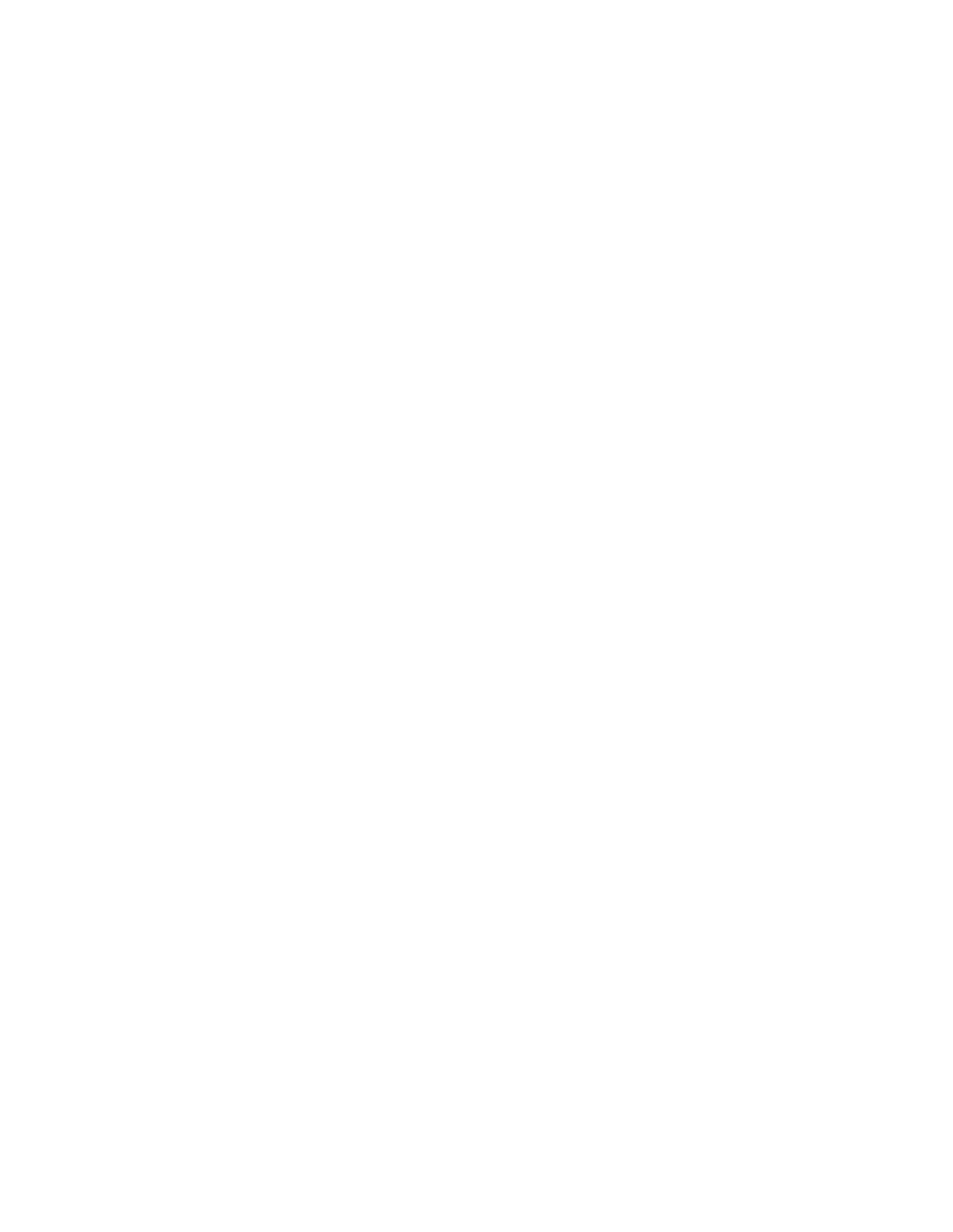# **FOREWORD**

In 1996, the National Institute for Occupational Safety and Health (NIOSH) worked closely with diverse partners to develop the National Occupational Research Agenda (NORA). Reflecting input and review by more than 500 individuals and organizations, NORA defines the national research that will do the most to protect the health and safety of workers.

As a working blueprint for innovative research, NORA has stimulated strong support and broad partnerships across industry, labor, government, and academia. Through NORA and its collaborative structure, the nation is better positioned to counter the toll of workplace injury, illness, and death in this time of unprecedented change in the American workplace.

In this document, current research projects conducted or supported by NIOSH under NORA are summarized. For convenience of use, projects are classified as to whether they involve intramural or NIOSH-supported extramural research and are grouped by NORA priority area. The 155 extramural projects and 183 intramural projects illustrate the range of NORA priorities and the high quality of research that continues to result from this national partnership. They also provide further evidence for NORA's strategic importance in guiding the research that will yield the highest dividends in worker safety and health for decades to come.

In reassessing our own research priorities here in NIOSH, we have been inspired by NORA. As we continue to build new collaborations, we hope others will share this same excitement.

> Lawrence J. Fine, M.D., Dr.P.H. **Acting Director** National Institute for Occupational Safety and Health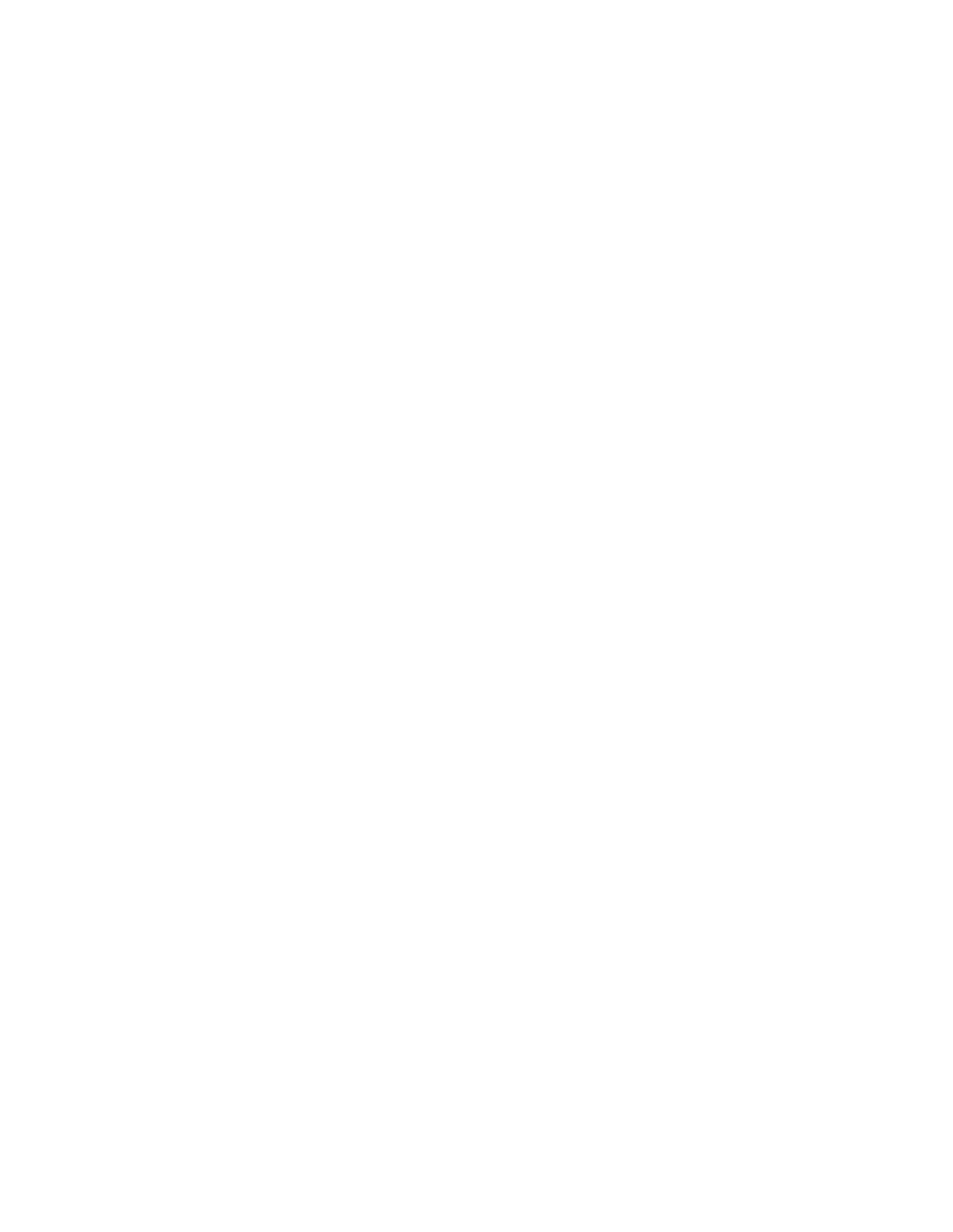# **Contents**

| Social and Economic Consequences of Workplace Illness and Injury 31 |
|---------------------------------------------------------------------|
|                                                                     |
|                                                                     |
|                                                                     |
|                                                                     |
|                                                                     |
|                                                                     |
|                                                                     |
|                                                                     |
|                                                                     |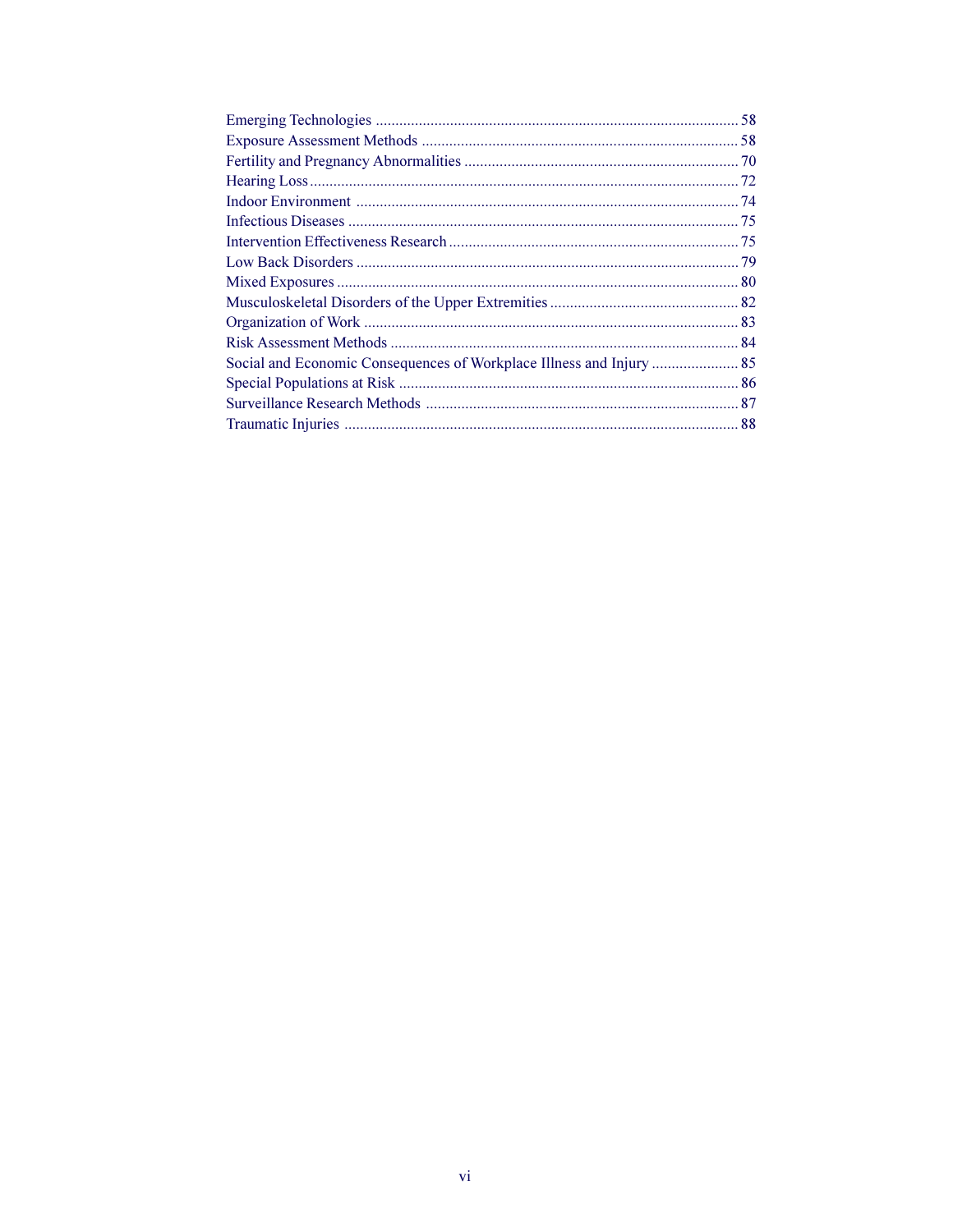

## **Sentember 2000**

# **Extramural and Intramural Research Projects**

# **Extramural Research Projects**

# **Grants**

## • Allergic and Irritant Dermatitis

**Prediction of Irritation Based on Exposure Duration** 

| <b>Researcher:</b>  | James N. McDougal, Ph.D.                |
|---------------------|-----------------------------------------|
| <b>Affiliation:</b> | Wright State University                 |
|                     | Dayton, Ohio                            |
|                     | $(937)$ 255-5150                        |
| <b>Keywords:</b>    | Skin irritation, mathematical modeling, |
|                     | duration of exposure, solvents          |

#### **Purpose:**

To develop a biologically based mathematical modeling approach to provide duration-based standards for dermal irritation.

### Abstract:

This research will mechanistically model the relationship between duration of solvent exposure on the skin and the degree of irritation produced by three occupationally important surfactants and solvents: sodium lauryl sulfate, m-xylene, and d-limonene. The short-term distribution of chemicals to skin layers will be determined and a predictive pharmacokinetic model in the skin will be developed for each chemical. The cellular responses to these chemicals will also be developed. The profile of important cytokines, chemolines, vasoactive products, and a quantitative assessment of edema and erythema will be measured. A pharmacodynamic model for the relationship between skin concentration and cellular response will be developed. The pharmacokinetic and pharmacodynamic models will be combined to predict irritation from surface concentrations of the chemicals. The entire model will be validated by predicting irritation from another exposure scenario and predicting a duration of exposure that will provide a specific level of edema and erythema. This demonstration will have important applications in occupational health.

## In Vitro Assay for Hapten-Specific **Priming of Human T Lymphocytes**

| <b>Researcher:</b>  |
|---------------------|
| <b>Affiliation:</b> |
|                     |
|                     |
| <b>Keywords:</b>    |

J. Wayne Streilein, M.D. Schepens Eye Research Institute Boston, Massachusetts  $(617)$  912-7422 In vitro assay, sensitizers and irritants, susceptible populations, contact or irritant contact dermatitis

#### **Purpose:**

To develop an in vitro assay that may help identify potential contact sensitizers and irritants as well as individuals susceptible to developing allergic contact dermatitis or irritant contact dermatitis.

#### Abstract:

In this research to generate sensitized T cells that closely resemble cells found in vivo, a comparison will be made of effector functions of T cells primed in vivo and in vitro. These comparisons will include phenotype of the T cells proliferating in a hapten-specific manner, their cytokine profile, and hapten-specific cytotoxicity. Attempts will be made to compare and contrast T cell responses to various haptens and irritants. This project can help to: (1) refine an in vitro assay for future application in the clinical laboratory for screening various potential haptens and irritants as well as susceptible individuals and (2) provide better understanding of cellular events that lead to allergic versus irritant contact dermatitis.

### **Quantification of Skin Acrylate Adducts**

| <b>Researcher:</b>  | Lenna A. Nylander-French, Ph.D.                             |
|---------------------|-------------------------------------------------------------|
| <b>Affiliation:</b> | University of North Carolina                                |
|                     | Chapel Hill, North Carolina                                 |
|                     | $(919)$ 966-3826                                            |
| <b>Keywords:</b>    | Multifunctional acrylates, enzyme-                          |
|                     | linked immunosorbent assay, epidermal tissue<br>noninvasive |
|                     |                                                             |

#### **Purpose:**

To develop a noninvasive procedure for collection of epidermal tissue and to detect the deposition and penetration of a multifunctional acrylate into the stratum corneum and the formation of acrylate-keratin protein adducts as a biomarker of exposure.

### **Abstract:**

Multifunctional acrylates are potent sensitizers, may cause allergic contact dermatitis, and promote skin cancer. This research will develop a quantitative enzyme-linked immunosorbent assay (ELISA) method with a high throughput capacity and efficiency to detect acrylate hapten-keratin protein adducts from skin samples. This research will make it possible to define the exposure of a multifunctional acrylate to the skin under both laboratory and occupational exposure conditions. These results will be useful for developing further the existing and new dermal monitoring methods as well as providing a basis for establishing the exposure limits for dermal exposure in the occupational setting where exposure to radiation curable acrylate formulations occur. Through biological monitoring of workers and exposure assessment using these new methods, strategies for minimizing exposure and preventing adverse health effects can be developed and implemented.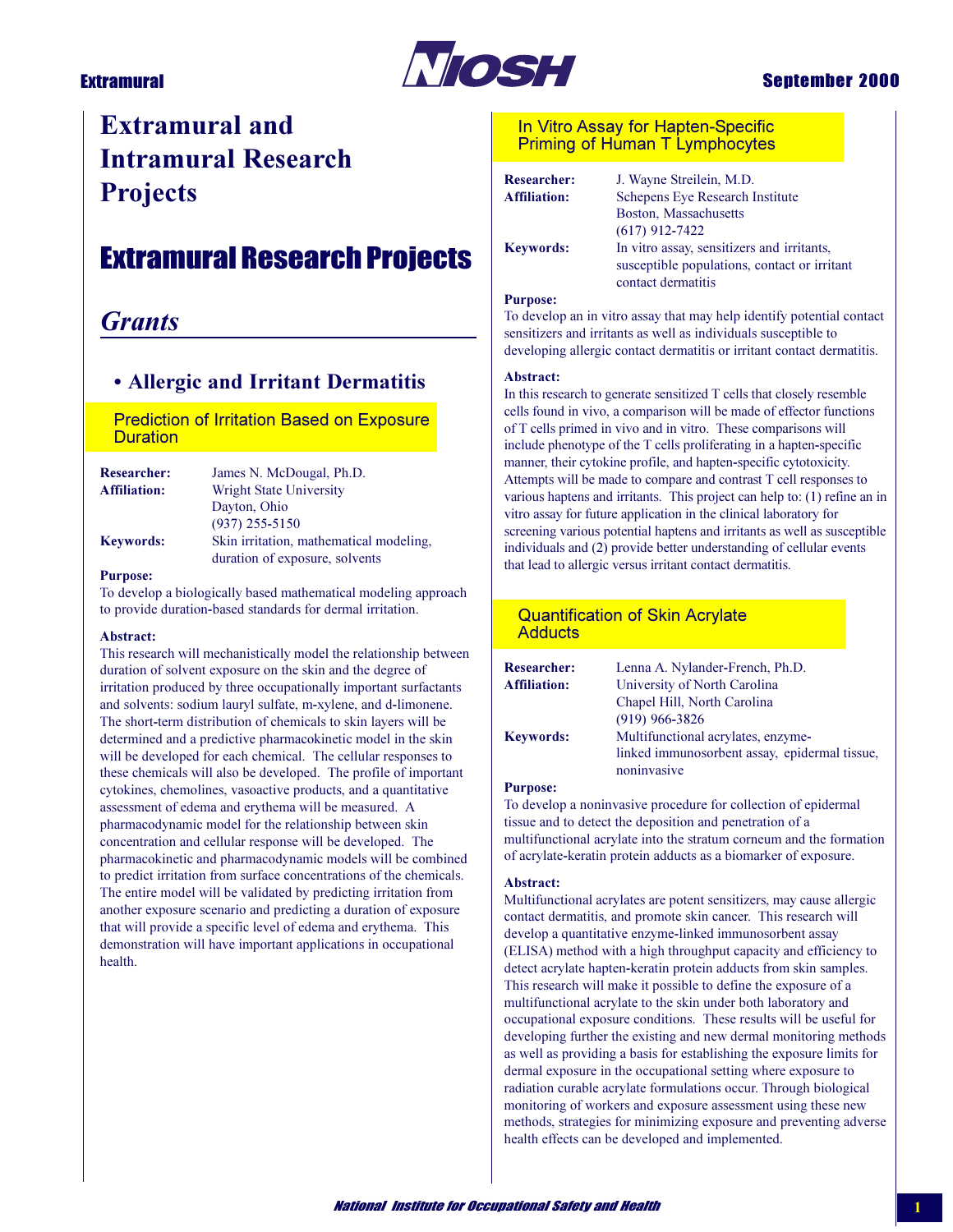

## **Extramural**

## • Asthma and Chronic Obstructive **Pulmonary Disease**

### **Epidemiologic Study of Isocyanate Asthma in Auto Body Shops**

| <b>Researcher:</b>  | Mark R. Cullen, M.D.             |
|---------------------|----------------------------------|
| <b>Affiliation:</b> | <b>Yale University</b>           |
|                     | New Haven, Connecticut           |
|                     | $(203)$ 785-5885                 |
| <b>Keywords:</b>    | Auto body workers, hexamethylene |
|                     | diisocyanate, epidemiology study |

#### **Purpose:**

To conduct an epidemiologic study of hexamethylene diisocyanate (HDI) exposed auto body shop spray painters and coworkers.

#### Abstract:

Isocyanates cause a high percentage of the reported cases of occupational asthma in the U.S. and other developed countries. Primary prevention is limited by inadequate knowledge of isocyanate exposure patterns and the factors that cause and exacerbate the disease. Secondary and tertiary prevention opportunities are limited since there is currently no simple way to diagnose isocyanate asthma, or identify specific at-risk groups. To address these important problems, the investigators propose an epidemiologic study of hexamethylene diisocyanate-exposed auto body shop spray painters and unexposed coworkers. This research will: (1) develop an algorithm to diagnose isocyanate asthma using a questionnaire and physiologic measures validated against a specific bronchial challenge, (2) characterize isocyanate exposure patterns in auto body shops to determine the relationships between exposures and risk for development and progression of isocyanate asthma, and (3) identify potential acquired and genetic host susceptibility factors that may modify risk for the disease. The study design will be a cross-sectional investigation of 50 shops and 300 workers. This project should result in the highly practical knowledge needed to diagnose and prevent this disease.

## **New Approaches to Cross-Sectional Studies of Asthma**

| <b>Researcher:</b>  | Christina A. Holcroft, Sc.D.               |
|---------------------|--------------------------------------------|
| <b>Affiliation:</b> | University of Massachusetts                |
|                     | Lowell, Massachusetts                      |
|                     | $(508)$ 934-3354                           |
| <b>Keywords:</b>    | Cross-sectional study, metalworking fluids |
|                     | asthma                                     |

#### **Purpose:**

To conduct a cross-sectional study of a new cohort of 3000 autoworkers concentrating on asthma-both initial onset of disease and exacerbation of symptoms—using a questionnaire to collect data.

#### Abstract:

This project extends data obtained in a previous cross-sectional study of metalworking fluids and asthma suffered from the welldocumented biases of the Healthy Worker Effect and sparse information about the pattern of asthma events since development. The metalworking fluid-asthma link merits further examination of the exposure-response relationship. The present study analysis will account for job transfer bias by employing time windows to redefine exposure in a biologically relevant manner and will apply a proportional hazards model to estimate risk in both the cross-section and the cohort. The new methods developed for data collection and analysis will improve techniques for studying asthma in cross-sectional studies of working populations, and further the understanding of the relationship between asthma and metalworking fluids.

## **Pulmonary Effects of Machining Fluid Aerosols**

| <b>Researcher:</b>  |  |
|---------------------|--|
| <b>Affiliation:</b> |  |
|                     |  |
|                     |  |
|                     |  |
| <b>Keywords:</b>    |  |

Terry Gordon, Ph.D. New York, University Medical Center Tuxedo, New York  $(914)$  351-4837 Mycobacteria chelonae, animal model, pneumonitis, machining fluid workers

#### **Purpose:**

To determine if Mycobacteria chelonae in machining fluids produce hypersensitivity pneumonitis in exposed workers.

#### Abstract:

This research will use an animal model to determine if Mycobacteria chelonae is responsible for the induction of hypersensitivity pneumonitis in machining fluid workers. Indirect evidence suggests that Mycobacterium chelonae is involved in the recent outbreaks of hypersensitivity. Laboratory studies are needed to determine if Mycobacterium chelonae causes these health effects before any control strategies are instituted, such as the addition of a biocide to machining fluids, to remove microbial contamination.

## **Respiratory Health in Potroom Work-An Inception Cohort**

| <b>Researcher:</b>  | Joel D. Kaufman, M.D., M.P.H.          |
|---------------------|----------------------------------------|
| <b>Affiliation:</b> | University of Washington               |
|                     | Seattle, Washington                    |
|                     | $(206)$ 616-3501                       |
| <b>Keywords:</b>    | Potroom workers, nonspecific bronchial |
|                     | responsiveness, occupational asthma,   |
|                     | questionnaire, medical assessment      |

#### **Purpose:**

To determine if aluminum smelter potroom exposures are associated with the development of increased nonspecific bronchial responsiveness (NSBR), new respiratory symptoms, and occupational asthma.

#### Abstract:

This research using a cohort of new aluminum smelter potroom workers will help to provide a model for understanding the role of the environment in asthma, as potroom work involves chronic lowdose irritant exposures. It will: (1) determine the incidence of increased nonspecific bronchial responsiveness (NSBR) and new asthma-like symptoms among newly hired potroom workers, (2) identify cases of verified and possible occupational asthma in the cohort, (3) explore the dose-response relationship of specific potroom exposures with the development of respiratory outcomes, (4) determine the influences of constitutional and behavioral factors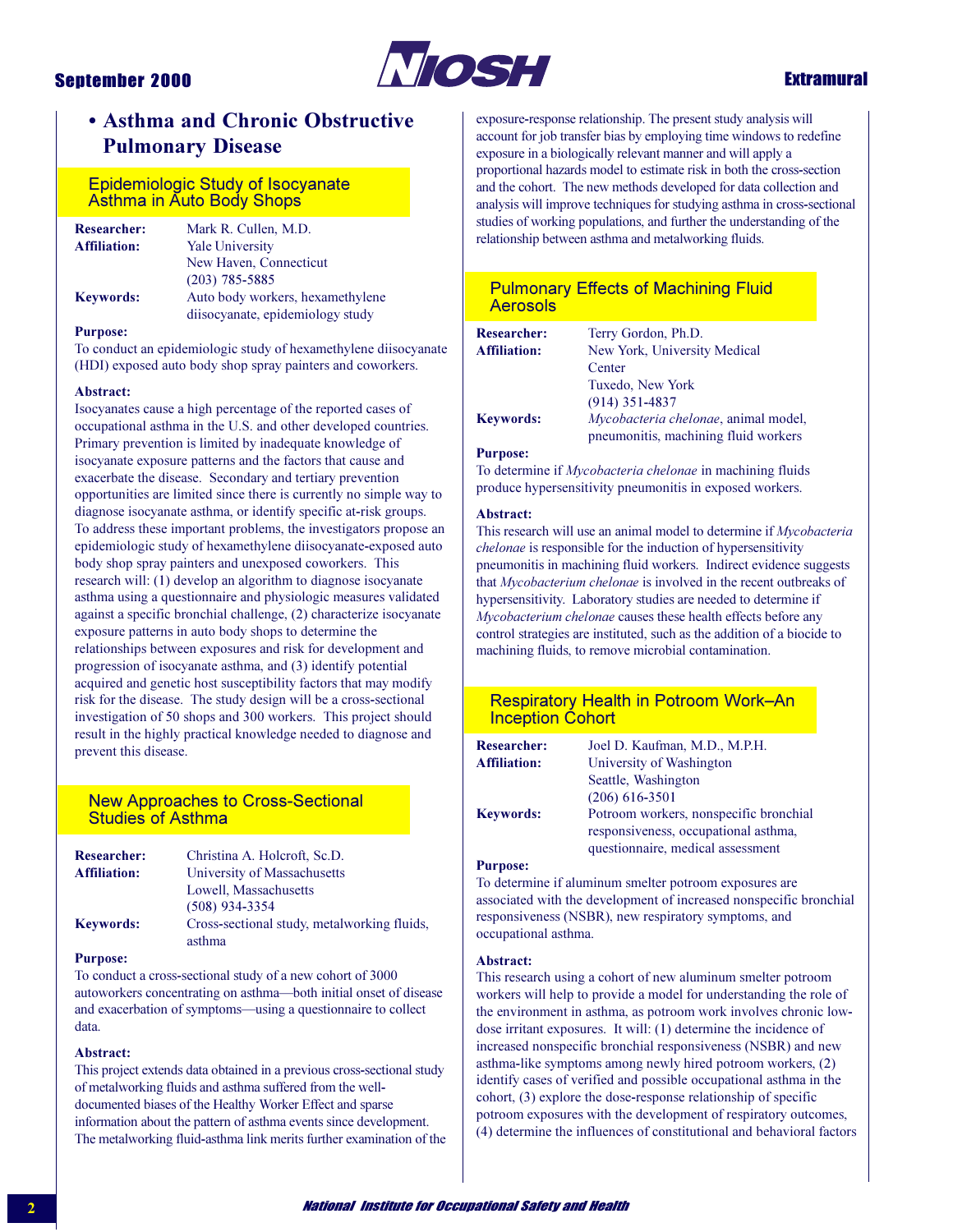

on the relationships between exposure and respiratory outcomes, and (5) characterize the natural history and pattern of the respiratory problems to gain insight into the mechanism of airway response. The study will include a questionnaire, spirometry, methacholine challenge, and skins tests for common antigens, provided to workers prior to beginning potroom work. Workers will be followed throughout their work in this industry.

## **Passive Sampler for Particles**

| <b>Researcher:</b>  | David Leith, Sc.D.                |
|---------------------|-----------------------------------|
| <b>Affiliation:</b> | University of North Carolina      |
|                     | Chapel Hill, North Carolina       |
|                     | $(919)$ 966-3851                  |
| <b>Keywords:</b>    | Aerosol sampler, small, long-term |
|                     | concentrations, size distribution |

### **Purpose:**

To develop a miniature, passive aerosol sampler that will reliably estimate long-term average concentrations and size distributions.

#### Abstract:

This pilot study will evaluate the operation of a prototype passive aerosol sampler about the size of a dime that costs only a few dollars. It collects particles by gravity, diffusion, and convection. It will be tested in a wind tunnel under controlled conditions. Limited field trials will be conducted at an industrial site where the performance of passive and conventional samplers can be compared. This work, if successful, will lead to a proposal to evaluate passive particle samplers more thoroughly.

## **Estimation of Highest Task Silica Exposures**

| <b>Researcher:</b>  | L. Faye Grimsley, M.S.P.H.         |
|---------------------|------------------------------------|
| <b>Affiliation:</b> | University of Cincinnati           |
|                     | Cincinnati, Ohio                   |
|                     | $(513) 588 - 1843$                 |
| <b>Keywords:</b>    | Silica, unsampled tasks, silicosis |

#### **Purpose:**

To investigate innovative ways to estimate silica exposure in unsampled tasks.

#### Abstract:

After a complete literature review of the topic, three methods will be selected to use in imputing missing highest task exposure data. The following approaches are being considered: the mean exposure at sampled commodity-specific tasks, the lower bound of the 95 percent confidence interval of the median of commodity-specific tasks, and a maximum likelihood estimate. The results from the three methods will be described and contrasted. An exposureresponse analysis will be conducted for the previously identified cases and controls. Any differences in the odds ratios using the highest task exposure metric and the cumulative exposure metric will be tested. If the highest task metric, with imputed values, is found to be related to silicosis development, changes in sampling methods and targeted control techniques could be implemented to decrease disease in the future.

### **Chemokine Biomarkers of Diisocvanate-Induced Occupational Asthma**

| <b>Researcher:</b>  | David I. Bernstein, M.D.                      |
|---------------------|-----------------------------------------------|
| <b>Affiliation:</b> | University of Cincinnati                      |
|                     | Cincinnati, Ohio                              |
|                     | $(513) 558 - 4701$                            |
| <b>Keywords:</b>    | Diisocyanate, occupational asthma, diagnosis, |
|                     | biomarker, cytokine, Monocyte Chemoattractant |
|                     | Protein-1                                     |

#### **Purpose:**

To validate an immunological assay of in vitro Monocyte Chemoattractant Protein-1 (MCP-1) reduction by Peripheral Blood Mononuclear Cells (PBMCs) as a sensitive and specific biomarker of diisocyanate-induced occupational asthma (DA), and to define a relationship between in vitro diisocyanate enhanced PBMC production and airway inflammation in DA.

#### Abstract:

Diisocyanate-induced occupational asthma (DA) is the most prevalent form of occupational asthma. At present, there are no sensitive biomarkers of asthma to facilitate an early diagnosis. This research will determine: (1) if diisocyanate antigen enhanced production of Monocyte Chemoattractant Protein-1 (MCP-1) is a biomarker of DA, (2) validate that the MCP-1 assay as a clinical test will allow differentiation of DA from non-DA, and (3) Peripheral Blood Mononuclear Cell (PBMC) production of MCP-1 in response to in vitro stimulation with diisocyanate antigens correlates with increased secretion of MCP-1 and TNF-alpha in induced bronchoalveolar lavage fluid of workers with DA as well as with other indices of lung inflammation elicited by workplace exposure to diisocyanates. Studies will involve workers both exposed to diisocyanates and nonexposed to validate the MCP-1 assay. A second study of workers with DA in whom bronchoalveolar lavage will be performed before and after diisocyanate inhalation challenge will also be conducted. Once validated as a diagnostic biomarker, the MCP-1 assay can be used as a diagnostic method for differentiating workers suspected of DA from those with non-DA or from those individuals with non-occupational asthma.

## **Irritant-Induced Asthma: Epidemiology** and Pathogenesis

| <b>Researcher:</b>  | Jean-Luc Malo, M.D.                       |
|---------------------|-------------------------------------------|
| <b>Affiliation:</b> | Hospital du Sacre-Coeur                   |
|                     | Montreal (Ouebec), Canada                 |
|                     | $(514)$ 338-2796                          |
| <b>Keywords:</b>    | Irritant-induced asthma, reactive airways |
|                     | dysfunction syndrome, chlorine,           |
|                     | epidemiologic, physiopathologic, animal   |
|                     | model                                     |

### **Purpose:**

To explore the physiopathological and epidemiological mechanisms of irritant-induced asthma.

### Abstract:

This research will evaluate both physiopathologic and epidemiologic designs to answer the following questions: (1) do single and multiple exposures result in equivalent or enhanced consequences and (2) are baseline characteristics (atopy, airway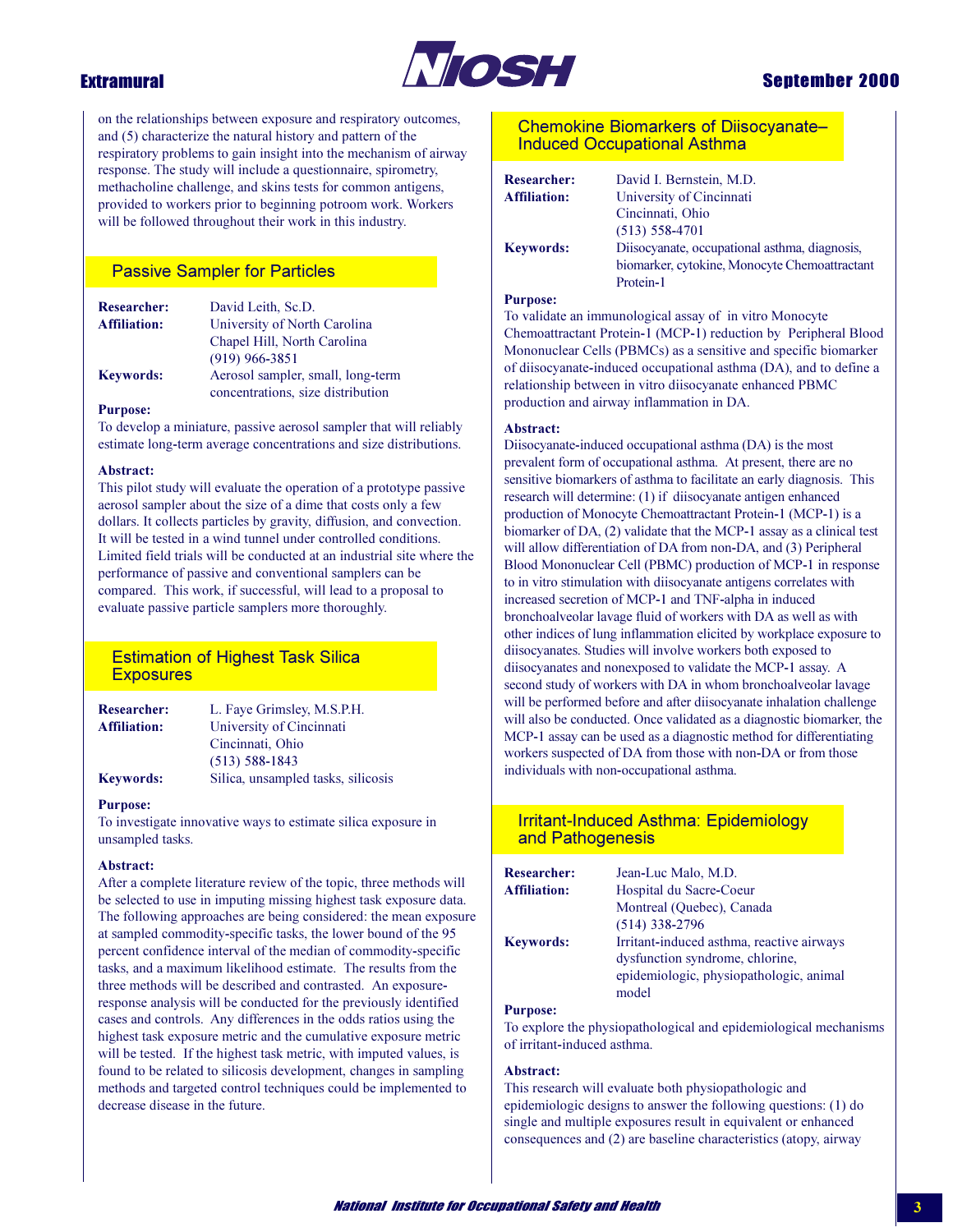

## **Extramural**

caliber and responsiveness) relevant in the susceptibility of developing irritant-induced asthma and reactive airway dysfunction syndrome? The investigators will examine and follow new employees at risk of acute exposure to chlorine and serially assess their characteristics (atopy, airway caliber and responsiveness, smoking, and nasal symptoms) and exposure events. In a subsample, induced sputum will be examined. In a rat model, investigators will: (1) examine the response to single and multiple exposures to chlorine vapor, (2) test the importance of background characteristics of the rat strain (atopy, airway muscle) to the response, (3) quantify the degree of airway remodeling in a susceptible and resistant rat strain, (4) assess the effects of neurokinin antagonists on the airway damage, and (5) evaluate the role of airway epithelial chemokines in the inflammatory response. This work will identify, both in an epidemiological survey and in an animal model the effect of multiple exposure as opposed to a single exposure to a respiratory irritant and the dose predisposing factors. It will also further our understanding of the physiopathology of reactive airways dysfunction syndrome and irritant-induced asthma as well as the natural history and physiopathology of asthma induced by irritants.

## **Iron Calcium and Oxidative Stress in Lung Injury**

| <b>Researcher:</b>  | Xi Huang, Ph.D.                                                                               |
|---------------------|-----------------------------------------------------------------------------------------------|
| <b>Affiliation:</b> | New York University                                                                           |
|                     | New York, New York                                                                            |
|                     | $(212)$ 263-6650                                                                              |
| <b>Keywords:</b>    | Iron (Fe2+), coal dust-induced cell injury,<br>oxidative stress, calcite (CaCO3), lungs, coal |
|                     |                                                                                               |

#### **Purpose:**

To test the hypothesis that bioavailable iron  $(Fe2+)$  is the active component in coal dust-induced cell injury through oxidative stress pathway, and that calcite (CaCO3) may play a protective role in such injury by inhibiting solubilization of Fe2+, making Fe2+ less bioavailable.

#### Abstract:

Striking differences in the prevalence of coal worker's pneumoconiosis and chronic obstructive bronchopneumopathy exist between different coal mine regions despite comparable levels of dust exposure. In this research, investigators will assess the role of iron  $(Fe2+)$  as the potentially active component in coal dust-induced cell injury through oxidative stress and the possibility that calcite may be protective in preventing injury. Primary cultures of guinea pig alveolar macrophages (AM) and human lung type II cells (A549) will be used for coal treatments. Thirty samples from three coal mine regions with a prevalence of coal worker's pneumoconiosis of 4%, 10%, and 26% will be tested. The bioavailability of Fe2+, Ca2+, trace metals, and quartz released from coal dusts in these cells will be determined. The levels of tumor necrosis factor (TNF), interleukin-1 (IL-1), and fibronectin will also be determined as part of this study. By confirming the role of  $Fe2+$  in coal-induced injury, the investigators will be able to predict which coal likely is more toxic, even before mining. By determining the role of calcite, it is possible to propose alternative methods for lung disease prevention.

### Occupational Lung Disease in a Flocking **Plant**

Kate T.H. Durand, M.H.S.

| <b>Researcher:</b><br>Affiliation: |  |
|------------------------------------|--|
| <b>Keywords:</b>                   |  |

University of Washington Seattle, Washington  $(206)$  616-2691 Interstitial lung disease, textile plant, job exposure matrix, epidemiologic analyses

#### **Purpose:**

To complete and test an exposure assessment for a textile plant in which an outbreak of interstitial lung disease of unknown etiology has been described.

#### Abstract:

Air sampling results, detailed job histories, symptom questionnaire results from a NIOSH Health Hazard Evaluation and clinical data will be used to construct a job exposure matrix and to assign values for each of six different exposure metrics to each member of a previously described study cohort. Exposure metrics will include ever/never in each job category, duration in each job category, ever/ never having had peak exposure, duration of exposure to peaks, cumulative total dust exposure, and cumulative respirable dust exposure. These exposures will then be used in two different epidemiologic analyses using two different study populations within the investigated facility. One population will include all workers for whom a completed NIOSH questionnaire is available  $(n=116)$ . Disease will be defined as any worker with cough and shortness of breath beginning while employed at the studied facility and lasting for more than two months without physician diagnosis of obstructive lung disease. The other population will include all workers who had high resolution computerized tomography (HRCT) of the lungs, and disease will be defined as any worker with a finding of either diffuse ground glass opacity or micronodularity on HRCT. Differentiation of exposure metrics resulting in strong exposure-response relationships from those with none will help guide future investigations of respiratory morbidity in flocking plants.

## **Occupational Asthma Associated with Seafood Processing**

| <b>Researcher:</b>  | Thomas G. Robbins, M.D.                    |
|---------------------|--------------------------------------------|
| <b>Affiliation:</b> | University of Michigan                     |
|                     | Ann Arbor, Michigan                        |
|                     | $(734)$ 936-0757                           |
| <b>Keywords:</b>    | Lobster, saltwater bony fish, occupational |
|                     | asthma, allergic conditions                |

#### **Purpose:**

To (1) investigate occupational asthma and other allergic conditions associated with rock lobster and saltwater bony fish processing in South Africa, (2) determine the prevalence of allergic sensitization and health outcomes, and (3) characterize the relationship between exposure, allergic response, and lung function.

#### Abstract:

Allergic reactions most often related to inhalation of antigens have been increasingly recognized as a serious problem among seafood workers. The predictors of occupational sensitization and health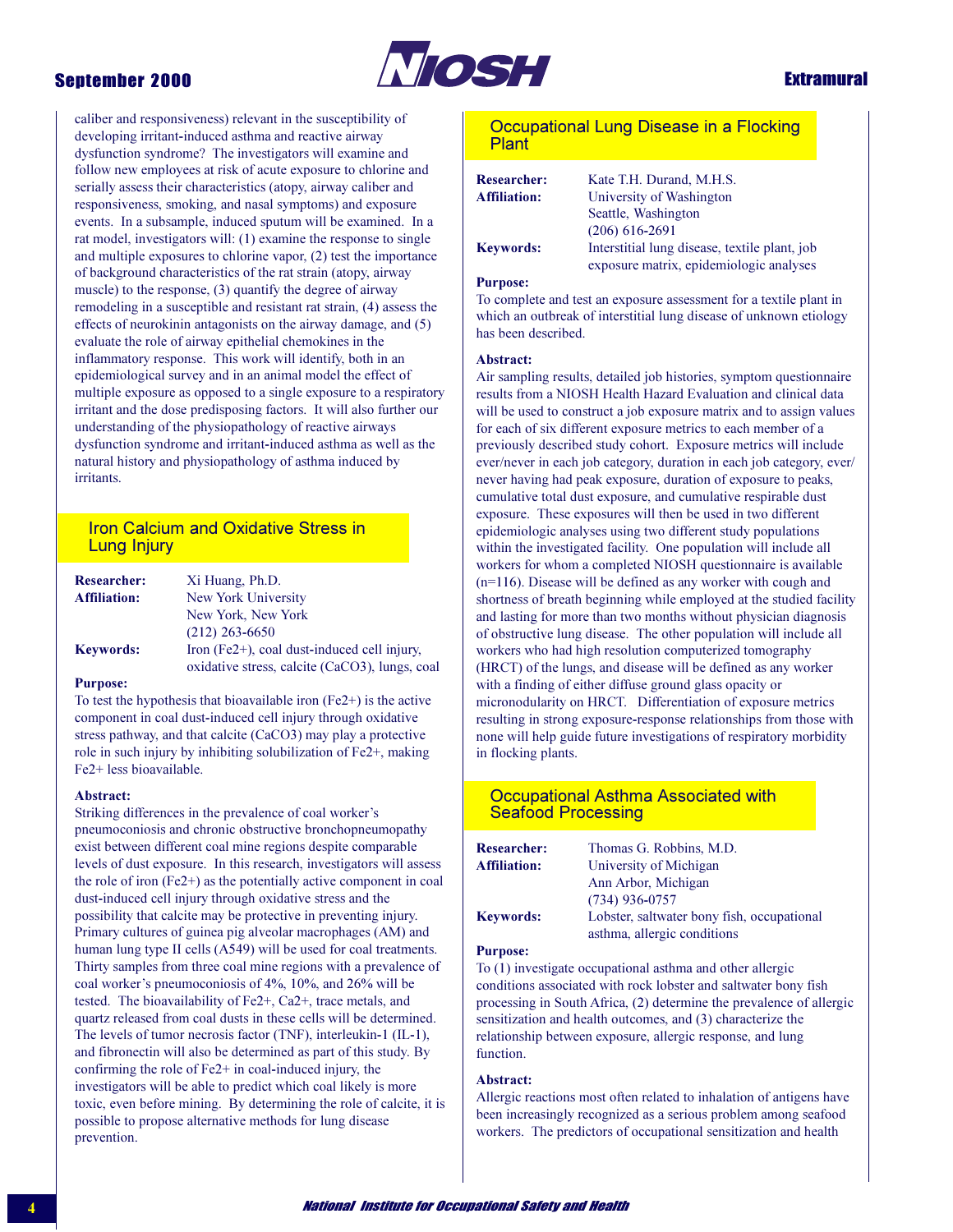

## **Extramural**

outcomes associated with lobster and bony fish (pilchard, Cape anchovy, mackerel, light fish, redeye, Cape horse mackerel, lantern fish) processing are not well-understood. This research proposes a cross-sectional study to characterize the occupational environmental exposure of workers in a factory on the West Coast of South Africa involved in the processing of rock lobster and saltwater bony fish through measurement of total protein and specific allergen collected by air sampling. The prevalence of allergic sensitization and health outcomes due to seafood processing will be determined through subject interviews, physical examination, spirometry, methacholine challenge tests, skin prick tests, and skin patch testing. The relationship between exposure, allergic response, and lung function will also be characterized. Statistical modeling will be used to identify the risk factors associated with the development of seafood allergy among seafood processing workers. The research will further isolate and characterize the seafood antigens present in aerosols generated during the processing of fish and investigate the extent to which any exposure response relationships are attenuated by the transfer of symptomatic workers from high to low exposure jobs.

## **Peak Exposures in Aluminum Smelting**

| <b>Researcher:</b>  | Noah S. Seixas, Ph.D.                       |
|---------------------|---------------------------------------------|
| <b>Affiliation:</b> | University of Washington                    |
|                     | Seattle, Washington                         |
|                     | $(206)$ 685-7189                            |
| <b>Keywords:</b>    | Smelting, asthma, hydrogen fluoride, sulfur |
|                     | dioxide, particulates                       |

#### **Purpose:**

To adapt real-time instruments for monitoring hydrogen fluoride, sulfur dioxide, and nonspecific particulate in four aluminum smelting operations.

#### **Abstract:**

Workers operating aluminum smelting "potrooms" are at increased risk of asthma and other respiratory conditions. The etiologic agent(s) for these adverse health effects, however, have not been determined. Prime candidates are hydrogen fluoride (HF), sulfur dioxide (SO<sub>2</sub>), and particulates. In this study, four aluminum smelting operations will be used to monitor exposure to HF, SO<sub>2</sub>, and particulates using real-time instruments that have been modified for this research. Peak exposures will be characterized within specific job tasks and distribution of these exposures will be modeled as a function of smelter technology, location, work task, etc. Time-integrating instruments will monitor the particle size distribution and calibrate the direct reading instrument's response. Work observations will be conducted in order to identify the tasks conducted, determine the location of the worker during these monitoring periods, and investigate the use of respiratory protection. Respirator fit factors will be determined on each subject before and after each monitored period using a controlled negative pressure respirator test system. A set of exposure/dose metrics will be developed to characterize exposure and pulmonary dose during smelter work processes. These metrics will account for the variable exposure distributions and the time-course of exposure. Pulmonary deposition of particles and gases and the effectiveness of respiratory protection will also be incorporated into these metrics. Exposure/dose metrics that incorporate peak exposures will be applied to a previously studied inception cohort

of potroom workers. Alternative metrics using only average exposures and the metrics incorporating peak information and pulmonary dose estimates will be compared in order to assess the likelihood that the development of increased bronchial hyperresponsiveness and asthma-like symptoms are associated with high exposure to these gases.

## • Cancer Research Methods

## Antibodies to Hemoglobin Adducts in **Butadiene Exposed Workers**

| <b>Researcher:</b>  | Richard Hong, M.D.                      |
|---------------------|-----------------------------------------|
| <b>Affiliation:</b> | Biomosaics, Inc.                        |
|                     | Burlington, Vermont                     |
|                     | $(802)$ 656-8335                        |
| <b>Keywords:</b>    | Butadiene, antibodies, adducts, toxins, |
|                     | polyaromatic hydrocarbons               |

#### **Purpose:**

To validate the use of antibodies to DNA adducts for monitoring environmental toxin exposure in a population of workers with high butadiene exposure.

#### Abstract:

Previous work demonstrated antibodies to DNA adducts in coke oven workers with high exposure to polyaromatic hydrocarbons as well as an urban population with exposure to lower levels of these same compounds. The antibody titers were much higher in the coke workers. Little use of isotype characterization has been made except for the correlation of a high IgA response with alcohol intake and the demonstration of IgE antibodies associated with immediate hypersensitivity. Antibodies may show unique advantages for detection of toxin exposure. They persist and provide a measure of the etiologic agent of the health effect. They are suited to large field studies, relatively inexpensive to measure, and require minute amounts of blood. This research will concentrate on determining the usefulness of antibody-based monitoring and determining the value of isotype characterization.

## **• Control Technology and Personal Protective Equipment**

## **Developing Exposure Controls by Material Balance Modeling**

| <b>Researcher:</b>  | Robert F. Herrick, Sc.D.                   |
|---------------------|--------------------------------------------|
| <b>Affiliation:</b> | <b>Harvard University</b>                  |
|                     | Boston, Massachusetts                      |
|                     | $(617)$ 432-0674                           |
| <b>Keywords:</b>    | Material balance model, exposure analysis. |
|                     | cast iron foundry                          |

#### **Purpose:**

To develop a material balance model and a detailed exposure analysis as the basis to design, install, and evaluate control technology in a cast iron foundry.

#### Abstract:

Ventilation systems used to control airborne contaminants in foundries are often inadequate. As a result, workers often sustain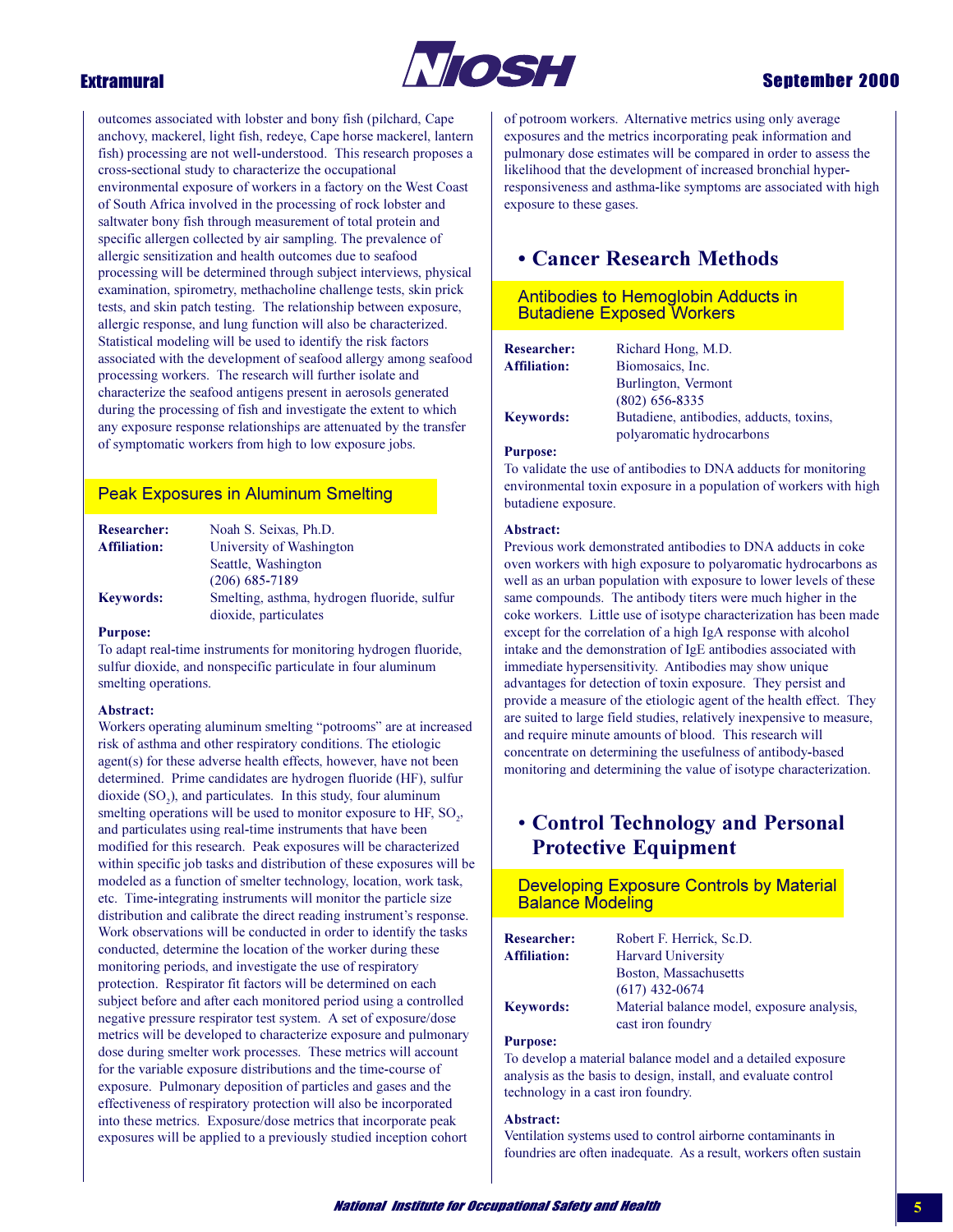

## **Extramural**

unacceptable exposures. Preliminary research indicates that exposure control systems may be improved by including information on contaminant generation rates, the resulting airborne concentrations, and detailed work activity exposure analysis. This information can be developed using a material balance modeling approach with workplace exposure measurements. This research will include the development of carbon monoxide emission factors for castings and the use of these factors in a material balance model developed from research conducted at NIOSH. Together with a detailed work activity exposure analysis of the casting process, a control technology system will be designed and installed in a test foundry. After the performance of the system in reducing exposures has been optimized, a set of design specifications will be prepared and disseminated to other foundries where similar exposure problems exist.

## **Ventilation Control to Reduce Airborne Contaminants**

| <b>Researcher:</b>  | Patrick Thomas O'Shaughnessy, Ph.D.                       |
|---------------------|-----------------------------------------------------------|
| <b>Affiliation:</b> | University of Iowa                                        |
|                     | <b>Iowa City, Iowa</b>                                    |
|                     | $(319)$ 335-4202                                          |
| <b>Keywords:</b>    | Ventilation system, costs, containments, lung<br>function |

#### **Purpose:**

To design an automated confinement ventilation system that will simultaneously minimize both costs and containment levels.

#### **Abstract:**

Workers in the swine industry may sustain exposures to particulates and gases (methane, hydrogen sulfide, ammonia, and carbon dioxide) that produce severe respiratory diseases. The use of ventilation systems is minimized by reducing fan usage so that costs of operating the system are less. This results in high airborne contaminant levels. The present research involves the development of an automated confinement ventilation system minimizing both costs and contaminant levels. Prior to the design and testing of such a control method, an analysis of the timevarying nature of two contaminants (total dust concentration and ammonia levels) and two climate factors (temperature and humidity) will be performed over the course of a year in a swine confinement facility. This work will result in information needed to ascertain the accuracy of real-time sensors used to measure these four "output" variables. In addition, it will indicate the noise qualities of the measurement signal. Sequential measurements of this type during a change in fan speed will also be used to determine a mathematical model of the dynamic relationship between a change in output variable and a change in fan speed. Using knowledge of the noise qualities and dynamic behavior of the output variables, the design and simulation of several possible feedback controls will be performed using software specifically developed for this purpose. A final aspect of the proposed research will involve a series of tests of the best control methods with the use of a full-scale ventilation-testing facility. Future work will involve: (1) the development and testing of the best control method in an actual facility, (2) the development of other engineering control methods to minimize the production and

migration of airborne contaminants in a confinement, and (3) a verification of the control method's utility by measuring the change in contaminant levels and the lung function of workers.

### Development of Accessible, Ergonomic **Laboratory Benches**

**Researcher:** Affiliation: **Keywords:** 

Gary Davis, M.B.A. Accessible Designs-Adjustable Systems, Inc. Boise, Idaho  $(208)$  362-8001 Height-adjustable, laboratory, benches

#### **Purpose:**

To complete the research and development of three versions of height-adjustable laboratory benches designed, built, and tested during previous research efforts.

### Abstract:

This project is focused on creating an affordable height-adjustable laboratory bench that is economically feasible for private laboratories, federal laboratories, and universities. The proposed research will: (1) evaluate the technical and performance features of the three prototypes; (2) conduct consumer and purchaser evaluations; (3) perform business evaluations to guide the commercialization effort; and (4) integrate the technical, consumer, and business evaluation into a product development and subsequent commercialization plan.

### **Roll-Over Protective Structure (ROPS) Design and Testing for Agricultural Tractors**

| <b>Researcher:</b>  | Paul D. Ayers, Ph.D.                     |
|---------------------|------------------------------------------|
| <b>Affiliation:</b> | Colorado State University                |
|                     | Fort Collins, Colorado                   |
|                     | $(970)$ 491-0584                         |
| <b>Keywords:</b>    | Roll-over protective structure, tractors |
|                     | operator protection                      |

#### **Purpose:**

To investigate and evaluate roll-over protective structure (ROPS) designs for agricultural tractors in the United States to provide operator protection on tractors and in operating conditions not currently available.

#### **Abstract:**

Tractor overturns are the leading cause of occupational traumatic death in the U.S. agricultural industry. The research to be conducted will: (1) develop an inventory of agricultural tractor rollover protective structure (ROPS) availability; (2) prioritize the agricultural tractor population for ROPS design feasibility; (3) design, construct, and test ROPS for the two highest prioritized pre-ROPS tractors; (4) conduct axle housing strength tests; (5) conduct field upset tests on the NIOSH auto ROPS; (6) evaluate false deployment possibilities of the auto-ROPS; and (7) present pre-ROPS tractor ROPS and auto-ROPS design and test results to commercial ROPS manufacturer for commercial construction and follow-up field testing.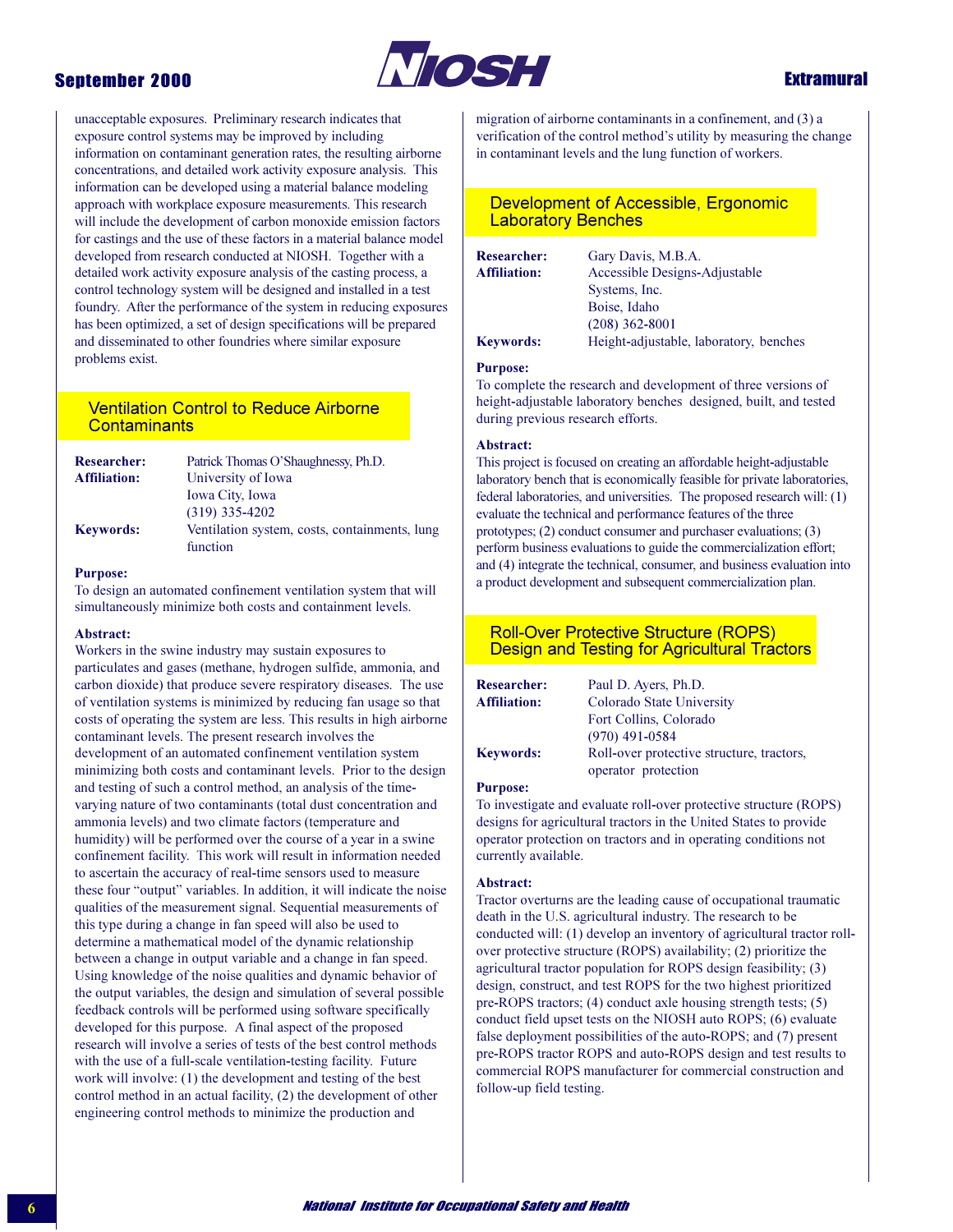

## **Sentember 2000**

### **Computational Fluid Dynamics (CFD) Analysis of Mine Face Ventilation Systems**

| <b>Researcher:</b>  | Andrzei M. Wala, Ph.D.             |
|---------------------|------------------------------------|
| <b>Affiliation:</b> | University of Kentucky             |
|                     | Lexington, Kentucky                |
|                     | $(606)$ 257-2959                   |
| <b>Keywords:</b>    | Computational fluid dynamics, face |
|                     | ventilation systems, coal mines    |

#### **Purpose:**

To establish computational fluid dynamics (CFD) as a technique for studying modern underground coal mine face ventilation systems.

#### Abstract:

The use of extended (deep) cut mining with remotely-controlled continuous miners is increasing rapidly across the U.S. coal industry. Operators adopt this method to maximize the productivity of their continuous miner sections. The accompanying higher advance rates present the problem that higher levels of methane gas are liberated at the face during the extraction of the coal. Higher velocities mean that more dust is generated. This gives rise to many questions regarding miner health and safety. Computational Fluid Dynamics (CFD) is a promising new method that has potential to solve fluid flow problems and generate face ventilation designs without disadvantages. This research will establish CFD as a technique for study of modern underground coal mine face ventilation systems. It requires construction of CFD models of these systems, establishment of procedures to reliably obtain their numerical solution, and, especially, validation of the numerical results with experimental data on airflow, methane, and respirable dust levels. The long-term objective of this work is to develop a reliable procedure using CFD for analysis and design of face ventilation systems that are capable of protecting the health and safety of underground miners, particularly for the demanding situation of deep cut continuous miner sections using water sprays and scrubbers.

## **Electronic Safety Devices for Construction Workers**

| <b>Researcher:</b>  | Satish Mohan, Ph.D.                     |
|---------------------|-----------------------------------------|
| <b>Affiliation:</b> | <b>Technological Systems Research</b>   |
|                     | Design & Education                      |
|                     | Williamsville, New York                 |
|                     | $(716)$ 689-4025                        |
| <b>Keywords:</b>    | Electronic safety devices, construction |
|                     | workers, equipment accidents, falls     |

#### **Purpose:**

To develop electronic safety devices to protect construction workers from equipment accidents and falls.

#### **Abstract:**

This project will develop two electronic safety devices: (1) the Moving Hazard Warning (MHW) to protect construction workers from struck-by, struck-against, and caught in/under/between equipment and (2) an Edge Detector (ED) device to prevent falls from roofs, and open-sided floors/platforms. These accidents

account for 18.9 percent of the construction accidents and cost the nation \$981 million, annually. These safety devices will be small and built into the tool-belt or waist-belt. They will work via sound and/or vibration alarm whenever the worker is closer than a safe distance from the approaching equipment or the edge of the roof/ open-sided floors. One hundred workers will test each of the devices. At this time, no engineering controls exist for preventing these accidents.

### **Ergonomic Solutions for Furniture Manufacturers**

| <b>Researcher:</b>  | Gary Allen Mirka, Ph.D.                 |
|---------------------|-----------------------------------------|
| <b>Affiliation:</b> | North Carolina State University         |
|                     | Raleigh, North Carolina                 |
|                     | $(919)$ 515-6399                        |
| <b>Keywords:</b>    | Furniture industry, ergonomic controls, |
|                     | evaluate interventions                  |

#### **Purpose:**

To develop and implement ergonomic controls in a sample of furniture manufacturing companies and to evaluate the efficacy and effectiveness of these interventions.

#### Abstract:

This research will: (1) conduct a large-scale survey of furniture industry personnel to identify jobs/tasks of concern; (2) define biomechanical demands of these jobs through the use of existing ergonomic and biomechanical analysis tools and a stochastic model of hazard assessment where appropriate; (3) design, develop, and implement controls designed to reduce biomechanical stress and incidence of work-related musculoskeletal disorders; (4) evaluate the efficacy of these controls by comparing pre-intervention and one-week, six-month, and one-year post-intervention data©; (5) evaluate the effectiveness and feasibility of these controls through the use of industry-based surveys; and (6) evaluate the effects of participation by the workers in the design process on the acceptance of the final ergonomic solutions.

## **Hearing Protector Allowing Acoustic** Communication

| <b>Researcher:</b>  | Patrick M. Zurek, Ph.D.                    |
|---------------------|--------------------------------------------|
| <b>Affiliation:</b> | Sensimetrics Corporation                   |
|                     | Somerville, Massachusetts                  |
|                     | $(617)$ 625-0600                           |
| Kevwords:           | Hearing protector, acoustic communication, |
|                     | monitoring, environmental sounds           |

#### **Purpose:**

To develop an advanced hearing protector that allows acoustic communication and the monitoring of environmental sounds.

#### Abstract:

The development of this advanced hearing protector involves the use of an array of microphones mounted on the headset of the device. By processing the signals from this microphone array, desired signals from a specified "look" direction can be enhanced relative to signals from other directions. The directional filtering provided by the array will allow face-to-face acoustic communication in many high-noise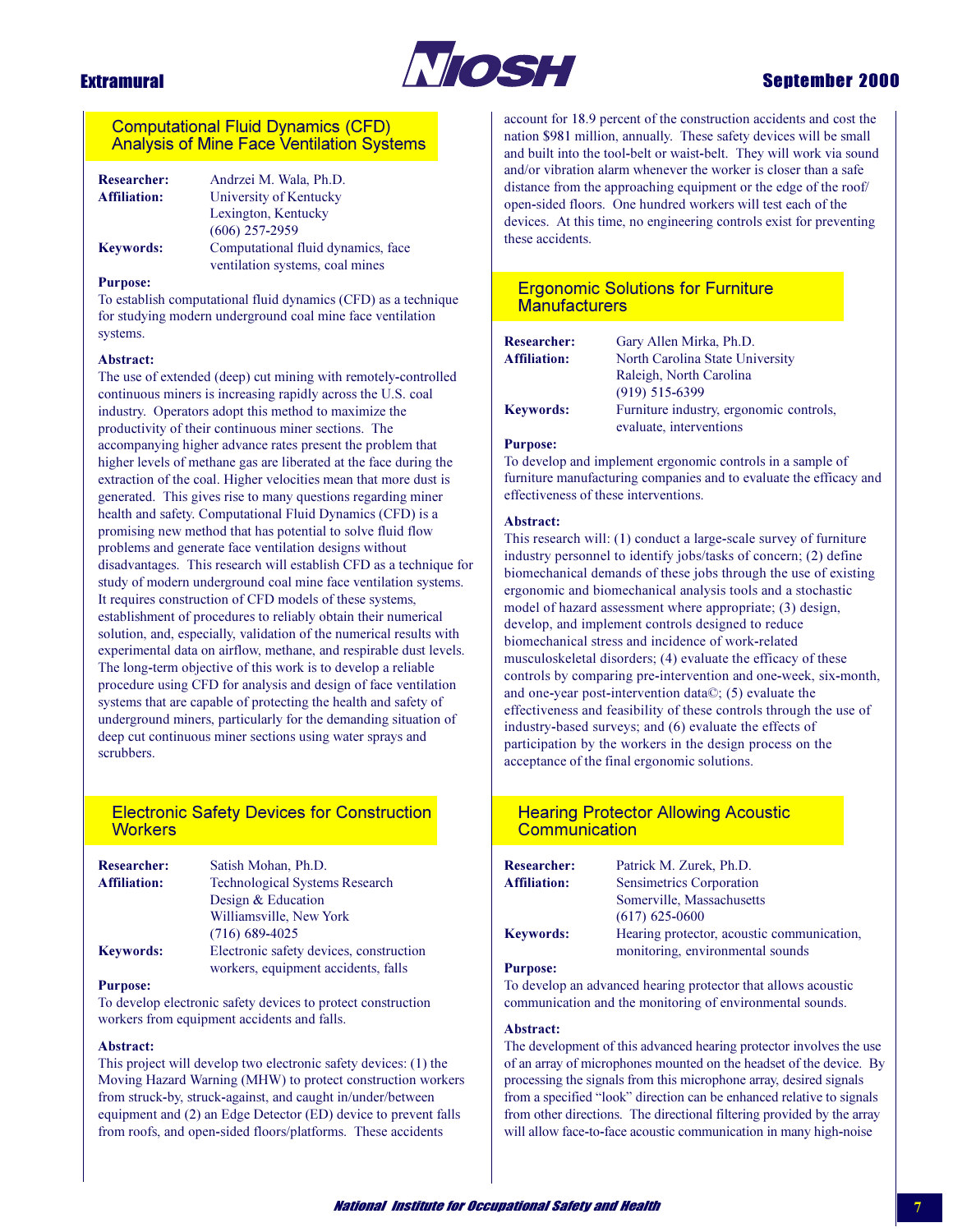

## **Extramural**

environments, and allows the user a greater degree of contact with the acoustic environment than is available with current hearing protection devices. Work in Phase I will develop and evaluate a functional and portable prototype based on a wearable digital signal processor. In Phase II, head-worn units will be developed and assessed in field tests.

### **Improving the Work Environment in Livestock Buildings**

| <b>Researcher:</b>  | Ronaldo G. Maghirang, Ph.D.              |
|---------------------|------------------------------------------|
| <b>Affiliation:</b> | Kansas State University                  |
|                     | Manhattan, Kansas                        |
|                     | $(785)$ 532-2908                         |
| <b>Keywords:</b>    | Livestock, air contaminants, ventilation |
|                     | system                                   |

#### **Purpose:**

To develop and test a local ventilation system that will remove dust and gaseous contaminants from the worker's breathing zone more effectively.

#### Abstract:

Exposure to contaminants generated in livestock confinement facilities is a significant problem to agricultural workers and farmers. Use of personal protective equipment is not desirable because of working conditions and characteristics of the worker population. The research comprising this project is focused on reducing worker exposure to contaminants in livestock confinement buildings. The proposed ventilation design represents a typical approach in local ventilation systems, in which the air flow is directed so that the contaminant is driven away from the worker's breathing zone. This approach has not been adopted in livestock confinement facilities primarily because the focus in livestock building ventilation design is on providing adequate environmental conditions for the housed animals. In the proposed design, outdoor fresh air will be provided through a ventilation duct located above the feed walk. The effectiveness of the proposed design will be compared with that of the more conventional designs through laboratory tests. Performance will be evaluated in terms of dust concentration (inhalable and respirable), air velocity, and air temperature within the room.

## **Respirator Efficacy for Tuberculosis Aerosols**

| <b>Researcher:</b>  | John F. Koerner, M.P.H.                      |
|---------------------|----------------------------------------------|
| <b>Affiliation:</b> | John Hopkins University                      |
|                     | Baltimore, Maryland                          |
|                     | $(202)$ 237-5865                             |
| <b>Keywords:</b>    | <i>Mycobacterium tuberculosis, aerosols,</i> |
|                     | respiratory protection                       |

#### **Purpose:**

To protect health care and other workers in correctional institutions from occupational exposure to Mycobacterium tuberculosis.

#### Abstract:

This research focuses on defining the performance of respiratory protection with respect to *Mycobacterium* aerosols. It involves

five specific activities: (1) The density of the droplet nuclei that result from the aerosolization of solutions containing Mycobacterium tuberculosis will be determined. (2) The particle size distribution and particle shapes characteristic of the aerosol generated by the cough of human infections with tuberculosis will be investigated. (3) A new bioaerosol analytical technique that incorporates the new firefly luciferase assay for mycobacterium will be explored. (4) The leak characteristics of respiratory protection with respect to mycobacterium aerosols and using a method that incorporates inhalation and exhalation into the respirator performance test will be determined. (5) The differences in respirator performance, which result when respirators are challenged with a standard aerosol and Mycobacterium tuberculosis, will be assessed. Adequately characterized respirator function will assist in developing protective, usable, and cost effective respiratory protection programs to prevent tuberculosis. This research will reduce the risk of tuberculosis infection associated with work in these professions.

### **System for Measuring Workplace Protection Factors**

| <b>Researcher:</b> | William A. Groves, Ph.D.                                                       |
|--------------------|--------------------------------------------------------------------------------|
| Affiliation:       | University of Iowa                                                             |
|                    | <b>Iowa City, Iowa</b>                                                         |
|                    | $(319)$ 335-4213                                                               |
| <b>Kevwords:</b>   | Respirators, workplace protection factors<br>sampling system, gases and vapors |
|                    |                                                                                |

#### **Purpose:**

To develop an intermittent sampling system to measure the concentration of gases and vapors inside the respirator during inspiration.

#### Abstract:

Approximately 20 percent of businesses have employees that use respiratory protection. It is, therefore, important to characterize the effectiveness of different types of respirators. Workplace protection factors is a method to evaluate the level of protection provided by respirators worn under actual conditions. This research will focus on the development of an intermittent sampling system designed to measure the concentration of gases and vapors inside the respirator during inspiration. This approach addresses two potential problems associated with continuous sampling: (1) biased results due to lower contaminant concentrations in exhaled air and (2) high humidity. Laboratory evaluation of the sampling system will be followed by building three prototype units and field testing using volunteers in actual work settings.

## **Statistical Modeling of Respirator Penetration Data**

| <b>Researcher:</b>  | Robert C. Spear, Ph.D.                       |
|---------------------|----------------------------------------------|
| <b>Affiliation:</b> | University of California                     |
|                     | Berkeley, California                         |
|                     | $(510)$ 642-0761                             |
| <b>Keywords:</b>    | Statistical methods, individual variability, |
|                     | respirator penetration values                |

#### **Purpose:**

To develop statistical methods for describing intra-individual and inter-individual variability in workplace respirator penetration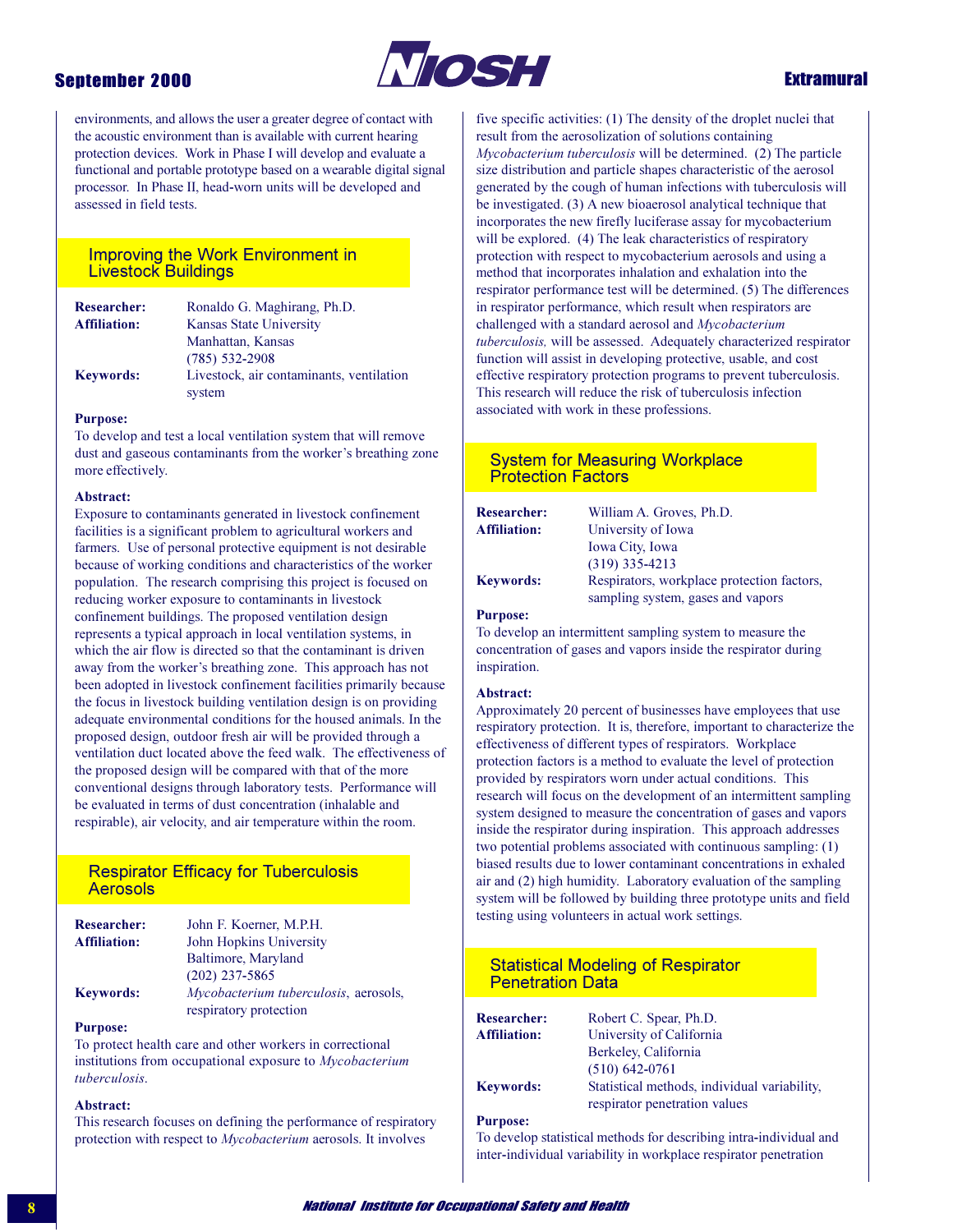

**Extramural** 

values to establish a respirator's assigned protection factor, to determine maximum use concentration, and to deduce the distribution of inhaled contaminant concentrations given databased distributions of ambient contaminant levels and respirator penetration values.

#### Abstract:

This project will identify and compare statistical models appropriate for describing data sets of respirator penetration values. It will simulate the distribution of inhaled contaminant concentrations generated by the combined distributions of ambient contaminant concentrations and respirator penetration values. This analysis will assess the effect of intra-individual and interindividual variability in both ambient contaminant and respirator penetration variables. It will develop a general statistical framework where an assigned protection factor (APF) can be determined for a respirator. It will also develop strategies for combining APF estimates from several studies involving the use of similar respirators under similar conditions. Finally, methods will be developed to describe data sets for which penetration distributions are so skewed that the transformations do not yield symmetric distributions.

## • Exposure Assessment Methods

**Personal Aerosol Sampler for Occupational Environments** 

| <b>Researcher:</b>  | Sergey A. Grinshpun, Ph.D.                 |
|---------------------|--------------------------------------------|
| <b>Affiliation:</b> | University of Cincinnati                   |
|                     | Cincinnati, Ohio                           |
|                     | $(513) 558 - 0504$                         |
| <b>Keywords:</b>    | Personal aerosol sampler, worker exposure, |
|                     | airborne dust, microorganisms              |

### **Purpose:**

To develop a new personal aerosol sampler for the assessment of worker exposure in indoor and outdoor occupational environments contaminated with airborne dust and/or microorganisms.

#### Abstract:

The major features of this new sampler are its low ambient wind sensitivity and high filter collection uniformity. The new personal sampler will be developed to sample inhalable fractions of inert dust particles and/or airborne microorganisms such as bacteria, fungi, and pollen. The applicability of the analytical methods used for the new personal sampler will be explored and sampler prototypes will be evaluated in the field in industrial, agricultural, and health care environments. The performance of the new sampler will be compared to standardized commercially available personal and ambient samplers. The American Conference of Governmental Industrial Hygienists (ACGIH) criteria for representative sampling of airborne dust particle and microorganisms and the NIOSH recommendations on current priorities in aerosol characterization will be taken into account in the development of the new sampler.

## **Electrostatic Sampling of Airborne Microorganisms**

**Researcher: Affiliation: Keywords:** 

Klaus Willeke, Ph.D. University of Cincinnati Cincinnati, Ohio  $(513) 558 - 0506$ Microorganisms, electrostatic mechanisms, bioaerosol sampler

#### **Purpose:**

To use electrostatic mechanisms to collect airborne microorganisms.

#### Abstract:

Exposure to airborne microorganisms in agriculture, industrial, indoor, and health care environments causes a significant number of respiratory infections in the U.S. Based upon laboratory findings from initial experiments, a field-compatible electrostatic bioaerosol sampler will be developed to collect microorganisms. The new sampler will be tested in the laboratory and in an agricultural environment with high concentrations of bioaerosols present. Comparison sampling will be performed against a conventional impactor and a conventional impinger. Analyses will be made on how to use the new collection method in indoor and health care environments where the bioaerosol concentration is low

## **Development of New Personal Aerosol Samplers**

| <b>Researcher:</b>  | James H. Vincent, Ph.D., D. Sc.      |
|---------------------|--------------------------------------|
| <b>Affiliation:</b> | University of Michigan               |
|                     | Ann Arbor, Michigan                  |
|                     | $(734)$ 936-0703                     |
| Kevwords:           | Aerosol sampler, sampling flowrates, |
|                     | laboratory, field test               |

#### **Purpose:**

To develop sampling instrumentation for assessing the occupational exposures of workers to aerosol fractions.

### Abstract:

This sampling instrument will allow aerosol sampling of relevant fractions to be conducted at much lower sampling flowrates than is currently the practice. This means that smaller and lighter sampling pumps can be used that will improve the convenience of using these devices for all workers. The research will involve: (1) the development of scaling laws so that new samplers can be designed to operate at much lower flowrates than existing devices and (2) the new devices will be tested in the laboratory and then validated in the field at nickel industry primary production facilities. This will enable examination of the feasibility of measuring metal aerosol exposures from the much smaller amounts of material that will be collected using the new devices.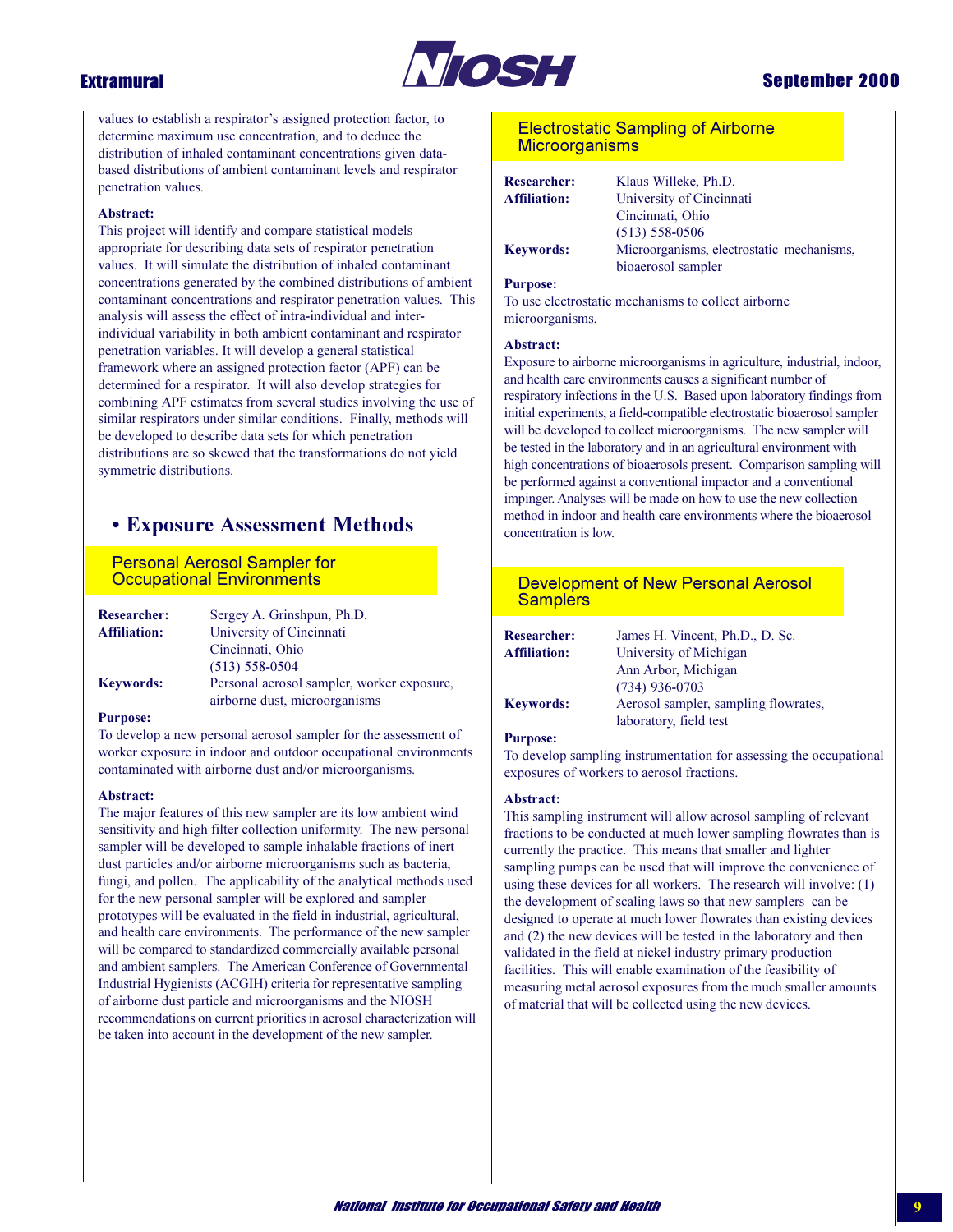

## **Extramural**

### Sperm Progesterone Receptor, Potassium (K+) Channel & Lead Exposure

| <b>Researcher:</b>  | Asha Jacob, Ph.D.                           |
|---------------------|---------------------------------------------|
| <b>Affiliation:</b> | North Shore University Hospital             |
|                     | Manhasset, New York                         |
|                     | $(516) 562 - 1049$                          |
| <b>Keywords</b>     | Lead, in vitro fertilization, humans, K+ion |
|                     | channels, acrosome                          |

#### **Purpose:**

To develop biomarkers for acute effects of occupational lead exposures focusing on the human acrosome reaction: the nonnuclear progesterone receptor and its associated K+ ion channel.

#### **Abstract:**

This research will be conducted as a blinded study of couples undergoing in vitro fertilization. In this population, more than 40 percent of the males have serum lead levels above the action limit for occupationally exposed workers. Lead reduces fertilization rates. Lead levels found in semen inversely correlate with the ability of sperm to undergo the acrosome reaction and the aggregation/translocation of nonnuclear progesterone receptor and its associated K+ ion channel. This study will characterize the K+ channel associated with the nonnuclear progesterone receptor. The investigators will perform dose-response studies with specific ion channel inhibitors to further characterize the K+ channel of human sperm, with the aim of distinguishing among possible subtypes. The endpoint will be progesterone-stimulated acrosome reaction. The investigators will prepare biotinyated charybdotoxin and attempt to visualize K+ channels on intact human sperm. They will clone and sequence the cDNA of the human sperm channel K+ from pooled human sperm RNA. This research will also determine the stage-specific expression of the human sperm K+ channel in human testis biopsy sections using RT/PCR.

### **Machining Fluid Microbiology and Health**

| <b>Researcher:</b>  | Donald K. Milton, M.D., Dr. P.H.           |
|---------------------|--------------------------------------------|
| <b>Affiliation:</b> | <b>Harvard University</b>                  |
|                     | Boston, Massachusetts                      |
|                     | $(617)$ 432-3324                           |
| <b>Keywords:</b>    | Metalworking fluids, microbial biomarkers. |
|                     | respiratory hazards, survey                |

#### **Purpose:**

To develop biomarkers of exposure for microbiological agents in the metalworking fluids industry.

#### **Abstract:**

Metalworking fluids and their microbial contaminants are associated with respiratory symptoms, acute lung function changes, occupational asthma, and hypersensitivity pneumonitis. The methods to assess exposure to mixtures of microbiological agents will be developed and validated. Fifteen automotive machining operations will be studied where metalworking fluids are used. With these data, hypotheses will be tested concerning the suitability and improved utility of new biomarkers relative to traditional culture based methods of exposure assessment. Also to be tested is the hypothesis that the relationship between total metalworking

fluid aerosol and airborne endotoxin varies from plant to plant, so that endotoxin measurements provide independent information about exposure to respiratory hazards in the machining environment. This study will be the first large survey of metalworking fluid exposure to incorporate microbial biomarkers.

## **Reconstruction of Doses for Chernobyl** Liquidators

| <b>Researcher:</b>  | Elisabeth Cardis, Ph.D.                  |
|---------------------|------------------------------------------|
| <b>Affiliation:</b> | <b>International Agency for Research</b> |
|                     | on Cancer                                |
|                     | 69372 Lyon Cedex 08, France              |
|                     | 33 72 73 84 85 X-8508                    |
| <b>Keywords:</b>    | Dose reconstruction, radiation, workers. |
|                     | health effects                           |

### **Purpose:**

To develop and validate methods for dose reconstruction of Chernobyl accident recovery workers and apply these methods to collaborative case-control studies of leukemia, non-Hodgkin's lymphoma, and thyroid cancer in Belarus and Russia.

#### **Abstract:**

Little effort has been put forth to reconstruct doses specifically for Chernobyl accident recovery workers. Dose reconstruction studies have been performed considering personnel who worked on the site, but the accident recovery workers have less precise and accurate knowledge of the place and conditions of work, different exposure conditions, and different dosimetric control practices. Therefore, dose reconstruction methods of workers at the site need to be modified for the accident recovery workers. This research will adapt and validate the methods used for estimating doses for on-site workers and for the collection of questionnaire, measurement, and other information needed to validate the methods. The research will also extend to estimating doses and related uncertainties for the study subjects included in the European Union sponsored accident recovery worker case-control studies.

### **Temporal and Impulsive Characteristics** of Hand Tools

| <b>Researcher:</b>  | Martin Cherniack, M.D.                          |
|---------------------|-------------------------------------------------|
| <b>Affiliation:</b> | University of Connecticut                       |
|                     | Farmington, Connecticut                         |
|                     | $(860)$ 679-4095                                |
| <b>Keywords:</b>    | Hand tools, repetitive shock and vibration,     |
|                     | injuries, laboratory, field study, construction |
|                     | workers                                         |

#### **Purpose:**

To address unresolved scientific questions on risks from extrinsic forces associated with hand tools and the development of reliable and effective field assessment methods.

#### Abstract:

Repetitive shock and vibration are routinely encountered with the use of powered and nonpowered hand tools. These exposures are associated with injuries to the arm, shoulder, neck, neurologic, and neurovascular disorders of the hand. This research will include both a laboratory and a field component. It will explore the effects of tool impulse, temporal pattern, and high frequency as well as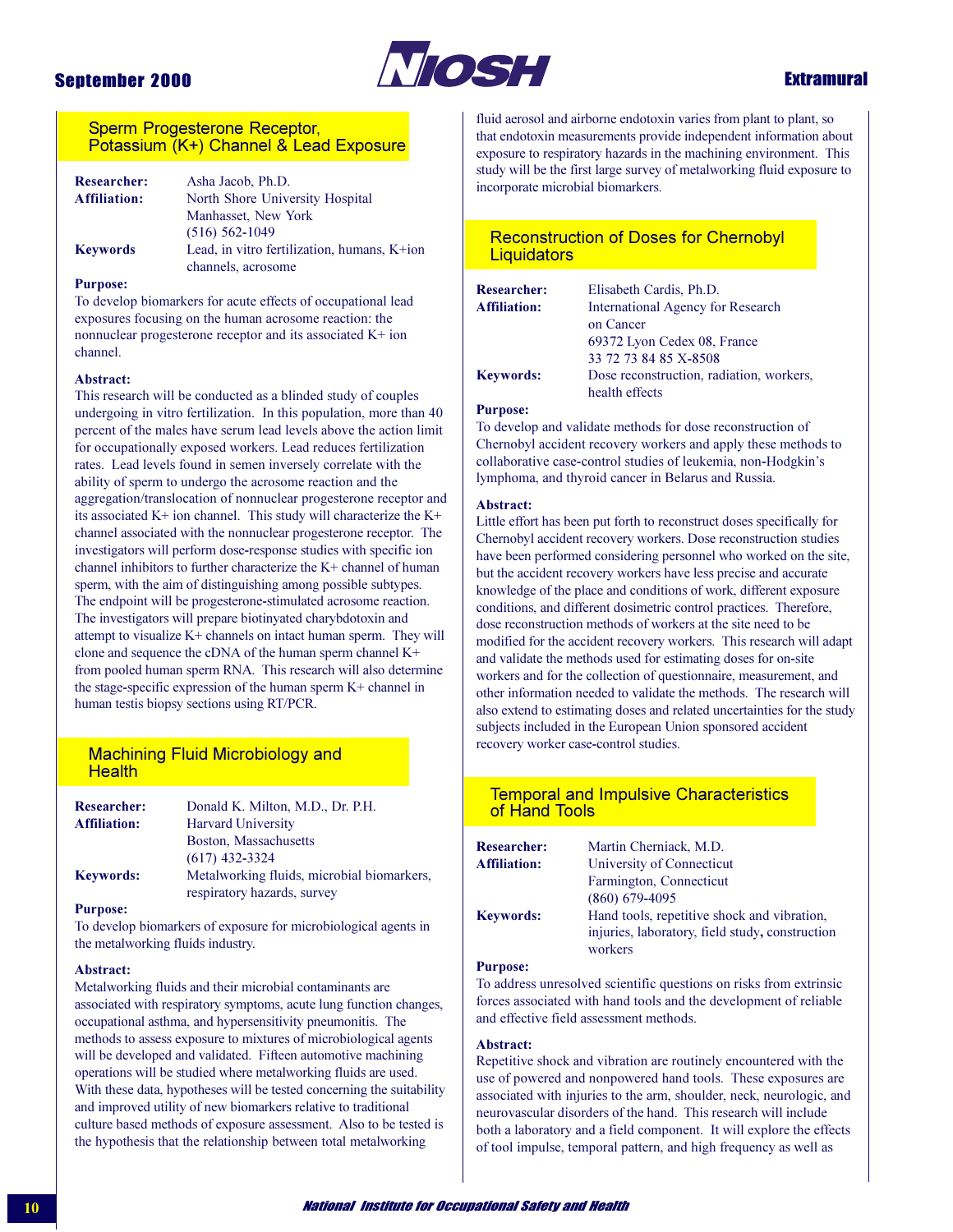

## **Sentember 2000**

low frequency acceleration on acute physiological responses. These responses are transient threshold shifts (TTS) in the three major classes of mechanoreceptors of the fingertip and changes in the surface electromyogram. Understanding TTS deficits should provide useful insights for disease prevention through tool design and on shorter-term functional sensory deficits, which may be pertinent to hand-arm dysfunction and acute trauma injury. Construction workers are the target population. The characteristics of tools will be simulated in the laboratory and then laboratory results will be applied to tools in the field.

### **Tools for Exposure Assessment of Physical Risk Factors in Video Display Terminal Work**

| <b>Researcher:</b>  | Jack Dennerlein, Ph.D.            |
|---------------------|-----------------------------------|
| <b>Affiliation:</b> | <b>Harvard University</b>         |
|                     | Boston, Massachusetts             |
|                     | $(617)$ 432-2028                  |
| <b>Keywords:</b>    | Physical risk factors, computers, |
|                     | musculoskeletal                   |

#### **Purpose:**

To investigate how to measure and characterize physical exposures in order to gain a better understanding of physical risk factors in the office workplace.

#### Abstract:

While other exposure assessment methods exist, few objectively measure exposure of the musculoskeletal system to multiple physical risk factors (forces applied to the keyboard and mouse, upper extremity postures, and patterns of work and rest activities) at the computer work station in the field. In this research, a new field-based exposure assessment monitoring system that measures keyboard and mouse usage, typing and mouse force, wrist postures, and computer work-rest cycles, will be developed. In addition, the new exposure assessment system will be tested in the workplace using 60 computer operators to quantify exposures, to assess whether there are differences in exposures to physical risk factors based on gender, and to determine if there is a difference in the development of chronic musculoskeletal disorders of the upper extremity between men and women. In the past, these effects have been reported more often in women than men. The outcomes of this study will include a portable, accurate, reliable exposure assessment system for collecting force and usage data in field settings as well as descriptive data of physical exposure differences between men and women.

## A Simple Device for Measuring Personal **Exposures to UV**

| <b>Researcher:</b>  | Stanley D. Echols, Ph.D.                 |
|---------------------|------------------------------------------|
| <b>Affiliation:</b> | Riverbend Instruments, Inc.              |
|                     | Birmingham, Alabama                      |
|                     | $(205)$ 320-1722                         |
| <b>Keywords:</b>    | Photometer, ultraviolet, worker exposure |

#### **Purpose:**

To develop a system (photometer and actinometer materials) capable of quantitating exposure to ultraviolet light rays (UV-B and  $UV-C$ ).

#### Abstract:

Exposure to ultraviolet light rays is prevalent in many occupations. There are presently no satisfactory personal dosimeters. This research will provide a system to measurement exposure in the field via badges worn during work.

## **A Model for Predicting Carpal Tunnel Disorders Due to Repetitive Loading**

**Researcher: Affiliation: Keywords:** 

Donald L. Fisher, Ph.D. University of Massachusetts Amherst, Massachusetts  $(413)$  545-1657 Cumulative trauma disorder

#### **Purpose:**

To decrease cumulative trauma disorders in the workplace.

#### Abstract:

This research will demonstrate and evaluate an innovative method for dealing with carpal tunnel disorders in the workplace. The research will focus on the demonstration of a tendon adaptation model that is sensitive to repetition, force, posture, and worker anthropometry. In addition, the model performance will be evaluated and sensitivity analysis performed on the model parameters. The proposed model has potential in both preventing injuries and helping to design better products. With further validation, the model can be used to establish a quantitative relationship between carpal tunnel disorders and work conditions. The ultimate result will be the ability to:  $(1)$  identify high risk work conditions, (2) quantify the problems providing a rational means of altering these conditions, and (3) verify that the changes will indeed reduce the risks. This model will provide early detection and prevention of carpal tunnel disorders.

## **Pollution Prevention and Worker Toxic Exposures: A Method**

| <b>Researcher:</b><br><b>Affiliation:</b> | Darius D. Sivin, M.E.S.<br>Johns Hopkins University                              |
|-------------------------------------------|----------------------------------------------------------------------------------|
|                                           | Washington, D.C.<br>$(202)$ 319-7753                                             |
| <b>Keywords:</b>                          | Pollution prevention, industrial hygiene,<br>occupational epidemiology, evaluate |

#### **Purpose:**

To evaluate the impact of pollution prevention on occupational exposures using established industrial hygiene and occupational epidemiology methods.

#### Abstract:

No systematic study of the impact of any particular pollution prevention program on occupational chemical exposures has been undertaken. An obstacle to undertaking such a study is the lack of methods to assess the impacts of pollution prevention activities on occupational exposures, especially in the absence of industrial hygiene monitoring data. This research will address this lack of methods. It uses retrospective exposure assessment that is wellestablished in industrial hygiene and occupational epidemiology to evaluate the impact of pollution prevention on occupational exposures. This research will develop comprehensive exposure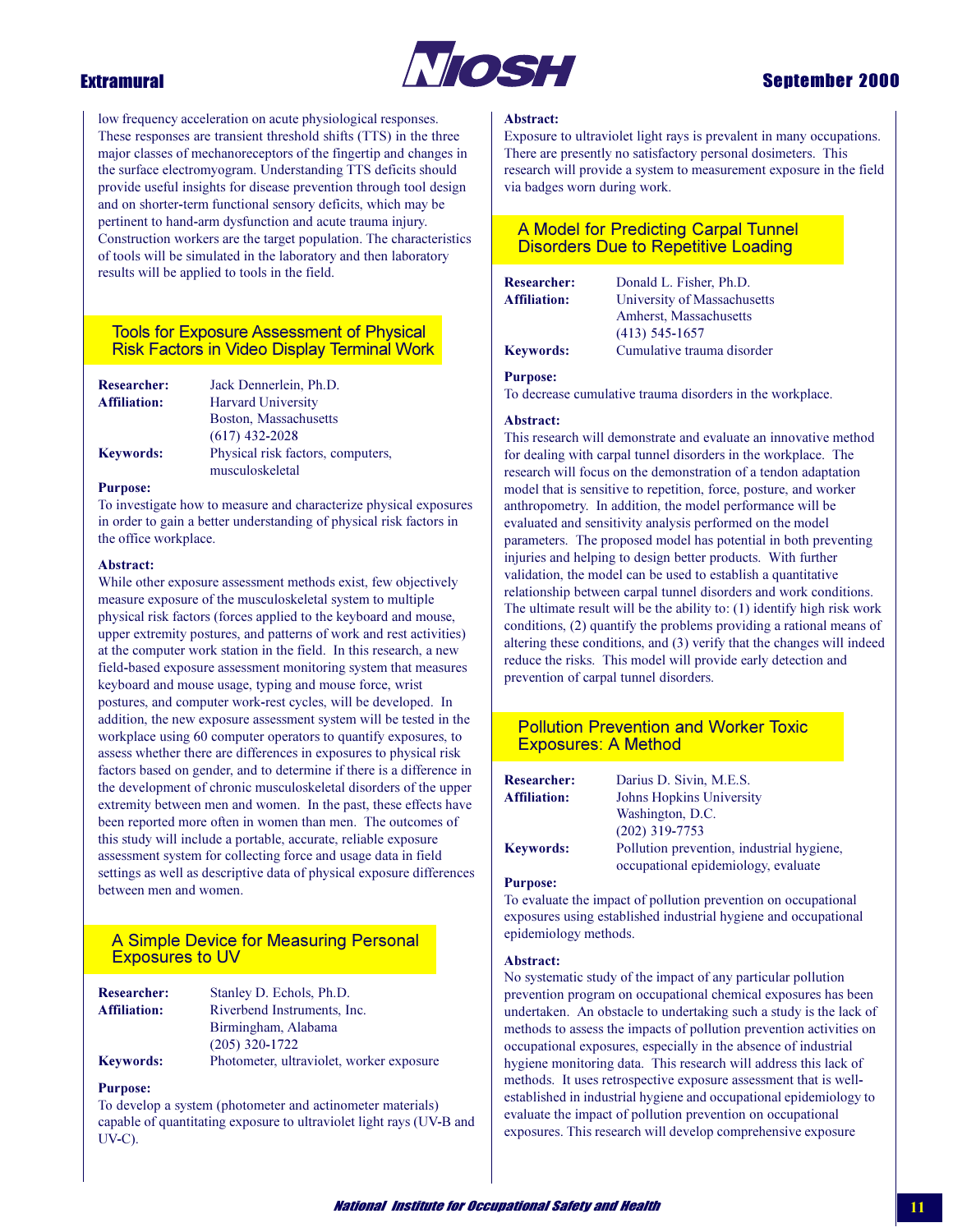

## **Extramural**

assessments with and without the use of monitoring data, determine whether the two methods of assessment produce similar rankings of exposure by occupational title, and determine whether the two estimates of exposure suggest similar conclusions as to the impact of pollution prevention on occupational exposures at the case study facility.

## **Laser Hazard Sensor with Recorder**

| <b>Researcher:</b>  | Stephen R. Smith, Ph.D.                       |
|---------------------|-----------------------------------------------|
| <b>Affiliation:</b> | Princeton Scientific Instruments, Inc.        |
|                     | Month Junction, New Jersey                    |
|                     | $(732)$ 274-0774                              |
| <b>Keywords:</b>    | Laser sensor, eyes, aircraft, law enforcement |

#### **Purpose:**

To develop a low cost laser sensor with recording capability to warn workers of impending harmful exposure to the eyes from laser radiation.

#### Abstract:

Exposure to hazardous levels of laser radiation can be harmful to the eyes. Lasers are recognized by the Federal Aviation Administration as being a significant flight safety hazard to low flying aircraft, especially during landings. Another area where exposure of the eyes to lasers can occur without warning is to law enforcement personnel since there is increasing growth in the use of lasers for targeting and range finding. It would be invaluable to have warning of impending harmful exposure from lasers to the eyes. The laser sensor with recording capability developed for this research project seeks to address this need. It will be compact in size with minimal weight so that it can be worn by an individual or mounted in the cockpit of an aircraft. Phase I of the research experiments will be carried out to demonstrate the proposed principles of detection and determination of wavelength.

## **Airborne Heavy Metal Monitor**

| <b>Researcher:</b>  | Amy J. Hunter, Ph.D.    |
|---------------------|-------------------------|
| <b>Affiliation:</b> | Physical Sciences, Inc. |
|                     | Andover, Massachusetts  |
|                     | $(978) 689 - 0003$      |
| Keywords:           | Airborne, lead, monitor |

#### **Purpose:**

To complete the development of a monitor for airborne lead.

#### Abstract:

Airborne lead is a significant exposure in many occupations. This research will complete work on spark-induced breakdown spectroscopy technology as an ambient monitor for airborne lead. This monitor will augment the current NIOSH/OSHA air sampling protocols. Sensitive, real-time monitoring provided by the lead monitor will enable accurate identification and mapping point sources, tracking of contaminant migrations, immediate notification of concentrations exceeding OSHA-permissible exposure limits and action levels, and improved evaluation of variable or periodic sources and exposure.

### **Methods for Assessing Synthetic Textile Dust Exposure**

| <b>Researcher:</b>  |  |
|---------------------|--|
| <b>Affiliation:</b> |  |
|                     |  |
|                     |  |
| <b>Keywords:</b>    |  |

University of Massachusetts Lowell, Massachusetts  $(978)$  934-3196 Synthetic textile dust, respiratory effects, air samples

#### **Purpose:**

To investigate alternative methods for synthetic textile dust sampling and analysis, compare them to the standard Particulate Not Otherwise Regulated method, and investigate synthetic textile dust exposure in a local textile mill.

Margaret M. Quinn, Sc.D.

#### Abstract:

Studies have shown that synthetic textile (ST) dust is associated with acute and chronic respiratory effects at levels under the stipulated permissible exposure limit. In addition, some fraction of the ST dust can be deposited in the lung. Improved methods are needed to comprehensively study the respiratory effects of ST dust. This research will investigate several alternative methods for ST dust sampling and analysis and compare them to the current accepted Particulate Not Otherwise Regulated method. Air samples will be assessed for quantitative exposure measures such as mass concentration, particle number concentration, and fiber number concentration. The composition of the ST dust that deposits in the three regions of the lung will be determined. Qualitative ST dust exposure measures will be developed based on perceptions of dustiness recorded during air monitoring. The standard and alternative methods will be compared for each quantitative assessment. The results will be used to improve the quality of data for future occupational epidemiology studies investigating respiratory disease. The second part of the research will investigate ST dust exposure in the same local textile mill. Statistical modeling will be performed to identify the production process determinants of the ST dust exposure measures. The results will be used to assist the mill in targeting specific aspects of the ST finishing process for ST dust control

### **Uncertainty Analysis for Characterizing Plutonium Exposure to Improve Lung Cancer Risk Estimates**

| <b>Researcher:</b> | A. James Ruttenber, Ph.D., M.D.                                                                                                                    |
|--------------------|----------------------------------------------------------------------------------------------------------------------------------------------------|
| Affiliation:       | University of Colorado                                                                                                                             |
|                    | Denver, Colorado                                                                                                                                   |
|                    | $(303)$ 315-5627                                                                                                                                   |
| <b>Kevwords:</b>   | Measurement errors, epidemiolog<br>the contract of the contract of the contract of the contract of the contract of the contract of the contract of |

olorado  $-5627$ ent errors, epidemiologic studies, workers, risk estimates

#### **Purpose:**

To explore measurement errors in quantifying exposures and their effects on estimates of risk in epidemiologic studies.

#### Abstract:

This research will expand the current epidemiologic studies of workers at the Rocky Flats Environmental Technology Site to determine how measurement errors impact estimates of risk in epidemiologic studies. This project will: (1) develop and explore methods to assess the measurement error of radiation doses-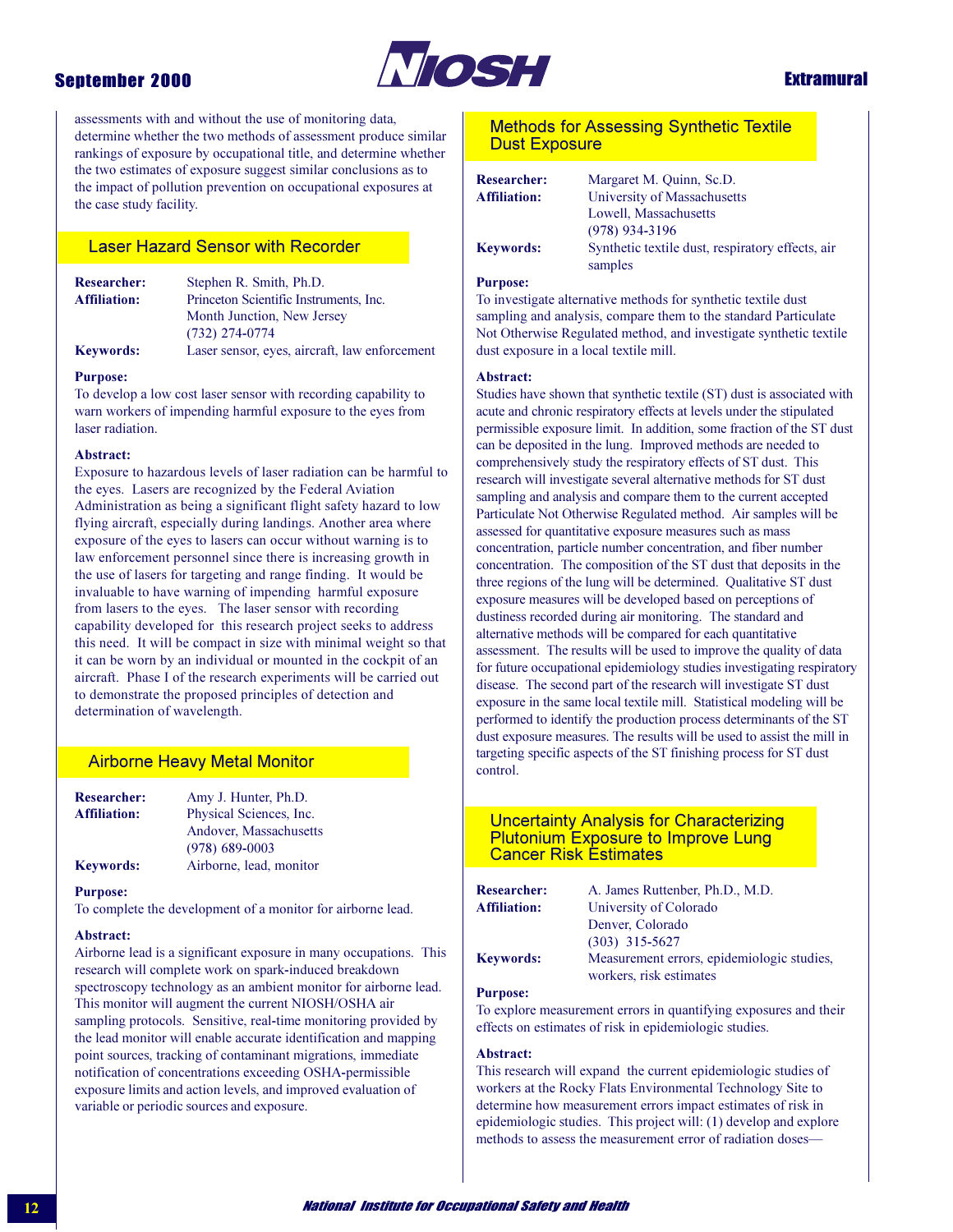

## **Extramural**

particularly those from internal exposures to isotopes of plutonium—so that they can be used in epidemiologic studies, (2) develop methods for analyzing exposure data from different sources for use in epidemiologic studies of combined populations of radiation workers, and (3) evaluate current and develop new methods for incorporating estimates of measurement error for radiation doses into estimates of risk in epidemiologic studies.

### **An Ergonomics Assessment Method for Work-Worker Systems**

| <b>Researcher:</b>  | Carolyn M. Sommerich, Ph.D.          |
|---------------------|--------------------------------------|
| <b>Affiliation:</b> | North Carolina State University      |
|                     | Raleigh, North Carolina              |
|                     | $(919)$ 515-8614                     |
| <b>Keywords:</b>    | Ergonomics, comprehensive assessment |

#### **Purpose:**

To develop and apply a comprehensive assessment methodology for characterizing the work-worker system from an ergonomics perspective.

#### Abstract:

The research methodology developed through this research will consist of several standardized tools (questionnaire, work measurement protocols, and biomechanical assessment). The questionnaire provides qualitative demographics on the workers, work, and workplace. Work measurement protocols supply quantitative temporal information and qualitative biomechanical data. Biomechanical assessment provides understanding of the internal activity necessary to carry out activities observed in the workplace. Products of the assessments will be multidimensional work and worker profiles. The worker profiles will characterize the worker's interaction with his or her work as well as physical and administrative work elements. Together the profiles will be used to identify associations between worker attributes and perceptions, worker health outcomes, and work profiles. The methodology will be applied to mobile computing. The development of a predictive model of work-related musculoskeletal impairment that includes physical, psychosocial, work organization, personal factors, and has generalized applicability across job types for use in research from initial exploration to intervention demonstration efforts will be very useful.

## • Fertility and Pregnancy **Abnormalities**

Occupational Demands in Women and **Adverse Birth Outcome** 

| <b>Researcher:</b>  | Laura Punnett, Sc. D.                         |
|---------------------|-----------------------------------------------|
| <b>Affiliation:</b> | University of Massachusetts                   |
|                     | Lowell, Massachusetts                         |
|                     | $(508)$ 934-3269                              |
| <b>Keywords:</b>    | Adverse birth outcomes, physical occupational |
|                     | demands, women                                |

#### **Purpose:**

To examine the association between occupational demands and the risk of adverse birth outcomes for active duty women in the U.S. Army during the years 1980-1994.

#### **Abstract:**

This research will assess the effects of occupational physical demands (lifting, turning, body position) upon the risk of antenatal, perinatal, and newborn outcomes, such as early fetal loss, spontaneous abortion, and low birth weight infants. The data for this study will use the Total Army Injury and Health Outcomes Database. This database contains demographic reproduction, hospitalization, and health risk data on active duty women during the years 1980-1994. It also includes the Military Occupational Speciality and the Dictionary of Occupational Title codes. This information will allow the investigators to assess similarities in civilian and military occupational exposures linked to adverse birth outcomes. Incidence rates of events will be calculated and compared by different factors such as age, sex, race, rank, medical history, occupational groups, ergonomic exposure, and health risk factors. Predictors of adverse birth outcomes will be identified. This study will shed light upon preventing untoward birth outcomes in both civilian and military women.

### **Portability of Biochemical Markers of Sperm Maturity**

| <b>Researcher:</b>  | Gabor Huszar, M.D.                                   |
|---------------------|------------------------------------------------------|
| <b>Affiliation:</b> | <b>Yale University</b>                               |
|                     | New Haven, Connecticut                               |
|                     | $(203)$ 785-4010                                     |
| <b>Keywords:</b>    | Biochemical markers, semen, reproductive<br>toxicity |

#### **Purpose:**

To add biochemical markers to the conventional semen profile, in the monitoring of potential changes in sperm maturity, due to male reproductive toxicity.

### Abstract:

This research will develop methods for preservation and shipping of samples for tests routinely used in the researcher's laboratory and introduce morphometric probes of sperm maturity on sperm slides submitted for analysis. In addition, the investigators will develop aspects of sperm portability (sperm binding to hyaluronic acid-beads, DNA nick translocation and the single sperm DNA comet assay). Finally, new sperm assessment approaches will be developed. This project will help to identify and make accessible the most effective and practical methods in order to simplify the monitoring of reproductive toxicity.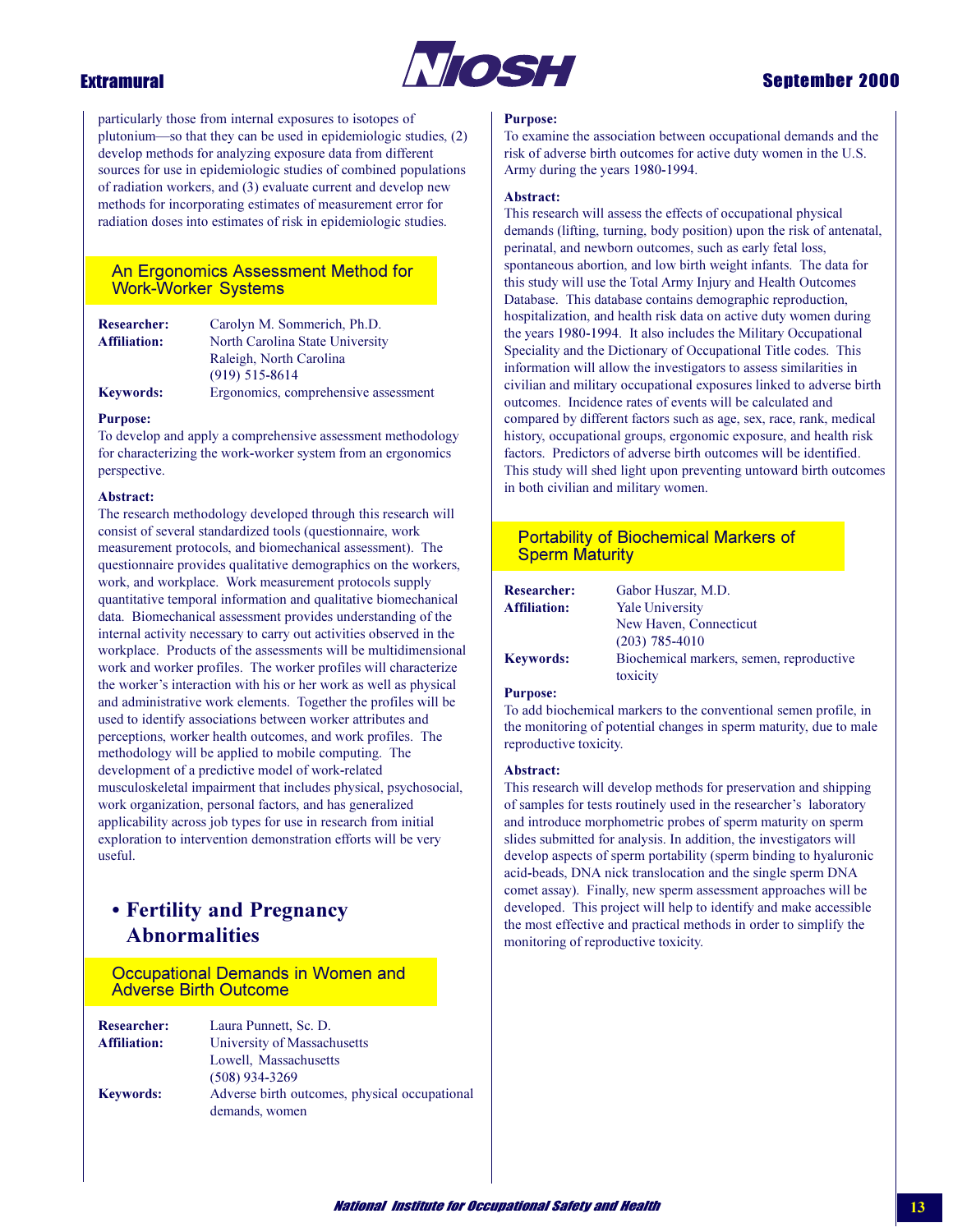

**Extramural** 

## • Health Services Research

**Evidence-Based Medical Examinations** for Firefighters

| <b>Researcher:</b>  | Stefanos N. Kales, M.D.                    |
|---------------------|--------------------------------------------|
| <b>Affiliation:</b> | <b>Harvard University</b>                  |
|                     | Boston, Massachusetts                      |
|                     | $(617)$ 423-1260                           |
| <b>Keywords:</b>    | Firefighters, medical examination, improve |
|                     | health                                     |

**Purpose:** 

To study the periodic medical examinations in firefighters.

#### Abstract:

This prospective study will be continued using 340 firefighters with an expected 1,700 person-years of follow-up. Since the 1996 periodic questionnaire, physical and laboratory examination data have been obtained and will be repeated on a yearly basis during the study period. The specific aims include:  $(1)$  evaluate the ability of the National Fire Protection Association fitness guidelines and baseline health ratings to predict increased risks of injury, cardiac events, or other adverse outcomes; (2) determine whether firefighters with abnormal hearing are at an increased risk of injury or other adverse outcomes; (3) further evaluate the clinical utility of various components of the baseline and periodic medical examinations; and (4) integrate the information derived from the studies above to contribute to the development of evidence-based guidelines for the medical evaluation of firefighters. This proposal seeks to improve the medical examination process for firefighters.

## **Developing Community-Based Research** with Immigrants

| <b>Researcher:</b>  | Lenore Sandra Azaroff, Sc.D.                               |
|---------------------|------------------------------------------------------------|
| <b>Affiliation:</b> | University of Massachusetts                                |
|                     | Lowell, Massachusetts                                      |
|                     | $(978)$ 934-2587                                           |
| <b>Keywords:</b>    | Immigrants, occupational health services,<br>interventions |

#### **Purpose:**

To evaluate the feasibility of community-based data collection and occupational health interventions among immigrants.

#### Abstract:

This study will develop and pilot community-based data collection methods for occupational health research among defined groups of minority workers (who are also immigrants), identify barriers to accessing occupational health services for these workers, and identify common work-related hazards and health effects among these workers. Data collected in surveys will be compared with existing data sources. Interventions to improve the target population's access to occupational health services will be developed and tested. Workers from Southeast Asia will be targeted in this study. Data will be obtained from the Massachusetts Department of Industrial Accidents, local hospitals, and household surveys on work-related acute health effects. Data from existing databases and surveys will be

compared. Interventions will be developed in cooperation with a community-based coalition and piloted for feasibility and effectiveness.

## • Hearing Loss

### **Identifying Risk Factors for Noise-Induced Hearing Loss**

Researcher. **Affiliation:** 

Peter Rabinowitz, M.D. **Yale University** New Haven, Connecticut  $(203)$  785-7267 Aluminum smelter and coal mine workers. noise exposure, risk factors, data set

#### **Purpose:**

**Keywords:** 

To assess a longitudinal data set of noise-exposed workers in an aluminum smelter and coal mine regarding noise-induced hearing loss.

#### Abstract:

Noise-induced hearing loss is one of the most common occupational diseases and is considered to be totally preventible. Questions persist, however, about the overall effectiveness of industrial hearing conservation programs, how they can be evaluated, and how they can be improved on an ongoing basis. This research will use a large longitudinal data set of noise-exposed workers in the aluminum smelter and coal mine industry to conduct a case-control and cohort approach study. Once the data has been assessed, cleaned, and validated, it will be used to: (1) determine the true rate of noise-induced hearing loss in the aluminum smelter and coal mine, (2) assess the relative importance of host and environmental risk factors for noise-induced hearing loss, (3) identify and validate early indicators of noise-induced hearing loss, and (4) develop and validate a case definition of noise-induced hearing loss that can be used in future epidemiologic research.

### **Models for Assessing Risk of Occupational Hearing Loss**

| <b>Researcher:</b>  | Laurence D. Fechter, Ph.D.              |
|---------------------|-----------------------------------------|
| <b>Affiliation:</b> | University of Oklahoma Health           |
|                     | <b>Science Center</b>                   |
|                     | Oklahoma City, Oklahoma                 |
|                     | $(405)$ 271-6593                        |
| <b>Keywords:</b>    | Noise-induced hearing loss, carbon      |
|                     | monoxide, cyanide, exposure conditions, |
|                     | firefighters                            |

#### **Purnose:**

To identify the exposure conditions that facilitate the potentiation of noise-induced hearing loss by cyanide and carbon monoxide.

#### Abstract:

In this research, rats will be exposed to various types of noise alone or to noise in combination with carbon monoxide and cyanide to assess both temporary and permanent impairments of auditory function. These chemical exposures are common in firefighters. The principal objective is to prevent human hearing loss by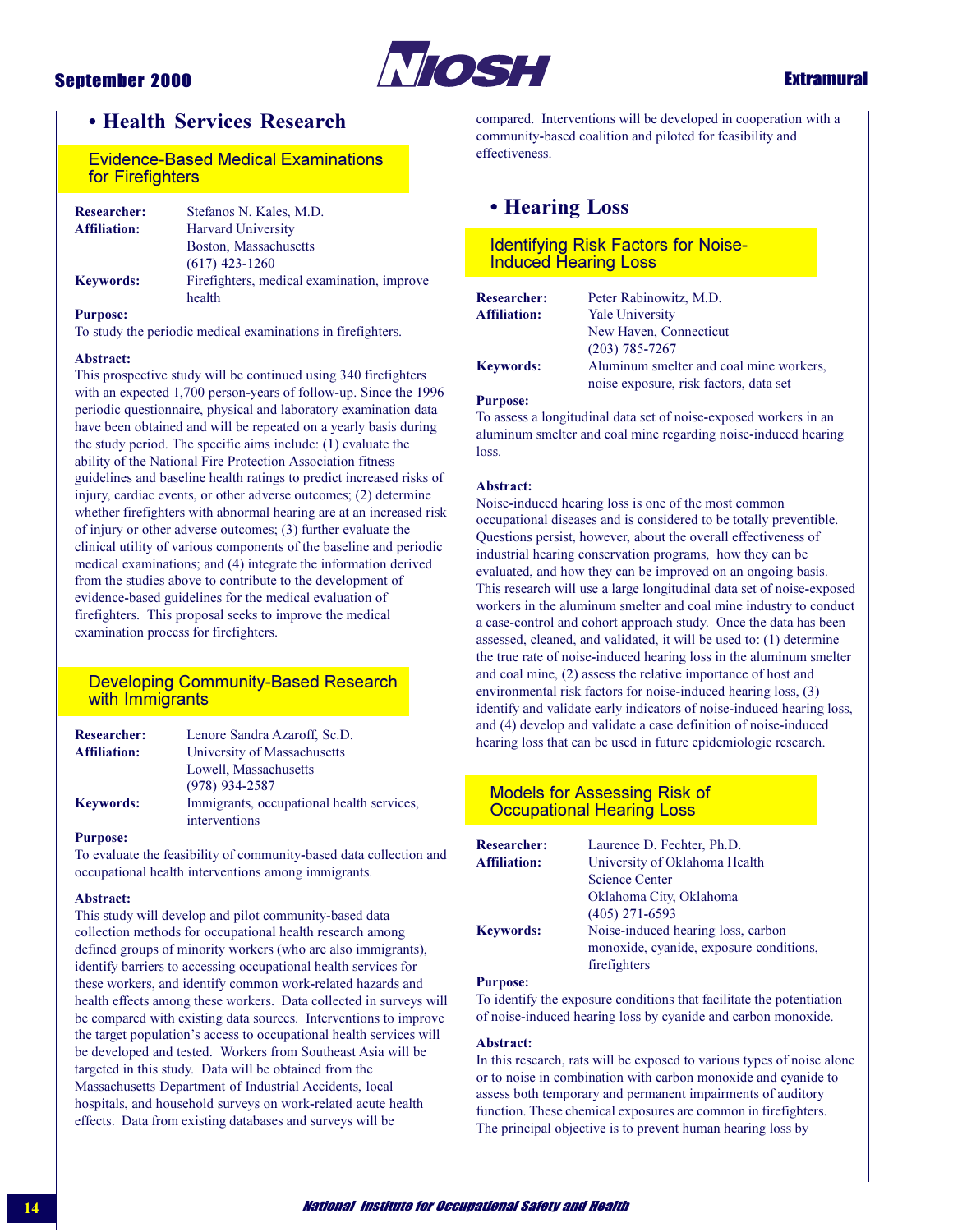

## **Sentember 2000**

determining the exposure conditions that facilitate a synergistic interaction between chemical asphyxiants and noise. The investigators will determine the relationship between exposure duration, concentration of chemicals, and noise intensity in promoting a synergistic interaction as indexed by functional impairment of the cochlea and histopathological investigation. In addition, the relationship between the noise frequency spectrum and interactions with chemical asphyxiants will be determined so that accurate predictions can be applied to the workplace setting where band limited noise may be present.

### **Hearing Hazards Associated with Industrial Noise Exposure**

| <b>Researcher:</b>  | Roger P. Hamernik, Ph.D.            |
|---------------------|-------------------------------------|
| <b>Affiliation:</b> | <b>Plattsburgh State University</b> |
|                     | Plattsburgh, New York               |
|                     | $(518) 564 - 7701$                  |
| <b>Keywords:</b>    | Method, noise, assess, hearing loss |

#### **Purpose:**

To develop a method to evaluate the industrial noise environment and its potential for causing hearing loss.

#### Abstract:

Chinchillas will receive noise stimuli designed with very specific but diverse statistical properties. New analytical methods developed in the laboratory will be applied to the continuously sampled noise stimuli to extract temporal and peak statistical properties of the noise stimulus. Effects on hearing will be correlated with the noise metrics to establish the validity of these metrics. The success of these experiments can lay the foundations for a new and more generalized approach to the evaluation of noise environments. The analytical methods may also have some application in identifying features of the noise environment that can be reduced or altered at their source. The demonstration of good correlations between the proposed metrics and hearing loss following realistic and diverse exposure conditions has widespread implications for industrial safety standards and noise measurement systems.

## **Epidemic Occupational Hearing Loss in Washington State**

| William E. Daniell, M.D.                         |
|--------------------------------------------------|
| University of Washington                         |
| Seattle, Washington                              |
| $(206)$ 685-3160                                 |
| Occupational hearing loss, workers'              |
| compensation data, identify industries with risk |
| factors                                          |
|                                                  |

#### **Purpose:**

To determine the major "awareness-health care-claim pathways" by which individual persons with occupational hearing loss are identified and reported to the workers' compensation system. Secondly, to determine if industries with substantial remediable risk factors for occupational hearing loss can be identified using workers' compensation data.

#### Abstract:

This project will identify factors or phenomena that may have contributed to the recent increase in reporting of occupational hearing loss (OHL). In addition, it will determine if there is any substantial work-related risk at the present time for OHL among workers in industries that have experienced high rates of claims for hearing loss. Finally, it will assess the effectiveness of approaches to interpreting workers' compensation claims data, for the purpose of "targeting" industries and worksites with remediable risk factors for an occupational health problem using OHL.

### **Hearing Damage Among Newly-Hired Construction Workers**

| <b>Researcher:</b>  | Noah S. Seixas, Ph.D.                     |
|---------------------|-------------------------------------------|
| <b>Affiliation:</b> | University of Washington                  |
|                     | Seattle, Washington                       |
|                     | $(206)$ 685-7189                          |
| <b>Keywords:</b>    | Distortion product otoacoustic emissions, |
|                     | hearing loss, new construction workers,   |
|                     | audiometry                                |

#### **Purpose:**

To monitor noise exposure in newly-hired construction workers by characterizing the effects of exposure on standard audiometry and distortion product otoacoustic emissions.

#### Abstract:

Participants in this research will be given an audiometric exam and distortion product otoacoustic emissions (DPOAE) (a recognized screening tool for early hearing damage, and possibly as a marker of susceptibility) for hearing loss every six months. Participants for the study will come from the construction industry. Baseline and follow-up questionnaires will be used to characterize other risk factors for hearing loss, non-occupational exposure to noise, characteristics of work, and use of hearing protective devices. Noise exposure will be monitored twice yearly on each subject using data-logging noise dosimeters in conjunction with time/ activity cards. These data will be used to estimate individual exposures (using several metrics) over time. Investigators will conduct analyses between noise exposure and both audiometric changes and DPOAE. The relationship between DPOAE and audiometric changes will also be explored.

## • Indoor Environment

**Mircroanalytical System for Indoor Volatile Organic Compound (VOC) Monitoring** 

| <b>Researcher:</b>  | Edward T. Zellers, M.D., Ph.D.                                                       |
|---------------------|--------------------------------------------------------------------------------------|
| <b>Affiliation:</b> | University of Michigan                                                               |
|                     | Ann Arbor, Michigan                                                                  |
|                     | $(734)$ 936-0766                                                                     |
| <b>Keywords:</b>    | Low concentrations, volatile organic<br>compounds, microanalytical system, hand-held |
|                     |                                                                                      |

#### **Purpose:**

To develop a hand-held microanalytical system capable of on-site identification and quantification of low-sub-ppb concentrations of volatile organic compounds of anthropogenic and microbial origin encountered in nonindustrial indoor working environments.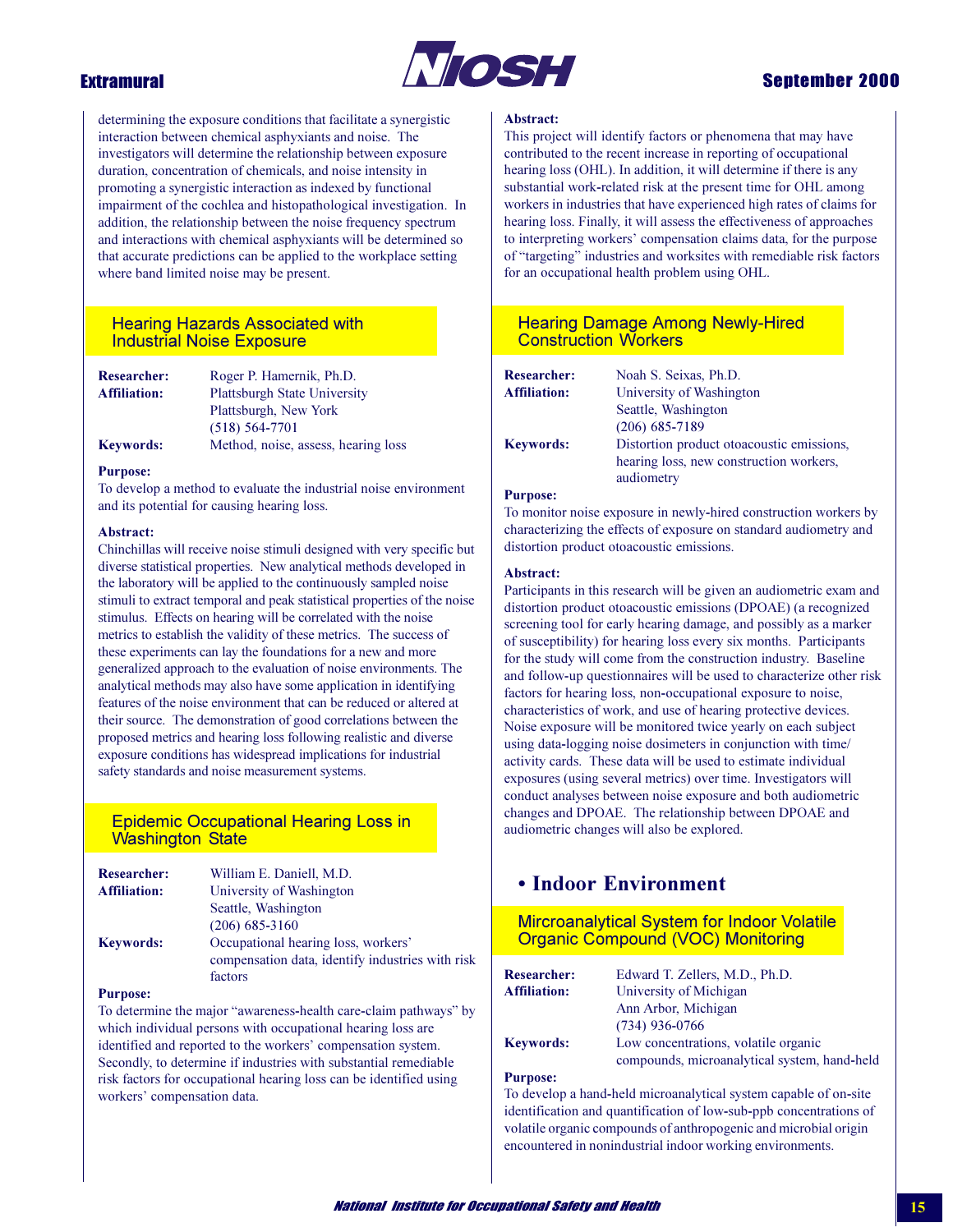

#### **Abstract:**

In this research, advanced strategies for sample collection, component separation, and detection will be incorporated into an instrument usable in the field about the size of a notebook computer. The analytical power and versatility embodied in the development of this new system represents a significant advancement over the current state-of-the-art in vapor monitoring instruments. Dramatic reductions in the time cost of analyses of indoor volatile organic compounds and microbial volatile organic compounds will be realized, obviating the need for conventional sorbent-tube/GC-MS sampling and analysis for routine monitoring. This will facilitate the assessment of exposure distributions and the implementation of rational intervention strategies to address indoor environmental quality problems.

### **Prevention of Indoor Environmental Quality-Related Absence: An Intervention Study**

| <b>Researcher:</b>  | Donald K. Milton, M.D., Ph.D.                                 |
|---------------------|---------------------------------------------------------------|
| <b>Affiliation:</b> | <b>Harvard University</b>                                     |
|                     | Boston, Massachusetts                                         |
|                     | $(617)$ 432-3324                                              |
| <b>Keywords:</b>    | Air supply rates, humidification, symptoms<br>office, workers |

#### **Purpose:**

To assess the independent effects of outdoor air supply rates and active building humidification on absence rates, incidence of respiratory infections, and nonspecific building-related symptoms among office workers.

#### Abstract:

This research will test the following hypotheses: (1) low outdoor air supply rates and active humidification will increase the sick leave among office workers in air-conditioned buildings, (2) low outdoor air supply and active humidification will increase the frequency of symptomatic respiratory infections and the frequency with which office mates are infected by the same organism, (3) the effect of ventilation and active humidification on respiratory infections and absence is independent of perceived indoor environmental quality and nonspecific building related symptoms, and (4) the cost of experimental interventions is less than the cost of lost productivity due to sick leave. This study brings together objective health outcomes and molecular biology to identify the impact of buildings on worker health and productivity. In addition, it will provide objective data on the health impact of the modern office environment. Also, this study will lead to new and more cost effective approaches to protect the health of workers.

### **Health Effects of Exposures to Volatile** Organic Compounds (VOCs), Ozone, and Stress

**Researcher:** Nancy Fiedler, Ph.D. Affiliation: University of Medicine and Dentistry of New Jersey-Robert Wood Johnson Piscataway, New Jersey  $(732)$  445-0919

#### **Keywords:**

Volatile organic compounds, ozone, women, psychological stress, building-related

#### **Purpose:**

To determine the effects of a psychological stressor and the individual difference variables, negative affect and odor intolerance, on responses of women to a mixture of volatile organic compounds with and without ozone.

#### Abstract:

Building-related health complaints document that volatile organic compounds (VOCs), stressors, and individual characteristics (females) contribute to the reported nonspecific symptoms. Two hundred and eighty women will participate in this study of the responses of women to a mixture of VOCs with and without ozone. One-half of the subjects will be randomly assigned to exposure conditions with the stressor while the remaining subjects will complete the exposures without the stressor. During each exposure period condition, health effects measured before, during, and after exposure include: symptom questionnaires, neurobehavioral performance, salivary cortisol, nasal inflammation, and lung function. Secondary stable products of the ozone-VOC reaction will be measured during exposure.

### Ultraviolet Lights in HVAC Systems-**Effect on Health and Well Being**

| <b>Researcher:</b>  | Dick Menzies, M.D.                                 |
|---------------------|----------------------------------------------------|
| <b>Affiliation:</b> | <b>McGill University</b>                           |
|                     | Montreal, OC, Canada                               |
|                     | $(514)$ 398-8122                                   |
| <b>Keywords:</b>    | Ultraviolet <i>(UV)</i> , microbial contamination, |
|                     | buildings                                          |

#### **Purpose:**

To determine the effectiveness of UV in reducing microbial levels in buildings.

#### **Abstract:**

Microbial contamination occurs in heating, ventilation, and air conditioning (HVAC) systems of most modern office buildings and may result in specific building-related outbreaks if heavy contamination occurs. This study will evaluate the impact of UV lights on reducing microbial levels in buildings. Workers will be asked to rate their satisfaction with the indoor environment, report symptoms, occurrence of respiratory tract infections, sickness absence, and complete typing tests. Extensive measures of airborne and surface bacteria, fungal spores, and viable fungi will be measured at work sites and in the HVAC systems.

## • Infectious Diseases

### The Risk of Infectious Diseases in Prison-**Based Health Care Workers**

| <b>Researcher:</b>  | Robyn R.M. Gershon, Dr. P.H.               |
|---------------------|--------------------------------------------|
| <b>Affiliation:</b> | Johns Hopkins University                   |
|                     | Baltimore, Maryland                        |
|                     | $(410)$ 955-3046                           |
| <b>Keywords:</b>    | Health care workers, correctional facility |
|                     | health risks                               |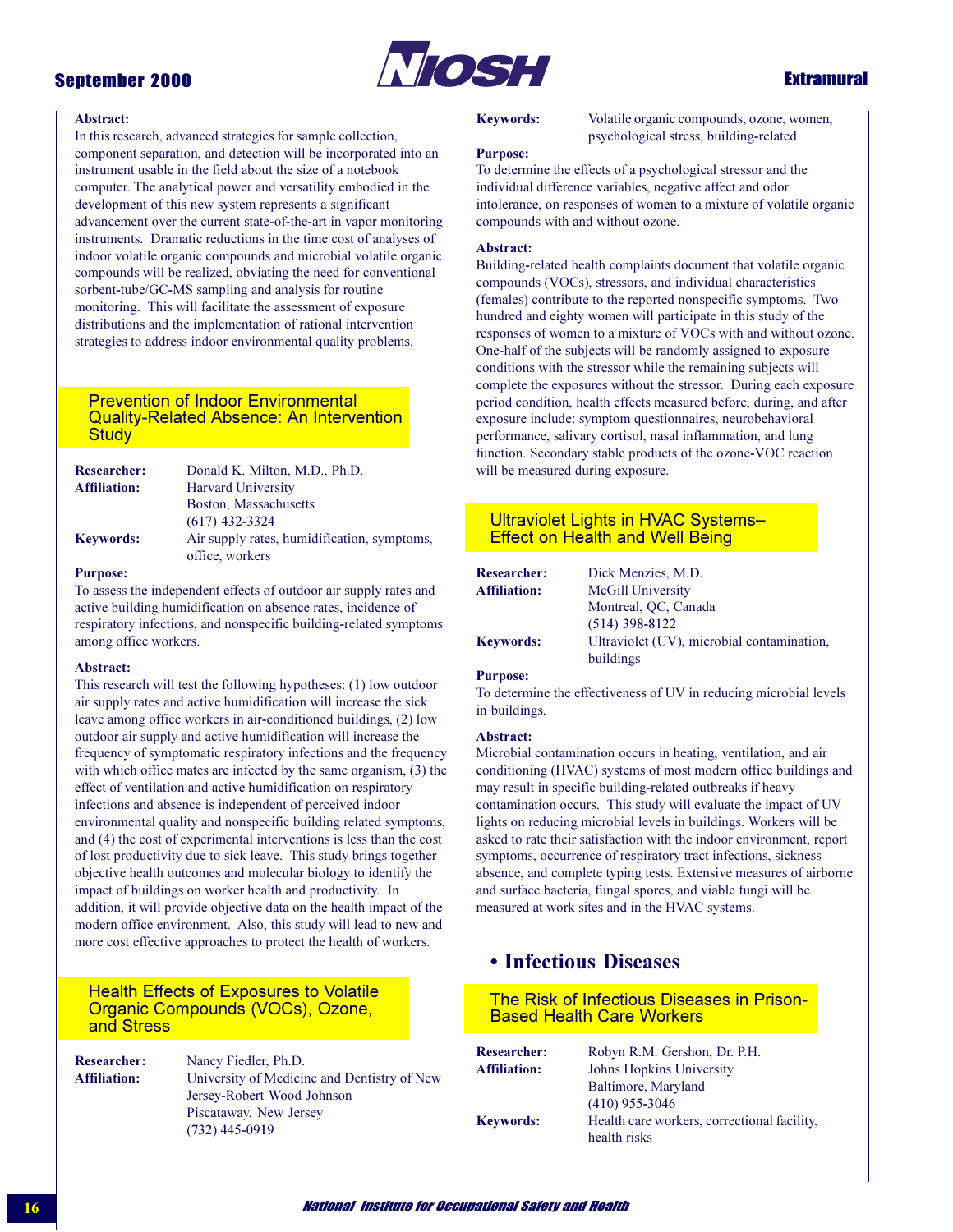

## **Sentember 2000**

#### **Purpose:**

To estimate the seroprevalence of several bloodborne pathogens, to determine the immune status of hepatitis B vaccines, and to evaluate tuberculin skin test reactivity in correctional health care workers.

#### **Abstract:**

In this study, serologic and reactivity rates will be correlated with both community and occupational risk factors by analyzing data obtained from a risk management questionnaire. These data will then be provided to two total quality management teams so that they can identify risk reduction strategies for this population of health care workers. This study will improve the understanding of the occupational health risks associated with correctional health care and provide direction in terms of risk reduction interventions.

## • Intervention Effectiveness Research

## **Personal Safety for Social Services Providers**

| <b>Researcher:</b>  | William V. Griffin, M.P.A., M.S.W.      |
|---------------------|-----------------------------------------|
| <b>Affiliation:</b> | Independent Living Resources, Inc.      |
|                     | Durham, North Carolina                  |
|                     | $(919)$ 402-0262                        |
| <b>Keywords:</b>    | Video, personal safety, social services |
|                     | providers                               |

#### **Purpose:**

To produce and evaluate a video-based training program about personal safety for social services providers.

#### Abstract:

The intent of this program is to heighten awareness to areas of risk and to reduce dangers related to threats and violence. In Phase I, a 30-minute video was developed and produced that introduces social services staffs and others to basic personal safety issues. In Phase II, program content will be expanded to include a full twoto three-day training program with four additional 30-minute videos and provide in-depth examination of the wide range of issues introduced in Phase I. Content will be focused on all aspects of delivery of social services. Video and companion training curricula will provide high-quality skill-based training and will be marketed as a key segment of comprehensive on-site training and as stand-alone videos with accompanying manuals for training participants and curriculum trainers. The programming will include specific concerns in relation to field and office safety, interviewing, crisis intervention, and post-incident victimization and trauma.

### Intervention to Mitigate Adverse Effects of **Shift Work**

| <b>Researcher:</b>  | Anita Cavallo, M.D.                      |
|---------------------|------------------------------------------|
| <b>Affiliation:</b> | Children's Hospital Research Foundation  |
|                     | Cincinnati, Ohio                         |
|                     | $(513) 636 - 4506$                       |
| <b>Keywords:</b>    | Alertness, sleep, physicians, melatonin, |
|                     | activity/sleep cycle                     |

#### **Purnose:**

To determine if melatonin accelerates the adjustment of workers to a reversal in the activity/sleep cycle from daytime to night work. Abstract:

The hypothesis for this research is that melatonin accelerates the adjustment of workers in activity/sleep cycle from day to night. This is proposed to occur by synchronizing sleep to the desired schedule and consequently improving alertness and mood during the waking hours. This research will be conducted in a hospital. Subjects will be physicians in training whose work requires intense alertness and vigilance. The design includes two treatment phases for each subject, melatonin and placebo, and two respective baseline phases. Each phase lasts two weeks. Melatonin or placebo will be administered daily in the morning. Outcome measures include: (1) sleep characteristics obtained by diary and wrist actigraphy, (2) alertness/vigilance assessed by the Conner's continuous performance test, and (3) mood assessed by the Profile of Mood States. This model can be generalized to other occupations that require a high level of vigilance and alertness. The expected benefits of the proposed intervention may lead to development of new strategies for adjustment to night work, resulting in increased safety and reduced accidents and fatalities related to sleep deprivation in night workers.

### **Leadership Intervention for Fire Service** Personnel

| <b>Researcher:</b>  | Randal D. Beaton, Ph.D.                            |
|---------------------|----------------------------------------------------|
| <b>Affiliation:</b> | University of Washington                           |
|                     | Seattle, Washington                                |
|                     | $(206)$ 543-8551                                   |
| <b>Keywords:</b>    | Firefighters, work-related illnesses and injuries. |
|                     | intervention                                       |

#### **Purpose:**

To evaluate a multicomponent leadership intervention for its efficacy in reducing on-the-job injuries, absenteeism, and noninjurious incidents, as well as other specified self-reported adverse health outcomes in firefighters.

#### Abstract:

This project will include an intervention to provide specific leadership, team building, and coping skills training for fire service officers. This worksite intervention will improve the leadership effectiveness of the department's fire service officers as reflected in supervisory ratings given by their line firefighter and paramedic subordinates. Furthermore, it is anticipated that these improvements in leadership effectiveness will result in reduced onduty injuries, non-injurious incidents, and absenteeism by decreasing adverse mental and emotional health outcomes, thereby reducing distractibility as well as other psychological risk factors for injury and non-injurious incidents. It is anticipated that these health and safety benefits will persist for at least 18 months. This investigation will include a cost-benefit analysis to document the essential cost effectiveness of the proposed intervention. The findings from this research will provide the basis for implementing this intervention with other fire departments and will have direct relevance for parallel testing of the intervention for effectiveness with other high-stress occupations with elevated total injury and/or illness rates (mining and construction).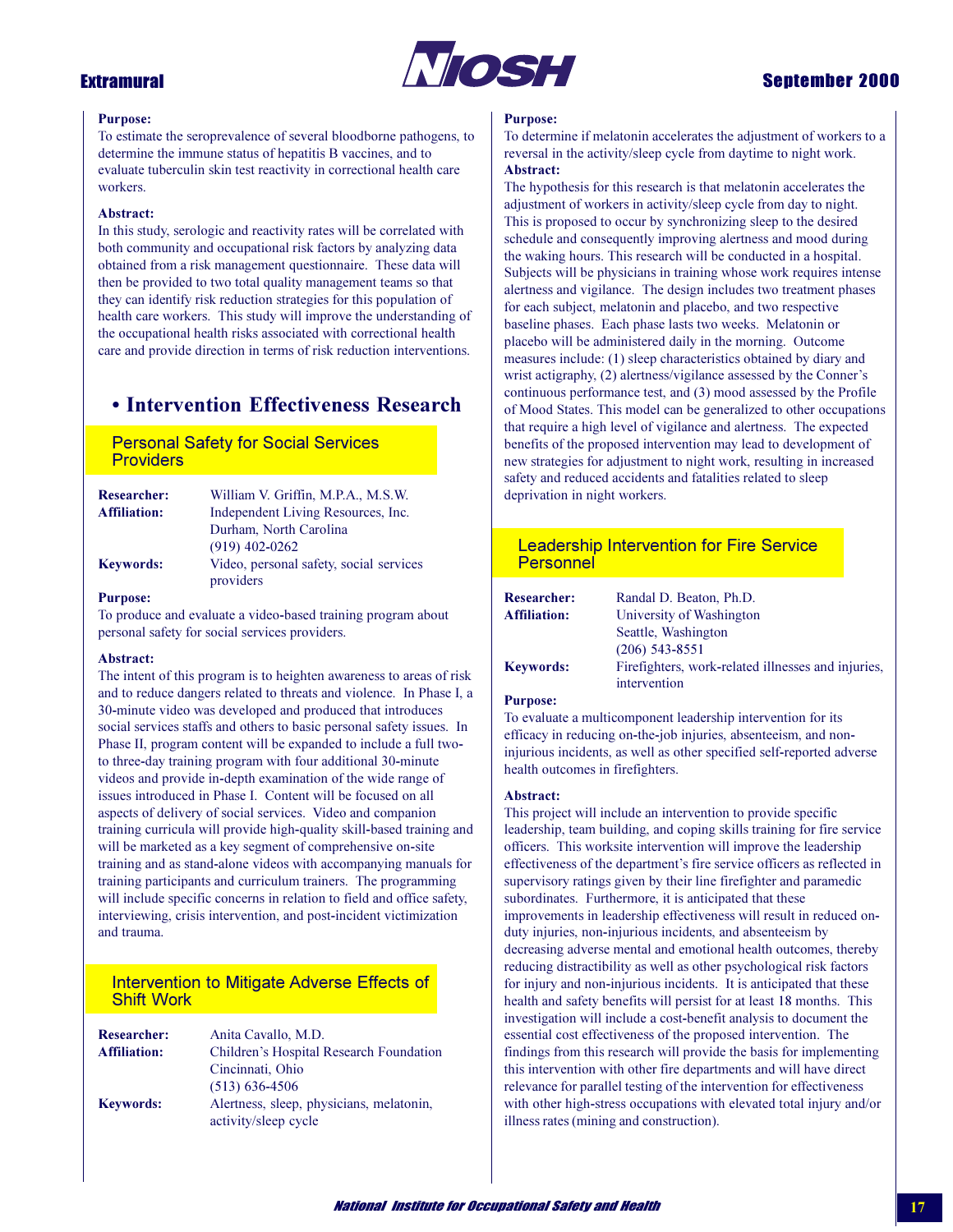

## **Extramural**

## **Health and Safety-Pollution Prevention in Hospitals**

| <b>Researcher:</b><br><b>Affiliation:</b> | Margaret Quinn, Sc.D.<br>University of Massachusetts |
|-------------------------------------------|------------------------------------------------------|
|                                           | Lowell, Massachusetts                                |
|                                           | $(978)$ 934-3196                                     |
| <b>Keywords:</b>                          | Hospitals, intervention, polyvinyl chloride          |
|                                           | and mercury waste, nollution prevention              |

#### **Purpose:**

To develop workplace intervention strategies that reduce the use of polyvinyl chloride and mercury containing materials in hospitals while improving the occupational health and safety of hospital workers.

#### **Abstract:**

This project will: (1) establish multidisciplinary intervention teams in three hospitals, (2) identify the important occupational heath and safety pollution prevention problems, (3) develop a curriculum of education materials for the intervention teams, (4) conduct preintervention walkthrough surveys, (5) research intervention strategies for materials that generate polyvinyl chloride or mercury containing waste, (6) implement interventions, (7) conduct post-intervention walkthroughs, and (8) analyze the data collected and compare the study findings within and among the three hospitals. The products from this study will be: (1) a model plan and instructional manual for setting up hospital occupational health and safety programs; (2) case studies; and (3) a list of alternative work practices, materials, products, and vendors. Information about these alterations and the model occupational health and safety-pollution prevention program will be available to hospitals nationwide.

### **Field Study of Hearing Protector Evaluation Procedure**

| <b>Researcher:</b>  | Thomas W. Rimmer, Sc.D.                                                   |
|---------------------|---------------------------------------------------------------------------|
| <b>Affiliation:</b> | University of Arkansas                                                    |
|                     | Little Rock, Arkansas                                                     |
|                     | $(501)$ 686-5289                                                          |
| <b>Keywords:</b>    | Bone conduction loudness balance, hearing<br>protection devices, validate |

#### **Purpose:**

To simplify the procedure for field use of the bone conduction loudness balance and to demonstrate its value for studying hearing protection devices.

#### Abstract:

There is a real need for a simple, reliable procedure to assess field performance of hearing protection devices. This research will simplify the bone conduction loudness balance procedure for field use and demonstrate its value for studying a new class of hearing protection devices that are designed to improve speech understanding for hearing impaired users by equalizing the degree of protection across all frequencies, rather than providing more protection against noise at high frequencies as do most hearing protection devices. Because of low attenuation ratings, these hearing protection devices cannot normally be used without a reliable means of assuring that they are delivering adequate protection. The bone conduction loudness balance procedure will be used to demonstrate the validity of this kind of hearing protection device when appropriately used.

## A New Training Intervention to Prevent **Back Injuries**

Researcher: **Affiliation: Keywords:** 

Steven A. Lavender, Ph.D. Rush-Presbyterian- St. Luke's **Medical Center** Chicago, Illinois  $(312)$  942-9724 LiftTrainer, back injuries, intervention

#### **Purpose:**

To demonstrate the effectiveness of an aggressive new intervention (the *LiftTrainer*) for training and maintaining lifting techniques.

#### Abstract:

The LiftTrainer uses a three-dimensional motion tracking system, computes the instantaneous three-dimensional dynamic spine moments, and provides an audible biofeedback signal proportional to the magnitude of the stress. This method combines a biomechanical analysis and concepts from learning theory in a protocol focused on changing lifting behavior and quantifying the extent to which behavior is modified. This project will: (1) validate that lifting behaviors and the resulting spine moments can be modified in workers who perform repetitive material handling and (2) determine the extent to which injury rates can be controlled through an aggressive training approach. More than 2400 employees will participate in this study. Workers performing simulated job tasks are coached in one-on-one training sessions of 30 minutes duration in how to minimize their spine moments while maintaining an acceptable task performance speed. Moment data gathered at the beginning and end of a session are used to quantify improvement within a session and retention between sessions. Behavior is maintained through the incorporation of reinforcement techniques borrowed from behavioral-based safety programs and repeated training.

#### **Getting to Zero in Nursing Homes: Intervention Effectiveness**

| <b>Researcher:</b>  | Barbara Silverstein, Ph.D.                                      |
|---------------------|-----------------------------------------------------------------|
| <b>Affiliation:</b> | Department of Labor and Industries                              |
|                     | Olympia, Washington                                             |
|                     | $(360)$ 902-5668                                                |
| <b>Keywords:</b>    | Nursing home workers, back injuries, zero-lift,<br>intervention |

#### **Purpose:**

To evaluate the implementation of zero-lift type programs in nursing homes in Washington state and the effectiveness of these programs in reducing the incidence and severity of low back and shoulder injuries.

#### Abstract:

Training and mechanical devices continue to be developed, yet back injuries are still occurring in nursing homes at an unacceptably high rate. This research will evaluate the use of the zero-lift programs to protect nursing assistants in nursing homes in Washington state and two workers' compensation incentive pilot programs for the implementation of zero-lift programs in a small subset of nursing homes. It will also evaluate the effectiveness of these programs in reducing the incidence and severity of low back and shoulder injuries in nursing assistants in nursing homes that are caused or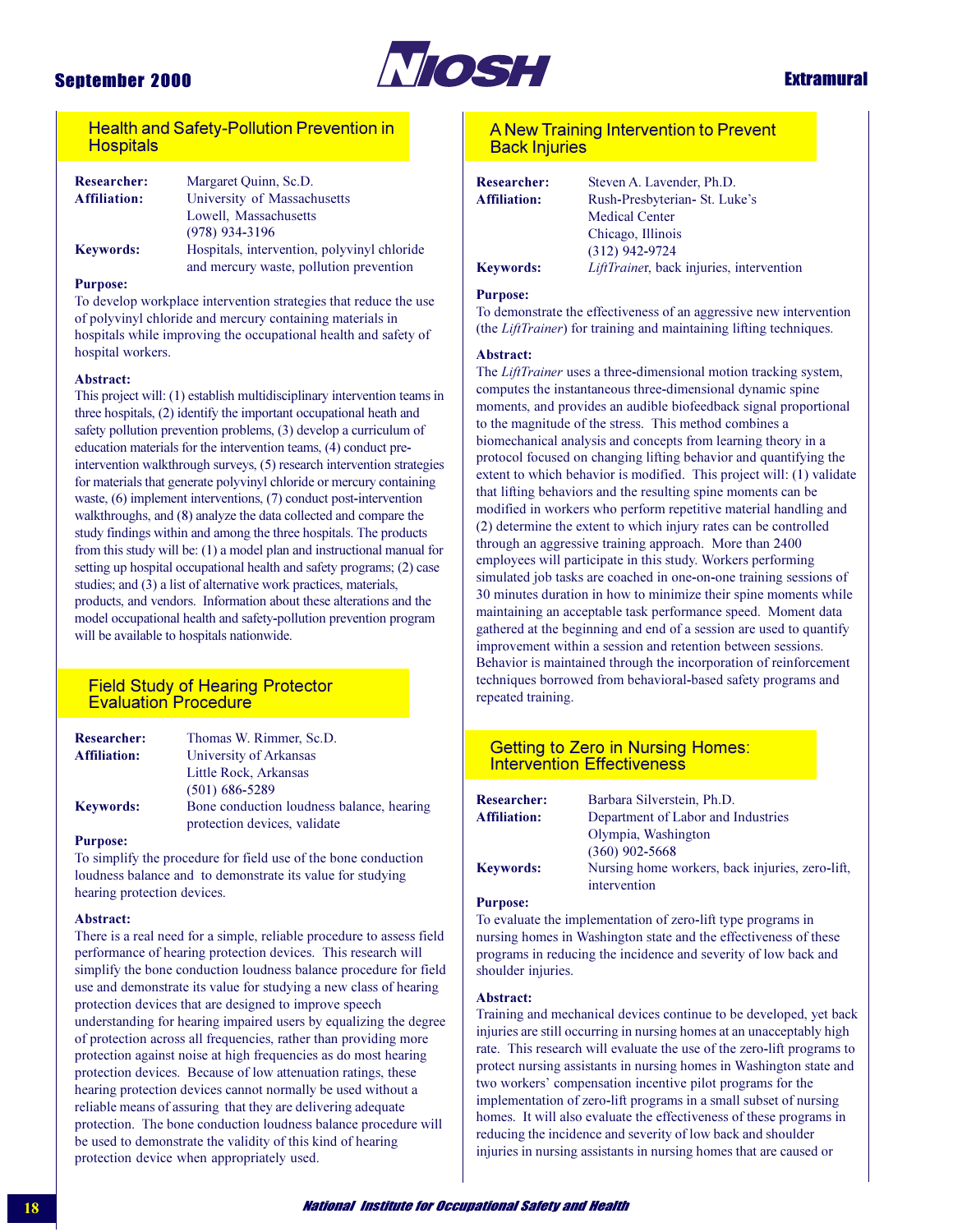

## **Extramural**

aggravated by resident handling activities. The zero-lift program consists of many components including: training, lifting devices, management enforcement of zero-lift policies, employee and management cooperation and participation, and injury investigation and management. The challenge to the nursing home industry is to effectively implement programs that reduce the physical load on nursing assistants while maintaining a safe and caring environment for the residents of the nursing homes.

## **Intervention to Prevent Construction Worker Hearing Loss**

| <b>Researcher:</b>  | Madeleine Kerr, Ph.D.               |
|---------------------|-------------------------------------|
| <b>Affiliation:</b> | University of Minnesota             |
|                     | Minneapolis, Minnesota              |
|                     | $(612) 625 - 2669$                  |
| <b>Keywords:</b>    | Construction workers, hearing loss, |
|                     | intervention, model                 |

#### **Purpose:**

To design, implement, and evaluate an intervention that will help to prevent occupational hearing loss in construction workers.

#### **Abstract:**

To determine the best way of increasing the use of hearing protection by construction workers, this project will test the effectiveness of a tailored intervention (based on worker perceptions) and a control (standard training) on their use of hearing protection, thereby ultimately reducing workers' noiseinduced hearing loss. This study will: (1) assess an individually tailored computer-based intervention concerned with the use of hearing protection equipment by workers, (2) determine the effect of a booster intervention on use of hearing loss protection, (3) determine whether the effects of the intervention and booster intervention are different among workers who also receive audiometric testing than they are among workers who do not receive such testing, (4) test the Predictors of use of Hearing Protection Model as a causal model of use of hearing protection, and (5) evaluate the congruence of the perceived hearing loss by workers with results of audiometric screening. Results from the proposed study will provide a model for future intervention research, and through dissemination of the intervention aid in reducing noiseinduced hearing loss, a serious preventable impairment.

## **Evaluating Exposures Under OSHA's 1984 Ethylene Oxide Standard**

| <b>Researcher:</b>  | Anthony D. LaMontagne, Sc.D.                 |
|---------------------|----------------------------------------------|
| <b>Affiliation:</b> | Dana-Farber Cancer Institute                 |
|                     | Boston, Massachusetts                        |
|                     | $(617)$ 923-7747                             |
| <b>Keywords:</b>    | Ethylene oxide, standard, evaluation, worker |
|                     | exposures                                    |

#### **Purpose:**

To conduct a historical evaluation of worker exposures under OSHA's 1984 ethylene oxide (EtO) standard.

### Abstract:

This research will: (1) characterize ethylene oxide exposures and include summary measures, exposures distributions, and job-based evaluations; (2) identify potential determinants of EtO

overexposures using quantitative and qualitative assessment; and (3) assess compliance with the EtO Standard. The Integrated Management Information System database estimates of noncompliance will be compared with EtO standard with independent estimates. These analyses will be conducted for compliance with all principal sections of the standard as well as with exposure limits.

## **Intervention Studies in Agricultural Safety** and Health

| <b>Researcher:</b>  | James M. Meyers, Ed.M., Ed.D., M.P.H. |
|---------------------|---------------------------------------|
| <b>Affiliation:</b> | University of California              |
|                     | Davis, California                     |
|                     | $(510)$ 231-9514                      |
| <b>Keywords:</b>    | Musculoskeletal disorders, ergonomics |
|                     | program, farms                        |

#### **Purpose:**

To reduce the incidence of musculoskeletal disorders and symptoms on farms.

#### Abstract:

This project will involve the implementation of a comprehensive ergonomics program by multiple cooperating agricultural operations. Each intervention will provide pre- and postintervention ergonomic risk factor data and musculoskeletal disorder (MSD) incidence data for evaluation. Project-specific aims are:

- 1. Recruit cooperating partners from agriculture.
- Describe and prioritize ergonomic risk factors and hazards  $2^{1}$ for MSD in cooperators' operations.
- $\mathbf{3}$ Assess the incidence of MSD among workers.
- $4<sup>1</sup>$ Cooperatively agree on ergonomics program priorities, plans, and programs.
- $5<sup>1</sup>$ Measure post-intervention indication of impact of programs on incidence of MSD with involved workers.
- Reevaluate ergonomic risk factors and hazards for MSDs. 6.
- Assess productivity impacts and perceived "adoptability" of  $7<sup>7</sup>$ programs.
- 8. Evaluate cooperative program intervention trials and compare with pre-intervention analyses.
- Articulate a "best practices" model for agricultural 9 ergonomics programs.
- $10<sub>1</sub>$ Communicate project findings.

## **Agricultural Safety and Health Best Management Practices (ASHBMP)**

| <b>Researcher:</b>  | Dennis J. Murphy, Ph.D.                  |
|---------------------|------------------------------------------|
| <b>Affiliation:</b> | Pennsylvania State University            |
|                     | University Park, Pennsylvania            |
|                     | $(814) 865 - 7157$                       |
| <b>Keywords:</b>    | Farmers, manual, audit, educational tool |

#### **Purpose:**

To determine if the Agricultural Safety and Health Best Management Practices Manual is an effective educational and auditing tool for reducing hazard levels on farms.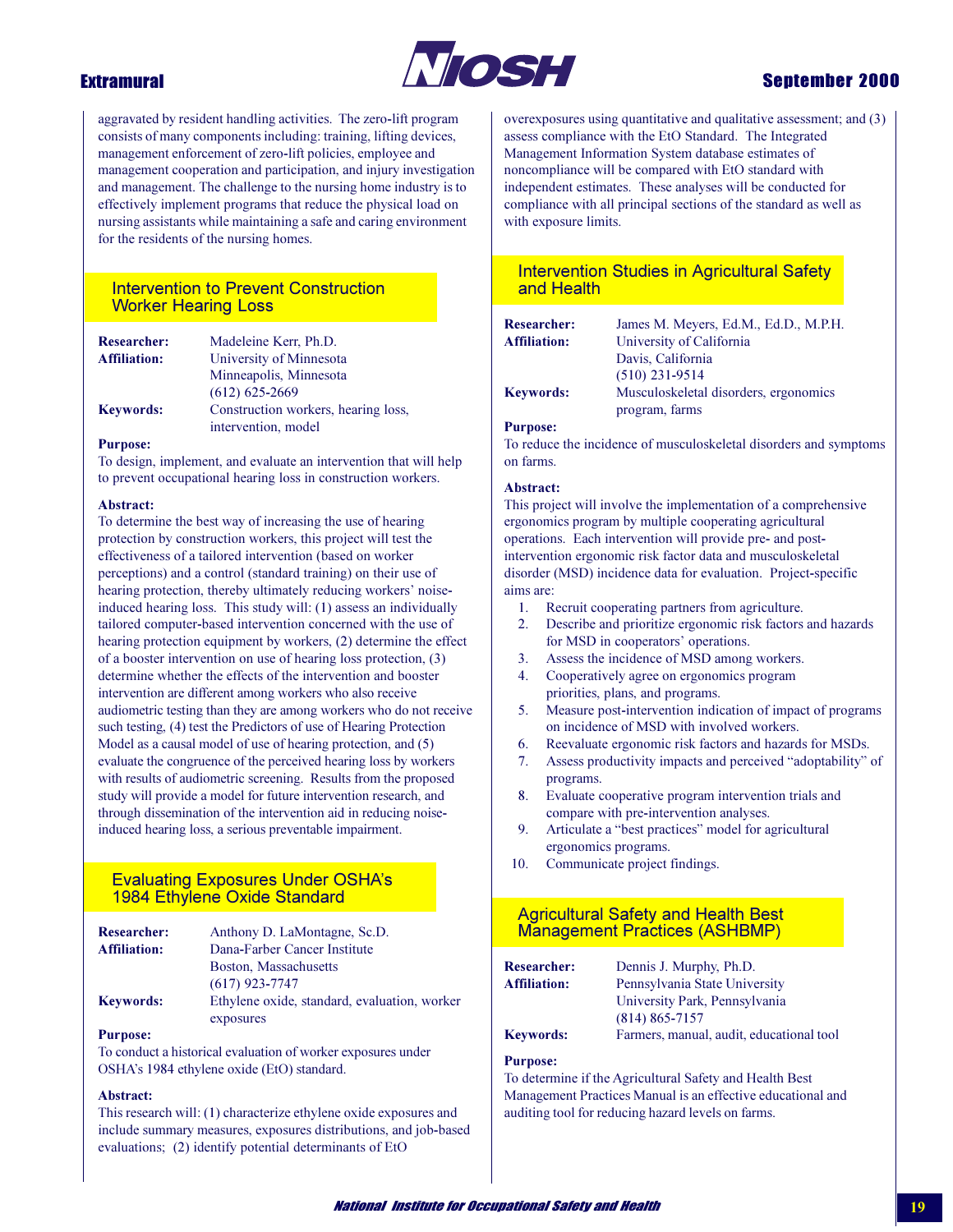

## **Extramural**

#### **Abstract:**

The objectives of this study are to:  $(1)$  determine the reliability and iterator reliability of the Agricultural Safety and Health Best Management Practices (ASHBMP) Manual audit as an auditing tool for use by the insurance industry, (2) determine the efficacy of using the visually-oriented ASHBMP Manual as a hazard audit tool for reducing hazards on farms, and (3) develop a monitoring system to track the effectiveness of the ASHBMP Manual with the target audiences. This project will include working with three audiences-all of whom play an important role in the overall effort to reduce farm hazards. These audiences include local level educators, the rural insurance industry, and farm operators.

### **Wisconsin Production Agriculture Intervention Evaluation**

| <b>Researcher:</b>  | Larry J. Chapman, Ph.D.            |
|---------------------|------------------------------------|
| <b>Affiliation:</b> | University of Wisconsin            |
|                     | Madison, Wisconsin                 |
|                     | $(608)$ 262-7408                   |
| <b>Keywords:</b>    | Intervention, farmers, evaluation, |
|                     | interventions, safety              |

#### **Purpose:**

To evaluate the effectiveness of two production agriculture interventions in reducing traumatic and musculoskeletal injuries.

#### Abstract:

This research focuses on decreasing traumatic and musculoskeletal injuries through intervention. This research will continue ongoing interventions with dairy producers and vegetable growers. The purpose of the research is to adopt safer and more profitable production methods using a specially designed information dissemination effort through print media, Internet, public events, and other information channels. These channels are already used by dairy producers and vegetable growers. This research project will also evaluate the effectiveness of the interventions through process evaluations and annual mail questionnaires. Finally, new production method innovations will be added to each intervention. The investigators will develop materials and a promotion plan for these innovations

#### **Worker Musculoskeletal Disorders (WMSDs): Evaluating Intervention Among Office Workers**

| <b>Researcher:</b>  | Donald C. Cole, M.D., M.Sc.                  |
|---------------------|----------------------------------------------|
| <b>Affiliation:</b> | Institute of Work and Health                 |
|                     | Toronto, Ontario Canada                      |
|                     | $(416)$ 927-2027                             |
| <b>Keywords:</b>    | Musculoskeletal disorders, neck, upper limb, |
|                     | office workers, labor-management             |

#### **Purpose:**

To determine the impact of a joint labor-management directed program on primary, secondary, and tertiary prevention of worker musculoskeletal disorders (WMSDs) of the neck and upper limb among office workers.

#### Abstract:

Qualitative methods will be used to document the nature of interventions and their implementation for this research project. The primary comparison will be between self-reported risks for WMSDs of the neck and upper limb symptoms and disability associated with WMSD before the program and after 1.5 years of implementation, using a repeat cross-sectional survey. A number of independent measurements of exposures and outcomes will be carried out to increase study validity. Among a group of the workforce undergoing reorganization, with input from ergonomists, changes in physical and psychological exposures will be measured and these measures compared with those of a job-matched control group not experiencing reorganization. Active and passive workplace surveillance systems will be strengthened to monitor changes in risk factors for and severity of WMSD over time. Health outcome-based monitoring will be implemented to those reporting a WMSD to the workplace. The evaluation will determine the effectiveness of the intervention.

## **Healthy Work Organization: Intervention Effectiveness**

| <b>Researcher:</b>  | David M. DeJoy, Ph.D.                           |
|---------------------|-------------------------------------------------|
| <b>Affiliation:</b> | University of Georgia                           |
|                     | Athens, Georgia                                 |
|                     | $(706)$ 542-4368                                |
| Kevwords:           | Healthy work organization, intervention, field- |
|                     | based                                           |

### **Purpose:**

To evaluate the effectiveness of a field-based intervention designed to improve healthy work organization.

#### Abstract:

No research has addressed evaluating relevant interventions in real work settings. This research uses data-driven problem-solving teams that combine elements from total quality management, worker involvement, and community engagement. It will: (1) investigate changes in both health/safety and financial performance as a function of the problem-solving intervention, (2) investigate how the intervention impacts organizational climate-specifically dimensions related to participation and information exchange, and (3) explore the impact of the problem-solving intervention on the exogenous and endogenous components of the theoretical model of healthy work organization that undergirds this study. Baseline data will be collected from employees, and organizational effectiveness data (health/safety and financial performance outcomes) will also be collected. Qualitative data will be obtained from focus groups and organizational interviews.

## **Reducing Violence Against Nursing Home Caregivers**

| <b>Researcher:</b>  | Donna M. Gates, Ed.D.                   |
|---------------------|-----------------------------------------|
| <b>Affiliation:</b> | University of Cincinnati                |
|                     | Cincinnati, Ohio                        |
|                     | $(513) 558 - 3793$                      |
| <b>Keywords:</b>    | Certified nursing assistants, violence, |
|                     | intervention                            |

#### **Purpose:**

To test the effectiveness of an intervention to decrease violence against certified nursing assistants.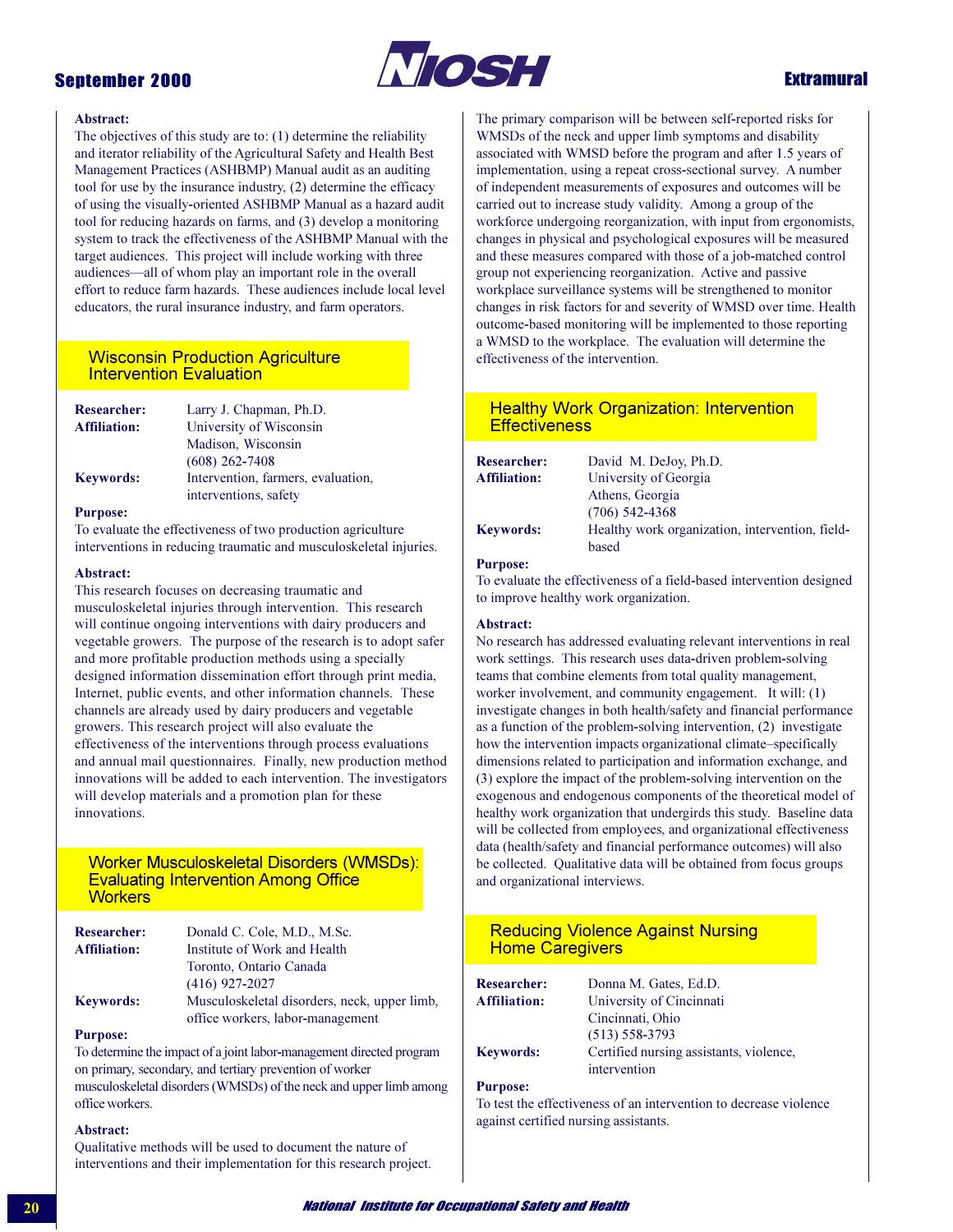

### **Abstract:**

Certified nursing assistants (CNAs) working in long term care are most at risk for workplace assault. Most CNAs have little training regarding the care of aggressive patients. Previous research has shown that CNAs daily experience verbal and physical violence and lack the knowledge/skills to prevent violence. This study will: (1) describe the context in which assaults occur, (2) increase certified nursing assistants' skills to prevent assaults, and (3) decrease the incidence of assaults against certified nursing assistants. Subjects from six nursing homes will be randomly selected. Individuals participating in the study will be assessed for changes in their assault prevention skills prior to the intervention and upon completion of the intervention. This is a three year study. Analysis of data will describe the context of the assaults and test whether there was a significant difference in the number of violent incidents between the intervention group and the control group. Data analyses will also determine if the intervention group demonstrated a significant difference in violence prevention skills from the control group.

## **Preventing Musculoskeletal Disorders Among VDT Operators**

| <b>Researcher:</b>  | Fredrick Gerr, M.D.                                                  |
|---------------------|----------------------------------------------------------------------|
| <b>Affiliation:</b> | <b>Emory University</b>                                              |
|                     | Atlanta, Georgia                                                     |
|                     | $(404)$ 727-5884                                                     |
| <b>Keywords:</b>    | Musculoskeletal disorders, interventions,<br>adverse health outcomes |

#### **Purpose:**

To implement ergonomic and postural intervention for prevention of neck, shoulder, and upper extremity musculoskeletal disorders among computer users.

#### Abstract:

Two specific interventions will be studied in this research. The incidence and symptom-free survival time of neck/shoulder symptoms and hand/arm symptoms of each of the intervention groups will be compared to the control group during a six month follow-up time. Investigators will recruit subjects from video display terminal users and collect ergonomic, personal health, and other information. Investigators will randomly allocate subjects to one of three study groups (intervention 1 group, intervention 2 group, and control). The subject's workstation will be reconfigured to ensure that it meets the requirements of the assigned intervention group. A standard questionnaire documenting psychosocial stressors will be administered. During the next six months, subjects will keep a diary documenting a range of occupational and non-occupational activities as well as musculoskeletal symptoms. Incidence rates and symptom-free survival times for musculoskeletal discomfort of the neck, shoulder, hand, and arm will be calculated and relative risks estimated. These analyses will determine if members of the groups had significantly reduced risk of adverse musculoskeletal outcomes in comparison to members of the nonintervention group. Risk of adverse musculoskeletal outcomes will also be compared between the two intervention groups.

## Outcomes of the Revised CA Bloodborne **Pathogens Standard**

| <b>Researcher:</b><br><b>Affiliation:</b> | Marion E. Gillen, Ph.D.<br>University of California<br>San Francisco, California |
|-------------------------------------------|----------------------------------------------------------------------------------|
| <b>Keywords:</b>                          | $(415)$ 476-1382<br>Bloodborne pathogens, evaluate, needle safety<br>products    |

#### **Purpose:**

To evaluate the impact of the Bloodborne Pathogen standard mandating health care facilities to use needle safety products.

### Abstract:

This research project will: (1) assess facility compliance as measured by the Bloodborne Pathogen (BBP) Standard Compliance Checklist as well as barriers to and facilitators of compliance, (2) determine the number of needlesticks in health care facilities for the years 1998-2001, (3) assess employee perceptions of workplace safety as measured by the Safety Climate Measure for health care and determine the relationship between safety climate and compliance, and (4) determine facility costs before and after adoption of this standard. Two hundred and twenty-five hospitals, home health agencies, and skilled nursing facilities will be selected for participation. Auditing administrative and work practices, engineering controls, and written documents will be used to assess compliance. Participants will be surveyed about their perception of workplace safety, and the relationship between facility compliance and safety climate will be determined. The financial implications will be estimated and barriers to and facilitators of compliance will be assessed through interviews.

## **Prevention of Upper Extremity Cumulative Trauma Disorders**

| <b>Researcher:</b>  | Janie Gordon, Sc.M.                          |
|---------------------|----------------------------------------------|
| <b>Affiliation:</b> | University of Maryland                       |
|                     | Baltimore, Maryland                          |
|                     | $(410)$ 706-7464                             |
| <b>Keywords:</b>    | Upper extremity cumulative trauma disorders  |
|                     | intervention, incidence, functional outcomes |

#### **Purpose:**

To evaluate the effectiveness of an educational intervention to reduce upper extremity cumulative trauma disorders for employers and improve functional outcomes for injured employees.

### Abstract:

Cumulative trauma disorders of the upper extremity remain a major cause of lost-time injuries in American industry. In this research, participants will be identified from the Maryland Workers' Compensation Commission claims in a 12-month period. These participants will be randomized and assigned to an intervention or a control group. The intervention will be a series of educational efforts including mailed information (written and audiovisual) and an educational on-site meeting/walkthrough. The effectiveness of the educational interventions will be evaluated using process and outcome measures that include a questionnaire and telephone interviews. Subsequent claims during the 12-month period will be recorded for each employer in both intervention and comparison control groups.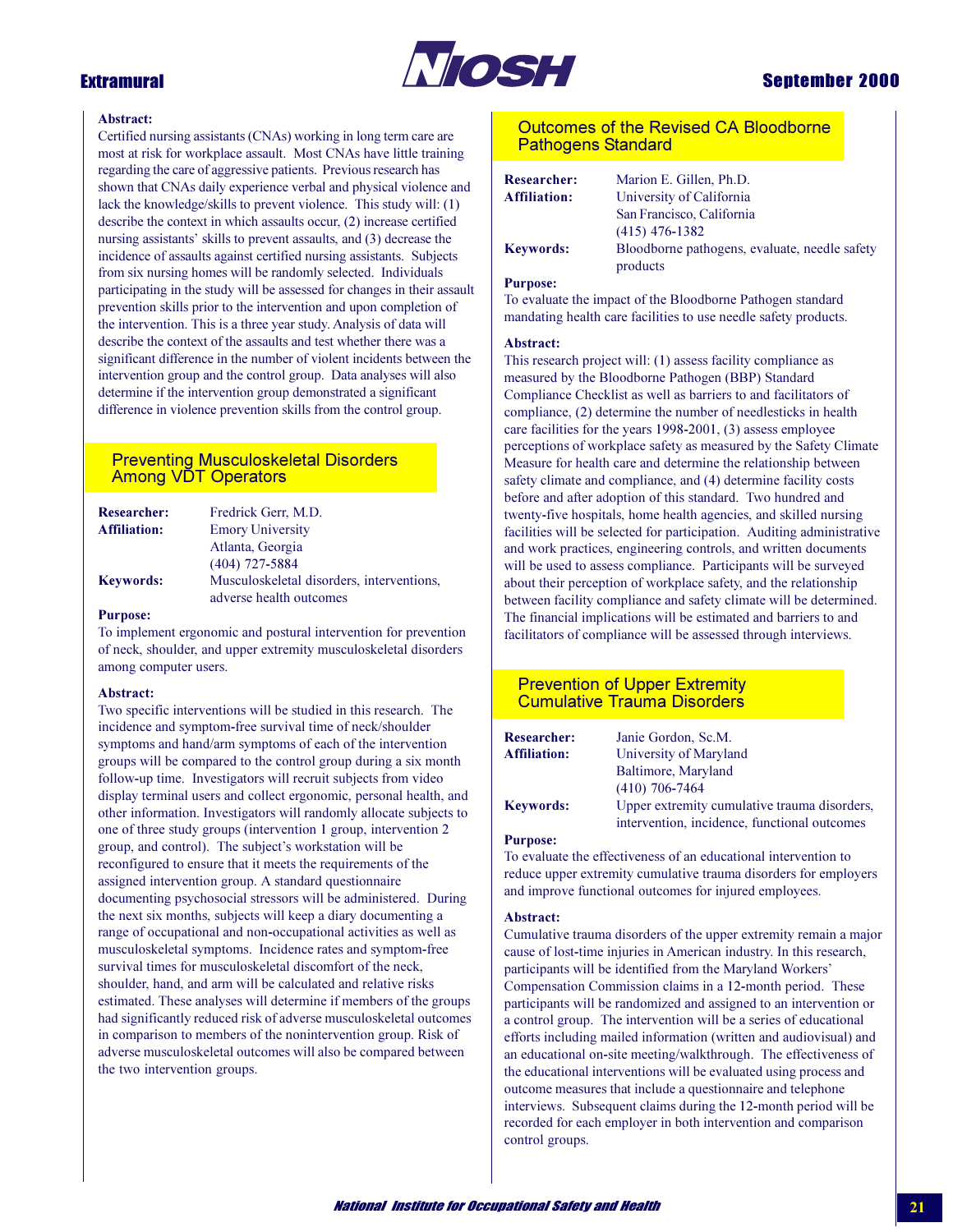

## **Extramural**

### **Effects of OSHA Guidelines on Violence Prevention in Mental Health**

| <b>Researcher:</b>  | Jane Lipscomb, Ph.D.                  |
|---------------------|---------------------------------------|
| <b>Affiliation:</b> | University of Maryland                |
|                     | Baltimore, Maryland                   |
|                     | $(410)$ 706-7647                      |
| <b>Keywords:</b>    | Violence prevention, OSHA guidelines, |
|                     | mental health setting                 |

#### **Purpose:**

To evaluate the effectiveness of the OSHA violence prevention guidelines for health and community workers.

#### Abstract:

This research will use three mental health facilities. An intervention will be implemented in each of the facilities selected that include key elements of the OSHA guidelines. A worksite analysis will include review of data, focus groups, a preintervention survey, risk mapping, and walkthrough evaluation. Hazard prevention and control will be accomplished by implementing recommendations from walkthrough surveys. Training on violence prevention will be offered annually. Formative evaluation will be ongoing. Evaluation of the program will be accomplished through analysis of post-intervention survey and data one year following the implementation of the intervention. The study will: (1) document and describe a process to implement OSHA violence prevention guidelines; (2) compare assault rates, risk factors for assault, and job satisfaction one year before and after the OSHA guideline program; and (3) assess the cost and benefit of implementing OSHA violence prevention guidelines in a state mental health facility.

### The Impact of OSHA Inspections on **Manufacturing Injuries**

| <b>Researcher:</b>  | John M. Mendeloff, Ph.D.              |
|---------------------|---------------------------------------|
| <b>Affiliation:</b> | University of Pittsburgh              |
|                     | Pittsburgh, Pennsylvania              |
|                     | $(412)$ 648-2651                      |
| <b>Keywords:</b>    | Inspections, data set, safety, injury |

#### **Purpose:**

To obtain data and information about OSHA inspections concerning injuries in manufacturing. In addition, to explore new insights about the effects of: (1) inspections in different settings, (2) general enforcement strategies, and (3) new safety standards.

#### Abstract:

This project will create a new data set combining inspection data from OSHA's Integrated Management Information System with injury data on manufacturing plants that have been in the Bureau of Labor Statistics Survey of Occupational Injuries and Illnesses for three continuous years between 1992-1995. These analyses will make use of two features:  $(1)$  the data set now contains information on injury and demographic characteristics for cases involving days away from work, and (2) the data set includes all states. The data obtained will be used to replicate earlier studies. It will also expand analyses to consider new variables and examine effects on different subgroups. Furthermore, it will examine the effects of citing particular violations on the prevention of

particular injuries related to those violations. Moreover, it will examine the role of new safety standards in reducing injuries and the role of inspection in boosting that effect. In addition, it will examine the effects of different enforcement strategies carried out in different states and regions. Finally, it will facilitate efforts to explore some of the reasons for variations in injury rates among plants in the same industry.

### **Evaluation of Dust Control Technologies** in Construction Tasks

| <b>Researcher:</b>  | Noah S. Seixas, Ph.D.              |
|---------------------|------------------------------------|
| <b>Affiliation:</b> | University of Washington           |
|                     | Seattle, Washington                |
|                     | $(206)$ 685-7189                   |
| <b>Keywords:</b>    | Masonry tools, effectiveness, dust |

#### **Purpose:**

To evaluate commercially available, untested masonry tools to determine their effectiveness in reducing dust emissions.

#### Abstract:

Elevated dust exposure to workers can result from crystalline silica dust in the construction industry, particularly in the use of masonry tools. This research project will consist of a series of semicontrolled experiments conducted to determine the effectiveness of water suppression and local ventilation control techniques when used with six different classes of hand-held masonry power tools. The most promising tool/control combinations will be further tested at a construction site to evaluate how nonideal conditions affect tool/control performance and to assess worker and management acceptance. This research will provide practical guidance to masonry construction industry and reduce the possibility of occupational lung disease related to silica exposure in this industry.

### **OSH Program Evaluation in Manufacturing and Small Business**

| <b>Researcher:</b>  | Glorian C. Sorenson, Ph.D.            |
|---------------------|---------------------------------------|
| <b>Affiliation:</b> | Dana-Farber Cancer Institute          |
|                     | Boston, Massachusetts                 |
|                     | $(617)$ 632-2183                      |
| <b>Keywords:</b>    | Occupational safety and health, needs |
|                     | assessment, evaluation, intervention  |

#### **Purpose:**

To develop methods for evaluating occupational safety and health (OSH) programs and to apply OSH program measures for needs assessment and evaluation uses in intervention effectiveness studies.

#### **Abstract:**

Two ongoing intervention trials, entitled Wellworks-2 and Wellworks-Small Business, are assessing the effectiveness of integrating occupational health and health promotion interventions as reductions in lifestyle cancer risks. These trials, which are collecting data on employee perceptions of OSH conditions as well as measures of the potential for exposure to hazardous substances, will be complemented by integration of organizational-level measures of OSH programs. In this research program, analysis will be conducted to characterize OSH programs and construct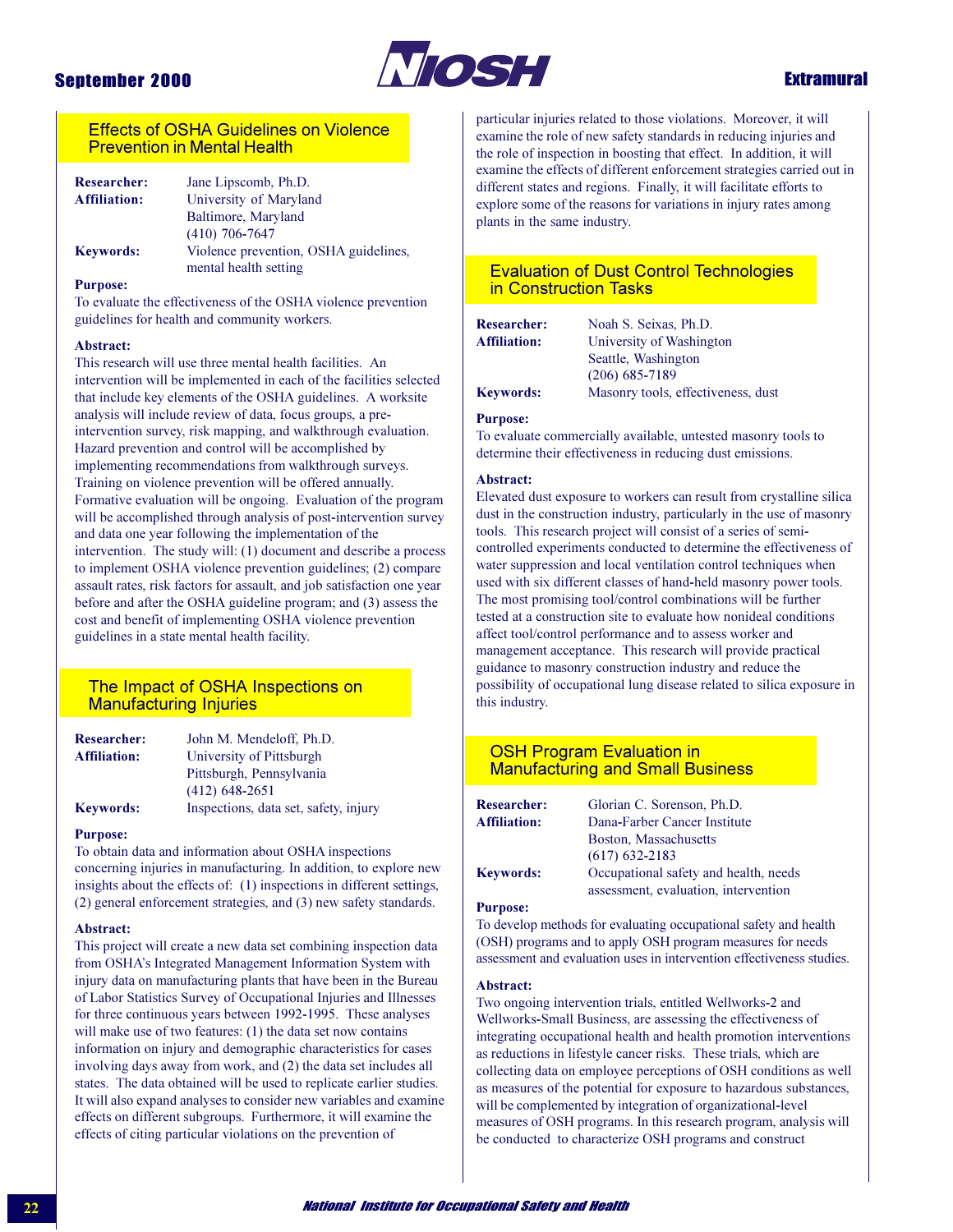

## **Sentember 2000**

composite organization-level OSH program measures in large and small manufacturing worksites. In addition, it will determine the relationship between OSH program measures and hazardous chemical exposure indices in order to validate the relevance of OSH program measures in the prevention of occupational illness and disease. Moreover, it will determine the relationship between OSH program measures and individual-level employee self-reports of OSH conditions in order to validate organizational level OSH program scores against employee perceptions of OSH conditions. Finally, the effectiveness of Wellworks interventions on OSH program measures using experimental designs in large and small manufacturing worksites will be evaluated. This research will substantially enhance intervention research, OSH practice, and regulatory applications of OSH program measures.

## **Claims-Based Surveillance to Identify Injury Prevention**

| <b>Researcher:</b>  | David J. Tollerud, M.D.                                       |
|---------------------|---------------------------------------------------------------|
| <b>Affiliation:</b> | MCP Hahnemann University                                      |
|                     | Philadelphia, Pennsylvania                                    |
|                     | $(215)$ 762-6514                                              |
| <b>Keywords:</b>    | Claims-based, cost effective, record linking.<br>surveillance |

#### **Purpose:**

To improve workplace safety and health through research aimed at developing a cost-effective claims-based injury and illness surveillance system.

### Abstract:

In this research, a database and prospective record linking system will be used to create a workplace surveillance program. In Phase I of this study, procedures will be developed to transform Workers' Compensation Claims data into a surveillance system for workrelated injuries and illnesses. Reports will be generated and provided to the employer. In Phase II, the degree to which the claims-based surveillance system underreports workplace injuries will be determined using surveillance system data and a more comprehensive Employee Injury Report used in Philadelphia. Phase III will use claims-based data to develop and test methods to identify patterns that predict precursor events that could be addressed through primary prevention actions. Phase IV will develop employer guidelines for using their workers' compensation medical claims databases for surveillance activities. This will result in providing employers with a guide to translate their workers' compensation claims into a feasible, low-cost and functional surveillance program.

## **Evaluation of HomeSafe: Injury Prevention** and Outcomes

| <b>Researcher:</b> | Philip L. Bigelow, Ph.D.                  |
|--------------------|-------------------------------------------|
| Affiliation:       | Colorado State University                 |
|                    | Fort Collins, Colorado                    |
|                    | $(970)$ 491-1405                          |
| Kevwords:          | Residential, construction, safety program |

#### **Purpose:**

To identify and measure the changes in incidence, severity, and fatality rates among a sample group of residential construction workers participating in the HomeSafe Program.

#### Abstract:

In this research program specific attention is being paid to the associated risk factors for occupational back pain, changes in work safe behaviors, and analysis of workers' compensation data. Investigators have designed a longitudinal cohort quasi-experimental research design to identify and measure the effect of the HomeSafe Program (a residential construction safety program that includes engineering, behavioral and administrative interventions developed and sponsored by OSHA Region VIII and the local Home Builders Association) on a sample group and compare those findings to a control group and other construction data. Research includes the use of specifically designed survey instruments, data gathering including OSHA 200 Logs, workers' compensation loss summaries, employer's first report of injury, and correlation analysis of findings. Contact entails personal interviews, phone calls, mailing, and site visits. Data will be collected monthly and annually for three years prior to intervention and three years after intervention. If efficacy of HomeSafe is determined, a long-term goal is to export this method into the home building industry.

## • Low Back Disorders

## **Trunk Stability and Spinal Load During Manual Materials Handling (MMH) Lifting**

| <b>Researcher:</b>  | Kevin P. Granata, Ph.D.                     |
|---------------------|---------------------------------------------|
| <b>Affiliation:</b> | University of Virginia                      |
|                     | Charlottesville, Virginia                   |
|                     | $(804)$ 982-0513                            |
| <b>Keywords:</b>    | Low back disorders, trunk stability, spinal |
|                     | mechanics, occupational hazards             |

#### **Purpose:**

To quantify trunk stability and associated spinal mechanics in order to identify and control occupational hazards for low back disorders  $(LBD)$ .

#### Abstract:

Low back disorders are common in occupations with high exposures to unstable events and sudden loads such as construction and nursing. In general, lifts performed from twisted laterally bent and dynamic postures are considered significant low back disorder risk factors. The cause of this increased risk may be associated with reduced trunk stability in these manual materials handling postures. This research will quantify trunk stability and spinal mechanics to identify and control occupational hazards for low back disorder/risk. The investigators will: (1) develop a biomechanical model of in vivo trunk/spinal stability, (2) assess the influence of manual materials handling task parameters upon the relative stability of the trunk, and (3) quantify spinal loads and musculoskeletal behavior in response to unstable events.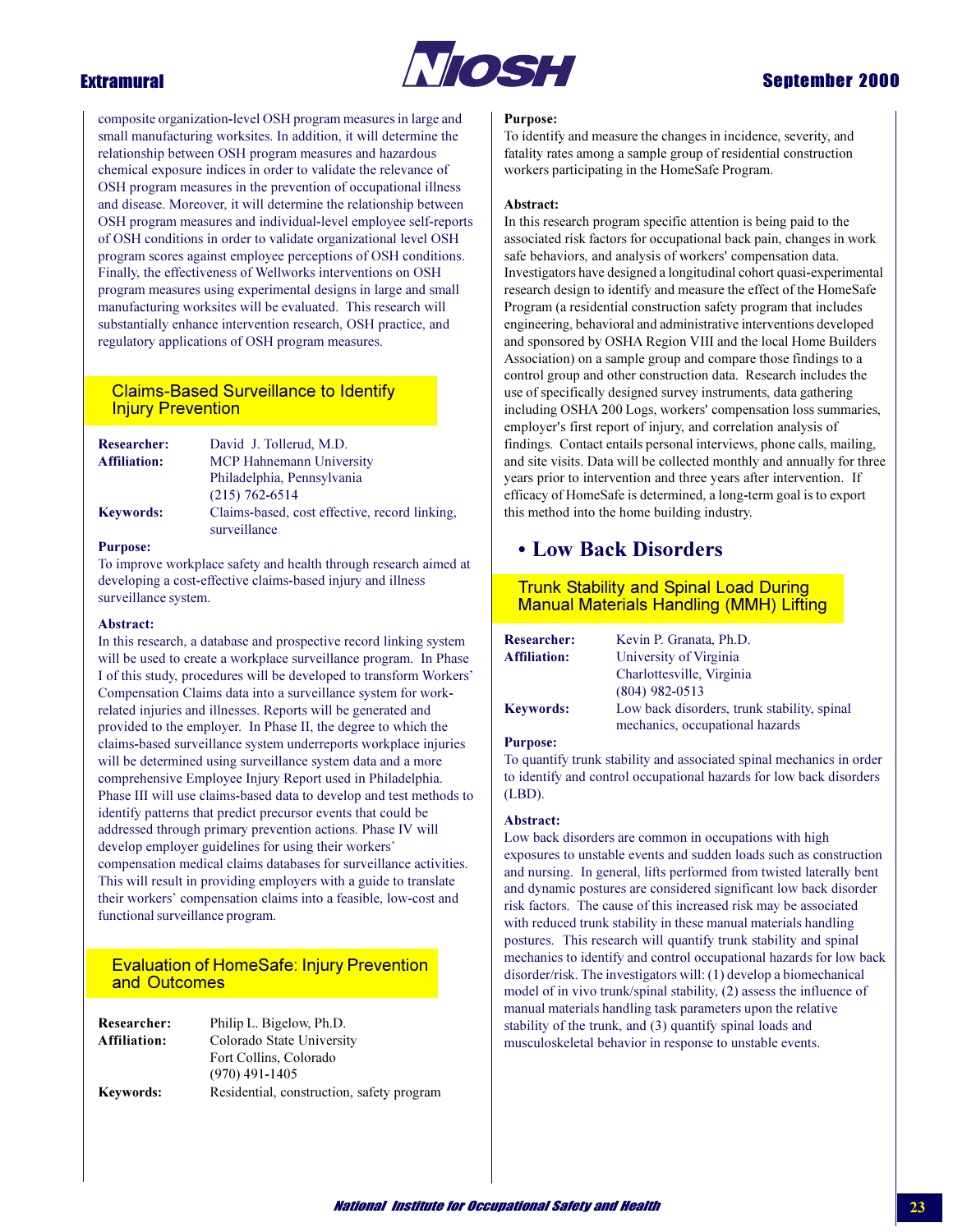

## **Extramural**

### **Spine Loading During Whole-Body Free-Dynamic Lifting**

| <b>Researcher:</b><br><b>Affiliation:</b> | William S. Marras, Ph.D.<br>Ohio State University |
|-------------------------------------------|---------------------------------------------------|
|                                           | Columbus, Ohio                                    |
|                                           | $(614)$ 292-6670                                  |
| <b>Keywords:</b>                          | Biomechanical model, spine loading, free-         |
|                                           | dynamic lifting                                   |

#### **Purpose:**

To further develop the biodynamic model created in this laboratory so that it can be used to accurately assess spine load during whole-body free dynamic lifting activities.

#### Abstract:

It is well known that most occupationally-related low back disorder risk is associated with manual materials handling tasks. The long-term objective for this work is to develop a means to accurately assess loads imposed upon the lumbar spine during actual workplace manual materials handling conditions. A biodynamic model has been developed in the present laboratory to account for the collective coactive influence of 10 trunk muscles upon the 3-dimension loading of the spine. This research will first develop the biodynamic model so it can be used to accurately assess spine loading during whole-body free dynamic lifting activities rather than a confined pelvic restraint system as it is now. This research will be accomplished via three activities: (1) determine how the biodynamic model must be changed once the lower body is permitted to move during the lift, (2) develop instrumentation that is necessary to adjust the model appropriately for body posture changes that occur during whole body freedynamic lifting, and (3) validate the model. The model resulting from this effort will permit the accurate assessment of biomechanical risk of low back disorders associated with manual materials handling. In addition, since this model is subject specific, it will facilitate research into the biomechanical effects of psychosocial, work schedule, work rotation, and other work organization issues.

## **Predictors of Low Back Injury and** Disability in the U.S. Army

| <b>Researcher:</b>  | Gordon Smith, M.B., Ch.B., M.P.H.          |
|---------------------|--------------------------------------------|
| <b>Affiliation:</b> | Johns Hopkins University                   |
|                     | Baltimore, Maryland                        |
|                     | $(410)$ 955-7981                           |
| <b>Keywords:</b>    | Low back disorders, incidence, disability, |
|                     | interventions                              |

#### **Purpose:**

To examine and quantify the relationships of occupational, individual, and behavioral characteristics to the incidence of both low back disorders and the subsequent development of disability.

#### Abstract:

Low back disorders are a major source of morbidity, lost time, and physical disability in the workforce and represent a major cost to society. This study will examine and quantify the relationships of personal and job-related characteristics to the incidence of both low back disorders and the development of disability. This research will: (1) identify occupations with the highest rates of

low back hospitalization, (2) identify occupations with the highest rates of disability, (3) identify risk factors for low back hospitalization and for long-term disability, and (4) propose potential interventions based on identification of modifiable risk factors. A retrospective cohort study of Army personnel between 1989-1997 will be conducted. Data from hospitalizations, disability, and health risk databases will be used in this study to provide job classification, physical job demands, medical treatment, personal factors, job factors, social factors, and disability board evaluations. Study findings will be used to develop interventions directed at both primary prevention and at preventing development of long-term disability. Benefits from this study include prevention of injury and disability and large potential cost savings applicable in both civilian and military settings.

#### **Musculoskeletal Disorders (MSDs) in Nurses: Organization and Physical Work Factors**

| Alison M. Trinkoff, Sc.D.                                  |
|------------------------------------------------------------|
| University of Maryland                                     |
| Baltimore, Maryland                                        |
| $(410)$ 706-6549                                           |
| Nurses, musculoskeletal disorders, health care<br>settings |
|                                                            |

#### **Purpose:**

To examine neck, shoulder, and back pain/disorders in registered nurses working in a variety of health care settings.

#### Abstract:

This study will examine the relationship between musculoskeletal pain/disorders and physical work factors and the modifying effect of organization of work factors on this relationship. Two thousand nurses in two states will receive a mailed survey seeking information for this study. This research will: (1) determine the incidence and prevalence of work-related neck, shoulder, and back pain/disorders in registered nurses working in a variety of settings; (2) assess physical work factors for neck and shoulder pain/ disorders in registered nurses; (3) examine the modifying effect of work organization variables, including managed care penetration, staffing, job strain, and work schedules, on the relationship between physical work factors and neck, shoulder, and back pain/ disorders; (4) determine the availability and use of workplace prevention initiatives and control measures such as patient handling devices, lifting teams and worker participation, and their relationship to MSDs among nurses working in a variety of settings; and (5) determine the prevalence of safety incentive programs and their impact on reporting work-related MSDs in a variety of health care organizations.

#### **Low Back Pain: A Multicenter Randomized Trial**

| <b>Researcher:</b>  | James Weinstein, D.O.                         |
|---------------------|-----------------------------------------------|
| <b>Affiliation:</b> | Dartmouth Medical School                      |
|                     | Hanover, New Hampshire                        |
|                     | $(603) 646 - 1110$                            |
| <b>Keywords:</b>    | Lumbar spine conditions, surgery, nonsurgical |
|                     | procedures cost effectiveness multicenter     |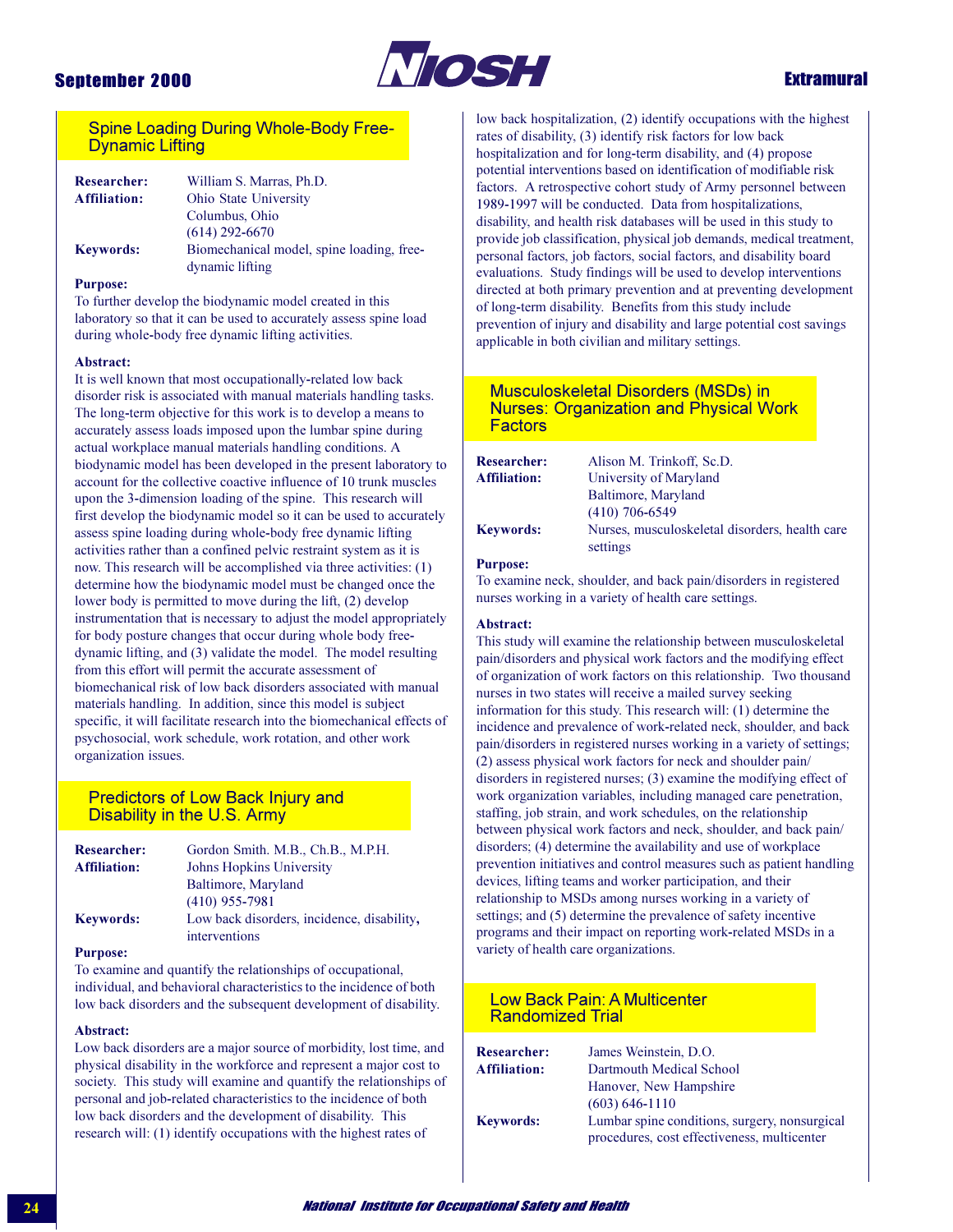

## **Sentember 2000**

#### **Purpose:**

To conduct multicentered trials of lumbar intervertebral disc herniation, spinal stenosis, and spinal stenosis secondary to degenerative spondylolithesis comparing standard surgical treatment to standard nonsurgical treatment.

#### Abstract:

Low back pain is considered one of the most widely experienced health problems in the United States and the world. The three most common lumbar spine conditions for which spine surgery is performed are lumbar intervertebral disc herniation (IDH), spinal stenosis (SpS), and spinal stenosis secondary to degenerative spondylolithesis (DS). This study will use the National Spine Network to conduct multicentered, controlled trials of IDH, SpS, and DS to compare standard surgical treatments to standard nonoperative treatments. This study will be conducted at 16 sites in the U.S. The primary endpoints will be changes in general healthrelated quality of life as measured by the SF-36 health status questionnaire and spine-related disability as measured by the Oswestry Low Back Pain questionnaire. Secondary endpoints will include patient satisfaction with treatment, resource utilization for estimation of cost, and utility for current health for estimation of quality adjusted life years. These secondary endpoints will be used to evaluate cost-effectiveness. Patients will be followed for two years. Possible follow-up may extend to four years. A total of 1450 subjects will be enrolled in the investigation. An additional observational cohort will be tracked to assess health and resource outcomes. Data will be analyzed to estimate the cost-effectiveness of operative versus non-operative procedures. This study will provide information on the relative effectiveness/efficacy of surgical versus nonsurgical treatment for these three common lumbar spine conditions.

## • Mixed Exposures

**Diesel Exhaust and Occupational Lung Cancer Risk** 

| Eric Garshick, M.D.                  |
|--------------------------------------|
| VA Medical Center                    |
| West Roxbury, Massachusetts          |
| $(617)$ 323-7700                     |
| Diesel exhaust, lung cancer, miners, |
| locomotive                           |
|                                      |

#### **Purpose:**

To assess the relationship between diesel exhaust exposure and occupational lung cancer risk.

#### Abstract:

Workers in dieselized underground mines are exposed to 10-20 times greater levels of diesel particles than other occupational groups. Occupational groups exposed to diesel exhaust have an elevated risk of lung cancer. This research will concentrate on developing a profile of personal exposure to diesel exhaust for each subject and relating this exposure to lung cancer risk. This will be based on a review of historical records of railroad rosters and locomotive manufacturer's records. There will be an investigation of the influence of engine type of emissions by using published diesel locomotive particulate emission factors as a guide to relative differences in exposure associated with changes in a railroad's

locomotive fleet. Job specific exposure data previously collected will also be used to estimate past exposure. Since errors in estimates of duration and intensity of exposure greatly influence projections of lung cancer risk, this research will enable the Mine Safety and Health Administration to assess the risk of lung cancer and the extent of controls needed in mines with greater accuracy.

### Role of Ozone (O<sub>3</sub>) in Modulating Chromium Toxicity in the Lung

| <b>Researcher:</b>  | Richard B. Schlesinger, Ph.D. |
|---------------------|-------------------------------|
| <b>Affiliation:</b> | New York University           |
|                     | Tuxedo, New York              |
|                     | $(914)$ 351-5140              |
| <b>Keywords:</b>    | Chromium, ozone, cancer, lu   |

Chromium, ozone, cancer, lungs, animal model

#### **Purpose:**

To investigate mechanisms underlying the elevated lung cancer incidence in welders exposed to welding fumes containing both chromium (Cr) and ozone  $(O_2)$ .

#### Abstract:

Mixed exposures have been ignored commonly in evaluations related to worker health and safety. In this regard, chromium (Cr) is released with ozone  $(O_3)$  during welding, and a major health hazard from inhalation exposure to Cr-containing materials is lung cancer. This research program will investigate the hypothesis that the carcinogenic potential of insoluble  $Cr(VI)$  in the lungs of hosts inhaling the Cr/O, mixture is greater than that in hosts inhaling the Cr alone. This is thought to be due to the O<sub>2</sub>-mediated increases in the lung tissue burdens of Cr(VI) and/or augmentation of one or more of the documented genetic/epigenetic mechanisms associated with Cr-induced conversion of normal cells to transformed types. In this project, rats will be exposed to atmospheres containing carcinogenic Cr(VI), namely calcium chromate, alone and in combination with  $O<sub>3</sub>$ . This study will improve the understanding of the mechanisms underlying the interaction between Cr and  $O<sub>3</sub>$  in the lungs and the role that mixtures of air contaminants may play in pulmonary disease pathogenesis following exposure to realistic mixed atmospheres of occupational relevance.

## **Metalworking Fluids and Aerodigestive Cancer Risk**

| <b>Researcher:</b>  | David Kribel, Sc.D.                      |
|---------------------|------------------------------------------|
| <b>Affiliation:</b> | University of Massachusetts              |
|                     | Lowell, Massachusetts                    |
|                     | $(978)$ 934-3270                         |
| <b>Keywords:</b>    | Metalworking fluids, cancer epidemiology |

#### **Purpose:**

To expand the epidemiologic evidence linking metalworking fluids to cancers of the upper aerodigestive tract.

#### Abstract:

There is growing evidence that suggest a relationship between metalworking fluids and cancer. This research project will: (1) estimate cancer risks from exposure to metalworking fluids (MWFs) for the upper aerodigestive track by groupings that correspond more closely to routes of exposure and likely target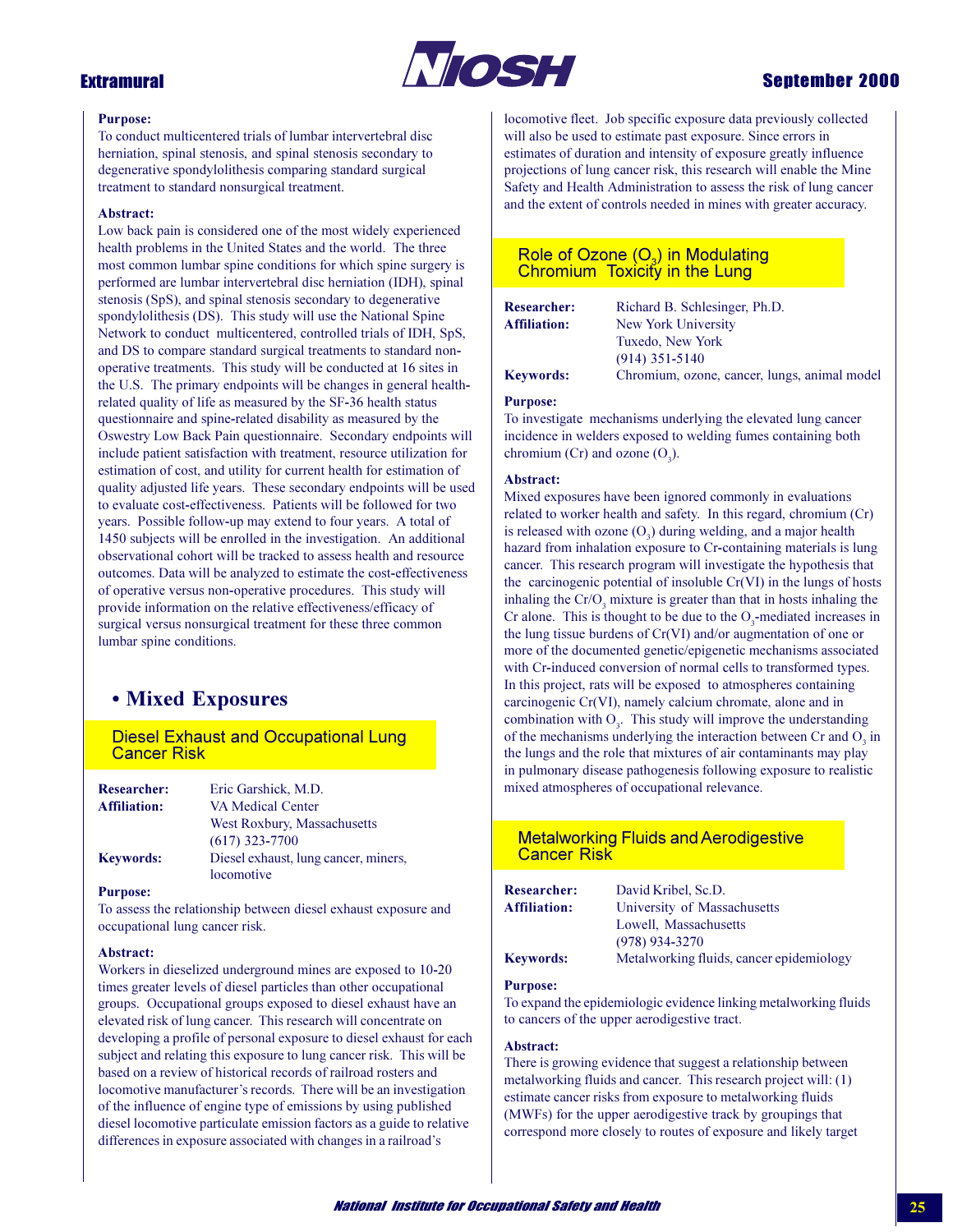

issues for exogenous chemicals, epilarynx and hypopharynx, endolarynx, and esophagus; (2) evaluate the magnitude of potential confounding by tobacco and alcohol; and (3) apply a two-stage cancer model to the quantitative MWF exposure data to provide a biologically-based method to investigate the temporal contribution of different types and components of MWF to cancer risks in the upper aerodigestive tract. This project will address the issue of MWFs and cancer. In addition, it will contribute more generally to environmental cancer epidemiology by demonstrating the feasibility of incorporating more sophisticated, biologically-based, modeling methods into the widely used retrospective cohort study.

### **Combined Effect of Radiation and Asbestos in Producing Pulmonary Fibrosis**

| <b>Researcher:</b>  | Takaro Timothy, M.D.                                |
|---------------------|-----------------------------------------------------|
| <b>Affiliation:</b> | University of Washington                            |
|                     | Seattle, Washington                                 |
|                     | $(206)$ 616-7458                                    |
| <b>Keywords:</b>    | Radiation, asbestos, workers, pulmonary<br>fibrosis |

#### **Purpose:**

To determine whether concomitant radiation exposure increases the fibrogenic effect of asbestos.

#### Abstract:

Employees who work in the nuclear industry may be exposed to radiation and asbestos in their occupational environment. Both hazards cause pulmonary fibrosis. This cohort design study will use 300 asbestos exposed nuclear workers divided into very low and high radiation dose groups based upon personal dosimetry records and compared for evidence and degree of pulmonary fibrosis. The study will address the following questions: (1) does radiation dose increase the risk of pulmonary fibrosis in workers exposed to asbestos, (2) does exposure at ages greater than 45 years confer a greater risk than exposures at earlier ages, (3) are internal lung dose estimates a better predictor of pulmonary fibrosis effect than external film badge dosimetry, and (4) is Chronic Low Energy Transfer (LET) radiation more effective than brief exposures to high energy radiation in enhancing the fibrotic effects of asbestos? Answers to these questions should improve the risk profiling of former U.S. Department of Energy workers as well as those involved in future remediation of radiation and asbestos contaminated sites.

## • Musculoskeletal Disorders of the **Upper Extremities**

## **Musculoskeletal Disorders in Automobile Manufacturing**

| Laura Punnett, Sc. D.                |
|--------------------------------------|
| University of Massachusetts          |
| Lowell, Massachusetts                |
| $(978)$ 934-3269                     |
| Upper extremity disorders, ergonomic |
| stressors, automotive industry       |
|                                      |

#### **Purpose:**

To confirm and expand available data concerning the association between upper extremity disorders and occupational ergonomic stressors in an automotive stamping plant and an automobile engine manufacturing plant.

#### Abstract:

This study will be conducted in an automotive sampling plant and an automobile engine manufacturing plant where data was collected for a baseline survey six years ago. All eligible workers for the baseline study will be sought for interview and examination. The key areas of investigation for this study are:  $(1)$  changes in previously assessed exposures in the study jobs will be determined, and these will be supplemented with observation of physical exposures in noncyclical work and with new information on work organization characteristics of all study jobs; (2) the cumulative incidence of new upper extremity musculoskeletal disorders will be estimated as a function of ergonomic exposures assessed at baseline (and at the one-year follow-up, for some workers) and in this survey; and (3) the persistence of previously identified upper extremity musculoskeletal disorders will be estimated again as a function of prior and current ergonomic exposures. In addition to the "healthy worker" effect, the validity of psychophysical exposure ratings will be evaluated. Also, the short- and long-term reproducibility of workers' recall of occupational exposures, the reproducibility, and sensitivity of pressure pain threshold muscle testing as a field screening instrument will be assessed.

## **Tendon Force During Occupational Hand Activities**

| <b>Researcher:</b>  | David M. Rempel, M.D.                       |
|---------------------|---------------------------------------------|
| <b>Affiliation:</b> | University of California                    |
|                     | Richmond, California                        |
|                     | $(510)$ 231-5720                            |
| <b>Keywords:</b>    | Repeated hand tasks, fingertip load, tendon |
|                     | load, guidelines, hand tool, tendon-related |
|                     | disorders                                   |

#### **Purpose:**

To determine the dose-response relationships of fingertip load to tendon load in order to provide guidelines for hand tool design and tool use.

#### Abstract:

Ultimately, this research seeks to minimize tendon loading and reduce the risk of developing tendon-related disorders. This project will involve the direct measure of the index finger flexor tendon force at the wrist of 40 subjects undergoing hand surgery while the subjects perform specific hand tasks. Fingertip force and finger posture will also be recorded. A pinch grip task will be repeated followed by the use of switches of different design. Task conditions will be selected that can be generalized to the workplace. The effect of the different task conditions on tendon force and the ratios of fingertip to tendon force will be evaluated. Combined with the finger posture data, the information will also be used to evaluate existing biomechanical models. If the accuracy of the models is poor, then modified models or new models will be proposed.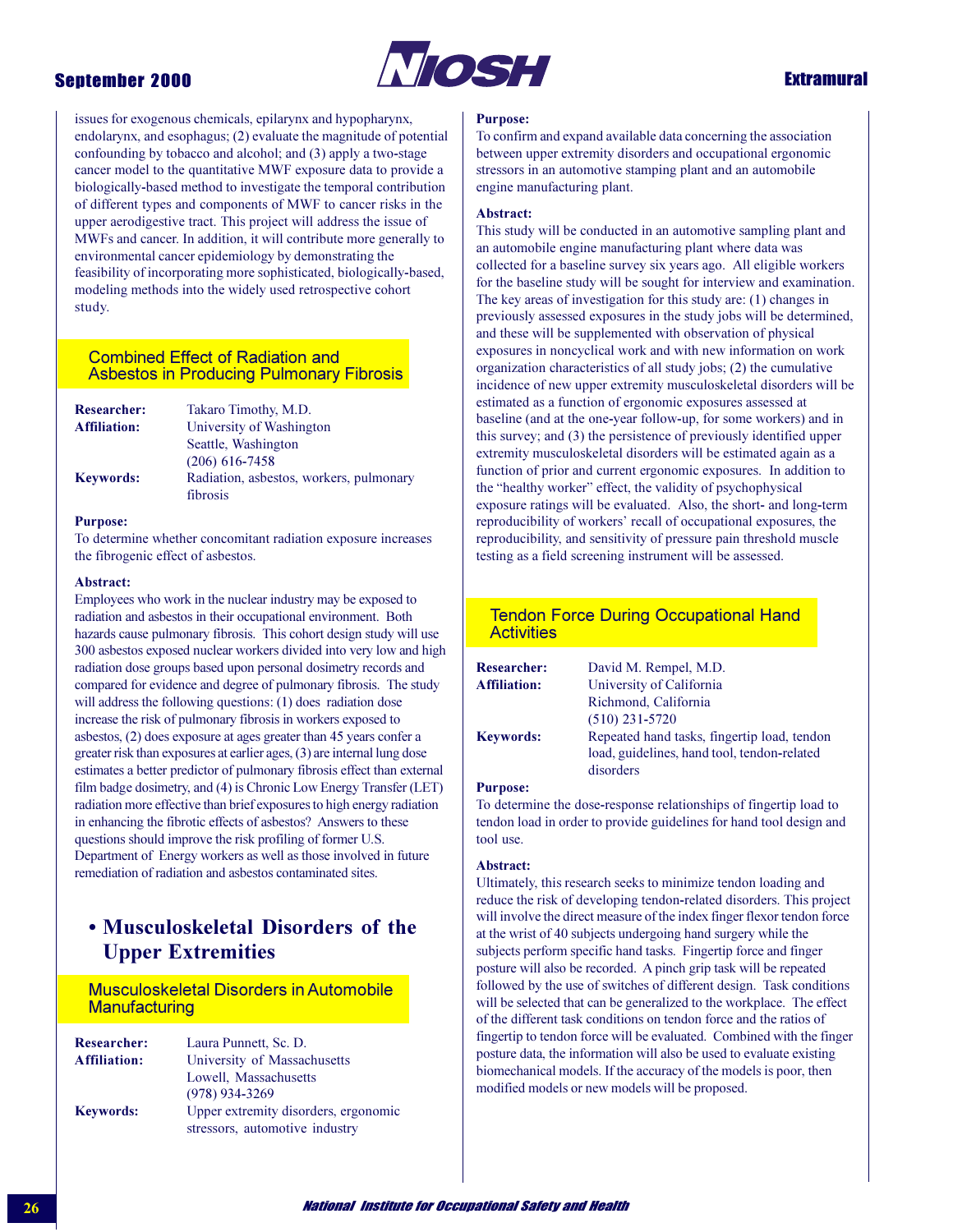

## An Intervention to Reduce Disability in **Injured Workers**

| <b>Researcher:</b>  | Bradley Evanoff, M.D.                    |
|---------------------|------------------------------------------|
| <b>Affiliation:</b> | Barnes-Jewish Hospital                   |
|                     | St. Louis, Missouri                      |
|                     | $(314)$ 454-8603                         |
| <b>Keywords:</b>    | Case management, ergonomic intervention, |
|                     | hospital workers, airline workers        |

#### **Purpose:**

To determine if early integrated case management and ergonomic intervention reduces work loss and costs resulting from workrelated musculoskeletal disorders (WMSDs).

#### Abstract:

Although ergonomic interventions have proven valuable in primary prevention, there are few data available on the role of worksite evaluation and modification for workers who are already injured. It is hypothesized that a more comprehensive model of care delivery that includes worksite modification will hasten safe return to work. Three hundred and fifty injured workers from hospitals and a major airline will be used in this study. It will test traditional medical care versus multidisciplinary case management approach to the treatment of work-related musculoskeletal disorders that includes individual ergonomic evaluation and worksite modifications for injured workers. The study will:  $(1)$  be instituted very early in the course of time loss injuries, (2) routinely incorporate ergonomic workplace evaluations and job modifications, and (3) incorporate elements of a disease state management model emphasizing coordinated, comprehensive care across a spectrum of injury severity.

## **Worker Monitoring Tests for Carpal Tunnel Syndrome**

| <b>Researcher:</b>  | Robert G. Radwin, Ph.D.              |
|---------------------|--------------------------------------|
| <b>Affiliation:</b> | University of Wisconsin              |
|                     | Madison, Wisconsin                   |
|                     | $(608)$ 263-6596                     |
| <b>Keywords:</b>    | Carpal tunnel syndrome, psychomotor, |
|                     | sensory, workers                     |

#### **Purpose:**

To evaluate a battery of psychomotor and sensory tests used to monitor industrial workers for subtle functional deficits associated with carpal tunnel syndrome (CTS).

#### Abstract:

This research proposes to conduct a prospective study for investigating if temporal changes in test parameters can be observed among workers developing carpal tunnel syndrome (CTS) symptoms. An industrial population of 250 workers exposed to risk factors associated with CTS from a variety of industries associated with high CTS incidence rates will be periodically tested for changes in psychomotor and sensory functional test parameters over a four year period. Workers will annually undergo examination for CTS, including electrophysiological testing. Outcomes having positive/negative functional changes and positive/ negative self-reported symptoms will be ascertained. In addition, sensitivity, specificity, and predictive value will be compared. Also, new parameters for these instruments will be investigated using outpatient subjects and controls.

## A Model for Occupational Epicondylitis

| <b>Researcher:</b>  | Karen B. King Ph.D.                 |
|---------------------|-------------------------------------|
| <b>Affiliation:</b> | University of California            |
|                     | San Francisco, California           |
|                     | $(510)$ 231-5720                    |
| <b>Keywords:</b>    | Epicondylitis, model, dose-response |

#### **Purpose:**

To investigate the dose-response relationships of various measures of load to connective tissue disease.

#### Abstract:

The research plan for this project involves modifying a repetitive finger loading rabbit model to investigate epicondylitis. This research will: (1) develop and validate the model, (2) identify relationships between the severity and location of the biochemical and histologic outcome measures, and (3) determine exposureresponse relationships of force and repetition on the biologically important histologic and biochemical outcome measures. The results will provide a foundation to examine the relative importance of force, repetition, recovery, and duration in the pathogenesis of work-related epicondylitis.

### **Carpal Tunnel Syndrome Among Construction Workers**

| <b>Researcher:</b>  | John C. Rosecrance, Ph.D.                       |
|---------------------|-------------------------------------------------|
| <b>Affiliation:</b> | University of Iowa                              |
|                     | <b>Iowa City, Iowa</b>                          |
|                     | $(319)$ 335-4554                                |
| <b>Keywords:</b>    | Carpal tunnel, electrophysiological tests, hand |
|                     | symptoms, wrist-intensive work                  |

#### **Purpose:**

To characterize the prevalence of carpal tunnel syndrome (CTS) among construction apprentices.

#### Abstract:

Data will be collected from 350 construction apprentices with low exposure to hand- and wrist-intensive work and compared to previously collected data from 430 apprentices with high exposure to hand- and wrist-intensive work. Electrophysiological tests and hand symptoms will be used to identify carpal tunnel syndrome (CTS) cases among the operating engineer apprentices. Questionnaires will be used to determine occupational factors, personal factors, and medical histories associated with CTS. Focus group meetings will be held to determine why many apprentices do not seek medical attention for CTS symptoms. Electrophysiological tests and questionnaires will be repeated in the apprentices in two years to assess changes in electrophysiological variables and symptoms. These data collected in this research will provide a better understanding of the specific work factors associated with CTS, provide pilot data for planning future projects to study the natural history of CTS, and assist in the development of strategies for the prevention of CTS in construction and nonconstruction workplaces.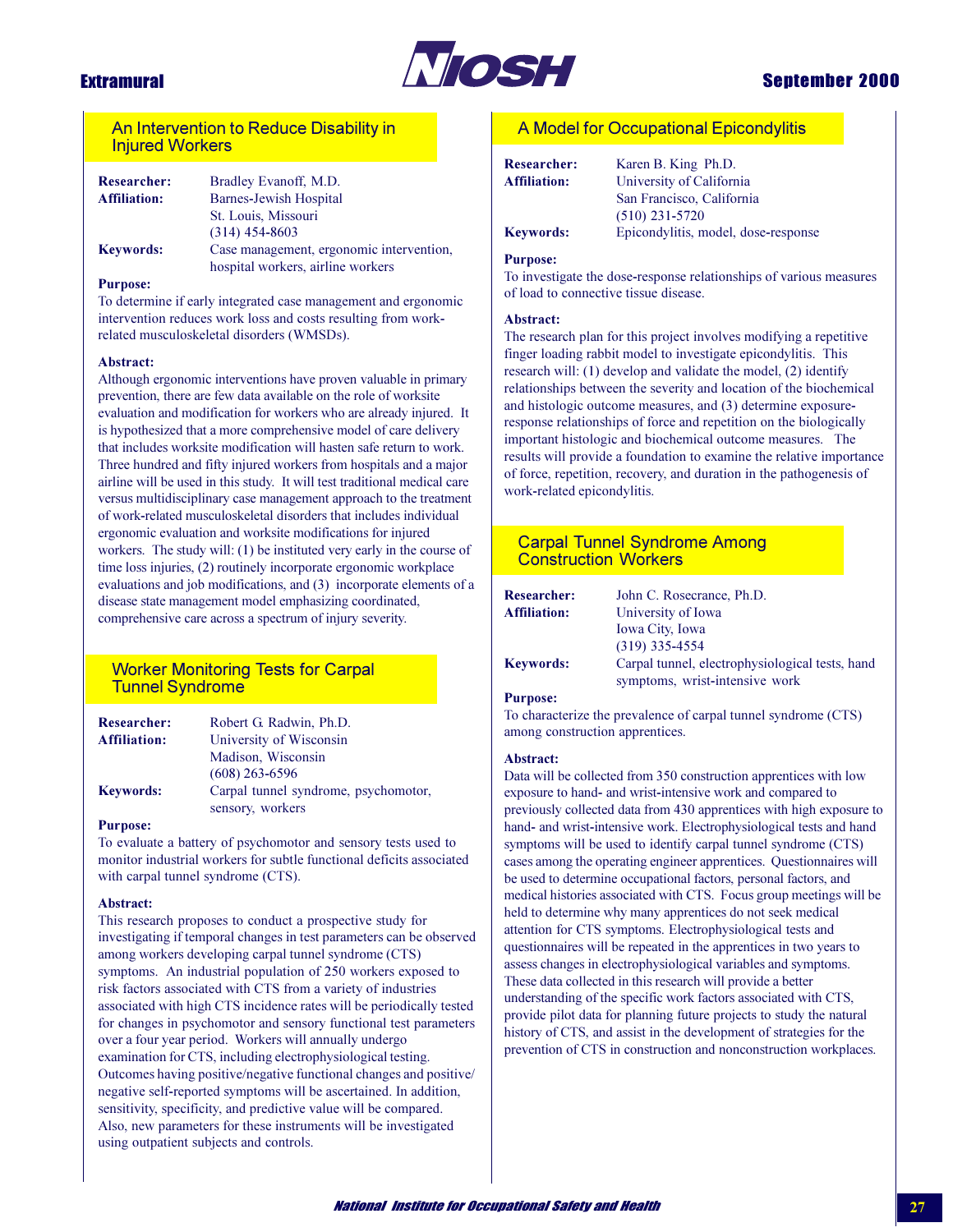

## **Extramural**

## **• Organization of Work**

**Organization Predictors of Successful Return to Work** 

| <b>Researcher:</b>  | Benjamin C. Amick, Ph.D.                      |
|---------------------|-----------------------------------------------|
| <b>Affiliation:</b> | New England Medical Center                    |
|                     | Boston, Massachusetts                         |
|                     | $(617)$ 636-8149                              |
| <b>Keywords:</b>    | Organizational practices and policies, return |
| to                  | work, injured workers                         |
| $D \ldots$          |                                               |

**Purpose:** 

To identify organizational practices and policies (OPPs) that effectively support the injured worker's return to a productive work role.

#### Abstract:

This study will build on an ongoing cohort study of 250 carpal tunnel syndrome cases. Eighty different employers will participate in the research. This research seeks to: (1) determine the relationship between organizational practices and policies (OPPs) and successful return to work as well as reduced work disability and (2) examine the validity and reliability of worker reported OPPs. The hypotheses are: (1) OPPs will be associated with fewer lost work days, a quicker return to work, improved work, improved unpaid work role functioning, and less CTS symptoms; (2) worker reports of OPP will significantly co-vary with employer reports of OPP; and (3) worker reports of OPP will predict total lost work days, return to work, improved paid and unpaid work functioning, and fewer CTS symptoms. Worker OPP reports will be compared to employer reports. Demonstrating that worker self-reports are valid and reliable will provide new measurement tools unavailable before in occupational health research. A second unique feature of the proposed research is the use of new measures of successful return to work that include more than the fact that the employee has returned to work. In summary, this research will validate a critical new instrument (worker assessment of OPP) and, by defining the association between OPP and health outcomes, open avenues for interventions to enhance the well-being of injured workers.

### **Work Organization and Depression Among Nursing Home Aides**

| <b>Researcher:</b>  | Carles Muntaner, M.D., Ph.D.                |
|---------------------|---------------------------------------------|
| <b>Affiliation:</b> | University of West Virginia                 |
|                     | Morgantown, West Virginia                   |
|                     | $(304)$ 293-3693                            |
| <b>Keywords:</b>    | Nurse aides, depression, working conditions |

#### **Purpose:**

To assess the relationship between working conditions and the prevalence and incidence of major depression among nurse aides within 50 nursing homes in Ohio, West Virginia, and Kentucky.

#### Abstract:

The overarching hypothesis of this three-year study is that work organization (the amount of work to be performed and the capacity to decide how to do it) has a direct effect on the prevalence and incidence of major depression among nurse aides. This is the first study to examine work organization factors in

nursing homes in relation to the prevalence and incidence of depression among nurse aides. Work organization will be measured at the individual and organization levels, and innovative statistical methods that are appropriate for the simultaneous analysis of two levels of data will be applied. The results of this study will have implications for workplace policies in nursing homes and have the potential to reduce depression and associated loss of productivity among nursing home workers.

### **The Effects of Shiftwork on Health Related Behaviors**

| <b>Researcher:</b>  | Melbourne F. Hovell, Ph.D.  |
|---------------------|-----------------------------|
| <b>Affiliation:</b> | San Diego State University  |
|                     | San Diego, California       |
|                     | $(619)$ 505-4770            |
| <b>Keywords:</b>    | Effect, shiftwork, behavior |

#### **Purpose:**

To determine the effects of shiftwork and length of shift on health related behaviors such as sleeping, eating, and physical activity.

#### Abstract:

The study will survey 524 public safety dispatchers from California. Data will be collected by telephone interviews. The first stage will involve interviewing Public Safety Answering Point directors to obtain information regarding the working conditions, to determine the number of dispatchers employed in their center, and to obtain the consent of the directors for dispatchers to participate in the second stage of the study. The second stage involves a telephone interview to collect information from the dispatchers regarding their eating, sleeping, and physical activity behaviors during their shift on a typical work and nonwork day. Outcome measures include the total calories from fat, METs, and the number of hours of sleep in a 24-hour period. Day shift workers will be divided into those who work less than 8.5 hours per day and those who work more than 8.5 hours per day. This will allow for comparisons between day and shift workers within and across 8 and 12 hour schedules. Public safety dispatchers are a unique group in that the majority are female and they perform a high stress sedentary task. Therefore, the information learned from this study will make an important contribution to the literature concerning the health effects of shiftwork.

## **Caffeine and Naps: Practical Shiftwork Interventions**

| <b>Researcher:</b>  | James K. Walsh, Ph.D.               |
|---------------------|-------------------------------------|
| <b>Affiliation:</b> | St. Lukes Hospital                  |
|                     | Chesterfield, Missouri              |
|                     | $(314)$ 205-6030                    |
| <b>Keywords:</b>    | Night shift work, caffeine, napping |

#### **Purpose:**

To assess two interventions to counter the effects of night worknapping and caffeine administration.

#### **Abstract:**

Night work is associated with disturbed sleep, impaired alertness, decreased performance, and increased accidents (including transportation and industrial disasters). This research will study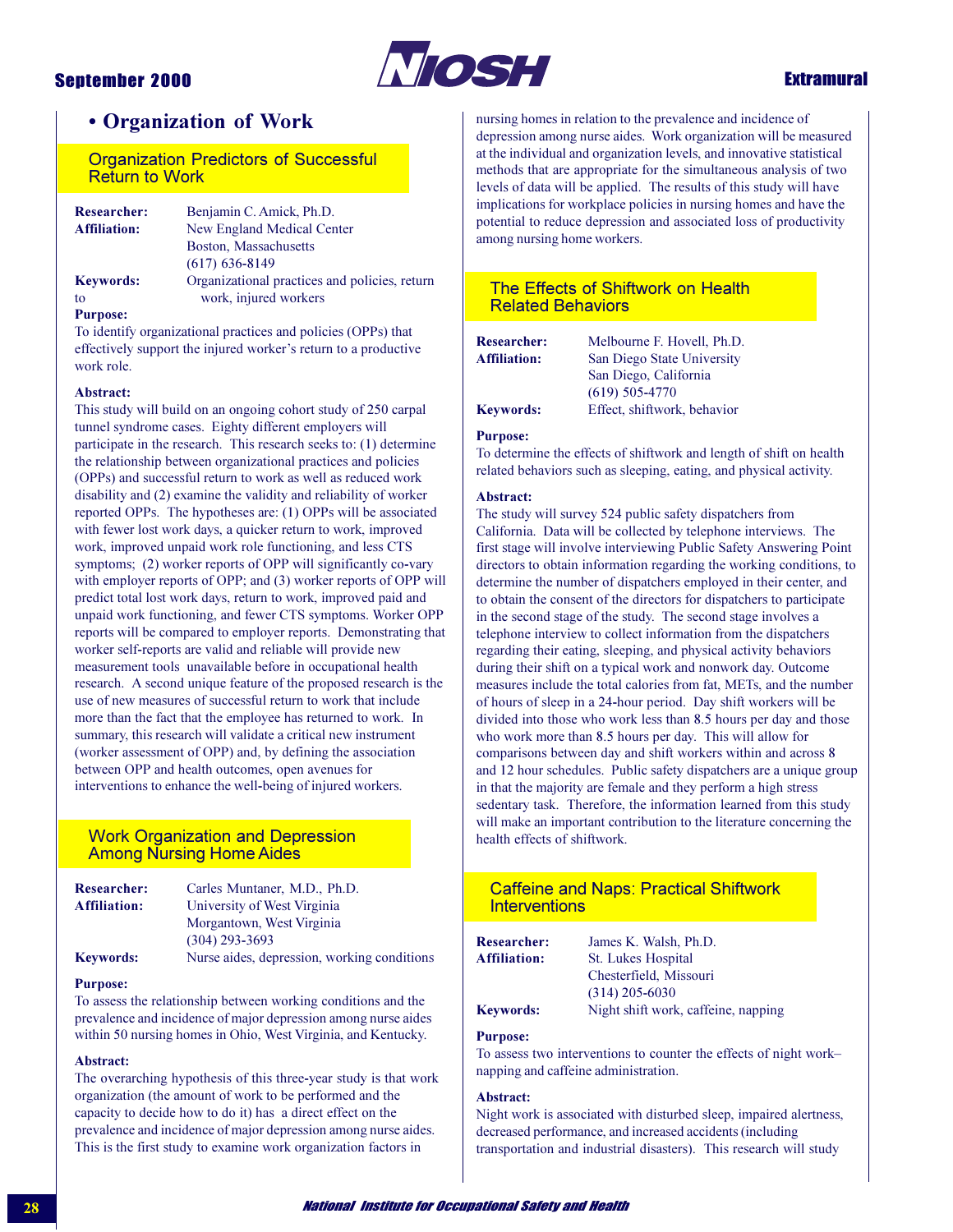

## **Sentember 2000**

two nap schedules, caffeine, and a combination of napping and caffeine. Objective physiologic and behavioral measures of alertness and performance at night and sleep quantity and quality during the day will be used to determine the most effective intervention in laboratory studies of simulated shiftwork. The most effective intervention will be tested with actual shiftworkers in the field using quantitative measures of performance, alertness, and sleep. The results of the experiments in this designated priority research area will directly lead to specific night work intervention strategies that can be readily applied in a variety of industries.

### The Impact of Total Workload on Maternal **Postpartum Health and Quality of Life**

| <b>Researcher:</b>  | Patricia McGovern, Ph.D.                      |
|---------------------|-----------------------------------------------|
| <b>Affiliation:</b> | University of Minnesota                       |
|                     | Minneapolis, Minnesota                        |
|                     | $(612) 625 - 7135$                            |
| <b>Keywords:</b>    | Workload, postpartum health, quality of life. |

#### **Purpose:**

To estimate a function relating total workload (hours of paid and unpaid work), use of family medical leave, job stress, and workfamily conflict to maternal health at critical points in time after childbirth.

#### Abstract:

How stress and role conflict from working affect women's postpartum health are not well established. Subjects for this research will be recruited from hospitals. Subjects will be surveyed at intervals 6 weeks, 3 months, 6 months, 12 months, and 18 months after childbirth using both telephone and mailed surveys. Data on women's total workload, use of family medical leave, job stress, work-family conflict, health status, and quality of life at each period will be collected. Results from this study will provide important information on maternal health and quality of life at a vulnerable time in the life cycle of women and their families. The study findings will identify workplace and job characteristics, as well as family and personal choices that support women's health and quality of life. Knowledge of these factors will facilitate the design and testing of policy and programmatic interventions relevant to employers, policy makers, and occupational health providers.

### **Work Schedules and Health in Women Health Professionals**

| <b>Researcher:</b>  | Rosalind C. Barnett, Ph.D.                 |
|---------------------|--------------------------------------------|
| <b>Affiliation:</b> | <b>Brandeis University</b>                 |
|                     | Waltham, Massachusetts                     |
|                     | $(781) 736 - 2287$                         |
| <b>Keywords:</b>    | Work schedules, working women, stress, and |
|                     | physical outcomes                          |

#### **Purpose:**

To estimate the relationship between full- and part-time work schedules and stress-related mental and physical health outcomes in working women with families.

#### Abstract:

Women health care providers with children at home experience especially heavy distress and are high risk for psychological distress and poor marital- and job-role quality and stress related physical health problems. This will be a three year in-depth interview and survey study to estimate the relationship between full- and part-time work schedules and stress-related mental and physical health outcomes in a random sample of 200 married women with children working in medicine and licensed practical nursing who vary in race/ethnicity. This research will address the following questions: (1) Are full-time married women employed in medicine and licensed practical nursing with children at higher risk for stress-related mental- and physical-health problems than their reduced-hour counterparts? (2) Do these relationships depend on work arrangements, occupational prestige, race/ethnicity, age, household income, medical setting, number of children at home, elderly dependent care, and for doctors, area of medical specialization? (3) Are objective job conditions (work hours or arrangements) or subjective indicators (fit, discomfort over tradeoffs) better predictors of stress-related health outcomes? (4) What are the processes by which work schedules affect health outcomes?

### **Practical Circadian Interventions for Night Shift Work**

| <b>Researcher:</b>  | Charmane E. Eastment, Ph.D.                 |
|---------------------|---------------------------------------------|
| <b>Affiliation:</b> | Rush-Presbyterian-St. Luke's                |
|                     | <b>Medical Center</b>                       |
|                     | Chicago, Illinois                           |
|                     | $(312)$ 942-4472                            |
| <b>Keywords:</b>    | Night work, circadian rhythm, daytime sleen |

#### **Purpose:**

To test interventions that are designed to phase delay the circadian clock so that circadian rhythms have a more appropriate phase relationship to night work and daytime sleep.

#### Abstract:

The interventions used in the research will be:  $(1)$  a very dark bedroom and a fixed seven-hour dark time for sleep at home after each night shift, (2) wearing dark goggles on the way home after night work, (3) taking melatonin at bedtime before daytime sleep, and (4) intermittent bright light during the night shift. Several combinations of these four interventions will be tested. These interventions would be feasible for real shift workers. The outcome measures will be: (1) circadian phase, (2) daytime sleep duration, and (3) night work sleepiness and performance. The goal is to advise shift workers and their employers about the relative benefits of the various combinations of interventions.

| <b>Work Schedules and Workplace Injuries</b> |                                  |
|----------------------------------------------|----------------------------------|
| Researcher:                                  | Michael R. Pergamit, Ph.D.       |
| Affiliation:                                 | National Opinion Research Center |
|                                              | Washington, D.C.                 |
|                                              | $(202)$ 223-6040                 |
| <b>Keywords:</b>                             | Sift work, workplace injury      |
|                                              |                                  |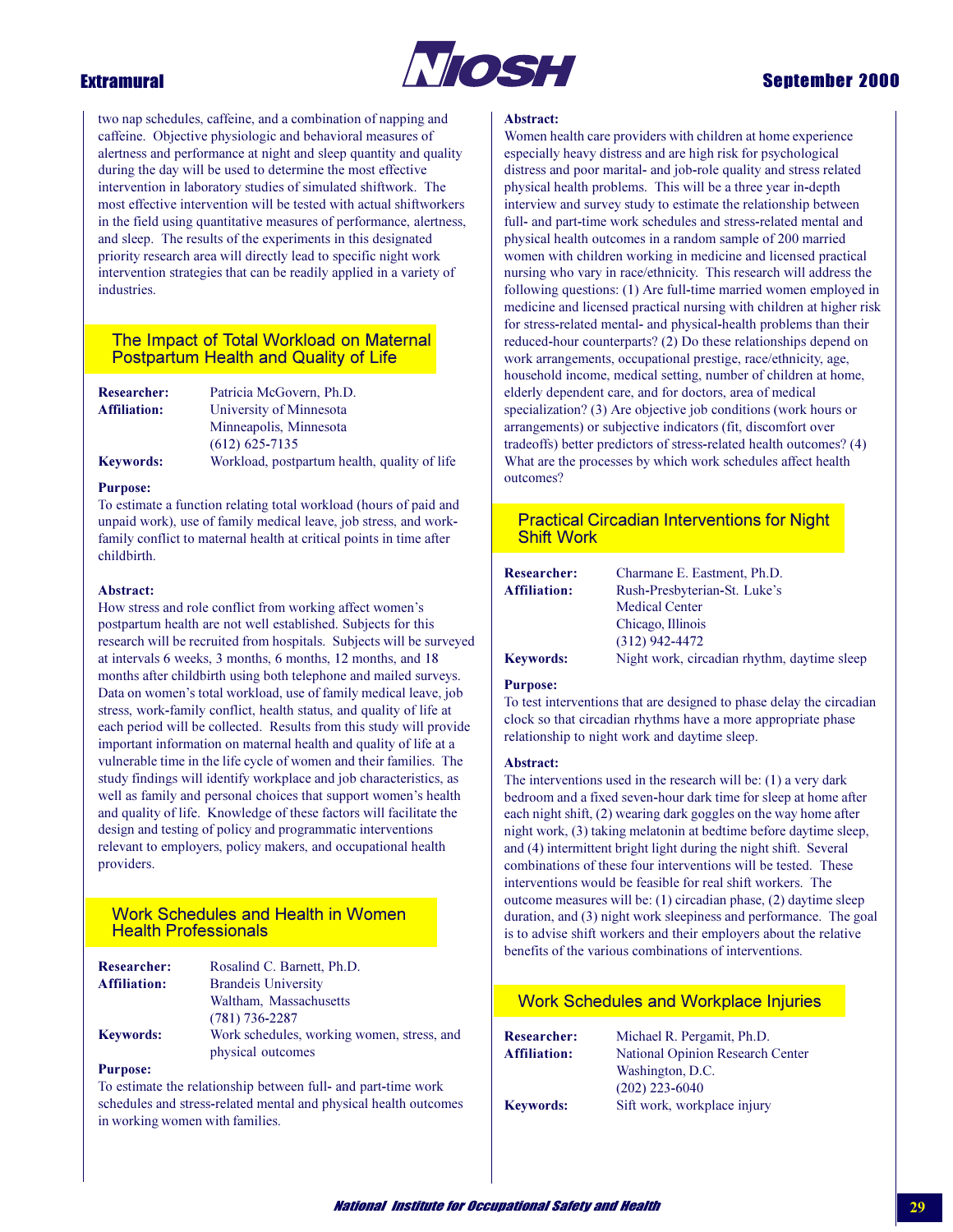

## **Extramural**

#### **Purpose:**

To examine the relationship between shift work and other measures of demanding work schedules on the probability of a workplace injury.

#### Abstract:

Individuals who work night shifts and long or irregular hours are susceptible to fatigue that puts them at greater risk of a workplace accident. This project will study selection into shift work, investigate different measures of shift work schedules, explore different measures of injury severity, and examine long-term health outcomes. The relationship between shift work and work injuries has not been well-documented. The results of this project will substantially enrich knowledge of the personal and job characteristics which are determinants of work injuries.

## • Risk Assessment Methods

## The Utility of Biomarkers as Exposure and Dose Measures

| <b>Researcher:</b>  | Elaine Symanski, Ph.D.                       |
|---------------------|----------------------------------------------|
| <b>Affiliation:</b> | University of Texas                          |
|                     | Houston, Texas                               |
|                     | $(713)$ 500-9238                             |
| <b>Keywords:</b>    | Variation, biological measures, occupational |
|                     | exposures                                    |

#### **Purpose:**

To examine variation in the levels of biological measures associated with occupational exposures.

#### Abstract:

Past research has not investigated the intra- and inter-differences for biological measures. A primary goal of this research is to compile a database of repeated biological measures so that the within- and between-person sources of variability can be partitioned for a wide range of biomarkers. The proposed study will also investigate whether systematic changes in the underlying body burden distribution have taken place and, if so, account for such changes in the analyses. If the within-person component of variance is large relative to the between-person component, then large numbers of repeated measurement would be necessary to sort out differences among workers. Under these circumstances when small numbers of repeated measurements are collected, epidemiological studies of occupational cohorts relying on these data would be subject to misclassification and a significant loss of power. Thus the impact of intra- and inter-individual variation on the design of health-effects studies will be investigated. Information about the variance components will be used to compare the sampling demands of airborne and biological measures of exposure to a particular contaminant. This comparison should enhance the ability of investigators to select the most appropriate exposure measure when epidemiologic studies are carried out. A secondary goal of the proposed study will be to investigate exposure-biomarker relationships taking into account both intraand inter-individual variation and serial correlation. This research should provide investigators with a useful and novel method to investigate exposure-biomarker relationships in the future.

## **Understanding the Healthy Worker Survivor Effect**

| <b>Researcher:</b>  | Irva Hertz-Picciotto, Ph.D.                |
|---------------------|--------------------------------------------|
| <b>Affiliation:</b> | University of North Carolina               |
|                     | Chapel Hill, North Carolina                |
|                     | $(919)$ 966-7445                           |
| <b>Keywords:</b>    | G-estimation, occupational mortality data, |
|                     | healthy worker survivor effect             |

#### **Purpose:**

To apply G-estimation models to occupational mortality data, and generalize the application to ordinal exposures.

#### Abstract:

The healthy worker survivor effect tends to attenuate estimates regarding the effect of an occupational exposure. As such, a weak carcinogen may be missed. The G-null test has been generalized via structural nested failure time models known as G-estimation methods, and these models overcome the limitations of the G-null test. This project will: (1) evaluate feasibility and usefulness of the structural nested failure time models from control of the healthy worker survivor effect in occupational studies, (2) determine robustness of G-estimation to varying scenarios of differential job survivorship, and (3) determine in which situations ordinary methods are adequate. Use of methods to control for the healthy worker survivor effect is likely to improve the sensitivity of occupational studies, enabling detection of carcinogens and other toxins that are less potent or are present at low exposure levels. Also, since occupational studies are often used in risk assessments to establish standards for environmental or occupational exposures, this project may have policy ramifications.

#### **Retrospective Exposure Assessment in Industrial Settings**

| <b>Researcher:</b>  | Gurumurthy Ramachandran, Ph.D.          |
|---------------------|-----------------------------------------|
| <b>Affiliation:</b> | University of Minnesota                 |
|                     | Minneapolis, Minnesota                  |
|                     | $(612) 626 - 5428$                      |
| <b>Keywords:</b>    | Estimate, exposure histories, airborne  |
|                     | particulates, probability distributions |

#### **Purpose:**

To develop a framework for obtaining estimates of exposure histories for airborne particulates from limited historical measurements, using subjective expert judgment.

#### Abstract:

To establish dose-response relationships for diseases caused by long-term exposures to pollutants, it is vital to determine exposures of individuals or cohorts to airborne contaminants. Most existing occupational exposure databases do not contain continuous records of historical exposures to airborne contaminants. These gaps may be filled by using the knowledge base that experts in the field possess. This research to gain estimates of exposure histories for airborne particulates will use expert judgements informed by knowledge of historical plant conditions and work practices, and models describing process-dependent aerosol generation, ventilation, and worker activity patterns. This method will also incorporate knowledge about sampler performance, relationships between different types of measurements, uncertainties in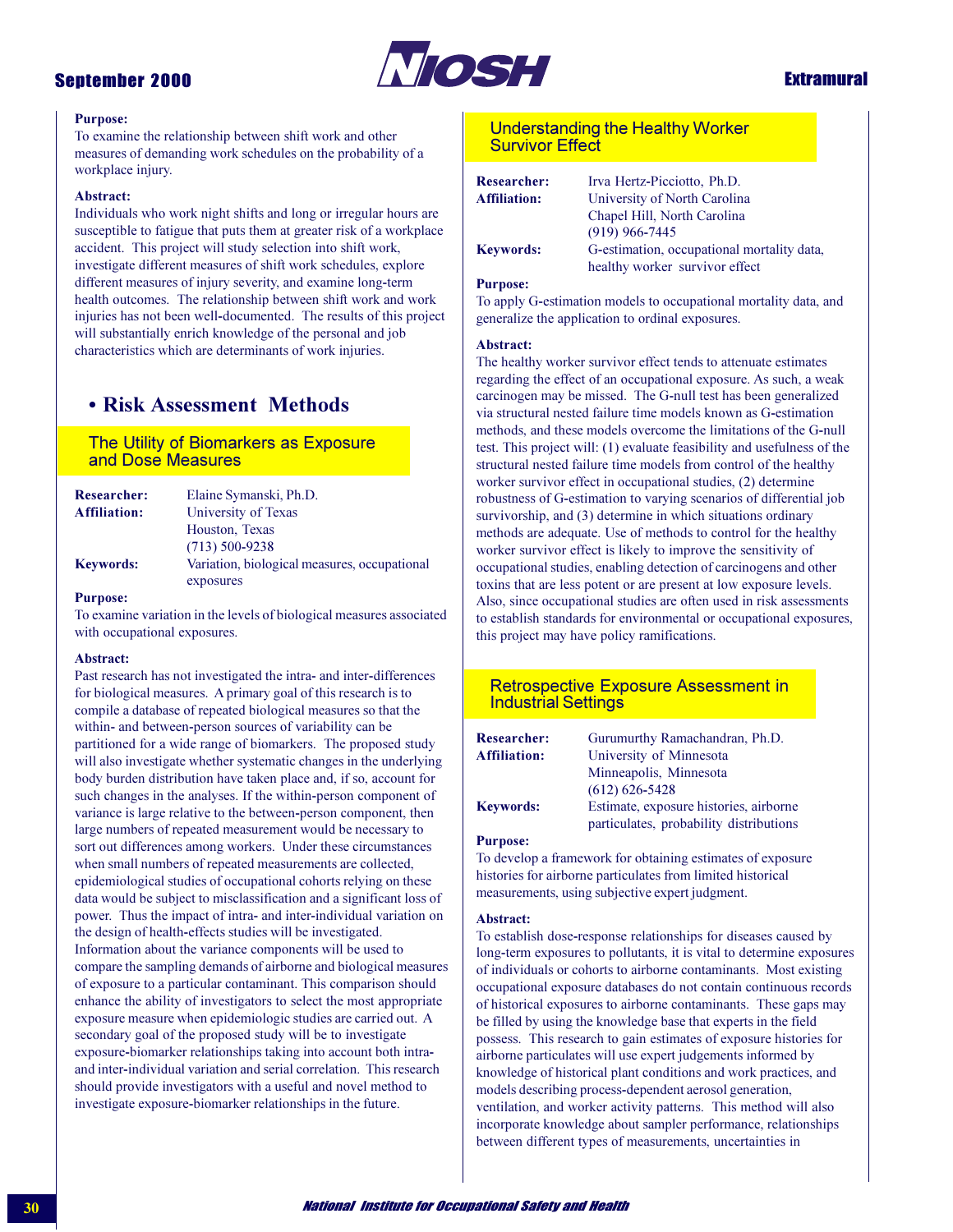

### **Extramural**

measurements, and systematic biases. The result of the synthesis will be probability distributions of the exposure of task groups of workers at each past time interval, in the form of an exposure matrix. This matrix can then be potentially used in epidemiological studies.

### **Correcting for Measurement Errors in Radiation Exposure**

| <b>Researcher:</b><br><b>Affiliation:</b> | Xiaonan Xue, Ph.D.<br>New York University |
|-------------------------------------------|-------------------------------------------|
|                                           | New York, New York                        |
|                                           | $(212)$ 263-6614                          |
| <b>Keywords:</b>                          | Measurement error, radiation, systematic  |
| error.                                    | unsystematic error                        |
| $D \ldots$                                |                                           |

**Purpose:** 

To develop better methods to correct for radiation exposure measurement error.

#### Abstract:

In this research, radiation exposure measurement error from differential sources will be classified into two groups: unsystematic error and systematic error. Different models will be developed for these two types of measurement error. A study of workers with detailed dosimeter readings indicating low exposure will be used to evaluate this type of systematic error. Issues for choosing statistical distributions will be determined to model both individual measurement of exposure and cumulative exposure at a longer interval. Methods for correcting radiation exposure measurement errors will be developed. Currently, measurement error is corrected in two steps. In this research, a joint model for measurement error and dose-response relationship will be developed, which leads to a more precise and accurate assessment of risk. The methods for modeling and correcting measurement errors will have application to ongoing and planned worker radiation studies and to a wide range of environmental exposure-response data.

### **Dermal Absorption Enhancers Affect** Organotropism

| <b>Researcher:</b>  | Glenn Talaska, Ph.D.                      |
|---------------------|-------------------------------------------|
| <b>Affiliation:</b> | University of Cincinnati                  |
|                     | Cincinnati, Ohio                          |
|                     | $(513) 558 - 0519$                        |
| <b>Keywords:</b>    | Noncarcinogens, carcinogens, target organ |
|                     | toxicity, risk assessment                 |

#### **Purpose:**

To determine whether and how noncarcinogens can alter the target organ effects of a model carcinogen and to develop a risk assessment model for mixtures based on the interaction between carcinogenic and noncarcinogenic components in the whole animal.

#### Abstract:

When certain mixtures of carcinogens and noncarcinogens are applied topically, the DNA binding of the carcinogens is increased significantly in the lung. Enhancement of dermal absorption and saturation of dermal metabolism are two possible mechanisms where noncarcinogens can facilitate the increased dose of carcinogens reaching internal organs. This research will explore the potential for interactions in acute, sub-chronic and chronic

exposure studies using a model carcinogen-benzo(a) pyrene and two noncarcinogens-pyrene and kerosene. The focus of the research will be to determine whether and how noncarcinogens can alter the target organ effects of a model carcinogen and to develop a risk assessment model for mixtures based on the interaction between carcinogenic and noncarcinogenic components in the whole animal. Since millions of persons in occupations are exposed to carcinogenic complex mixtures, these data should be very useful in decreasing the uncertainties of risk assessment concerning these exposures.

### **Measurement Error Methods for Underground Miner Studies**

| <b>Researcher:</b>  | Daniel O. Stram, Ph.D.                 |
|---------------------|----------------------------------------|
| <b>Affiliation:</b> | University of Southern California      |
|                     | Los Angeles, California                |
|                     | $(323)$ 442-1817                       |
| <b>Keywords:</b>    | Measurement error, radiation, analysis |
|                     | exposure-time-response                 |

#### **Purpose:**

To complete work on the development of statistical tools for measurement error problems associated with the analysis of health effects from exposure to radiation and to use these methods in a reanalysis of exposure-time-response in lung cancer mortality among uranium cohorts in Colorado and New Mexico.

#### Abstract:

The investigators working on this project have been working for three years to develop methods based on hierarchical models for temporal and geographic variation in dose. In addition, they have applied these methods to undertake a thorough review of the mineyear dose assignments for the Colorado cohort. New imputed doses based on the model have been used to fit a variety of basic models for lung cancer mortality in the Colorado plateau cohort and have shown extremely promising results. This work will extend these methods by: (1) encompassing additional dose information concerning the Colorado plateau cohort, (2) extending the analysis of both Colorado and New Mexico mines by fitting more elaborate time-response models, and (3) further developing and applying methods for assessing the influence of shared measurement errors assigned using job exposure matrices to the two cohorts.

### **• Social and Economic Consequences** of Workplace Illness and Injury

### The Employment Impact of Workplace **Injuries in Five States**

| <b>Researcher:</b>  | Leslie I. Boden, Ph.D.                    |
|---------------------|-------------------------------------------|
| <b>Affiliation:</b> | <b>Boston University</b>                  |
|                     | Boston, Massachusetts                     |
|                     | $(617)$ 638-4620                          |
| <b>Keywords:</b>    | Employment and earnings impact, workplace |
|                     | injuries and illnesses                    |

#### **Purpose:**

To assess the employment impact of workplace injuries in five states.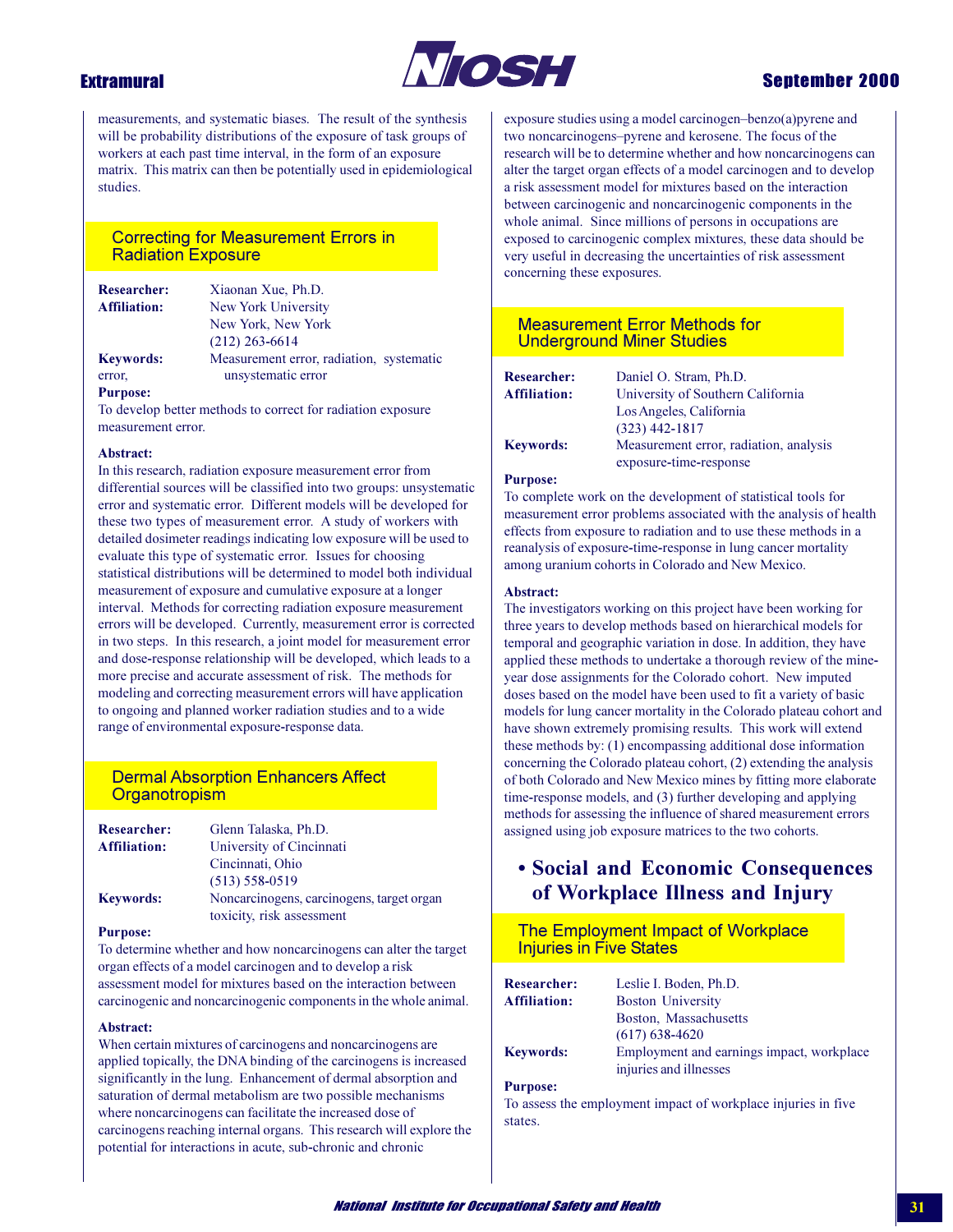

#### **Abstract:**

This study will develop standardized methods to measure the impacts of workplace injuries and illnesses on employment and earnings. These can be used in a variety of settings where different data are available. These measures allow more effective targeting of prevention resources. Data from 500,000 injured workers in five states will be used. The study also will quantify the impact on earnings when employers promote rehiring of injured workers. It will, also, measure the differential impact of workplace injuries and illnesses on men and women and on younger and older workers. Finally, it will develop methods for comparing average lost earnings among states that are different in important wayswith disparate industrial mixes, unemployment rates, and so on. This should improve our understanding of how interstate variation in laws, practices, and regulation affect consequences of workplace injuries and illnesses. Both parametric and nonparametric methods will be used to provide unbiased measures of the impacts of interventions.

### **Adult Asthma as a Predictor of Work Loss and Disability**

| <b>Researcher:</b>  | Paul Blanc, M.D.                            |
|---------------------|---------------------------------------------|
| <b>Affiliation:</b> | University of California                    |
|                     | San Francisco, California                   |
|                     | $(415)$ 476-7377                            |
| <b>Keywords:</b>    | Asthma, statistical estimates, work factors |

#### **Purpose:**

To provide statistically powerful estimates of the occupational impacts of asthma among adults of working age and the factors that are associated with productivity, wage, and work loss.

#### Abstract:

To conduct this research, a random sample of pulmonary and allergy specialists initially enrolled 601 persons with asthma identified in patient visit logs. This established panel has completed 45-minute baseline and follow-up computer-assisted telephone interviews. A supplemental sampling frame of persons with asthma identified from family practitioners is in progress using 180 participants. The interviews assess disease severity and other covariables using established survey instruments. Work factors are assessed both by interview and by linking to established job factor matrix schemes. The proposed study will carry out an extended longitudinal follow-up study of this cohort. The analysis will test predictive models for productivity and wage loss and work disability among adults with asthma.

### **Functional Limitation and Recovery from At-Work Injuries**

| <b>Researcher:</b>  | Marion Gillen, Ph.D.                                              |
|---------------------|-------------------------------------------------------------------|
| <b>Affiliation:</b> | University of California, S.F.                                    |
|                     | San Francisco, California                                         |
|                     | $(415)$ 476-1382                                                  |
| <b>Keywords:</b>    | Questionnaire, work-related injury, health<br>costs, work factors |

#### **Purpose:**

To test the sensitivity over time of the Health Assessment Questionnaire (HAQ) to changes in function, fatigue, and pain and to capture the economic costs of injury.

#### **Abstract:**

The primary hypothesis for this study is that the Health Assessment Questionnaire (HAQ) will demonstrate sensitivity to changes over time in function, fatigue, and pain determined by administering the questionnaire prospectively to workers as a measure of the noneconomic costs of work-related injury. In addition, it will determine the relationship between the HAQ scores, health care costs, and lost days from work as a measure of the economic impact of injuries. The investigators will test the utility of the HAQ as a measure of functional limitations and collect information on pain, fatigue, iatrogenic effects, need for personal assistance, comorbid conditions, and treatment costs. One hundred subjects will be recruited for the study. Only those cases that present with acute traumatic injuries or acute musculoskeletal conditions will be eligible. The HAQ will be repeatedly administered over several months. Sensitivity of the HAQ to changes over time will be analyzed. This study will further test the HAQ's ability to measure functional limitations in injured workers and expand knowledge by collecting information on the noneconomic and economic costs of injuries borne by workers and their families. Clinicians need patient-related measures that capture the patient impact of work-related injuries and that help them develop appropriate return to work programs.

### • Special Populations at Risk

**Factors Affecting the Health of Employed Pregnant Women** 

| <b>Researcher:</b>  | Kathryn J. Luchok, Ph.D.                    |
|---------------------|---------------------------------------------|
| <b>Affiliation:</b> | University of Kentucky                      |
|                     | Lexington, Kentucky                         |
|                     | $(606)$ 323-6065                            |
| <b>Keywords:</b>    | Stress, levels of anxiety, pregnancy, women |

#### **Purpose:**

To assess the effects of occupational stress, social resources, and non-occupation-specific chronic stressors on employed women's prenatal and postpartum levels of anxiety, depressive symptoms, and functional health; to investigate these effects on pregnancy outcomes of both mothers and infants; and to examine whether these effects vary across racial categories for women within serviceclerical-sales-manufacturing categories.

#### Abstract:

Employed women who are pregnant may be at an increased risk of poor pregnancy outcomes, postpartum depression, anxiety, and poor functional health status if they are exposed to high levels of occupational stress during their pregnancies. It is hypothesized in this study that employed women who experience fewer stressors and perceive their families, friends, coworkers, and supervisors as supportive during the last trimester of pregnancy will have lower postpartum levels of anxiety and depressive symptoms, better functional health status, and better pregnancy outcomes than women who perceive more stressors and less support. A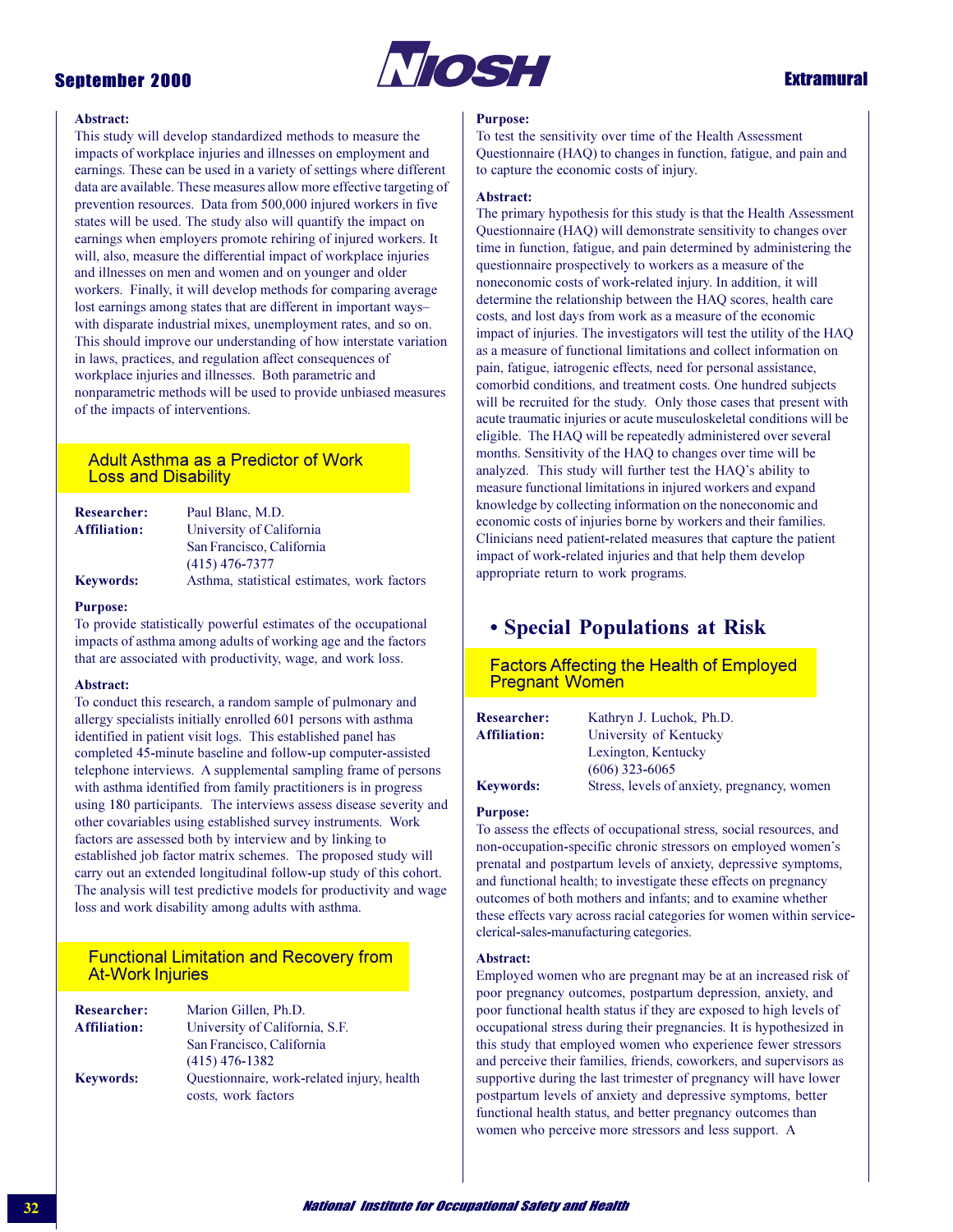### **Extramural**



### **Sentember 2000**

prospective study population of 168 employed women will be used for this investigation, which will last three years. Data on pregnancy and pregnancy outcomes will be collected from interviews and from medical records. The findings from this study may have implications for changes in the organization of work for pregnant and postpartum women in service-clerical-salesmanufacturing positions. Occupational stress can lead to poor pregnancy outcomes, mental and physical health problems that lead to lost work time, low productivity, and increased use of health and community social services. Better understanding of how these stressors operate during pregnancy and postpartum may have implications for policy changes that save industry and community resources. More importantly, knowledge of these stressors may improve the well-being of working mothers.

### **Risk Factors for Injury Among Migrant** and Seasonal Farm Worker Children

| <b>Researcher:</b>  | Harlan E. Amandus, Ph.D.                |
|---------------------|-----------------------------------------|
| <b>Affiliation:</b> | <b>Battelle Memorial Institute</b>      |
|                     | Arlington, Virginia                     |
|                     | $(703)$ 875-2996                        |
| <b>Keywords:</b>    | Children, injuries, farms, risk factors |

#### **Purpose:**

To estimate the prevalence of injuries among children of migrant and seasonal farm workers and to evaluate risk factors for injury.

#### Abstract:

Injuries among migrant farm children are very high. This study will develop information to develop better policies and prevention programs. Five thousand and fifty children to be assessed in this research will be accessed through parents enrolled in the Job Training and Partnership Act job training and emergency support services program. The results of this research will identify populations of migrant and seasonal farm worker children that are at high risk of injury. It will also identify key risk factors (including exposure to hazardous agricultural activities, physical, cognitive, and behavioral risk factors potentially related to injury) that may be modified by intervention to reduce injuries. The study results will provide federal agencies information to make recommendations, policy, and direct future research into interventions development and evaluation.

### **Wisconsin Childhood Agricultural Safety** and Health Intervention

| <b>Researcher:</b>  | Larry J. Chapman, Ph.D.                     |
|---------------------|---------------------------------------------|
| <b>Affiliation:</b> | University of Wisconsin                     |
|                     | Madison, Wisconsin                          |
|                     | $(608)$ 262-7408                            |
| <b>Keywords:</b>    | Children, intervention, agricultural injury |

#### **Purpose:**

To develop, implement, and evaluate an intervention to protect children and adolescents from agricultural injury.

#### Abstract:

This research seeks to reduce childhood and adolescent musculoskeletal and traumatic injuries associated with work in the dairy and fresh vegetable market sectors in Wisconsin. The aims of this project are to: (1) learn about the work that children and adolescents typically perform and what hazards they face, (2) learn what has already been done to improve safety and health among working children and adolescents, (3) evaluate modifications that have been made to better document the type and degree of advantages to profits and safety, and (4) share the results with other state producers and vegetable growers in a public information campaign. This research will be adaptable on a wider scale and be especially relevant to the "traditional agriculture" areas of the North Central states as well as elsewhere in North America. The modification should be easy for farmers to adopt since economic and organizational factors will be included, and there will be a focus on modification that creates a safer and more profitable and efficient workplace.

### **Childhood Health Outcomes in a Rural** Cohort

| <b>Researcher:</b>  | James A. Merchant, M.D.                      |
|---------------------|----------------------------------------------|
| <b>Affiliation:</b> | University of Iowa                           |
|                     | Iowa City, Iowa                              |
|                     | $(319)$ 335-9823                             |
| <b>Keywords:</b>    | Children, health outcomes, agricultural jobs |

#### **Purpose:**

To assess health outcome data for injuries, asthma, and suicide/ depression among farm and other rural children who frequently work in agricultural jobs.

#### Abstract:

The Keokuk County Rural Health Study is a prospective study of 1000 households in Iowa. It is comprised of detailed questionnaires, medical examinations, and farm and household environment assessments. Data on over 550 children will be collected by the completion of the study. Preliminary analyses document a significant prevalence of childhood injuries, asthma, airway hyperactivity, and depression. These data will be supplemented with new occupational and environmental data that will be collected for these health outcomes in the second part of the study. It is anticipated that the results of these studies will have direct applicability to children exposed to Midwestern farming operations, but it will also be relevant to children in agricultural settings nationally.

### **Etiology and Consequences of Injuries Among Children in Farm Households:** A Regional Rural Injury Study

| <b>Researcher:</b>  | Susan G. Gerberich, Ph.D.                                           |
|---------------------|---------------------------------------------------------------------|
| <b>Affiliation:</b> | University of Minnesota                                             |
|                     | Minneapolis, Minnesota                                              |
|                     | $(612) 625 - 5934$                                                  |
| <b>Keywords:</b>    | Children, risk factors, injuries, agriculture                       |
| <b>Purpose:</b>     |                                                                     |
|                     | To address the etiology and outcomes of agricultural injury in five |

states.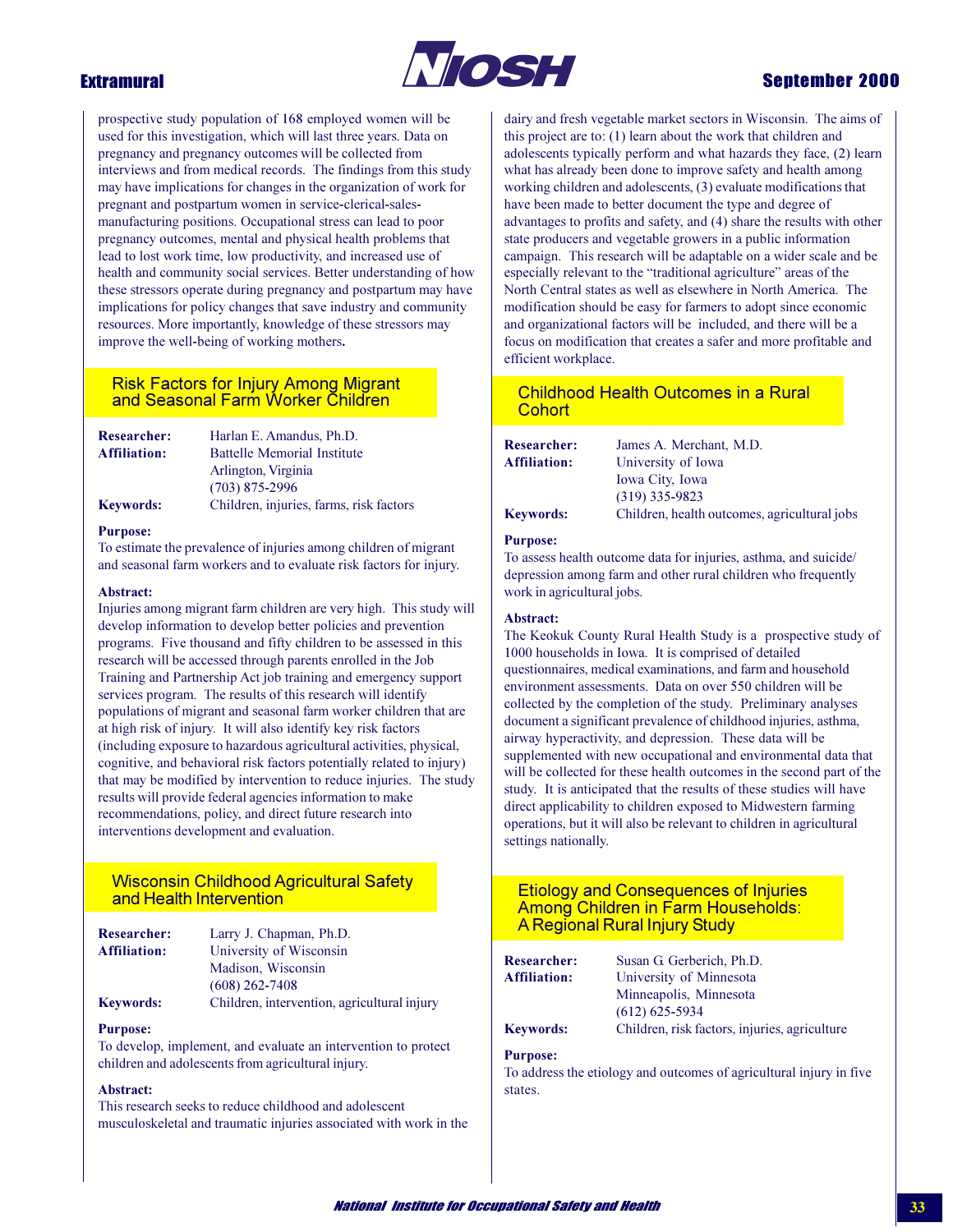

### **Extramural**

#### **Abstract:**

This five state study, including Minnesota, Wisconsin, North Dakota, South Dakota, and Nebraska, will potentially include 8000 farms and 26,000 people including 8800 children less than or equal to 19 years of age. It provides a unique methodology for collecting data, simultaneously for both risk factors, incidence, and consequences of agricultural injuries. It can serve as a basis for surveillance. Critical risk factors for injuries in children in the farming environment will be identified by incorporating both case-control and case-crossover studies that can be implemented, in concert with data collection on the incidence and consequences of injuries. This will be carried out using the computer assisted telephone interview system and specially designed instruments. All cases and controls less than or equal to 19 years of age will be interviewed to obtain data on the designated exposures, as well as confounding and modifying variables. Follow-up every six months over a period of one year will identify individuals who were injured in the previous six months. The ability to identify the risk factors, incidence rates, and consequences of injury are critical for providing sound scientific data for the development of focused intervention strategies. This approach is essential to reduce morbidity and mortality from injuries in the agricultural community and can be used as a model for other regions in the nation.

### **Youth Teaching Youth: Are TASK Teen Ready to Teach?**

| <b>Researcher:</b>  | Robert Edward Petrea, Ph.D.                  |
|---------------------|----------------------------------------------|
| <b>Affiliation:</b> | University of Illinois                       |
|                     | Urbana, Illinois                             |
|                     | $(217)$ 333-5035                             |
| <b>Keywords:</b>    | Children, teaching, agriculture, evaluation, |
|                     | curriculum                                   |

#### **Purpose:**

To evaluate the Illinois Easter Seal Society's - Teaching Agricultural Safety to Kids (TASK) Program.

#### Abstract:

The popularity of youth teaching safety to other youth continues to rise. However, little research is available to document the effectiveness of using this strategy. This study will evaluate the Teaching Agricultural Safety to Kids (TASK) Program. It will: (1) evaluate the historical and ongoing training process used by the TASK program; (2) observe and appraise the application of TASK training by TASK presenters in elementary classes; (3) describe the beliefs, attitudes, and motivations of Future Farmers of America (FFA) members toward their TASK experience; (4) interpret the findings to improve the TASK program; (5) assess the impact of TASK presentations on the knowledge and comprehension of elementary students; and (6) review the TASK curriculum materials for improvements. Quantitative techniques for this study include descriptive statistics and inferential statistics. Qualitative techniques include content analysis, observations, interviews, and participant perceptions.

### **Green Tobacco Sickness in Minority Farm Workers**

| <b>Researcher:</b><br>Affiliation: |  |
|------------------------------------|--|
| <b>Keywords:</b>                   |  |

Thomas A. Arcury, Ph.D. University of North Carolina Chapel Hill, North Carolina  $(919)$  962-3512 Farm workers, tobacco, risk factors, illness

#### **Purpose:**

To understand the nature of Green Tobacco Sickness and the social and biologic factors that influence the risk to minority farm workers for developing this occupational disease.

#### **Abstract:**

Green Tobacco Sickness is acute nicotine poisoning following dermal contact with tobacco plants. Most tobacco is harvested in the U.S. by migrant and seasonal farm workers. The study goals are: (1) estimate the incidence of Green Tobacco Sickness (GTS) in seasonal and migrant farm workers employed in tobacco production in North Carolina; (2) determine the risk factors for GTS including physical, environmental, and social risk factors; (3) measure the association of tobacco exposure biomarkers with GTS symptoms and with work- related exposure to tobacco plants, as modified by GTS risk factors; (4) understand farm worker and health care providers interpretations of GTS symptomatology, self-care behaviors, and barriers to prevention and seeking treatment; and (5) disseminate findings concerning GTS risk factors to farm workers and farm workers service providers. This research will include: (1) surveillance of 36 farm worker labor sites for one year; (2) a clinical case-control comparison of 60 cases; (3) in-depth interviews with farm workers and health care providers to delineate farm worker interpretations of GTS symptomatology, self-care providers, and barriers to prevention and treatment; and (4) a program to disseminate findings about GTSs risk factors directly to farm workers and those who provide services to this occupational group.

### **Empirical Derivation of Work Guidelines** for Youth in Agriculture

| <b>Researcher:</b>  | John R. Wilkins, III, Dr. P. H.                  |
|---------------------|--------------------------------------------------|
| <b>Affiliation:</b> | <b>Ohio State University</b>                     |
|                     | Columbus, Ohio                                   |
|                     | $(614)$ 293-3897                                 |
| <b>Keywords:</b>    | Children, agricultural hazards, guidelines, work |

#### **Purnose:**

To develop work guidelines that parents/caregivers can use to protect children working in agriculture.

#### Abstract:

This study of rural youth will: (1) develop multivariate risk prediction models of agricultural injuries among children and adolescents exposed to agricultural hazards, (2) evaluate with ergonomic methods the potential for worker-task mismatch among youth who work in agriculture, and (3) derive work guidelines with medical decision-making methodologies that parents and other care givers can use to judge the age- and developmental-appropriateness of job/chore assignments. Risk factors to be investigated include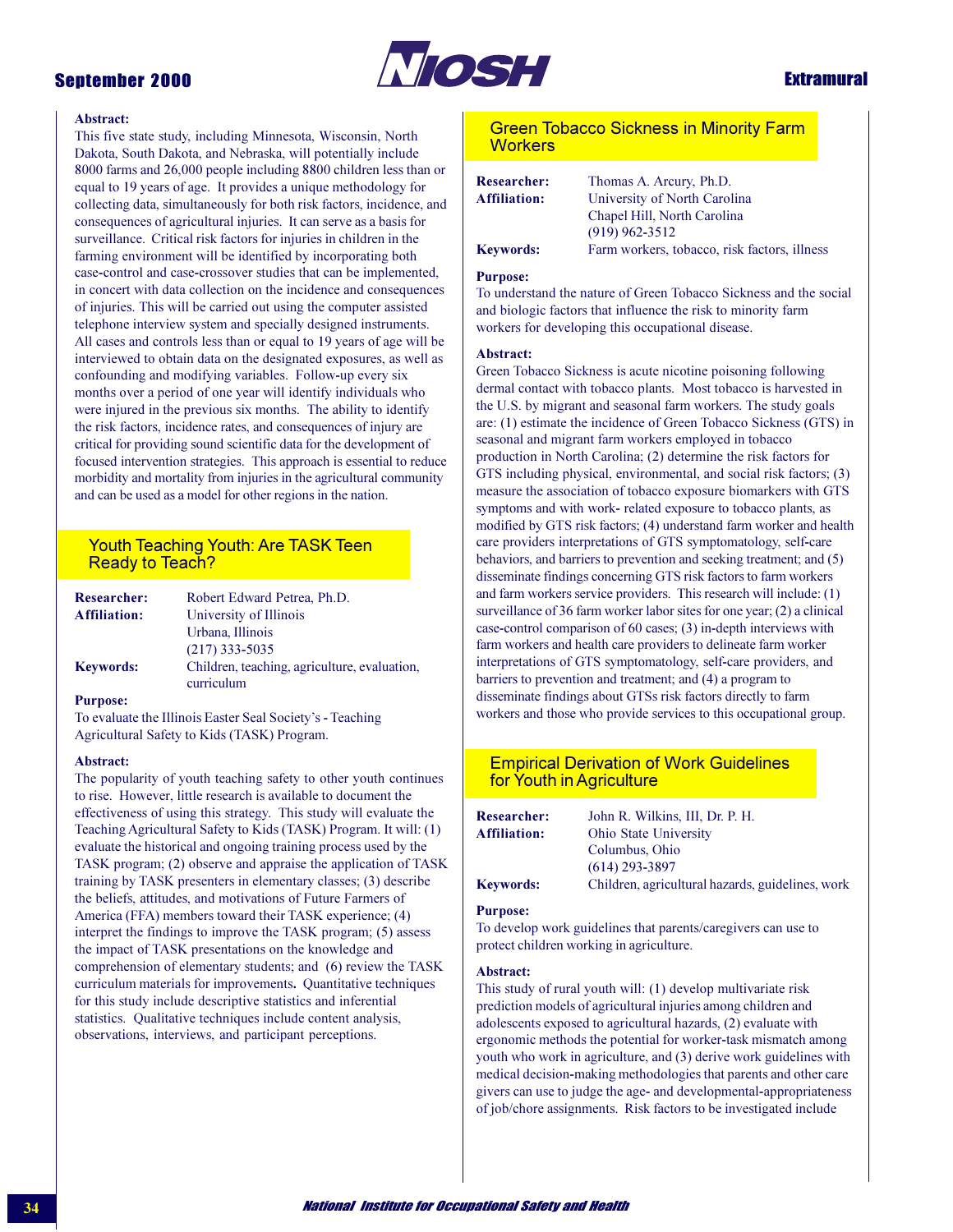### **Extramural**



### **Sentember 2000**

chronological age, developmental competence, anthropometric and strength characteristics, and selected psychosocial/behavioral factors such as risk-taking behavior or risk perception. Caregiver perceptions will also be considered. Data will be collected from the children participating and their primary caregivers. The final multivariate risk prediction models will be translated into practical work guidelines that parents/caregivers can use in assigning work to children on farms.

### **Work and Social Environments: Urban Youth and Cardiovascular Disease Risk**

| <b>Researcher:</b><br><b>Affiliation:</b> | Sheila T. Fitzgerald, Ph.D.<br>Johns Hopkins University |
|-------------------------------------------|---------------------------------------------------------|
|                                           | Baltimore, Maryland                                     |
|                                           | $(410)$ 955-4082                                        |
| <b>Keywords:</b>                          | Young adult, personal stress, job stress,               |
|                                           | cardiovascular effects                                  |

#### **Purpose:**

To evaluate the contributions of the combined and separate effects of occupational and social environments on adolescents as they mature and develop into adulthood with a focus on the impact of job strain and the characteristics of cardiovascular disease risk.

#### Abstract:

Five hundred and twenty-five multiracial urban adolescents previously studied will be recruited for this new research. The impact of the work environment will be examined in the context of other social relations including family, peer group, neighborhood, and school. A primary focus of this study will be on the impact of job strain and the characteristics of work on cardiovascular risk, including measures of blood pressure both resting and ambulatory, serum cholesterol, and body composition. Jobs characterized by high strain are expected to be associated with higher resting and ambulatory blood pressure. A second set of analyses will test the hypothesis that emotional vulnerability demonstrated in high school predicts both perception of job strain and cardiovascular risk. Potential moderating effects of social support from family, friends, coworkers, supervisors, and neighborhood environment on cardiovascular risk will be examined.

### **Childhood Injuries in Washington State Agriculture**

| <b>Researcher:</b>  | Bruce Alexander, Ph.D.                       |
|---------------------|----------------------------------------------|
| <b>Affiliation:</b> | University of Minnesota                      |
|                     | Minneapolis, Minnesota                       |
|                     | $(206)$ 685-8317                             |
| <b>Keywords:</b>    | Children/adolescents, agricultural injuries, |
|                     | work prevention                              |

#### **Purpose:**

To evaluate determinants of agricultural injuries in children and adolescents in Washington state.

#### Abstract:

The distribution and determinants of pediatric agricultural injuries have not been adequately characterized. The principal objectives of this study are to: (1) enumerate and describe agriculture related pediatric injuries treated at five emergency departments, three farm worker clinics, and one large pediatric practice in the valley;  $(2)$ compare the cases to suitable neighborhood controls with respect to the child's age, gender, size, work history, recent activities, activity at time of injury, indicators of fatigue, school performance, and time lost from school or work for the child or parent; and (3) evaluate the effect of transient exposures, including indicators of fatigue, work tasks, or activities, on the risk of injury in a case-crossover analysis. Injury cases will be prospectively identified by routinely reviewing records at the participating emergency departments and clinics. The children/adolescents with agriculture related injuries and their parent or guardian will be recruited to participate in the study. Ultimately the results of this investigation should contribute significantly toward directing future injury prevention efforts in pediatric populations living and working in agricultural environments.

### **Agriculture Disability Awareness and Risk Education**

| <b>Researcher:</b><br><b>Affiliation:</b> | Deborah B. Reed, Ph.D.<br>University of Kentucky    |
|-------------------------------------------|-----------------------------------------------------|
|                                           | Lexington, Kentucky<br>$(606)$ 323-6396             |
| <b>Keywords:</b>                          | Youth, permanent disabilities, farms,<br>prevention |

#### **Purpose:**

To prevent permanent disabilities in farm youth.

#### Abstract:

The prevention of permanent disabilities among farm youth is not considered in many prevention programs. The research described here seeks to address this problem in a demonstration project using simulations to focus on three disabilities (amputation, hearing loss, and long-term effects of chemical exposure). The objective is for students to increase their knowledge of the consequences of cumulative and catastrophic injury, better understand the economic and personal cost of permanent disability, and make specific injuryreduction attitudinal and behavioral changes. Two types of simulations will be used: a narrative exercise and a set of physical devices that simulate disability through experimental learning. The intervention simulation will be developed using focus groups composed of farm youth. The second part of the study will concentrate on the testing and implementation of the simulations. The benefits of the proposed project are:  $(1)$  the focus on disability prevention rather than global injury prevention; (2) the testing of different formats for administering simulations; (3) the generalizability of the results across different states, cultures, and agricultural commodities; and (4) the longitudinal follow-up of randomly selected farm youth to determine the degree to which training is effective over time.

### **Work Guidelines: Evaluation of Dissemination Methods**

| <b>Researcher:</b>  | Barbara L. Marlenga, Ph.D.                   |
|---------------------|----------------------------------------------|
| <b>Affiliation:</b> | Marshfield Medical Research and              |
|                     | <b>Education Foundation</b>                  |
|                     | Marshfield, Wisconsin                        |
|                     | $(715)$ 389-3021                             |
| <b>Keywords:</b>    | Children, work guidelines, farms, evaluation |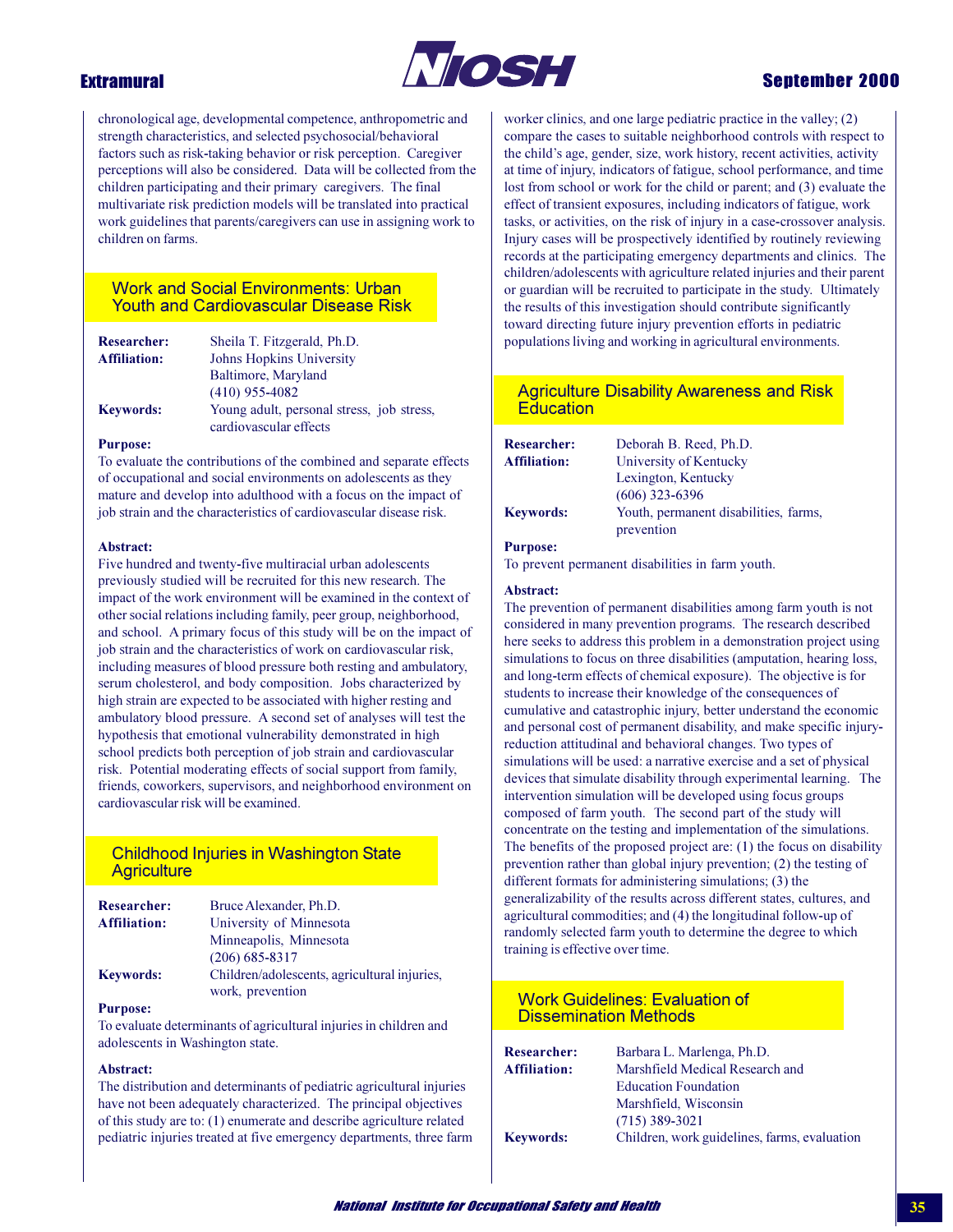### **September 2000**



### **Extramural**

#### **Purpose:**

To assess what kind of interventions will influence parents to use/ apply new work guidelines for children living and working on farms.

#### Abstract:

The North American Guidelines for Children's Agricultural Tasks will assist parents and others in assigning appropriate and safe tasks for children 7-16 years living and/or working on farms in North America. This study will compare the efficacy of the standard dissemination strategy with an enhanced, multiphased dissemination approach in influencing parents' knowledge and use/application of child development principles and work guidelines in assigning their children to jobs on the farm. A random sample of farms will be selected from Wisconsin, California, and Ontario, Canada. Baseline data will be collected by telephone interview prior to the intervention. Follow-up of the experimental group will occur in three months after the intervention. Fifteen months post-intervention, a telephone interview will be conducted with both experimental and control groups. Data from telephone interviews will be analyzed to assess differences between groups. The perceived effectiveness of the various components of the enhanced intervention will also be analyzed. During the second year of the project, focus groups will be conducted with minority farmers in California and two other sites to collect qualitative data necessary to design interventions specific to these special populations.

### **Enhancing Agricultural Safety and Health Through Education**

| <b>Researcher:</b>  | David L. Parker, M.D.                         |
|---------------------|-----------------------------------------------|
| <b>Affiliation:</b> | Minnesota Department of Health                |
|                     | Minneapolis, Minnesota                        |
|                     | $(612)$ 623-5220                              |
| <b>Keywords:</b>    | Adolescents, curricula, work-related hazards, |
|                     | agriculture, schools                          |

#### **Purpose:**

To measure the effect on student knowledge and behavior of a new curricula concentrating on agricultural safety and health.

#### Abstract:

The research will: (1) develop and implement curricula for adolescents that focus on work-related hazard recognition and problem solving skills within production agriculture; (2) evaluate whether the implemented curricula have increased knowledge about agricultural injuries/fatalities, changed behaviors concerning agricultural/worker health and safety, and increased hazard recognition and control; and (3) establish ongoing community-wide support for the curricula. Five rural schools have agreed to participate in the study. Curricula materials will concentrate on student ability to resolve diverse health and safety problems in a variety of agricultural and work settings. This material will be integrated into the school curriculum. The study was designed to measure the effect of the new curricula on student knowledge and behavior. Process and outcome evaluations will be used to assess the intervention. In the last year of the program, the new curricula will be offered to all county schools. The results are potentially applicable to a broad range of agricultural communities throughout the U.S.

### **Evaluating Ohio's Tractor Certification** Program

**Researcher: Affiliation: Keywords:** 

J.R. Wilkins, III, Dr. P.H. Ohio State University Columbus, Ohio  $(614)$  293-3897 Youth, tractor, certification, evaluation

#### **Purpose:**

To evaluate the extent of participation in the Ohio Tractor Certification Program and determine if the program results in enhanced safety protection for farm youth.

#### Abstract:

This research consists of two studies. The first study will determine the number of youth who are eligible to take the Ohio Tractor Certification Program (OTMCP) by conducting a pre-assessment screening in a minimum of 10 randomly-selected counties in Ohio. In the second study, youth in all counties in Ohio that plan to offer the OTMCP will be screened for eligibility to participate in the study. To be included, the person must be a 4-H member or a vocational agriculture student, between the ages of 13-16, and currently operates or will operate a tractor or other farm machinery before age 17. A questionnaire measuring safety knowledge. attitudes, and behaviors will be administered four times during the course of the OTMCP training. Data will be analyzed to determine how well training is retained by students regarding change in safety knowledge behavior and increased protection.

### **Children's Injuries on Kentucky Beef Cattle Farms**

| <b>Researcher:</b>  | Steven R. Browning, Ph.D.                        |
|---------------------|--------------------------------------------------|
| <b>Affiliation:</b> | University of Kentucky                           |
|                     | Lexington, Kentucky                              |
|                     | $(606)$ 323-4602                                 |
| <b>Keywords:</b>    | Children, injuries, farms, characteristics, risk |
|                     | factors                                          |

#### **Purpose:**

To characterize the work tasks and exposures of children on cattle farms and to explore the risk factors for these children.

#### Abstract:

Each year a significant number of children who live on farms suffer injuries or death. This research will be conducted as a three-year longitudinal cohort study of children. A cohort of 999 children identified in a previous study will be used for this research. The children will be reinterviewed at the beginning of the study and will have repeated assessment every six months for all injury events that require medical attention or treatment or lead to a loss of time at work or school. Subjects will be divided into two groups those on beef cattle farms and those on tobacco or grain farms. The study will examine selected child characteristics (physical size, risk perception, family role) and parental influences (supervision, prohibitions on work tasks, and assessment of the child's ability) as risk factors for agricultural injuries. In addition, detailed data collection efforts regarding farm management practices, including procedures concerning the handling of cattle and characteristics of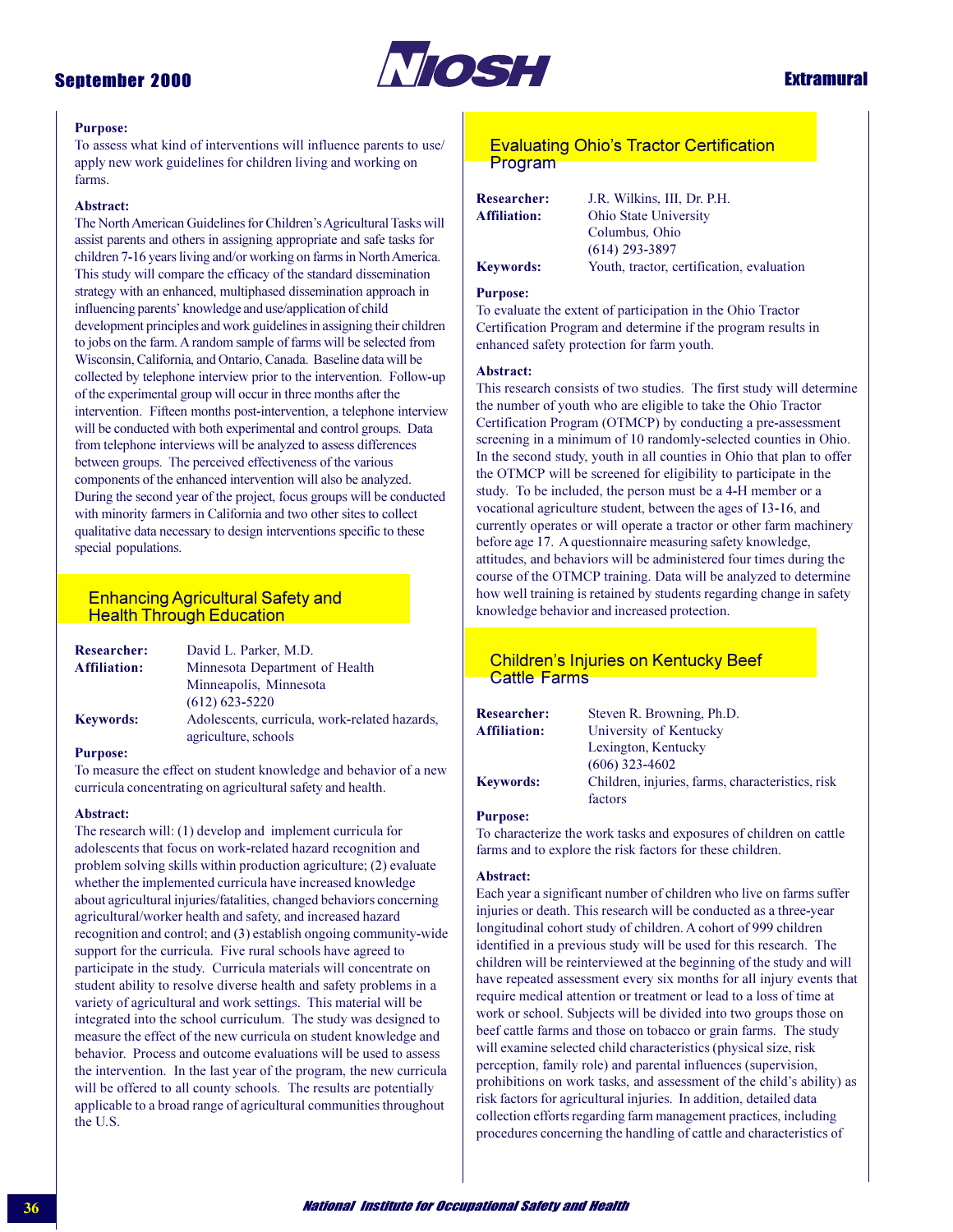

### **Extramural**

confinement facilities, are planned for the beef cattle farms. This study is intended to provide: (1) needed data for the formulation on age and developmentally appropriate guidelines for children's work on beef cattle farms, (2) ideas for engineering and technologic improvements regarding cattle handling procedures, and (3) the design of equipment and confinement facilities for these farms.

### **Ergonomic Aspects of Older Workers' Postural Balance**

| <b>Researcher:</b>  | Amit Bhattacharya, Ph.D.                 |
|---------------------|------------------------------------------|
| <b>Affiliation:</b> | University of Cincinnati                 |
|                     | Cincinnati, Ohio                         |
|                     | $(513) 558 - 0503$                       |
| <b>Keywords:</b>    | Age, neuromuscular performance, postural |
|                     | balance, work performance                |

#### **Purpose:**

To investigate the influence of age on workers' neuromuscular performance and ability to maintain safe upright postural balance during task performance.

#### Abstract:

There has been in increase in the workforce in the U.S. consisting of workers from 45-64 years. This research will assess the abilities and limitations of this growing segment of the workforce. Onehundred and thirteen workers will be used to assess neuromuscular performance and the ability to maintain safe upright postural balance during task performance, such as reaching and bending to pick up objects and walking with weights in hand on various types of surfaces with various kinds of shoe wear. The results of the study will expand the knowledge obtained for younger workers to include workers up to age 75 years. Intervention strategies for fall/ loss of balance prevention can be developed from the results of the present study. Also, the findings from this research will provide scientific data to determine whether older workers are capable of performing tasks on ramp surfaces under various combinations of risk factors and whether handrails are needed on ramps that are slippery.

#### **Injury and Musculoskeletal Disorders** Among Aging Workers in an Industrial **Workforce**

| <b>Researcher:</b>  | Mark R. Cullen, M.D.                     |
|---------------------|------------------------------------------|
| <b>Affiliation:</b> | <b>Yale University</b>                   |
|                     | New Haven, Connecticut                   |
|                     | $(203)$ 785-6434                         |
| <b>Keywords:</b>    | Older worker, injuries, risks, job       |
|                     | characteristics, musculoskeletal disease |

#### **Purpose:**

To assess the occupational safety and health issues of older workers.

#### Abstract:

This research will involve multilevel analyses of a group of health, injury, administrative, and environmental databases. It will also include the collection of some additional data regarding work organization. Specifically, the study will determine: (1) the frequency of injury and musculoskeletal disease (MSD) at the job specific level in older workers, (2) the severity of injuries and

MSDs for each job type for older workers, (3) the characteristics at the job-level with higher and lower relative risks for older workers compared to younger workers, (4) the potential modifying effects of demographic facts and health status on injury and MSD risk among older workers at the individual level, and (5) the potential modifying effect of work organization and culture on risks for older workers at the location levels. The results of these analyses will be used to develop strategies for subsequent intervention trials in this organization, and industrial workforces in general.

### **Work Injuries and Illnesses in Older Workers: Causes, Consequences, and Prevention**

| <b>Researcher:</b> | Glen S. Pransky, M.D.                   |
|--------------------|-----------------------------------------|
| Affiliation:       | University of Massachusetts             |
|                    | Worcester, Massachusetts                |
|                    | $(508) 856 - 4159$                      |
| <b>Keywords:</b>   | Older workers, occupational conditions, |
|                    | injuries                                |

#### **Purpose:**

To study the long-term outcomes in older workers with occupationally-related conditions.

#### Abstract:

This research is a prospective, population-based study of older workers with occupationally-related conditions. Data obtained from the state will be used to identify workers over 55 who have sustained an occupational injury or illness. Workers will be contacted 2-6 weeks after the event and will complete a mailed baseline questionnaire with prospective follow-up at 3 and 9 months after the initial questionnaire. A comparison younger worker with similar affected body parts and gender will be selected for each case. Over 1000 workers older than 55 will be recruited and the same in the comparison group. The prospective design will allow evaluation of causal relationships and avoid recall bias. Precise estimates can be developed and specific subgroups, such as those in high-risk industries with particular types of injuries or who have chronic health conditions, can be examined from the use of the large cohort.

### **Work-Related Risk Factors Associated** with Falls During Pregnancy

| <b>Researcher:</b> | Grace Lemasters, Ph.D.                            |
|--------------------|---------------------------------------------------|
| Affiliation:       | University of Cincinnati                          |
|                    | Cincinnati, Ohio                                  |
|                    | $(513)$ 558-0045                                  |
| <b>Keywords:</b>   | Pregnant, workers, falls, injuries, epidemiologic |
|                    | cohort                                            |

#### **Purpose:**

To determine the prevalence rates of falls and fall-related injuries and to identify the occupational and non-occupational risk factors leading to falls and fall-related injuries at the workplace.

#### Abstract:

There are no surveillance methods in place to monitor falls and injuries of pregnant workers. For this group, it is hypothesized that: (1) risk factors associated with falls will be significantly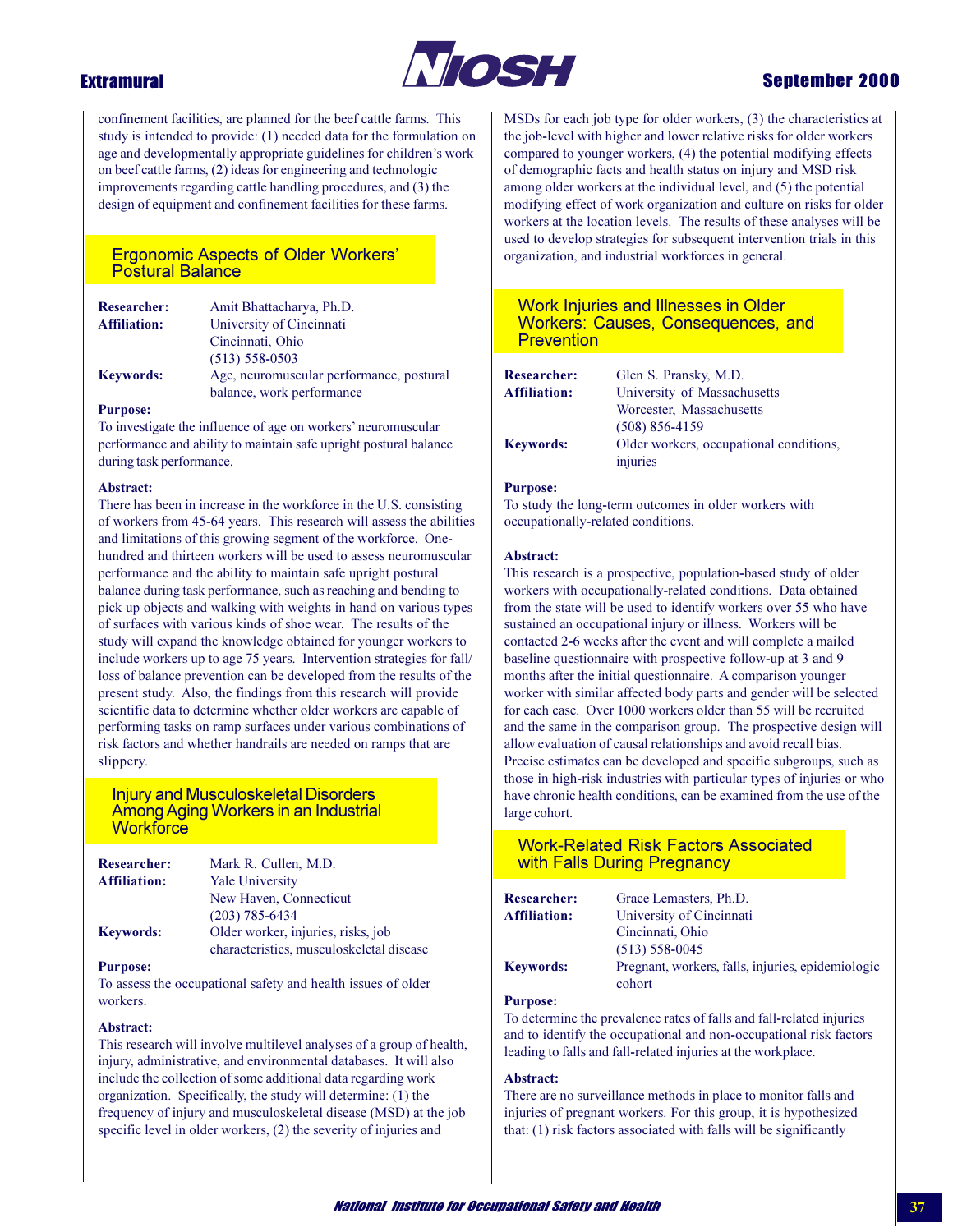### **September 2000**



### **Extramural**

different from those occurring elsewhere, (2) the rate of falls and injuries among those in health service and trade will be higher than other occupations, and (3) the rate and severity of injuries will be higher in the workplace compared to elsewhere. This epidemiologic cohort study will survey 3627 women using a birth certificate database record system. Women will be identified within 4-6 weeks after delivery. Their work history during pregnancy, occupational and non-occupational risk factors, and pregnancy history related to falls and injuries will be collected. A total design system using both telephone and mailed questionnaires to contact participants is proposed. This will involve a partnership with local public health officials. This study provides a model program for surveillance of this vulnerable and high-risk population of pregnant workers.

### • Surveillance Research Methods

### **Occupational Cancer Surveillance Through Record Linkage**

| <b>Researcher:</b>  | Debora J. Boyle, Ph.D.                  |
|---------------------|-----------------------------------------|
| <b>Affiliation:</b> | Minnesota Department of Health          |
|                     | Minneapolis, Minnesota                  |
|                     | $(612)$ 623-5765                        |
| <b>Keyword:</b>     | Cancer, linkages, cohorts, surveillance |

#### **Purpose:**

To determine if and when cancer risks can be estimated by establishing record linkages between statewide cancer surveillance systems and occupational cohorts.

#### Abstract:

This research will: (1) determine the feasibility of using statewide cancer surveillance systems in the evaluation of cancer incidence within occupational cohorts, (2) compare and contrast the relative merits of standardized incidence ratios with standardized mortality ratios as determined from cancer surveillance systems incidence data and death certificate mortality data, and (3) provide recommendations concerning how and when statewide cancer surveillance systems should be used in the evaluation of occupational cohorts. This study will assess the utility and limitations of cancer surveillance systems as a tool for occupational cancer research. Recommendations for use will be developed.

### **Injury and Illness Surveillance in Migrant Farm Workers**

| <b>Researcher:</b>  | Sharon P. Cooper, Ph.D.                               |
|---------------------|-------------------------------------------------------|
| <b>Affiliation:</b> | University of Texas                                   |
|                     | Houston, Texas                                        |
|                     | $(713)$ 500-9460                                      |
| <b>Keywords:</b>    | Farm workers, children, surveillance, risk<br>factors |

### **Purpose:**

To develop a surveillance system and to identify risk factors for adverse health outcomes in a population of migrant farm worker children and their families.

#### Abstract:

Little is known about the magnitude of injury and illness in the migrant farm worker population. This research will establish a surveillance system and estimate the incidence rate of occupational injuries, the prevalence of illness symptoms, and workplace hazards. In addition, this study will attempt to identify risk factors for adverse health outcomes in a population of migrant farm workers' children and their families. The research will consist of a two-year cohort study. Participants will be identified through a computerized system in the school district designed to track school progress of children. A survey will be used to gather baseline information about intention to migrate and health status. Two hundred and fifty families will be selected and asked to maintain a work diary. A questionnaire will obtain information on risk factors that may predict injury and illnesses (demographic, work, psychosocial, medical care, childcare, injury and illness questions). Agreement issues between mother/child and husband/wife will also be assessed. An advisory group will advise on relevant issues and build a coalition for the future. This research may be helpful for doing surveillance of migrant farm workers in the future.

### **Laboratory Reporting for Pesticide Illness Surveillance**

| <b>Researcher:</b>  | Rupali Das, M.D.                                   |
|---------------------|----------------------------------------------------|
| <b>Affiliation:</b> | <b>Public Health Institute</b>                     |
|                     | Oakland, California                                |
|                     | $(510)$ 622-4406                                   |
| <b>Keywords:</b>    | Cholinesterase test, pesticides, direct reporting, |
|                     | surveillance                                       |

#### **Purpose:**

To develop a method for direct laboratory reporting of blood cholinesterase test results and to assess the efficacy of this system as a method for surveillance of illness due to cholinesteraseinhibiting pesticides.

#### Abstract:

Three laboratories will be requested to report the results of all cholinesterase tests performed to the California Department of Health Services. Occupational pesticide illness cases will initially be identified through telephone follow-up of health care providers. Laboratory forms will be developed to facilitate the identification of occupational pesticide-related cholinesterase tests and the forms will be tested for physician acceptance and compliance. If compliance is demonstrated, suspected occupational pesticiderelated cases will be identified through laboratory reports, not solely through physician follow-up. All suspected cases will be interviewed to assess issues related to pesticide illness and exposure at work. Surveillance data gathered by the research project will be evaluated for its ability to detect additional occupational pesticide illness cases. Underreporting pesticide related illness will be assessed, and the data will be used to identify populations at risk for illness due to cholinesterase inhibiting pesticides and work associated with the illness. If this research contributes significantly to occupational pesticide illness surveillance, laboratory-based reporting may be introduced as a requirement in legislation.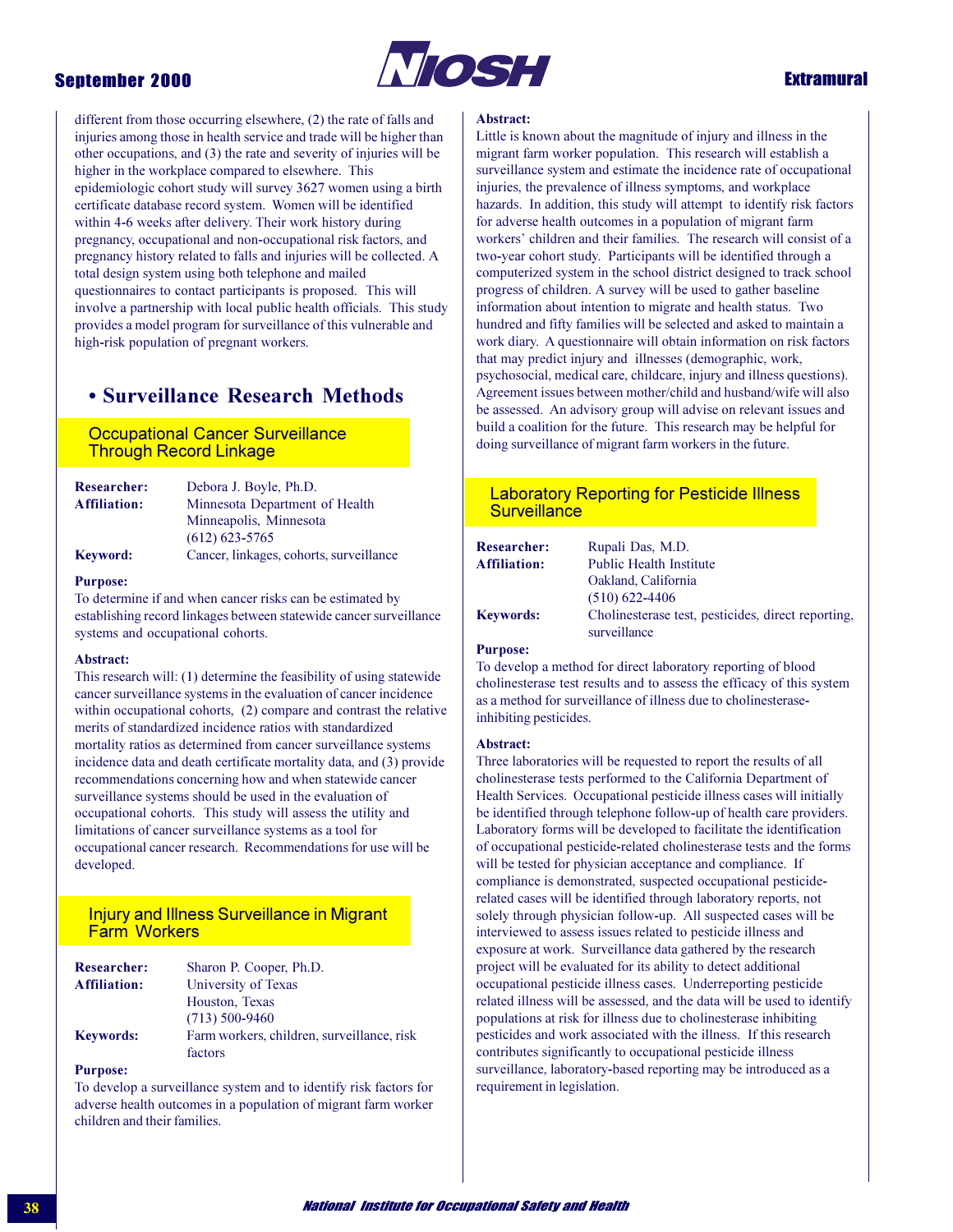### **Extramural**



### **Sentember 2000**

### **National Institute for Occupational Safety** and Health Surveillance Research **Methodology**

| <b>Researcher:</b>  | David L. Parker, M.D.                          |
|---------------------|------------------------------------------------|
| <b>Affiliation:</b> | Minnesota Department of Health                 |
|                     | Minneapolis, Minnesota                         |
|                     | $(612) 676 - 5220$                             |
| <b>Keywords:</b>    | Work-related trauma, surveillance, definition. |
|                     | <b>ISSUES</b>                                  |

#### **Purpose:**

To establish a surveillance system with a set of uniform definitions for serious work-related traumatic injury as well as establish surveillance systems to facilitate understanding the magnitude, distribution, etiology, outcome, and trends of serious work-related trauma

#### **Abstract:**

A significant number of workers are killed or injured each day in the United States. There is a need to develop better surveillance to deal more effectively with work-related traumatic injuries. This research will: (1) develop, test, and refine a definition for serious work-related trauma; (2) determine the feasibility of establishing a surveillance system for serious work-related trauma by linking existing sources of information, such as workers' compensation  $data, etc.; (3) determine the reporting biases found in data compiled$ from different reporting sources; and (4) determine the magnitude, distribution, etiology, and outcome of serious work-related trauma. This research will establish a multisource surveillance system consisting of the Minnesota Department of Health Trauma Registry and the Minnesota Department of Labor and Industry. A definition of serious trauma will be developed. Data completeness and referral patterns will be evaluated. Data analysis will consist of descriptive statistics, timeliness, and computation of incidence rates by industry.

### • Traumatic Injuries

**Work-Site Intervention to Reduce Work-Related Assault Injury** 

| <b>Researcher:</b>  | Jess F. Kraus, Ph.D.               |
|---------------------|------------------------------------|
| <b>Affiliation:</b> | University of California           |
|                     | Los Angeles                        |
|                     | $(310)$ 825-7066                   |
| <b>Keywords:</b>    | Violence, high risks, intervention |

#### **Purpose:**

To introduce an intervention program in high-risk businesses for the purpose of reducing violence in the workplace.

#### Abstract:

Homicides and assaults have increased in the workplace. This study is concerned with introducing preventive counter-measures in the work setting. This research will:  $(1)$  identify specific risk factors for work-related assault in high-risk businesses, (2) establish an ongoing surveillance system to measure work-related assault incidents, (3) design and implement a business-specific educational intervention program, and (4) measure process and outcome effectiveness of the intervention in reducing workplace

assault injuries. This is a community-based program. The results of the study will determine the success of the program and what parts of the program were most effective.

### **Implementing Behavior-Based Safety for Mining Operations**

| <b>Researcher:</b>  | E. Scott Geller, Ph.D.                    |
|---------------------|-------------------------------------------|
| <b>Affiliation:</b> | Virginia Tech                             |
|                     | Blacksburg, Virginia                      |
|                     | $(540)$ 231-6223                          |
| <b>Keywords:</b>    | Guidelines, evaluation, safe work, mining |

#### **Purpose:**

To develop a set of guidelines and a comprehensive evaluation system that will increase safe work practices in the mining industry.

#### **Abstract:**

This research will derive cost-effective procedures and guidelines for increasing miners' safe behaviors and reducing miners' at-risk behaviors. It will employ systematic analysis of intervention methods implemented and evaluated at two mining facilities and a comprehensive safety culture survey. This research will demonstrate the injury-prevention potential of employee-driven behavior-based safety for mining operations. Specifically, the following will be developed: (1) evaluation procedures to measure process progress and outcome benefits; (2) practical measures and methods to assess behavior and attitude change and estimate culture readiness to actively care for safety; and (3) property damage metrics as predictors of injury rates and indicators of intervention effectiveness. The primary deliverables are: (1) training and education materials for effectively teaching behavior-based safety to miners, (2) specific guidelines for implementing and maintaining a successful behavioral observation and feedback process throughout a mining culture, and (3) a set of procedures for using property damage as an evaluation tool both to predict injuries and assess occupational safety performance. This is a two year program. During Year 1, a behavior based safety process will be developed for the mining operations. In Year 2, behavior-based safety will be taught and implemented at two mines. Controls will be recruited from two mine facilities.

### **Etiology of Injury in Drywall and Residential Carpentry**

| <b>Researcher:</b>  | Hester J. Lipscomb, Ph.D.                                                                                     |
|---------------------|---------------------------------------------------------------------------------------------------------------|
| <b>Affiliation:</b> | Duke University                                                                                               |
|                     | Durham, North Carolina                                                                                        |
|                     | $(919)$ 286-3232                                                                                              |
| <b>Keywords:</b>    | Injury investigations, work-related injury,<br>carpenters, risk factors, back disorders, loss of<br>work time |

#### **Purpose:**

To test the utility and feasibility of active injury investigations in identifying causes of work-related injury among a large cohort of residential and drywall carpenters and to explore specific risk factors for occupational back disorders that result in prolonged loss of time from work.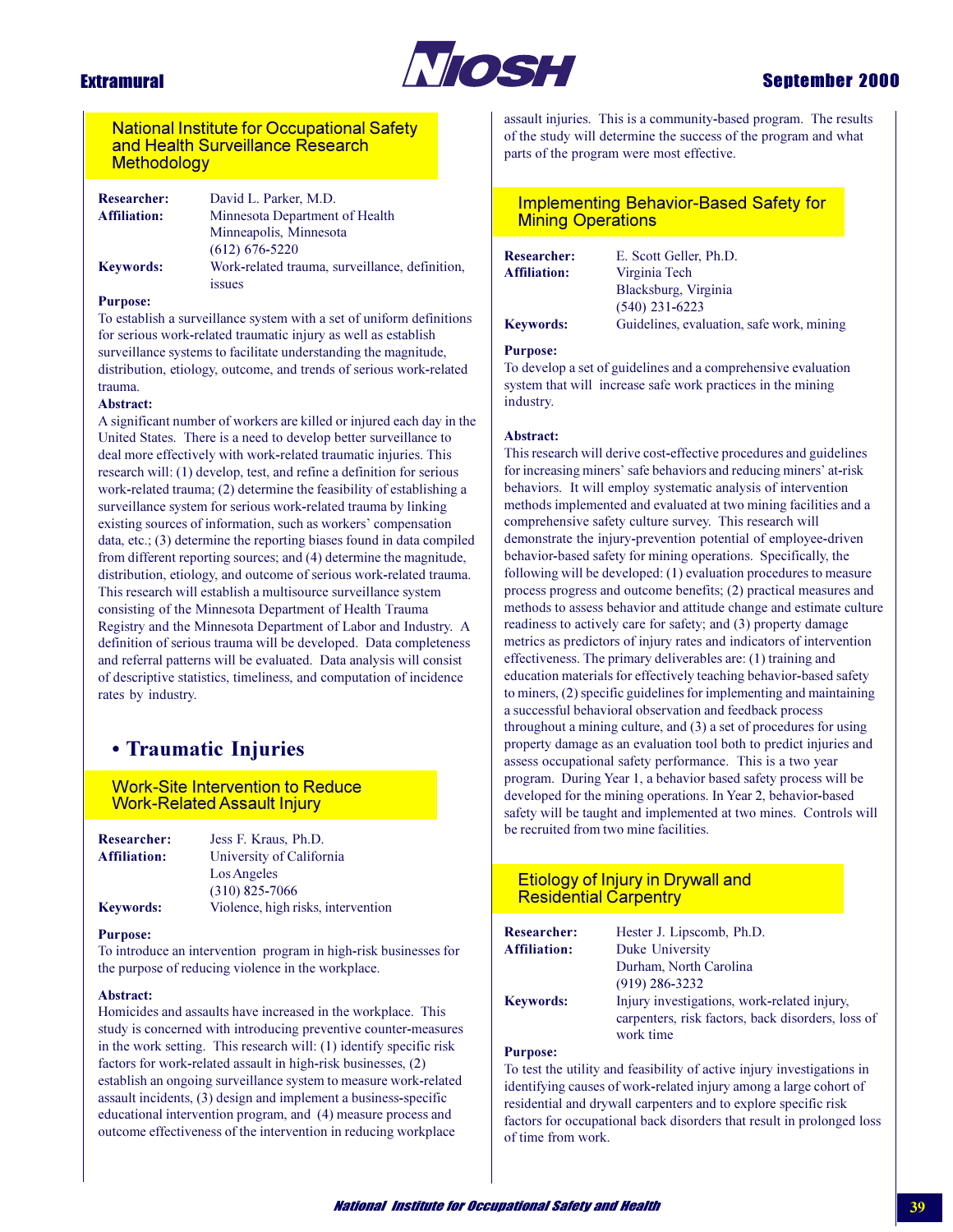

### **Extramural**

#### **Abstract:**

Construction workers have high rates of work-related injuries. This research seeks to determine if active injury investigations can identify causes of work-related injury among carpenters and specific risk factors for back disorders that result in prolonged loss of time from work. The investigators will: (1) identify a cohort of drywall and residential carpenters to participate in a prospective study of the etiology of workplace injuries; (2) develop methods for reporting injuries, systematic collection of data from injury investigations, and analyses of both coded and descriptive data; (3) conduct both rate-based and case-based analyses of injuries among the defined cohort of drywall and residential carpenters; and (4) demonstrate the use of these prospectively collected data in exploring risk factors for prolonged loss of time from work following back injury using a case-control design.

### **Impact of Time and Self-Contained Breathing Apparatus Tank Utilization on Injury Prevention in Firefighters**

| <b>Researcher:</b> | David J. Prezant, M.D.                   |
|--------------------|------------------------------------------|
| Affiliation:       | <b>Montefiore Medical Center</b>         |
|                    | Bronx, New York                          |
|                    | $(718)$ 920-6054                         |
| <b>Keywords:</b>   | Time, injuries, prevention, firefighters |

#### **Purpose:**

To assess the impact of exposure duration and the use of selfcontained breathing apparatus on injury prevention in firefighters.

#### Abstract:

Emphasis on reducing firefighter injuries and fatalities has concentrated on improvements in personal protective equipment (PPE) to prevent exposures to heat, smoke, and toxins. The benefit of improved PPE on reducing smoke inhalation and burn injuries is undeniable and long overdue. Despite improvements, duty injuries and fatalities have remained remarkably constant over the last five or more years. Also, firefighters now operate at the fire scene for longer periods of time. Firefighters work at near maximum exertion, and overexertion occurs with longer, uninterrupted work time at the fire scene. Overexhaustion is clearly a major risk factor for injuries and fatalities. There are no known fire departments that monitor and control the time that firefighters work uninterrupted at the fire scene. It is believed that firefighting Standard Operating Procedures must change to include time control as a primary factor to ensure firefighter safety and reduce injuries.

### A Case Crossover Study of Occupational **Hand Injuries**

| <b>Researcher:</b>  | Murray Mittleman, M.D., Ph.D.              |
|---------------------|--------------------------------------------|
| <b>Affiliation:</b> | <b>Harvard University</b>                  |
|                     | Boston, Massachusetts                      |
|                     | $(617)$ 632-7653                           |
| <b>Keywords:</b>    | Hand and finger injury, workplace factors, |
|                     | case-crossover study                       |

#### **Purpose:**

To conduct a case-crossover study of the association between workplace factors and occupational traumatic injury to the hand and fingers.

#### Abstract:

Occupational upper extremity trauma is an extremely common yet understudied problem with few case-control studies in the literature. The case-crossover method is well-suited to study these problems. This research will evaluate: (1) work equipment factors including unusual performance of equipment or tools and the use of gloves; (2) work practices such as performing an uncommon work task or using an unusual work method; and (3) workerrelated factors including fatigue, feeling ill, being rushed, and being distracted. In addition, an evaluation will be made of the industrial sector, specific occupation, and worker characteristics including gender, age, left or right handedness, job experience, race/ethnicity, and hand injury history as modifiers of the relative risks observed. Preliminary data indicate a 5.8 fold increase in risk of occupational traumatic injury to the fingers or hand when the worker is using an unusual work method compared to standard work practice. Successful completion of this study will identify potentially modifiable factors that increase the risk of occupational hand injury. This knowledge will facilitate the development of specific interventions designed to reduce the incidence of these injuries.

### A Study of Risk Factors for Violence **Among Nurses**

| <b>Researcher:</b>  | Susan G. Gerberich, Ph.D.                    |
|---------------------|----------------------------------------------|
| <b>Affiliation:</b> | University of Minnesota                      |
|                     | Minneapolis, Minnesota                       |
|                     | $(612) 625 - 5934$                           |
| <b>Keywords:</b>    | Nurses, work-related violence, risk factors, |
|                     | case-control                                 |

#### **Purpose:**

To identify the magnitude of work-related violence within the nursing profession and to identify specific risk factors.

#### **Abstract:**

Work-related violence is a major problem. There is a serious deficit in the knowledge of nonfatal work-related violence and the associated risk factors. This study will focus on the relation between work-related violence in a cohort of registered and licensed practical nurses. Areas to be investigated are: personal exposures including patient contact hours, workload, shifts worked, illness/ injury history including prior work and non-work-related assault injuries, use of alcohol, tobacco, other drugs, and demographics. Also, environmental situations/exposures in the workplace such as types of hospitals/department/speciality wards, staffing patterns, management protocols, physical environment (lighting, barriers, room configurations), general social environment, patients/relevant diagnoses /hospitalization duration, and demographics will be evaluated. Initially, a survey will be sent to a random selection of nurses who worked in the state of Minnesota during a 12-month period to identify persons who did and did not experience workrelated events meeting the definition of violence. A nested casecontrol study will be used to examine the relation between potential risk factors and work-related violence. A questionnaire will be sent to the cases and selected controls to obtain data on workplace exposures including the characteristics of nurses and significant others in the workplace and surrounding environmental factors. From this effort, better specific prevention and control strategies can be developed.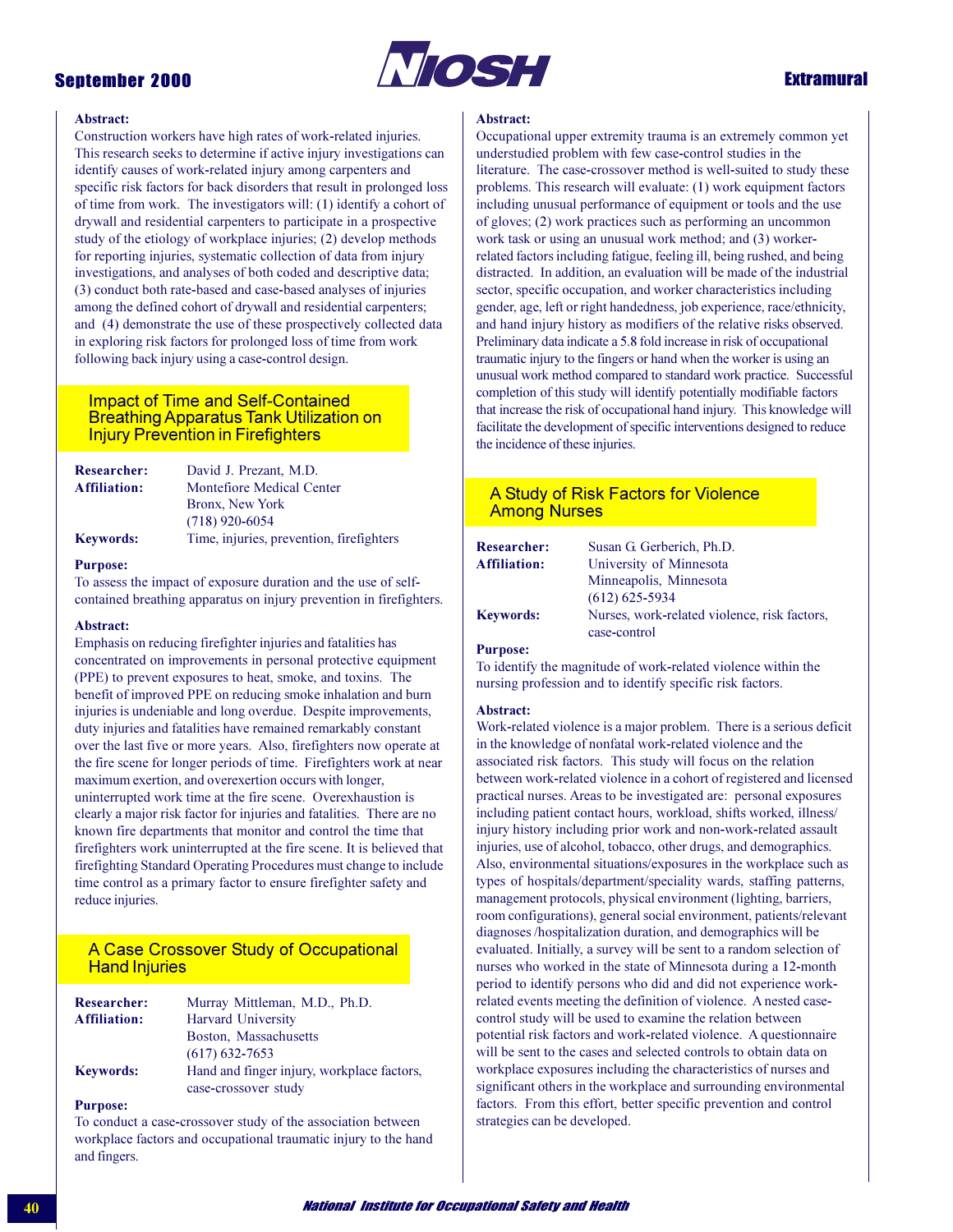### **Extramural**



### **Sentember 2000**

### **Effects of Musculoskeletal and Sensory** Degradation due to Aging on the **Biomechanics of Slips and Falls**

**Researcher:** Jeffrey C. Woldstad, Ph.D. **Affiliation:** 

**Texas Tech University** Lubbock, Texas  $(806)$  742-3543 Older workers, walking, slips, falls

### **Keywords: Purpose:**

To investigate changes in walking and the ability to recover from slips due to increase in age.

#### Abstract:

Slip and fall accidents are a problem in industry because of the human suffering and economic losses. The investigators hypothesize that increasing the work demand will affect the ability of older subjects to maintain balance on the slippery surface more than their younger counterparts. This research will measure how deterioration of muscular strength and sensory function among older individuals affect the biomechanical parameters of slip and fall accidents under normal and abnormal conditions. Floor surfaces will be changed without subjects knowing this has occurred. Biomechanical parameters measured will include stride length, heel, velocity, ground reaction force, slip distance, and the velocity of the center-of-gravity of the body during the heel contact phase of the gait. A sensory organization test will be performed on subjects prior to the experiment to determine proprioceptive, visual, and vestibular function. Isometric and isokinetic strength tests will evaluate leg strength. This research will provide a better understanding of gait characteristics of different age groups as they walk on slippery floor surface and the effect of work demand on biomechanical parameters of slip and fall accidents. The results will help engineers to design better work environments and jobs to reduce the incidence of slips and falls for an aging workforce. It will also provide information for possible intervention strategies for improving dynamic equilibrium in older workers.

### **Electrical Arc Injury Parameters and Prevention**

| <b>Researcher:</b>  | Mary Capelli-Schellpfeffer, M.D.          |
|---------------------|-------------------------------------------|
| <b>Affiliation:</b> | University of Chicago                     |
|                     | Chicago, Illinois                         |
|                     | $(773) 702 - 1633$                        |
| <b>Keywords:</b>    | Computerized 3-dimensional models,        |
|                     | electrical arc, blast conditions, workers |

#### **Purpose:**

To develop computerized 3-dimensional (3-D) models for electrical arc events and their use in severity rating blast conditions for planning triage and prevention.

#### Abstract:

There are significant injuries, deaths, accidents, and economic losses associated with electrical exposure to electrical workers. This project will use modeling to theoretically recreate electrical and workplace experimental conditions. Three-dimensional simulations to determine the interaction of acoustic forces and workers during electrical arc events will be completed. Then, a severity rating of blast conditions based on simulation results is to be piloted against 500 electrical incidents. This project is essential to address the lack of data and analysis concerning the interaction of acoustic forces and workers during electrical arc events. This research is important to develop treatment and prevention strategies that can be enhanced with applied technical knowledge in medicine, engineering, and safety management.

### **Homicide During Robbery: A Case Control Study**

| <b>Researcher:</b>  | Dana P. Loomis, Ph.D.                      |
|---------------------|--------------------------------------------|
| <b>Affiliation:</b> | University of North Carolina               |
|                     | Chapel Hill, North Carolina                |
|                     | $(919)$ 966-2251                           |
| <b>Keywords:</b>    | Homicide, robbery, workplace, risk factors |

#### **Purpose:**

To determine workplace and risk factors for workplace robberyhomicide.

#### Abstract:

The majority of occupational homicides are the result of robbery or attempted robbery in the workplace. This study will compare workplace robberies that result in homicide (cases) to robberies that do not result in homicide. Cases will be identified through the state medical examiner system. For every case, two controls will be selected from investigations of workplace robberies, not resulting in homicide, conducted by the same law enforcement agency that investigated the case. This study will use and extend the successful methodologies, collaborations, and databases developed in connection with recent studies of occupational injury and homicide. The study will make a significant contribution to our knowledge about how best to reduce the incidence of occupational robberyhomicide.

### **Occupational Knee Injury and Disability** in the U.S. Army

| <b>Researcher:</b>  | Sandra I. Sulsky, Ph.D.                                                 |
|---------------------|-------------------------------------------------------------------------|
| <b>Affiliation:</b> | University of Massachusetts                                             |
|                     | Amherst, Massachusetts                                                  |
|                     | $(413)$ 545-2187                                                        |
| <b>Keywords:</b>    | Occupational disability, work and nonwork<br>factors, interrelationship |

#### **Purpose:**

To elucidate the determinants of occupational disability and the interrelation between work and nonwork factors.

#### Abstract:

This research is a case-control study of severe knee injuries and discharge from the Army for knee-related disability nested within the cohort of all enlisted personnel on active duty in the U.S. Army between 1980-1997. These research will address the questions that follow: (1) What are the risk factors for severe knee injury? This includes personal and occupational characteristics that increase the risk of knee injuries. From this information, pre-injury risk factors can then be the impetus for intervention programs that will reduce the risk of future injuries. (2) What are the determinants of discharge from the U.S. Army for knee injury?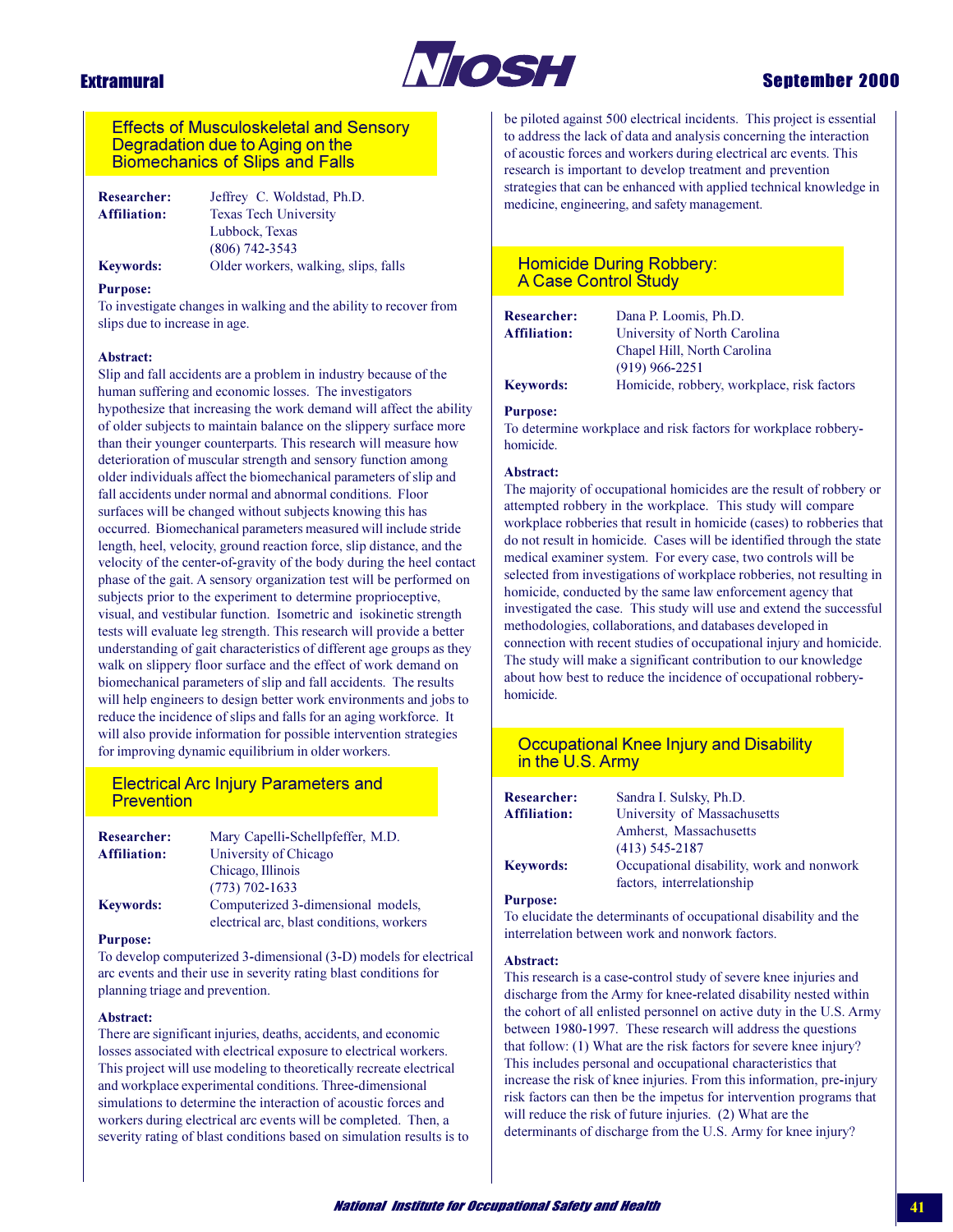### **September 2000**



### **Extramural**

Studying all knee conditions severe enough to lead to disability discharge will identify factors that operate both before and after injury. Post-injury factors relate to the likelihood of successful recovery and the likelihood of being granted disability benefits. (3) What are the differences between injuries that lead to disability discharge and those that do not? Comparing individuals with severe knee injuries who are discharged with those who are not discharged but have similar injuries will allow for the identification of post-injury factors predictive of disability. This research will help to identify which risk factors for injury are also determinants of disability discharge and identify which determinants of disability discharge are not risk factors for injury.

### **Postural Stability Effects in Low Seam Mining Tasks**

| <b>Researcher:</b> | Amit Bhattacharya, Ph.D.                        |
|--------------------|-------------------------------------------------|
| Affiliation:       | University of Cincinnati                        |
|                    | Cincinnati, Ohio                                |
|                    | $(513) 558 - 0503$                              |
| <b>Keywords:</b>   | Postural stability/balance, mines, falls, slips |

#### **Purpose:**

To collect information on postural stability/balance for material handling in underground mines.

#### Abstract:

Information about material handling in a stooped posture and dynamic stooped posture while exposed to individual and/or combined ergonomic risk factors commonly found in underground mines does not exist. This research will collect information in a series of experiments with mine workers. In this research project, experimental conditions (accompanying risk factors such as restricted work postures, task type, surface slipperiness, surface unevenness, and environmental lighting and glare) will be rankordered for postural instability and/or loss of balance. Slips/falls experienced during the performance of simulated industrial tasks will allow determination of the relationship between measures of postural instability and/or loss of balance and actual incidence of slips/fall in the simulated environment. The results will provide enhancement to the existing statistical model of prediction regarding postural instability associated with workplace risk factors encompassing environmental job task factors.

### Slip, Trip, and Fall in Construction and **Transportation**

| <b>Researcher:</b>  | Michael L. Peterson, Ph.D.                 |
|---------------------|--------------------------------------------|
| <b>Affiliation:</b> | Colorado State University                  |
|                     | Fort Collins, Colorado                     |
|                     | $(970)$ 491-8502                           |
| <b>Keywords:</b>    | Engineering controls, slips, trips, falls, |
|                     | construction, transportation               |

#### **Purpose:**

To develop engineering controls to reduce slips, trips, and fall injuries in the construction and the transportation industries.

#### Abstract:

The focus of this effort is to develop a general understanding of the mechanisms of falls and slips on an unimproved surface. If

these injuries can be controlled through engineering controls, future work will be directed toward testing of these controls. Information on the mechanisms of falls in this environment is currently limited. Possible engineering control approaches include specific work boot sole designs for particular types of soils to modification of soil modulus and strength through the addition of fibers. In both cases, the costs would be modest for a number of applications and could have significant financial impact, particularly when viewed from the perspective of a human capital approach. Tests will be performed and an existing model extended to make it possible to predict the impact of some of the engineering controls on the mechanics of walking. In addition, a small scale study will be performed to determine if the mechanics of walking are impacted by surface conditions.

## **Cooperative Agreements**

### **• Emerging Technologies**

**Respiratory Exposure Hazards in** Composting

#### For more information, contact:

|                  | The National Insti  |
|------------------|---------------------|
|                  | and Health          |
|                  | 1-800-35-NIOSH      |
| <b>Keywords:</b> | Agriculture, dust b |

tute for Occupational Safety  $(356 - 4674)$ pioaerosols, airborne

contaminants, respiratory disease, industrial hygiene, OSHA, control technology

#### **Purpose:**

To characterize the exposures and controls in the agricultural composting industry.

#### Abstract:

In this project, descriptive information will be developed regarding: (1) exposures to airborne contaminants such as dusts, bioaerosols, and gases associated with composting operations and (2) control technology efforts aimed at reducing exposures and preventing respiratory disease. The results from this study will provide data for future investigations.

### • Infectious Diseases

**Evaluation of Health Care Worker Glove Protection during Surgery** 

#### For more information, contact:

|                  | The National Institute for Occupational Safety<br>and Health   |
|------------------|----------------------------------------------------------------|
|                  | 1-800-35-NIOSH                                                 |
| <b>Keywords:</b> | Gloves, stability, degradation, fatigue, viral<br>permeability |

### **Purpose:**

To evaluate the degradation characteristics of medical gloves.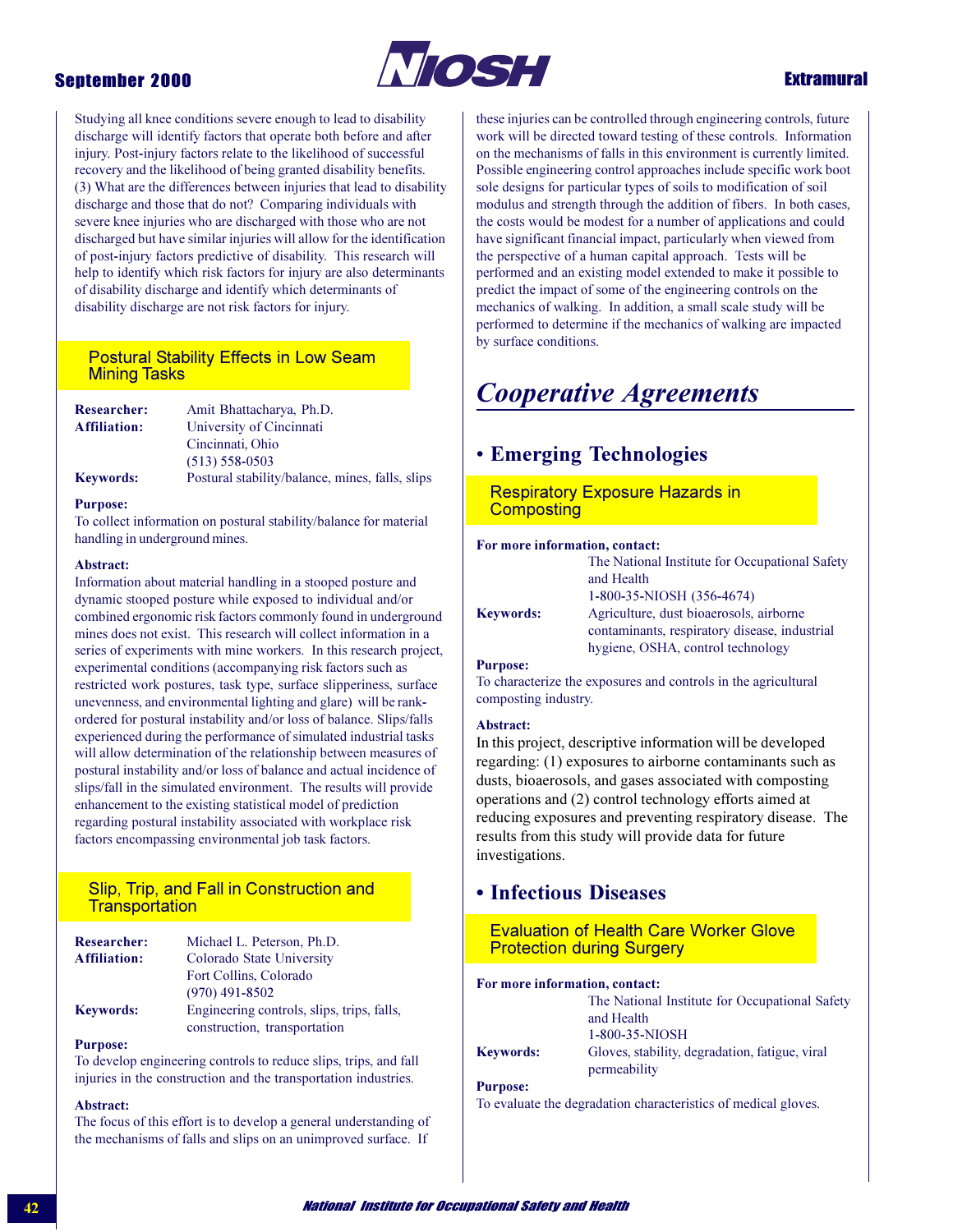### **Extramural**



### **Sentember 2000**

#### **Abstract:**

Health care workers are reluctant to use substitutes for latex gloves until studies demonstrate that the substitutes are equally protective. This will be an observational study of puncture and tear resistance of latex versus nitrile gloves and the effect of various chemicals and storage conditions on gloves. There are three parts to this research project. The first investigations will address glove stability. This will be conducted by subjecting five different medical gloves to four different temperatures for a period of time. This study will predict the shelf life of each type of glove at specified temperatures. The second study will address the degradation effect of chemical or biological materials on the same five glove types subjected to stretch and release cycles up to six hours. The principal endpoints are changes in the mechanical properties of the membranes as indicated by tensile properties and tear strength of treated and control gloves. The third study will evaluate the same five glove types for fatigue to mimic anticipated glove use. Viral permeability will be measured on these fatigued samples. Fatiguing and viral transmission testing will also be conducted on samples of gloves aged in the first part of the study addressing glove stability.

#### A Program to Estimate the Risk of **Occupational Infectious Diseases in State Prisons**

#### For more information, contact:

|                  | The National Institute for Occupational Safety                             |
|------------------|----------------------------------------------------------------------------|
|                  | and Health                                                                 |
|                  | 1-800-35-NIOSH (356-4674)                                                  |
| <b>Keywords:</b> | Health care workers, bloodborne diseases,<br>prison, prevention strategies |
|                  |                                                                            |

#### **Purpose:**

To quantify risks to prison health care workers for developing occupational infectious diseases in state prisons.

#### Abstract:

This project will quantify the risk of prison health care workers for occupational transmission of bloodborne pathogens and tuberculosis. It will also evaluate the success of prevention strategies in the unique prison setting where custody and care issues must be weighed.

### • Intervention Effectiveness Research

**Community Partners for Healthy Farming** (CPHF): Intervention Research

#### For more information, contact:

|                  | The National Institute for Occupational Safety |
|------------------|------------------------------------------------|
|                  | and Health                                     |
|                  | 1-800-35-NIOSH (356-4674)                      |
| <b>Keywords:</b> | Evaluation, intervention research, community-  |
|                  | based programs, agriculture                    |

#### **Purnose:**

To evaluate intervention research conducted under the community based project Community Partners for Healthy Farming.

#### Abstract:

Community Partners for Healthy Farming-Intervention Research (CPHF-IR) will expand NIOSH's community-based intervention efforts through a series of cooperative agreements for four years to study potentially generalizable interventions related to selected hazards, illnesses, or injuries which, because of frequency, preventability, or other factors, are ripe for such efforts. CPHF-IR is an outgrowth of previous CPHF-IR, CPHF-Surveillance, and other NIOSH research and surveillance efforts. In these cooperative agreements, community-based and potentially generalizable interventions will be evaluated. These interventions may have been previously developed but are in need of implementation and evaluation, or they may need to be newly developed. The results of this research give valuable guidance to the best use of limited resources for local, community-based, and national intervention efforts and will be published in appropriate peer-reviewed and public forums.

### • Organization of Work

**Preventing the Health and Performance Consequences of Downsizing/** Reorganization

#### For more information, contact:

The National Institute for Occupational Safety and Health

1-800-35-NIOSH (356-4674)

**Keywords:** 

Negative consequences, health, performance, downsizing/reorganization, employees

#### **Purpose:**

To reduce the negative health and performance consequences of downsizing/reorganization among those employees who retain their jobs.

#### Abstract:

In FY97, site visits were made to three Department of Energy locations, and focus groups were completed to identify the nature and range of health and performance consequences of downsizing. Common themes mentioned during focus groups included anxiety, guilt, low morale, job dissatisfaction, high workload, and poor work performance. The first phase of the project involves identifying key organizational factors that influence "survivor" reactions to downsizing/reorganization, and formulating best practice guidelines for use by companies to reduce the negative health and performance consequences. The project addresses two key questions: (1) what are the health and performance effects of downsizing/reorganization on job survivors and (2) can we identify best practices that result in fewer adverse health and performance consequences?

The project involves both extramural and intramural work. Extramural work is being accomplished via a cooperative agreement with Boston University to study downsizing in the nuclear defense industry (Department of Energy sites) and to identify those practices that reduce negative health and performance consequences.

Intramural work consists of the collection of productivity and worker well-being data by the University of Maryland from nine large U.S. manufacturing companies that have used different processes to downsize or reorganize in the past five years. A final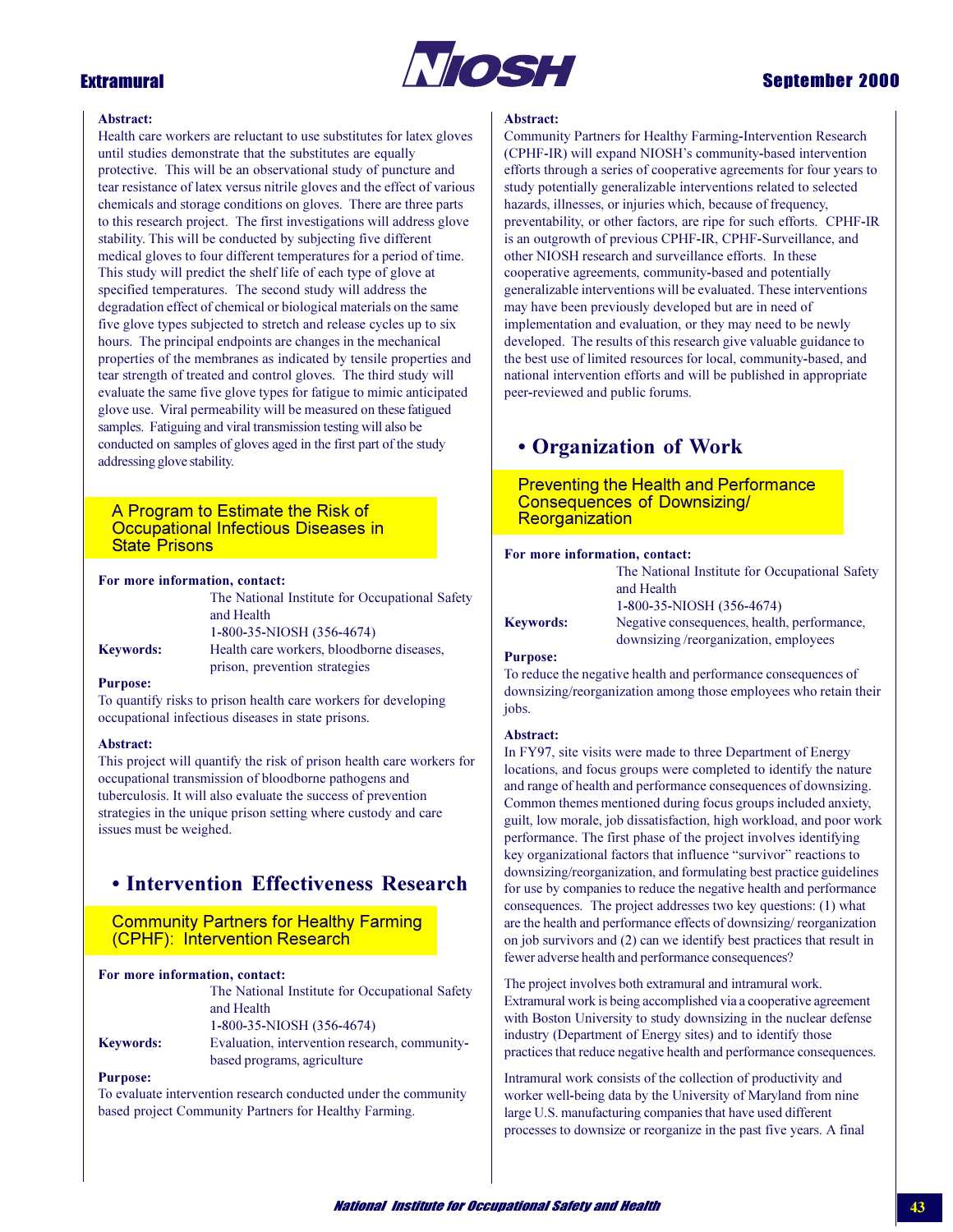

### **Extramural**

report was received from the University of Maryland indicating that health and performance consequences were apparent regardless of the processes used, but the negative effects were shorter-lived in organizations that used strategic downsizing and provided timely information to workers.

### **Creating Healthy and Productive Work Organizations**

#### For more information, contact:

Safety

The National Institute for Occupational

and Health 1-800-35-NIOSH (356-4674) **Keywords:** Design, interventions, healthy, work organizations

#### **Purpose:**

To design and test interventions for creating healthy work organizations.

#### Abstract:

This project is a cooperative agreement. It will involve the design, installation, and evaluation of healthy work organization interventions at multiple company locations. The interventions will be based on the NIOSH healthy work organization profile and related research, which will be supplied to the cooperative agreement recipient. Evaluations of the efficacy of the interventions will include subjective and objective indicators of worker health/well-being (e.g., perceived stress, job satisfaction, morale, health symptoms, medical care costs) and organizational effectiveness (e.g., earnings per share, return on investment, etc.).

The methodology will involve pre- and post-intervention assessments in selected companies. The exact nature of the interventions will be specified by the contractor but can be expected to include many of the key characteristics in the NIOSH profile of a healthy work organization. The time frame for the project is five years.

### • Special Populations at Risk

### **Young Worker Regional Health Education Center**

#### For more information, contact:

The National Institute for Occupational

Safety

and Health 1-800-35-NIOSH (356-4674) Young workers, cooperative agreement, training

#### **Purpose:**

**Keywords:** 

To address the problem of high rates of occupational injuries among young workers.

#### Abstract:

This project will use a community health education framework to address the problem of high rates of occupational injuries among young workers. The project will take place within two areas of the country, the city of Los Angeles and the New England region,

and will capitalize on lessons learned from previous young worker community health intervention projects. Analysis of community health education needs and opportunities will guide communitylevel efforts to raise the issue of young worker health with a variety of target audiences. Evaluation data will guide further efforts to promote health education around young workers' issues. A model for community health intervention will be developed.

# **Intramural Research Projects**

### • Allergic and Irritant Dermatitis

### **Validation Studies in Occupational** Immunotoxicology

#### For more information, contact:

# **Keywords:**

The National Institute for Occupational Safety and Health 1-800-35-NIOSH (356-4674) Latex, airborne toxins, biological monitoring

#### **Purpose:**

To study the effects of workplace hazards on workers' immune systems.

#### Abstract:

Research currently conducted under this project is directed towards: (1) learning what causes latex allergy in workers and (2) developing a biological monitoring method for exposure to another workplace hazard-mycotoxin. Tests to identify individuals sensitized to latex will be used in an attempt to identify which of the many different latex proteins cause latex allergies. In addition, an immune test for evidence of mycotoxin exposure will be studied for its ability to identify exposed workers.

### **Occupational Dermatoses (A Program for** Physicians; Employee/Employer Program)

#### For more information, contact:

The National Institute for Occupational Safety and Health 1-800-35-NIOSH (356-4674) Skin, dermatitis, education

### **Keywords: Purpose:**

To update educational information on allergic and irritant dermatitis.

#### Abstract:

This project will serve to update statistical and clinical information in the 1981 NIOSH Educational Slide Show, Occupational Dermatoses (A Program for Physicians; Employee/Employer Program). Using the current program as a base, slides will be updated, new concepts and entities will be introduced, and new text will be written. New media (e.g. CD-ROMs, booklets, Internet) and ways of disseminating the information (NIOSH Publications, NTIS) will be investigated. The expected outcome of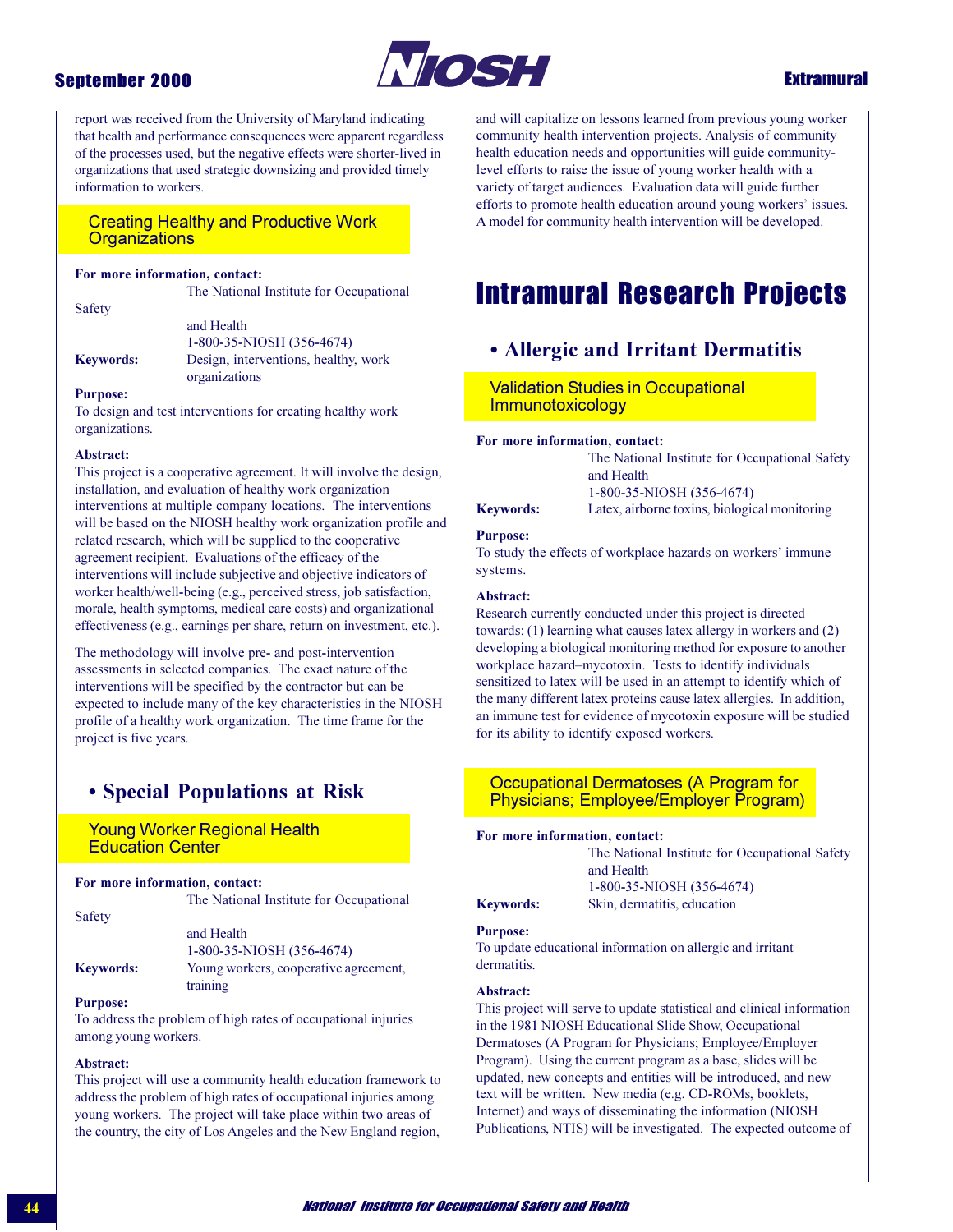

### **May 2000**

this project is a new educational tool to increase the recognition of occupational skin dermatoses, their proper diagnosis and treatment, and introduce prevention strategies.

### **Mechanisms of Workplace-Related Irritant Contact Dermatitis**

#### For more information, contact:

The National Institute for Occupational Safety and Health 1-800-35-NIOSH (356-4674)

#### **Keywords:**

#### **Purpose:**

To address the molecular mechanisms of irritant and allergic contact dermatitis.

Dermatitis, immunotoxicology, stress

#### Abstract:

This project will employ mouse models and an in vitro skin system to study the molecular mechanisms of allergic and irritant contact dermatitis. In particular, NIOSH will investigate the dermal effects of chronic, low dose chemical exposure and the role of irritation in the development of contact hypersensitivity. Studies on the interaction between neuropeptides and cytokines in the skin will advance our understanding of the effect of chronic stress on the development of contact dermatitis. A third set of studies will evaluate chemical structure-activity computer models designed to predict the irritation potential of new workplace chemicals. This project will increase our understanding of the interaction between workplace chemicals and the protective, homeostatic mechanisms in the skin and will provide a scientific basis for continued efforts in prevention and intervention.

#### **Can One Assay Identify Potential** Allergies and Irritants, and Distinguish **Type 1 Reactions?**

#### For more information, contact:

The National Institute for Occupational Safety and Health 1-800-35-NIOSH (356-4674) Allergies, immunotoxicology, hazards

### **Keywords: Purpose:**

To examine the use of flow cytometry in the development of a single assay for the identification and differentiation of chemicals that produce irritation and IgG mediated and T Cell mediated hypersensitivity responses.

#### Abstract:

This research will use a panel of known human irritants and sensitizers to validate the assay. By combining the parameters of an ear swelling assay for irritation with phenotypic analysis of the lymph nodes draining the site of chemical exposure, this assay has the potential to significantly reduce the number of animals used, the time, and expense required for chemical testing. Although developed for use in hazard identification, with refinement this method may prove useful in risk assessments for occupational hazards.

#### The Percutaneous Absorption of Latex **Proteins**

#### For more information, contact:

The National Institute for Occupational Safety and Health 1-800-35-NIOSH (356-4674) Latex, skin, health services

### **Keywords: Purpose:**

To investigate the role skin penetration plays in immediate hypersensitivity to latex proteins.

#### Abstract:

The studies performed for this research are a part of a joint project between NIOSH and its external partners to study latex allergies. Although there is evidence of an increased prevalence of latex allergy among health care workers, there is little data on the role of exposure route (lungs or skin) in the sensitization of individuals to latex proteins. Various animal and human skin preparations will be used in specific, validated flow-through diffusion cells to determine the penetration of latex proteins. Results from these studies will be compared with in vivo sensitization studies. These data will provide new information on the skin's role in the development of latex allergy and can be used to set threshold limits in the workplace.

### **Mechanisms of Arsenic Skin Diseases**

#### For more information, contact:

The National Institute for Occupational Safety and Health 1-800-35-NIOSH (356-4674) Dermatitis, cancer, immunotoxicology

### **Keywords: Purpose:**

To investigate cellular and molecular mechanisms associated with the development of skin cancer and toxicity following arsenic exposure in the occupational or environmental setting.

#### Abstract:

The studies for this research project are ongoing and employ primary human skin cultures, transgenic animals, and skin biopsies from humans chronically exposed to arsenic. Arsenic has been found to selectively alter the gene expression of keratinocyte growth factors. There is evidence in animals and in arsenic-exposed populations indicating that arsenic serves as a tumor co-promoter that is responsible for the increased cancers in exposed populations. Current studies focus on explaining the molecular and physiochemical mechanisms responsible for these events. These studies will help identify therapies and prevention for arsenicmediated skin diseases and will aid in risk assessment.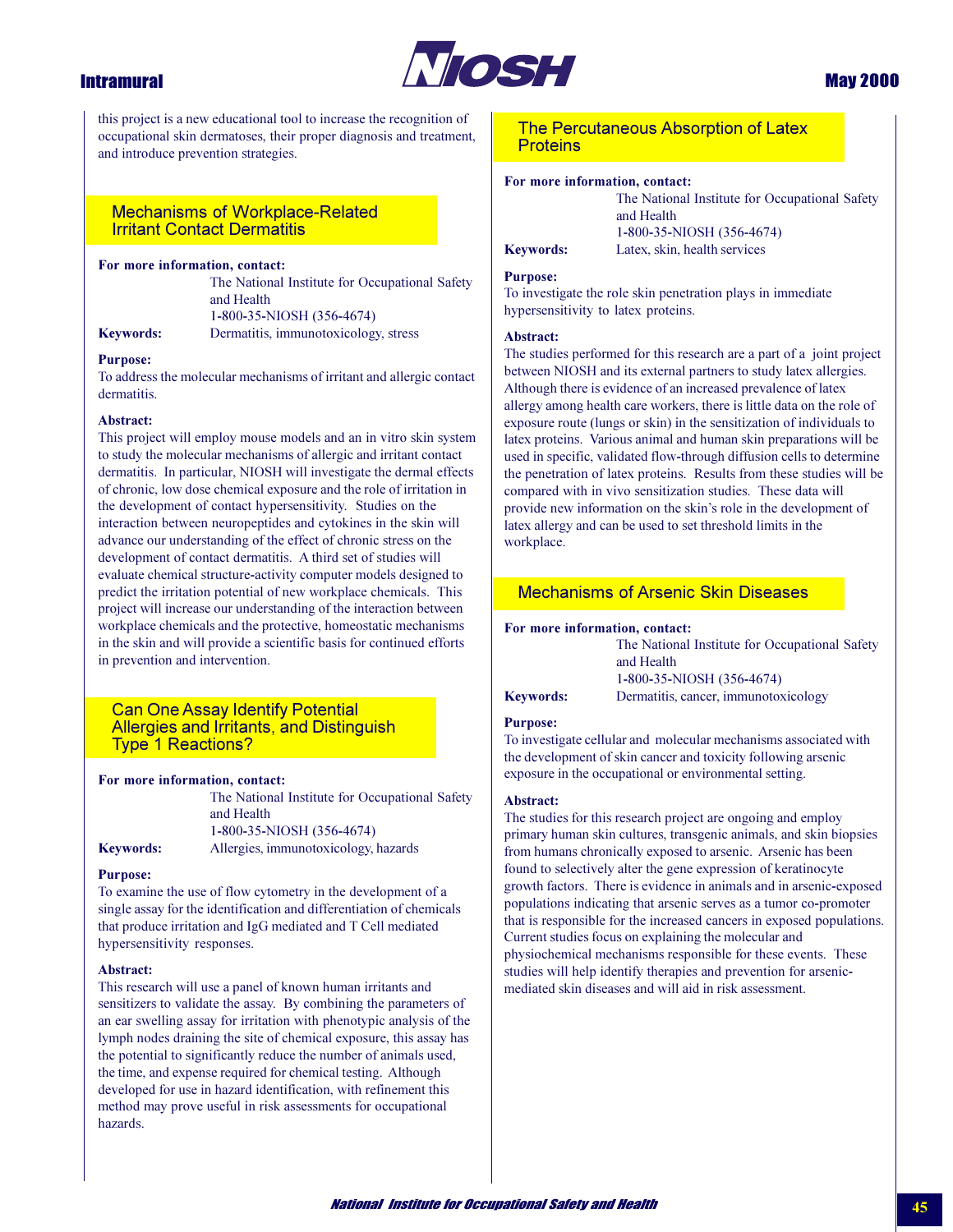

### **Intramural**

### • Asthma and Chronic Obstructive **Pulmonary Disease**

### **Identification of Occupational Allergens**

#### For more information, contact:

The National Institute for Occupational Safety and Health 1-800-35-NIOSH (356-4674) Immunoassays, characterization, monitoring, allergens

### **Purpose:**

**Keywords:** 

To develop sensitive specific immunoassays that can be used in the workplace to provide better air monitoring for and/or biochemical characterization of allergens.

#### Abstract:

This project will investigate different methods to more effectively identify allergens in the occupational setting by addressing limitations in current methods. During the past several years, NIOSH has become increasingly involved in the identification of allergens in the workplace and the detection of antibodies to the allergens as a way of estimating exposure and risk of disease. The agency has developed and validated several new assays, but has also become aware of some of the limitations and problems in the methodological approach. The agency approach has been to use sera from exposed persons as a source of antibody and using that antibody to identify allergens. By this technique, it has been possible to identify allergen source material. However, NIOSH researchers have been unable to take the next step, which is to develop sensitive, specific immunoassays that could be used in air monitoring for and/or biochemical characterization of the allergens. A major limitation is the quantity of sera available. In addition, it is difficult to collect sera during a field investigation. Another difficulty has been that allergen extracts are biochemically very complex mixtures and the allergens of interest may be only a small component of that mixture. By purifying the allergens, NIOSH has found that the specificity, sensitivity, and precision of the assay can be enhanced. Finally, NIOSH researchers have focused attention on the detection of IgE antibodies as both markers of exposure and to identify subjects at risk of allergic/asthmatic reactions.

### Occupational Asthma Identification **Methods**

|                  | For more information, contact:                  |
|------------------|-------------------------------------------------|
|                  | The National Institute for Occupational         |
| Safety           |                                                 |
|                  | and Health                                      |
|                  | 1-800-35-NIOSH (356-4674)                       |
| <b>Kevwords:</b> | Asthma, allergies, isocyanates, insect rearing, |
|                  | wood products plants                            |
| <b>Purpose:</b>  |                                                 |

To examine medical screening measures used to detect occupational asthma.

A hetract.

This project will evaluate medical screening measures used to detect occupational asthma by assessing sensitivity, specificity, and predictive value from each measure in detecting asthma. To date, the project has evaluated workers engaged in insect rearing and workers in wood products plants where isocyanates are used. The occurrence and risk factors of occupational asthma have been evaluated in these groups along with the efficacy of using serial peak flow measurements of occupational asthma detection.

### **Chronic Beryllium Disease Among Beryllium-Exposed Workers**

#### For more information, contact:

The National Institute for Occupational Safety and Health

**Keywords:** 

1-800-35-NIOSH (356-4674) Beryllium, lung disease, take-home toxin

#### **Purpose:**

The objective of this project is to improve primary and/or secondary prevention efforts for chronic beryllium disease.

#### Abstract:

This research will be accomplished by continuing to support twocooperative agreement recipients: the National Jewish Center and Michigan State University. Also, NIOSH will collaborate directly with the National Jewish Center in the measurement of take-home beryllium and the evaluation of the effectiveness of worker notifications in a precision machining operation in Alabama. The purpose of the project will be achieved by a better understanding of: (1) the natural history of chronic beryllium disease; (2) the exposure-response relationship, with a more detailed consideration of particle size; (3) beryllium as a take-home toxin; and (4) worker notifications in industries using beryllium.

### **Feasibility Study of Occupational Asthma Incidence**

#### For more information, contact:

|                  | The National Institute for Occupational Safet |
|------------------|-----------------------------------------------|
|                  | and Health                                    |
|                  | 1-800-35-NIOSH (356-4674)                     |
| <b>Keywords:</b> | Occupational asthma, epidemiology,            |
|                  | cooperative agreement                         |

#### **Purpose:**

To measure the frequency of both work-related exacerbation of asthma and new-onset occupational asthma.

#### Abstract:

In this project, a recently purchased data set will be analyzed and a new data set will be purchased for analysis (Part A) to estimate the work-related exacerbation of asthma. The estimate of the incidence of new-onset occupational asthma will be accomplished by providing assistance to two cooperative agreement recipients (Part B). The outcomes of this project will be estimates of the frequency of occupational asthma that are virtually nonexistent in the United States. The findings will help to inform future research and intervention activities.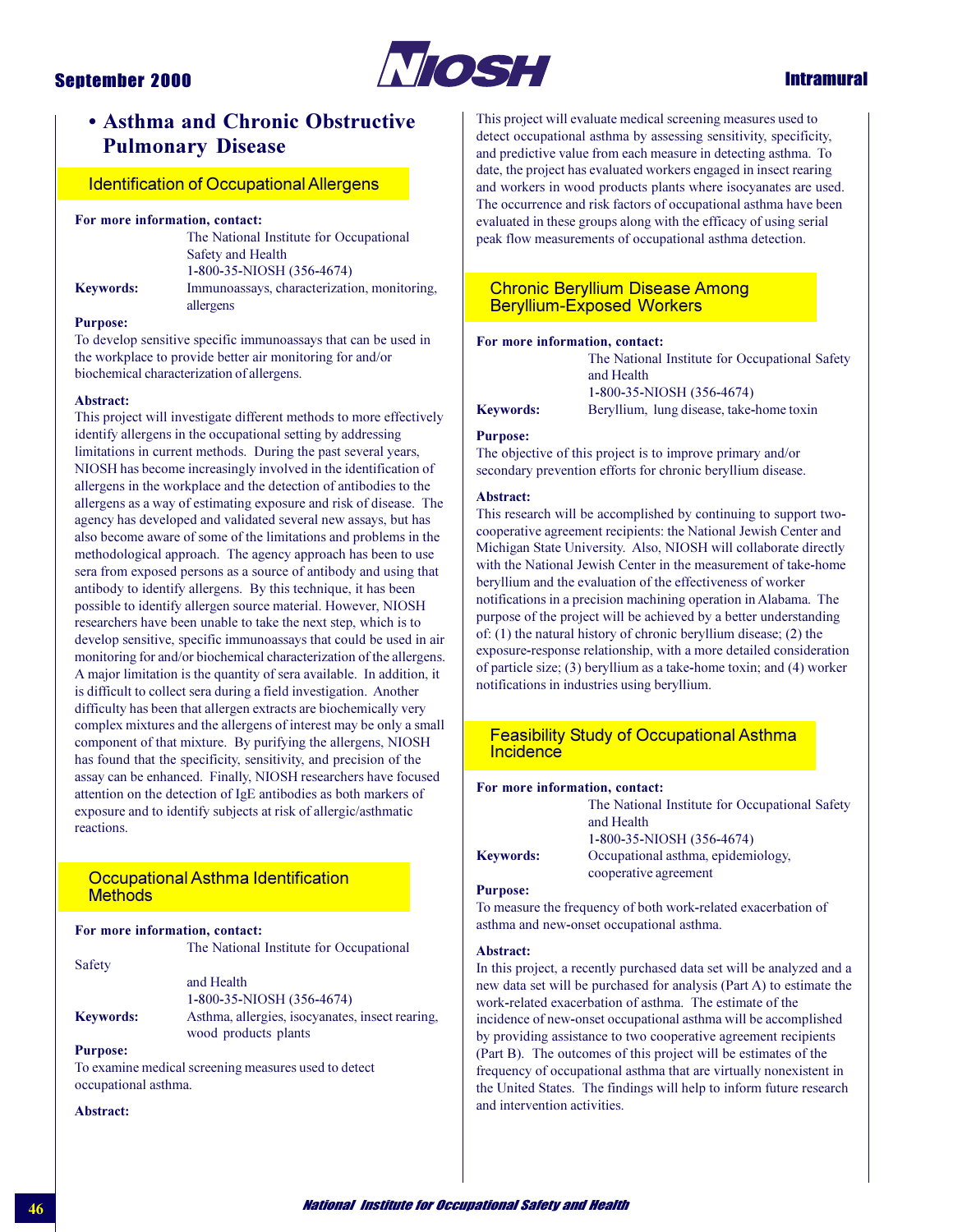

### **May 2000**

### **Hypersensitivity Pneumonitis and Concurrent Respiratory Conditions**

#### For more information, contact:

|                  | The National Institute for Occupational Safety<br>and Health           |
|------------------|------------------------------------------------------------------------|
|                  | 1-800-35-NIOSH (356-4674)                                              |
| <b>Keywords:</b> | Metalworking fluid, hypersensitive<br>pneumonitis, auto manufacturing, |
|                  | epidemiology                                                           |

#### **Purpose:**

To document the prevalence of respiratory disease in machining plants using water based metalworking fluids.

#### Abstract:

This research is concerned with hypersensitivity pneumonitis, asthma, and bronchitis. In addition, it will attempt to identify whether microbial contaminants of inhaled metalworking fluid aerosols are causing these respiratory diseases. Finally, it will seek to initiate follow-up procedures for hypersensitivity pneumonitis cases to describe the natural history of the disease, in particular the outcome of return to work practices. The results of these studies will have major impact on prevention and management of metalworking fluid-induced respiratory disease.

### Role of Adhesion Molecules in the **Pathogenesis of Lung Disease**

#### For more information, contact:

The National Institute for Occupational Safety and Health 1-800-35-NIOSH (356-4674)

Agriculture, asthma, chronic pulmonary

#### **Keywords:**

obstructive disease

#### **Purpose:**

To explore the molecular mechanisms regulating inflammatory processes in the lung.

#### Abstract:

The role of lung surfactant in regulating the production of reactive species, such as nitric oxide by alveolar macrophages, will be studied in the present research. The information from this project will be useful in developing strategies to relieve the inflammatory response to occupational exposures and thus decrease the incidence of lung diseases, such as chronic obstructive lung disease.

### Occupational Asthma: High and Low **Molecular Weight Asthmagens**

#### For more information, contact:

The National Institute for Occupational Safety and Health 1-800-35-NIOSH (356-4674) Asthma, respiratory disease, toxicology

#### Keywords:

#### **Purpose:**

This project will develop models for detection and dose-response characterization of high and low molecular weight asthmagens and hard metals.

#### Abstract:

The effects of ovalbumin, toluene diisocyanate, ozone, and industrial hard metal mixtures on airway reactivity will be investigated in this research project using animal models and in vitro experiments with isolated airway preparations. This research will address: (1) the relationship between airway inflammation and the development of airway hyperreactivity after inhalation of workplace asthmagens and irritants;  $(2)$  the role of the epithelium in the development of occupationally-induced respiratory disease; and (3) the nature of epithelium-derived, reactivity-modulating factors and what mechanisms are involved in their synthesis, release, and effects in the airway wall. The results of this research will aid the development of prevention strategies for occupational asthma.

#### **Cough Sounds and Aerosols as a Predictor of Respiratory Disease**

#### For more information, contact:

**Keywords:** 

The National Institute for Occupational Safety and Health 1-800-35-NIOSH (356-4674) Respiratory disease, chronic obstructive pulmonary disease, asthma

#### **Purpose:**

The objective of this study is to develop a new noninvasive method to detect lung disease in the worker population based on voluntary cough sounds.

#### **Abstract:**

In conducting this research, a worker will voluntarily cough through a mouthpiece and tube system. The cough signal will be decomposed into two parts that represent the sound generation process within the lungs and the change in sound with respect to time as it travels through the respiratory system. Initial studies have indicated that obstructive lung diseases can be distinguished by characteristic alterations in the generation of a cough sound and its sound transmission path. Restrictive diseases also show distinct differences in cough sound composition. The development of an easily administered early detection technique for identifying obstructive and restrictive lung disease in workers will enhance occupational health by enabling earlier implementation of primary and secondary prevention.

### The Role of Dextran Powder in Latex **Hypersensitivity**

#### For more information, contact:

| The National Institute for Occupational Safety |
|------------------------------------------------|
| and Health                                     |
| 1-800-35-NIOSH (356-4674)                      |
| Latex sensitization, allergies,                |
| immunotoxicology                               |

#### **Purpose:**

**Keywords:** 

To determine the role that dextran powder plays in latex sensitization.

#### Abstract:

This project will be conducted to explain the role of dextran glove powder in the development of the signs and symptoms associated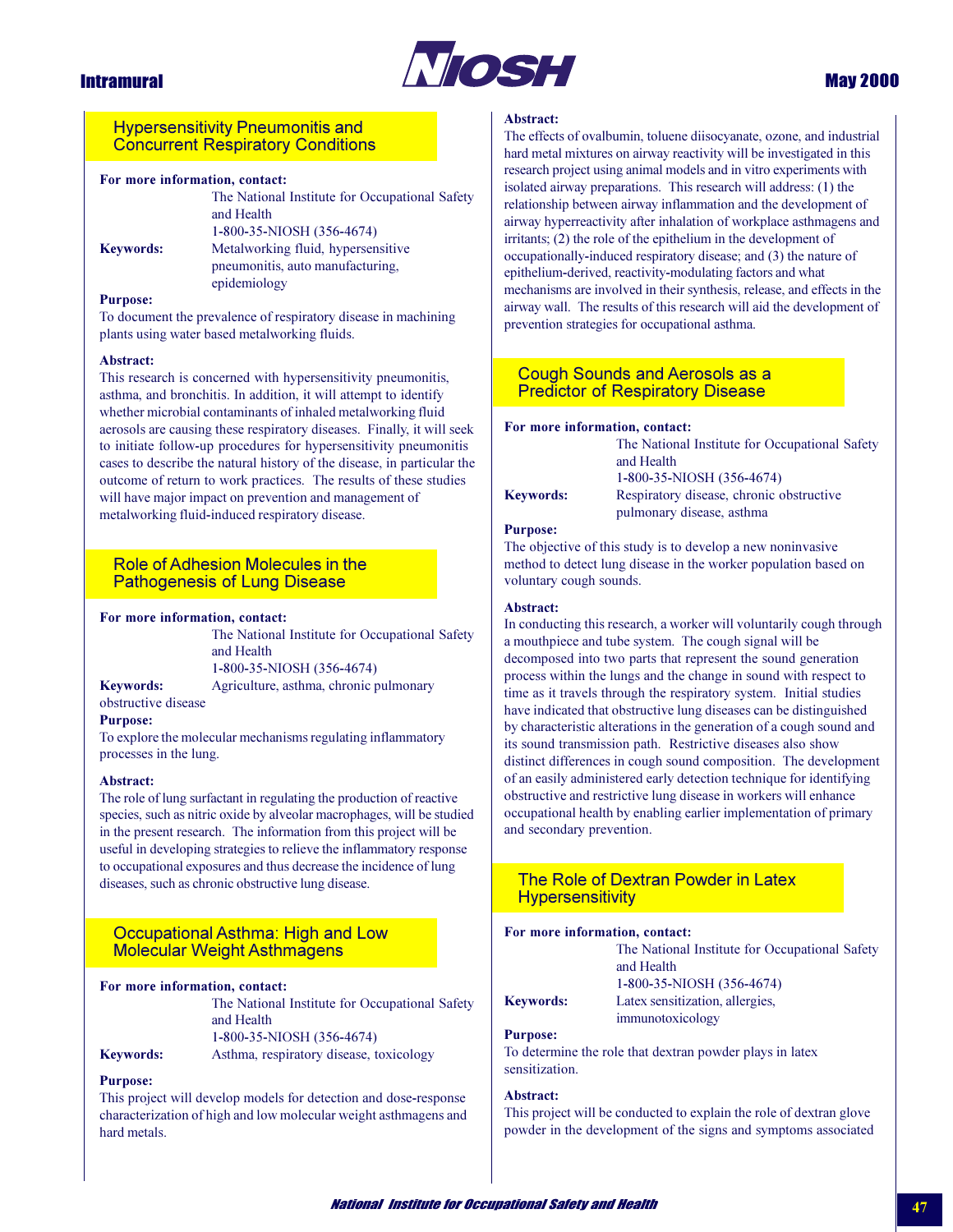### **September 2000**



### **Intramural**

with latex hypersensitivity. Studies will be conducted to:  $(1)$ determine the mitogenic activity of dextran in vitro in murine models and human lymphocytes, (2) evaluate the potential of naive dextran glove powder to elicit an IgE response in a murine inhalation model, (3) investigate the role of dextran as a carrier for latex proteins, and (4) determine the potential of dextran to act as an adjuvant. This information will be useful in the development of intervention protocols and occupational policy development in the area of latex allergy.

### The Role of the Route of Exposure in the Development of Latex Hypersensitivity

#### For more information, contact:

The National Institute for Occupational

| and Health                         |
|------------------------------------|
| 1-800-35-NIOSH (356-4674)          |
| Latex, allergies, immunotoxicology |
|                                    |

#### **Purpose:**

Safety

To investigate the role of exposure with respect to specific latex proteins in the development of latex allergy.

#### Abstract:

Allergic responses to latex products have become a serious health hazard to numerous occupational groups (members of the health care industry, spina bifida patients, etc.). Although the prevalence of latex allergy has increased, the primary route of exposure and latex proteins that result in sensitization remain unclear. In these studies, animals will be sensitized with latex proteins by the subcutaneous, topical, and respiratory routes. The IgE response to specific latex proteins will be quantified and compared using enzyme-induced immunosorbent assay (ELISA) and immuno-blot methodology. By understanding the relationship between the route of exposure and the specific antigens producing the allergic response, preventative measures can better be adopted.

### **Beryllium Disease Surveillance/ Research**

#### For more information, contact:

The National Institute for Occupational

Safety

and Health 1-800-35-NIOSH (356-4674) Beryllium, genetics, exposure assessment

### **Keywords: Purpose:**

To utilize new measurement techniques to characterize a beryllium-exposed cohort for the cumulative incidence of beryllium disease, genetic and other risk factors, and exposureresponse relations.

#### Ahstract:

This research will increase the understanding of the level of beryllium exposure that results in disease among workers who exhibit genetic susceptibility. This information can guide prevention efforts, affect rulemaking now underway in the federal government, and inform efforts to prevent occupational asthma, a common lung disease with both genetic and exposure components.

### • Cancer Research Methods

**Molecular Mechanism of Metal Carcinogenesis** 

#### For more information, contact:

| The National Institute for Occupational Safety |
|------------------------------------------------|
| and Health                                     |
| 1-800-35-NIOSH (356-4674)                      |
| Cancer, prevention, risk assessment            |

### **Keywords: Purpose:**

To test the hypotheses that proto-oncogene activation and tumor suppressor gene inactivation are associated with cell transformation induced by metals of occupational concern and that genetic alteration in cancer-related genes may play an important role in occupational carcinogenesis.

#### Abstract:

Using molecular analyses, the nature of the activation and inactivation in the genes associated with DNA amplification, overexpression, and gene mutation will be characterized in this project. The research will provide important information regarding: (1) possible mechanisms of beryllium and cadmium carcinogenesis and (2) the usefulness of oncoproteins, cancer-related gene mutation, and genetic instability as potential biomarkers for molecular epidemiology studies and early detection of metal-induced cancer.

### **Mapping of Lung Tumor Susceptibility** Loci

#### For more information, contact:

|                  | The National Institute for Occupational Safety |
|------------------|------------------------------------------------|
|                  | and Health                                     |
|                  | 1-800-35-NIOSH (356-4674)                      |
| <b>Keywords:</b> | Cancer, risk assessment, special populations   |

#### **Purpose:**

To expand mapping studies on mouse lung tumor susceptibility genes that will eventually lead to the identification of human lung tumor susceptibility genes and susceptible populations.

#### Abstract:

Lung cancer is the leading cause of death in the U.S., and a considerable number of lung cancer cases are believed to have resulted from occupational exposure. Lung cancer has a genetic component, and studies using inbred mouse models indicate that a number of genetic loci influence lung tumor susceptibility. This four-year project will allow the mapping of lung tumor susceptibility loci and will eventually allow human lung tumor susceptibility genes and genetically susceptible populations that are at risk in the workplace to be identified. Analysis of sequential chromosomal changes in mouse and human lung tumors may provide biomarkers for the early detection of occupational lung cancer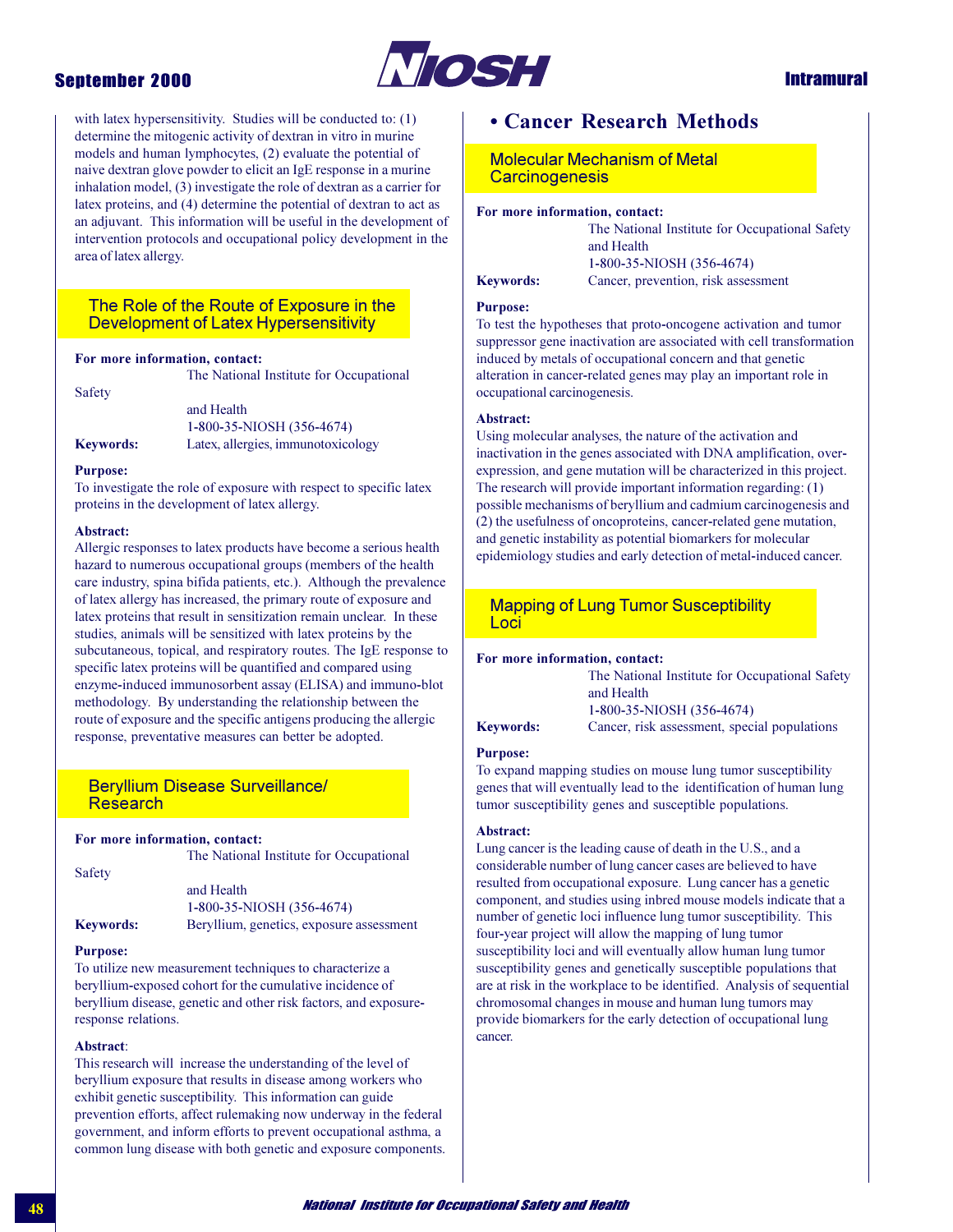

### **Biomarkers of Occupational Disease Risk: Role in Human Carcinogenesis**

#### For more information, contact:

The National Institute for Occupational Safety and Health 1-800-35-NIOSH (356-4674) Cancer, epidemiologic, mining

### **Keywords: Purpose:**

To investigate the roles of biomarkers of susceptibility and internal exposure to assist in identification of workers at risk before disease occurs

#### Abstract:

Not all workers are exposed equally and not all of those exposed develop disease. The use of biomarkers would have a significant impact on future prevention and intervention strategies. This project is a complementary and integrated epidemiologic/ laboratory approach to the understanding of occupational disease susceptibility. By this strategy, molecular epidemiology identifies specific disease susceptibility factors and assists conception of basic mechanistic questions. Mechanistic studies help to refine molecular epidemiologic studies. The long-range goal of this project is monitoring health effects of exposures in the workforce.

### **Genetic Susceptibility to Prostate** Cancer

#### For more information, contact:

|                  | The National Institute for Occupational Safety |
|------------------|------------------------------------------------|
|                  | and Health                                     |
|                  | 1-800-35-NIOSH (356-4674)                      |
| <b>Keywords:</b> | Cancer, risk assessment, special populations   |

#### **Purpose:**

To analyze the polymorphic variants of the enzymes that govern amine metabolism and androgen biosynthesis, which will help in determining the risk of developing prostate cancer from exposure to heterocyctic amines.

#### Abstract:

Prostate cancer is now the most frequently occurring male, nonskin cancer in America and other Western countries. This research will help to unravel the relationship between polymorphic variants of the enzymes that govern heterocyclic amine metabolism and androgen biosynthesis enzymes and the development of prostate cancer. Exposure to heterocyclic amine exposure occurs in industrial, dietary, and environmental settings.

### **Investigation of Occupational Diseases Caused by Metals**

#### For more information, contact:

The National Institute for Occupational Safety and Health 1-800-35-NIOSH (356-4674) **Keywords:** Mixed exposures, dust, cancer

#### **Purpose:**

To determine if reactive metal intermediates and free radical reactions play an important role in the development of lung cancer in workers exposed to various metal fumes or dusts.

#### **Abstract:**

In this research, in vitro and in vivo electron spin resonance, high performance liquid chromatography, and molecular biology techniques will be employed to: (1) develop biomarkers for early detection of oxidative stress; (2) study metal-induced free radical generation, metal-mediated DNA alternation, oncogene expression, activation of nuclear transcription factors, and metal-modulated signal transduction; and (3) establish animal models for the study of dose-response relationships. Results obtained may assist in the early detection of disease, the development of occupational standards, and the implementation of secondary prevention strategies.

### • Control Technology and Personal **Protective Equipment**

### **Noise Reduction Characterization of Nonlinear Hearing Protection Devices**

#### For more information, contact:

The National Institute for Occupational Safety and Health 1-800-35-NIOSH (356-4674) Noise, protective equipment, emerging

**Keywords:** 

#### technology

#### **Purpose:**

To evaluate the performance characteristics of different types of nonlinear hearing protectors and correlate these characteristics to the needs of specific jobs.

#### **Abstract:**

In certain occupational settings, traditional hearing protectors block noise that may be necessary for job safety and proficiency (e.g. alarms or tool noise). Newer hearing protection devices, which customize the noise getting through to the wearer while protecting the ear, are called nonlinear hearing protectors (NLHPs). In this project, the performance characteristics of types of NLHPs will be determined, and these characteristics will be correlated with the hearing needs of specific jobs. The new information about the performance of these hearing protectors will allow consumers to make an informed choice of NLHPs to achieve the best mix of hearing protection and ability to understand speech and warning signals in a noisy environment. These new laboratory methods will be published to provide information for NLHP manufacturers, testing laboratories, and relevant standard-setting groups.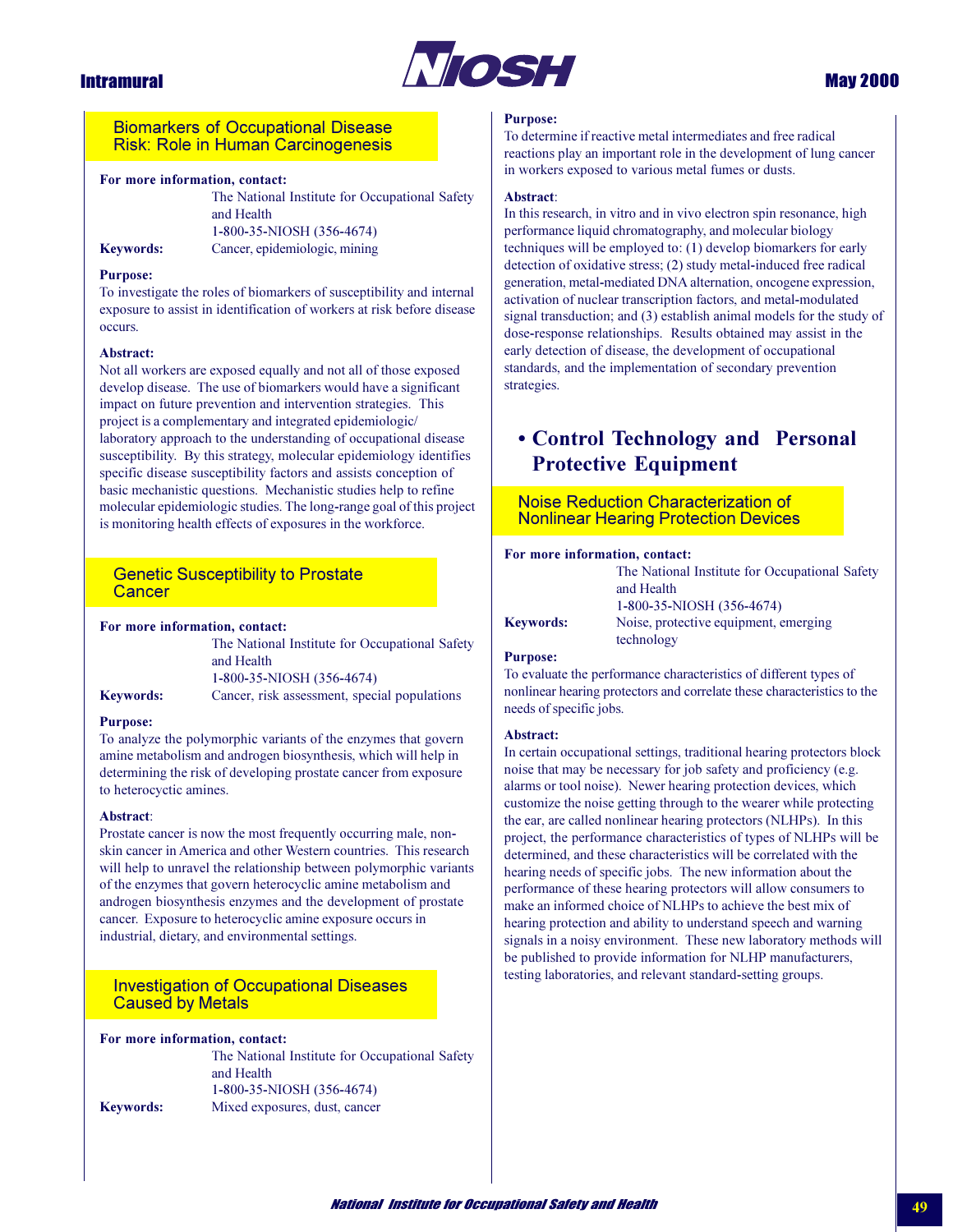

### **Intramural**

**Exposures and Controls in Museums. Including Restoration** 

#### For more information, contact:

Safety

The National Institute for Occupational

and Health 1-800-35-NIOSH (356-4674) Museums, exposures, health complaints

#### **Purpose:**

**Keywords:** 

To identify and categorize exposures in museums.

#### Abstract:

A variety of potential health hazards have been found in museums due to exposure to materials used in the preservation and restoration of artifacts and the preparation of displays for artifacts. Based on census data, an estimated 80,000 workers are potentially exposed to hazardous agents. Additionally, indoor air quality complaints have come from exposures to these or other nonspecific substances. NIOSH has conducted studies investigating exposure of museum workers to asbestos, heavy metals (including lead and arsenic), various hydrocarbons, organophosphorus pesticides, ethylene oxide, immunotoxins, and various indoor air quality (IAQ) complaints. The published literature also cites other investigators who have studied problems in museums from radon, ozone, noise, IAQ effects, unspecified contact dermatitis, mold spores, formaldehyde, asbestos, and organophosphates. The first phase of this project will consist of the identification and categorization of exposures in several museums. Following a literature search, meetings with these museums and organizations will include preliminary inspection of various museums and subsequent development of a protocol for the second and third phases of this work.

### **Control of Lead and Rosin Vapor Exposures During Manual Soldering**

#### For more information, contact:

The National Institute for Occupational

Safety

and Health

**Keywords:** 

1-800-35-NIOSH (356-4674) Rosin, solder, asthma-causing agents

#### **Purpose:**

To determine worker exposure routes to airborne asthma-causing agents arising from manual soldering using rosin-core solder.

#### Abstract:

In this project, measurements of airborne components of heated rosin in the breathing zone of manual solderers will be made to evaluate the effectiveness of available control approaches. These measurements may require modifications to the current recommended method. Controls to be considered include primarily substitution and local exhaust ventilation. Other controls will be considered, if necessary. If adequate controls are not available, improved approaches will be developed and their effectiveness documented through field studies. On the basis of this research and other information, recommendations for minimizing exposure to heated rosin emissions during manual soldering will be developed and disseminated.

**Effectiveness of Engineering Controls for Metalworking Fluids** 

#### For more information, contact:

**Keywords:** 

and Health 1-800-35-NIOSH (356-4674) Evaluation, controls, metalworking fluids

The National Institute for Occupational Safety

#### **Purpose:**

To evaluate the technical and economic effectiveness of control measures involving metalworking fluids.

#### Abstract:

Exposure to metalworking fluid (MWF) mist has been associated with an increased incidence of occupational cancer, respiratory, and dermatological diseases. These effects can be reduced by various changes in procedures. As a result, NIOSH will conduct the following study. Researchers will identify study sites with excessive exposure to airborne metalworking fluid mist. These study sites may come from a current NIOSH study of exposure in the machining industry. At other sites, NIOSH researchers will need to obtain preliminary measurements which indicate that the mist exposures are excessive. For each site, NIOSH, with input from the plant management and employees, will devise a strategy to control occupational exposure to metalworking fluid mists. This control strategy involves the conceptual design and selection of methods used to control mist exposures. NIOSH partners will design, purchase, install, and commission the control measures being installed. NIOSH researchers will measure air contaminant concentrations, including full-shift area and personal samples. These measurements will be conducted before and after the control measures have been implemented. In addition, researchers will estimate the capital and operating costs of these control measures. This study will identify and evaluate the effectiveness of control measures for metalworking fluids. Studies will also be conducted to evaluate the effectiveness of "in use" control measures at sites. The Occupational Safety and Health Administration (OSHA) will use the study results to help assess the efficiency and efficacy of engineering controls for future OSHA rulemaking on metalworking fluids.

### **Control of Occupational Exposures During Construction**

#### For more information, contact:

The National Institute for Occupational Safety and Health 1-800-35-NIOSH (356-4674)

#### **Keywords:**

#### **Purpose:**

To investigate the availability of engineering controls for identified construction processes.

Controls, construction, pavers

#### Abstract:

In this project, commercially-available engineering controls for construction will be evaluated for performance efficiency in a controlled environment. These controls will then be field-evaluated for worker acceptance and field performance at active construction sites. As necessary, new controls will be designed and similarly evaluated. Successful results will be disseminated to labor,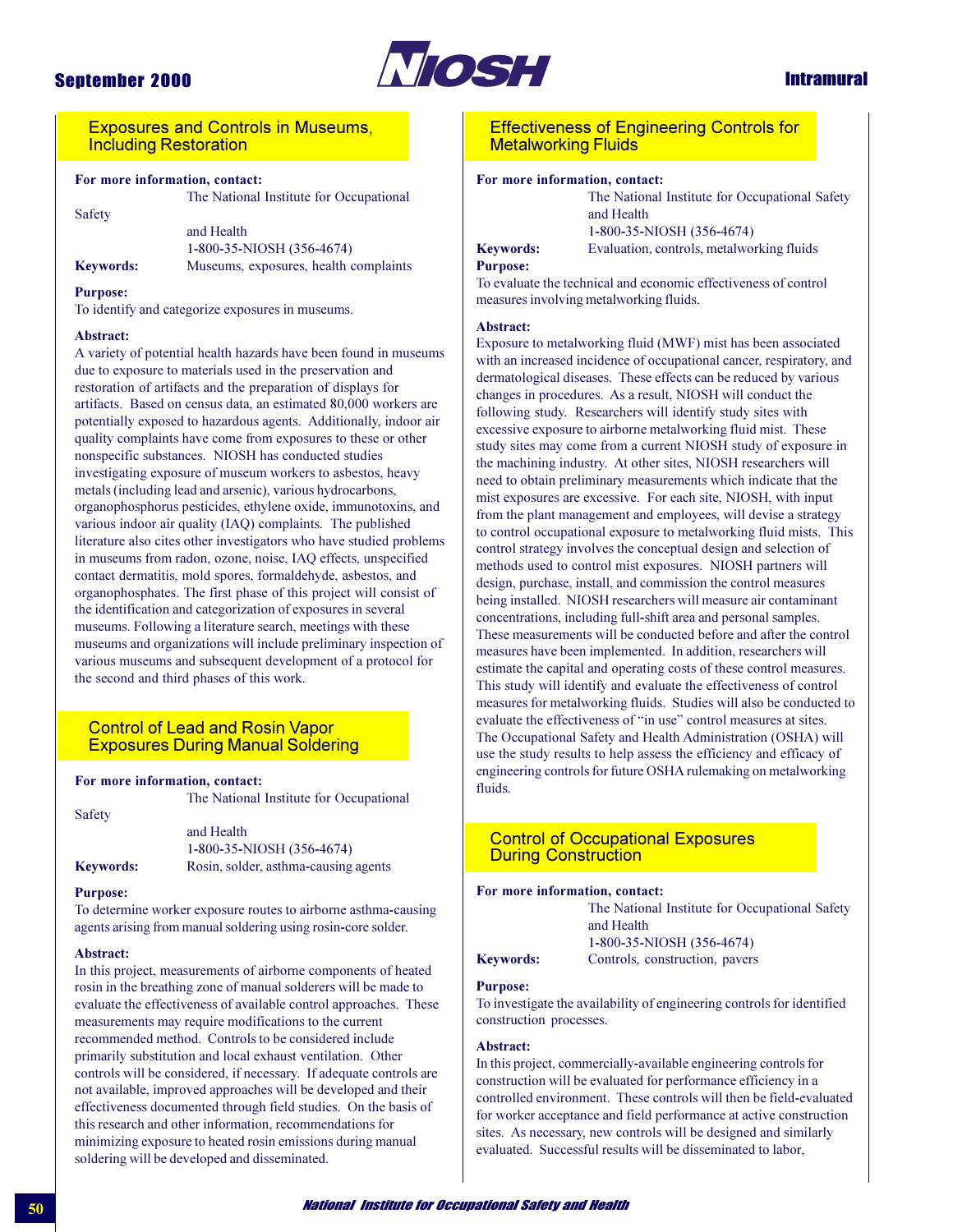

### **May 2000**

industry, equipment manufacturers, and other occupational safety and health professionals. Project objectives are to facilitate the design, identification, and implementation of engineering controls and to improve health-related worker training. In this project, NIOSH is collaborating with external partners for each construction process under evaluation. In FY97, the laboratory and field evaluations on highway-class  $(>16K$  pounds) paying prototype controls were completed. This research resulted in the development of the Engineering Control Guidelines for Hot Mix Asphalt Pavers, Part 1: New Highway-Class Pavers, a detailed document recommending engineering controls on all highway-class pavers manufactured after July 1, 1997. In addition, the guidelines were the foundation for an OSHA Voluntary Agreement (signed January 1997). Eventually, as new pavers replace existing equipment, 100 percent of highway-class pavers will be protected by these controls. During FY98 and beyond, data analysis from the highway-class research will continue, as well as research efforts addressing commercial-class (<16K pounds) pavers and the retrofit of existing paving equipment.

### **Dye Dustiness Evaluation**

#### For more information, contact:

The National Institute for Occupational Safety and Health 1-800-35-NIOSH (356-4674) Dye, dust, tester, exposure

**Keywords: Purpose:** 

To evaluate the correlation between dustiness tester results and dye dust exposure during the manual weigh-out of dyes.

#### Abstract:

In this project, one or two dye weigh-out facilities with worker exposure to dye dusts will be used to measure the dustiness of the dye. Regression analysis will be used to evaluate the correlation between dustiness test result and worker dye dust exposure. The Ecological and Toxicological Association of the Dye Organic Pigment Manufacturers (ETAD) will partner with NIOSH during this project and will supply the Roaches' tester. In addition, ETAD will play a major role in arranging the study site(s). NIOSH will conduct the testing with some assistance from ETAD personnel.

### **Engineering Controls to Reduce Injuries** and Pesticides Exposure in Greenhouses

#### For more information, contact:

|                  | The National Institute for Occupational Safety |
|------------------|------------------------------------------------|
|                  | and Health                                     |
|                  | 1-800-35-NIOSH (356-4674)                      |
| <b>Keywords:</b> | Greenhouse workers, pesticides,                |
|                  | musculoskeletal disorders                      |

#### **Purpose:**

To evaluate the exposure of greenhouse workers to pesticides and their risk of developing musculoskeletal disorders.

#### Abstract:

This research will evaluate the safety and health of greenhouse workers, concentrating on both their exposures to pesticides and

their risks of developing musculoskeletal disorders. Greenhouse workers are most often exposed to pesticides during their application. The pesticide exposure part of this project will concentrate on evaluating pesticide application spray nozzles and effective ventilation during and after the procedure, as well as reducing the pesticide-covered plant as an exposure source. Greenhouse workers also suffer from back pain (31%), upper extremity pain (11%), lower extremity pain (8%), and neck pain (2%). These pains are the result of such tasks as cutting, pruning, potting, and transporting plants. The musculoskeletal part of this project will evaluate these job tasks and evaluate and recommend engineering controls that will reduce the repetitiveness of the task or the weight being lifted. Specifically, the project will evaluate: (1) hand tools that are used in this industry, including shovels and shears and (2) material handling devices that may be retrofitted for specific handling of delicate flowers and other potted plants. This research project will involve field evaluations at greenhouses and equipment evaluations conducted in collaboration with equipment manufacturers.

### **Control of Worker Exposure to Roofing Asphalt Fumes**

#### For more information, contact:

| The National Institute for Occupational Safety |
|------------------------------------------------|
| and Health                                     |
| 1-800-35-NIOSH (356-4674)                      |
| Worker, asphalt fumes, roofing kettle          |
| operators                                      |

#### **Purpose:**

**Keywords:** 

To reduce worker exposure to asphalt fumes.

#### Abstract:

This project will be carried out using a combination of isolation and local ventilation techniques, identified work process changes, and the development of industry and labor partnerships. Specific recommendations will be based on initial surveys and quantification of exposure levels. The project will evaluate asphalt fume exposures to roofing kettle operators, examine the efficiency of existing exposure controls, and provide/evaluate recommendations as necessary. Literature searches, discussions with roofing kettle manufacturers and operators, and walkthrough surveys will provide pertinent information on asphalt fume generation and control. In-depth studies will be conducted using conventional and real-time air sampling techniques to evaluate worker exposure and the effectiveness of controls. Results will be widely disseminated.

### **Computational Fluid Dynamics (CFD) Application in Occupational Safety and Health**

For more information, contact:

|                  | The National Institute for Occupational Safety |
|------------------|------------------------------------------------|
|                  | and Health                                     |
|                  | 1-800-35-NIOSH (356-4674)                      |
| <b>Keywords:</b> | Airborne contaminants, control technology,     |
|                  | prevention                                     |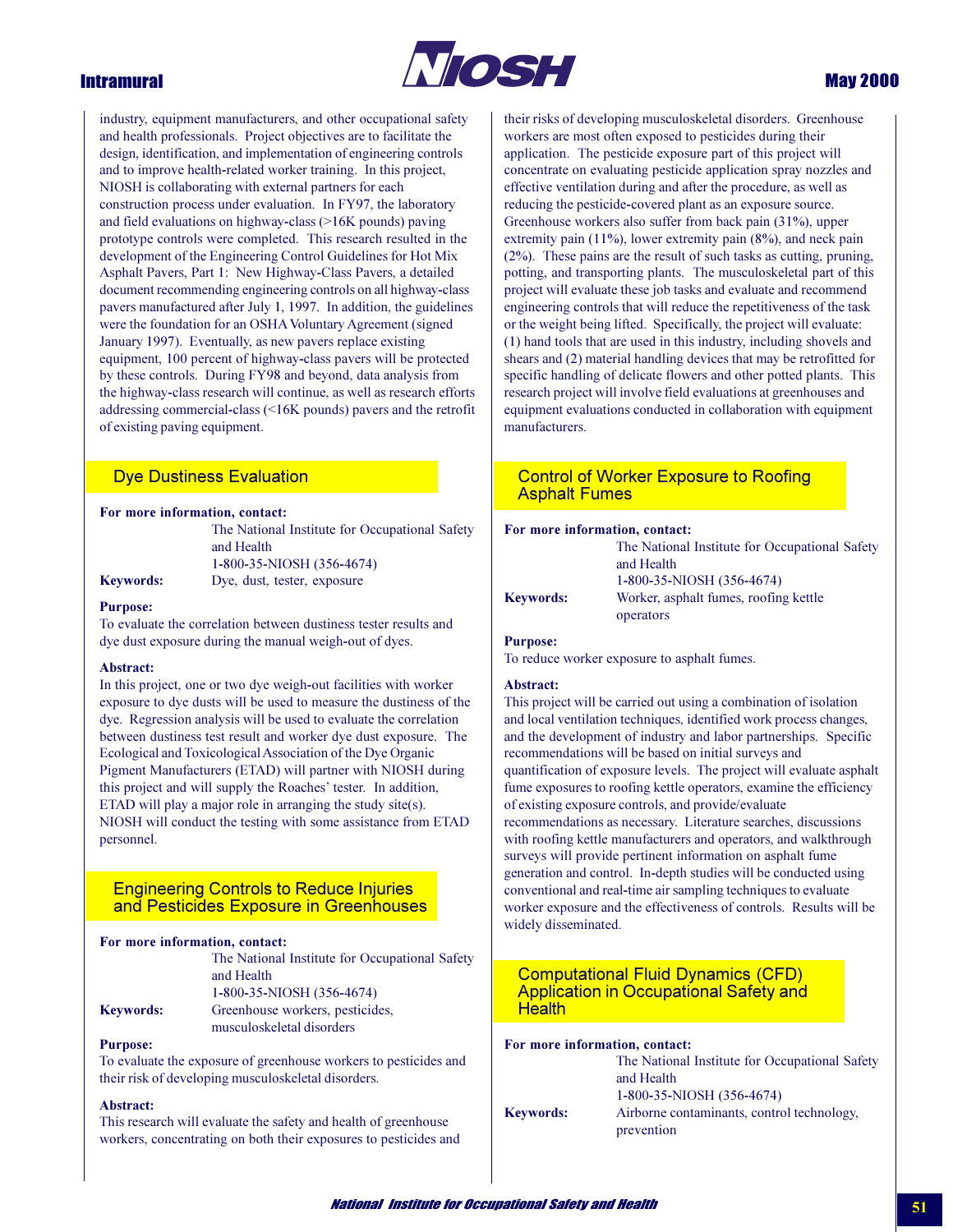### **September 2000**



### **Intramural**

#### **Purpose:**

To gain a better understanding of Computational Fluid Dynamics modeling.

#### Abstract:

This project will concentrate on Computational Fluid Dynamics (CFD) modeling, a new analytical tool that can give a detailed description of fluid or airflow, heat transfer, and contaminant transport in the workplace. By solving the fundamental equations of conservation of mass, momentum, and energy, a CFD model will permit rigorous laboratory review of exposure prevention controls prior to field implementation. Current applications of the tool have been applied to booths at border crossings and to designs for paint booths. CFD affords the designer with state-of-the-art capabilities to evaluate the effects of operational/design changes on airflow. CFD will reduce the amount of time and expense necessary to design and test prototype control systems.

### **Human and Metabolic Simulator Testing** of SCSR (Self-Contained Self-Rescuers)

#### For more information, contact:

The National Institute for Occupational

Safety

and Health 1-800-35-NIOSH (356-4674) Respirator, emerging technology, mining

### **Keywords: Purpose:**

To compare the respirator performance data between human testing and Automated Breathing Metabolic Simulation testing for Self-Contained Self-Rescuer equipment.

#### **Abstract:**

In this study, data obtained during the human testing of the latest approved Self-Contained Self-Rescuers (SCSRs) used in mining (100%) will be compared to data obtained during testing of the SCSRs during the recently acquired Automated Breathing Metabolic Simulator (ABMS). Identical exercise protocols that simulate Man Test 4, the current certification test for service time, will be used for human and ABMS testing. This study will provide information concerning the potential for using the ABMS in certification to set service time for SCSRs.

### **Validation of a Fit Test Method for Full Facepiece Respirators**

#### For more information, contact:

|                  | The National Institute for Occupational   |
|------------------|-------------------------------------------|
| Safety           |                                           |
|                  | and Health                                |
|                  | 1-800-35-NIOSH (356-4674)                 |
| <b>Keywords:</b> | Respirators, industrial hygiene, exposure |
|                  | assessment                                |

#### **Purpose:**

To determine which of five quantitative fit tests provide fit factors that correlate best to an exposure assessment of Freon 113.

#### Abstract:

In this research, controlled negative pressure, continuous high flow with deep probe, continuous low flow with flush probe, short

duration particle counting, and long duration particle counting will be evaluated to determine which of these fit tests correlates to an exposure assessment of Freon 113 calculated from exhaled breath of a respirator wearer during a simulated workplace test. The project methodology consists of characterization, assessment of different exposure scenarios, skin absorption, and method correlation testing. This research will demonstrate if quantitative fit test methods provide a fit factor that does or does not correlate with a wearer's actual exposure during a simulated workplace test. The results can be used by agencies such as OSHA and industrial hygienists to determine the appropriate assigned protection factor for full-facepiece negative pressure respirators.

### **Development of Automatic Roll-Over Protective Structure (ROPS)**

#### For more information, contact:

|                  | The National Institute for Occupational Safety    |
|------------------|---------------------------------------------------|
|                  | and Health                                        |
|                  | 1-800-35-NIOSH (356-4674)                         |
| <b>Keywords:</b> | Roll-over protective structure, tractors, control |
|                  | technology                                        |

#### **Purpose:**

To develop and test a reliable automatically-deployed roll-over protective structure (ROPS) for tractors used in farming.

#### Abstract:

A spring-action, telescoping roll-over protective structure and mechanism are being designed and tested. These Roll-Over Protective Structure (ROPS) components will be combined with a sensor that detects impending roll-over for tractors used in agriculture. The resulting automatically-deployable ROPS can provide protection on new tractors that will be operated in low overhead clearance areas such as orchards. Tractor roll-overs are the most prevalent factor in fatal traumatic injury to U.S. agricultural workers. The functional components of the prototype are being tested in the lab for concurrent release, time of deployment, reliable latching, ASAE S519/SAEJ2194 static load test satisfaction, and ease of hydraulically resetting the structure after a deployment. A patent is being sought for this new control technology. Manufacturers will be able to license use of the auto Roll-Over Protective Structure technology on new equipment.

### **Laboratory Evaluation of Back Support Relts**

#### For more information, contact:

The National Institute for Occupational Safety and Health 1-800-35-NIOSH (356-4674) Back belts, ergonomics, injuries

### **Keywords: Purpose:**

To evaluate the biomechanical complexity and physiological effects of workers wearing a back support belt during repetitive lifting activities in a laboratory work setting.

#### Abstract:

This project will develop a method to evaluate the use of back belts, evaluate the physiological and biomechanical effects of using one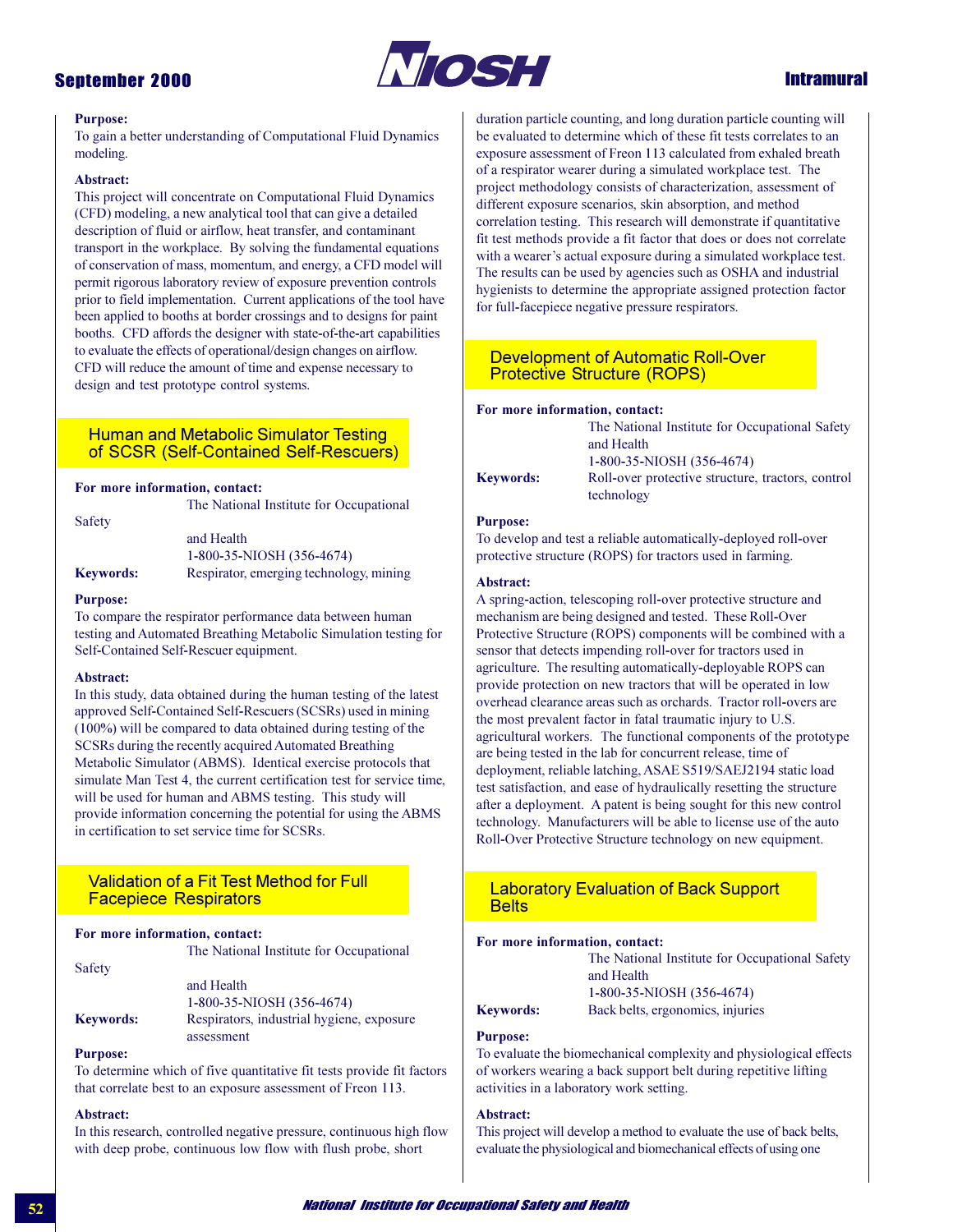

### **May 2000**

specific back support, and provide the scientific protocol to assess the effects of additional types of back belts. This ergonomic research project will directly impact workers in virtually all industries, who may experience musculoskeletal stress when manually handling items, by contributing to the scientific basis of recommendations for back belt usage. The project results will provide guidance for using back supports in a variety of work environments and conditions that require manual materials handling.

### **Development of Automatic Roll-Over Protective Structure (ROPS) Overturn Sensor**

#### For more information, contact:

|                  | The National Institute for Occupational Safety |
|------------------|------------------------------------------------|
|                  | and Health                                     |
|                  | 1-800-35-NIOSH (356-4674)                      |
| <b>Keywords:</b> | Roll-over protective structure, tractors,      |
|                  | control technology                             |

#### **Purpose:**

To develop a sensor to identify impending overturns and initiate the roll bar extension for use on farm tractors.

#### Abstract:

This research involves the use of the telescoping roll-over protective structure (ROPS) and deploying mechanism developed by NIOSH. Under normal operating conditions, the roll bar will normally be stored out of the way but will extend to its full dimensions to protect the operator if an overturn occurs. The sensor for this project will be evaluated through laboratory testing and actual field overturns with an instrumented, unmanned tractor, according to the test sequence prescribed in ASAE Standard S519. If successful, an automatically-extending roll-over protective structure should reduce the risk of injuries from not raising a manually-operated ROPS and from not using a ROPS in a low clearance situation.

### **Electrical Injury Protection System**

#### For more information, contact:

|                  | The National Institute for Occupational Safety |
|------------------|------------------------------------------------|
|                  | and Health                                     |
|                  | 1-800-35-NIOSH (356-4674)                      |
| <b>Keywords:</b> | Protective equipment, construction, traumatic  |
|                  | injuries                                       |

#### **Purpose:**

To develop a protective system for construction workers and electricians that will reduce the chance of electrical shock and electrocution.

#### Abstract:

The system being developed for this research will include a device that is worn by the worker and acts as a warning system, transmitter, and a receiver to be mounted on the electrical source/ hazard. The completed system will be able to: (1) provide bodyapproach-to-power line warning, (2) trip a circuit breaker at any detected electrical contact, and (3) trip an existing ground fault circuit interrupter with its maximum sensitivity at any detected electrical contact. The results of this research will be provided to

electrical safety device manufacturers. Extensive use of this equipment should significantly reduce the rate of occupational electrical traumatic injuries and fatalities.

**Feasibility of Protective Clothing Exposure Monitors** 

#### For more information, contact:

**Keywords:** 

The National Institute for Occupational Safety and Health 1-800-35-NIOSH (356-4674) Industrial hygiene, dermatitis, protective equipment

#### **Purpose:**

To reduce occupational dermatitis by using protective equipment.

#### Abstract:

This laboratory industrial hygiene study is intended to reduce occupational dermatitis through the use of protective equipment. The study will determine the utility of two different commerciallyavailable products to function as end-of-service-life indicators (EOSLI) for chemical protective gloves. One product is direct reading (colorimetric) EOSLI. This product will have wide application in small businesses with limited industrial hygiene expertise. The second product requires a high degree of chemical and industrial hygiene knowledge and equipment to evaluate the level of chemicals that permeate and become trapped in a sorbent material. This product is viewed as having greater application in larger industrial settings.

### **Biomechanical Stress Control in Drywall Installation**

#### For more information, contact:

The National Institute for Occupational Safety and Health 1-800-35-NIOSH (356-4674) Overexertion, falls, construction

#### **Keywords:**

**Purpose:** 

To identify biomechanical hazards associated with drywall installation and provide possible solutions to reduce hazardous exposures.

#### Abstract:

The field component of this project includes a Bureau of Labor Statistics (BLS) injury-database search, a video analysis of actual drywall installation, and a questionnaire to identify current drywall installation techniques and the hazardous tasks and activities associated with drywall installation. Laboratory simulation will be conducted to evaluate the biomechanical stresses associated with drywall lifting and hanging. Results from this project will provide recommendations on the least stressful drywall handling methods and recommendations to reduce the biomechanical hazards resulting from overexertion and falls. Results from this study will also provide further understanding and research focus for future intervention efforts on drywall-installation work, which can lead to the development of effective injury prevention and control strategies.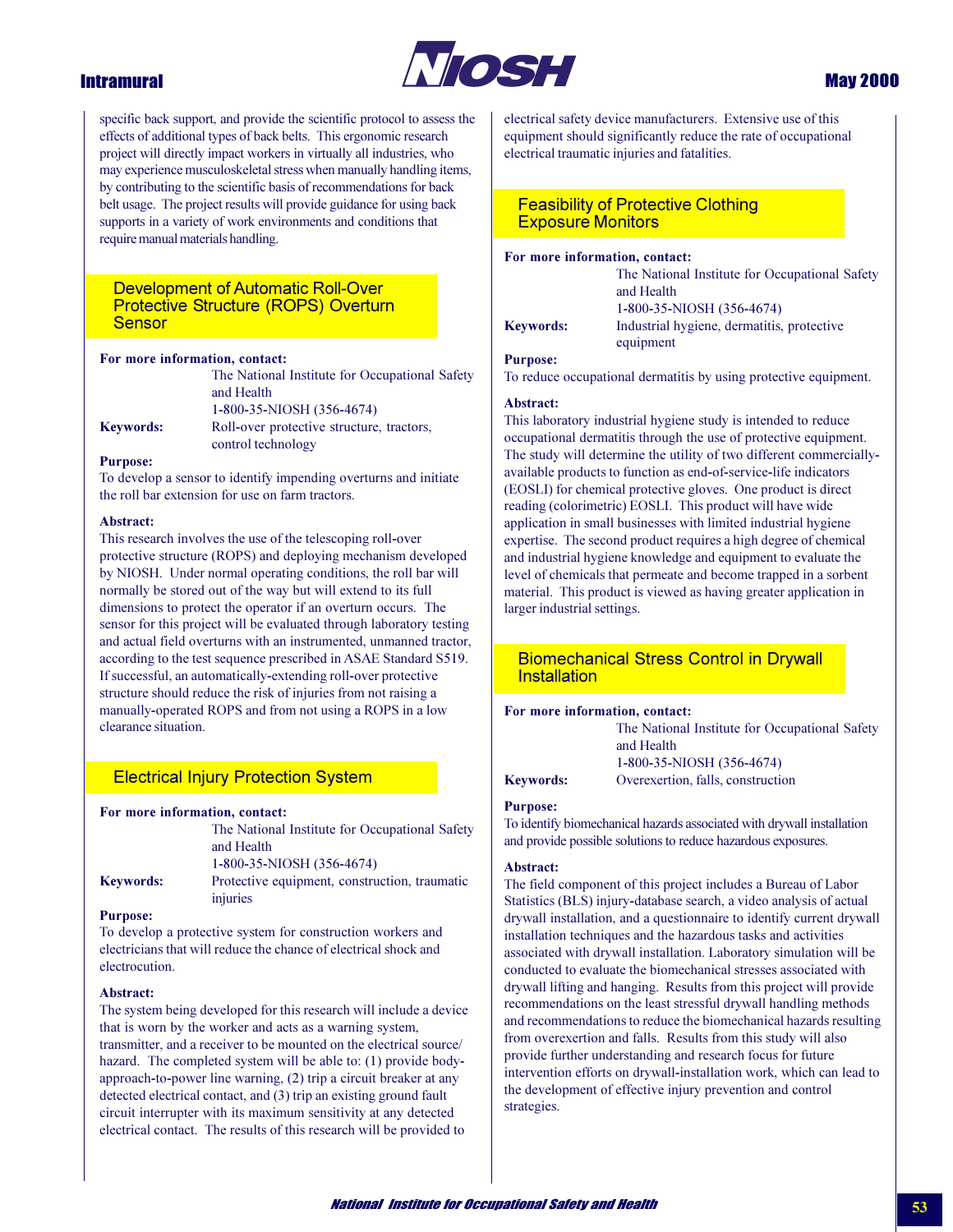

### **Intramural**

**Anthropometry of Construction and Agriculture Populations** 

#### For more information, contact:

Safety

The National Institute for Occupational

and Health 1-800-35-NIOSH (356-4674) **Keywords:** Construction, agriculture, protective equipment

#### **Purpose:**

To study the size, form, and functional capacities of construction and agriculture workers for evaluating the interaction of workers with their tasks, tools, machines, vehicles, and personal protective equipment.

#### Abstract:

For this project, a state-of-the-art three dimensional laser scanning system will be used to reconstruct human images and establish an anthropometric database of agricultural and construction worker populations. These data will be used to develop optimal facial, hand, and whole body models for designing eye/hand/face/body protection apparatuses, such as eye goggles, helmets, masks, gloves, construction tools, fall-protection equipment, protective clothing, and personal protective equipment.

### **Dust Suppression Mechanisms in Abrasive Blasting**

#### For more information, contact:

The National Institute for Occupational

and Health 1-800-35-NIOSH (356-4674) Construction, control technology, dust

### **Keywords: Purpose:**

Safety

To study the mechanisms of dust suppression by certain agents and their impact on the reduction of dust that may be inhaled by workers.

#### Abstract:

This project is designed to conduct experiments using a small abrasive blasting system to investigate the mechanisms of successful dust suppression by certain agents that are sometimes added to the abrasive. Abrasive blasting operations using silicasand are especially hazardous because they produce very large amounts of silica dust in the respirable size range. Despite these hazards, the parameters that control the production of respirable dust in abrasive blasting are largely unknown. A better understanding of the dust suppression mechanisms in abrasive blasting is expected to result in new and improved dust suppression techniques for construction and other industries.

### **Surface Mine Dust Control**

#### For more information, contact:

The National Institute for Occupational Safety and Health 1-800-35-NIOSH (356-4674) Silicosis, eradication, surface mines, dust

#### **Purpose:**

**Keywords:** 

To develop a broad-based approach to eradicate silicosis in workers employed in surface-mine operations.

#### Abstract:

This project will focus on reducing silica exposures to workers in surface mines. It will assess multi-occupational dust sources and current control technologies, sample variability, drilling parameters, and testing of new control technology. The first phase will access silica dust sources and current control technology used at surface mines. The second phase will research deficient areas of surface mine dust control technology. Since rock drills are expected to be the most significant silica source, the major area of technology development will likely focus on reducing the amount of silica dust generated from the drilling operation.

### **Control of Silica Dust Exposures in Underground Coal Mining**

#### For more information, contact:

| The National Institute for Occupational Safety               |
|--------------------------------------------------------------|
| and Health                                                   |
| 1-800-35-NIOSH (356-4674)                                    |
| Silica, dust, underground coal mining, control<br>technology |
|                                                              |

#### **Purpose:**

To identify and evaluate patterns of silica dust exposure and control technologies used to reduce silica exposure in coal mining.

#### Abstract:

In this project, Mining Safety and Health Administration (MSHA) compliance records will be examined to evaluate levels of silical overexposure. Silica overexposures will be categorized according to coal producing region, mining operation, and mine characteristics such as seam height and mining system. Nearly all underground coal operations use such proven technologies as flooded-bed scrubbers, water sprays, wet drilling, or dry dust collectors to control respirable silica dust exposure. However, silica overexposure continues even with use of these proven dust control methods. To determine reasons for silica overexposure, mining operations that suffer from silica overexposure while using control technologies will be identified. MSHA dust control plans for these operations will be reviewed to determine the type of dust control present and the operating level for each system. These levels will be compared to those deemed minimally acceptable for that technology. This work will serve two important purposes. It will identify operating levels necessary for improved performance of these conventional dust control technologies. Furthermore, this work will identify possible limitations in the use of such accepted dust control methods. Given the widespread use of these control technologies, the compiled operating information will be disseminated throughout the underground coal mining industry.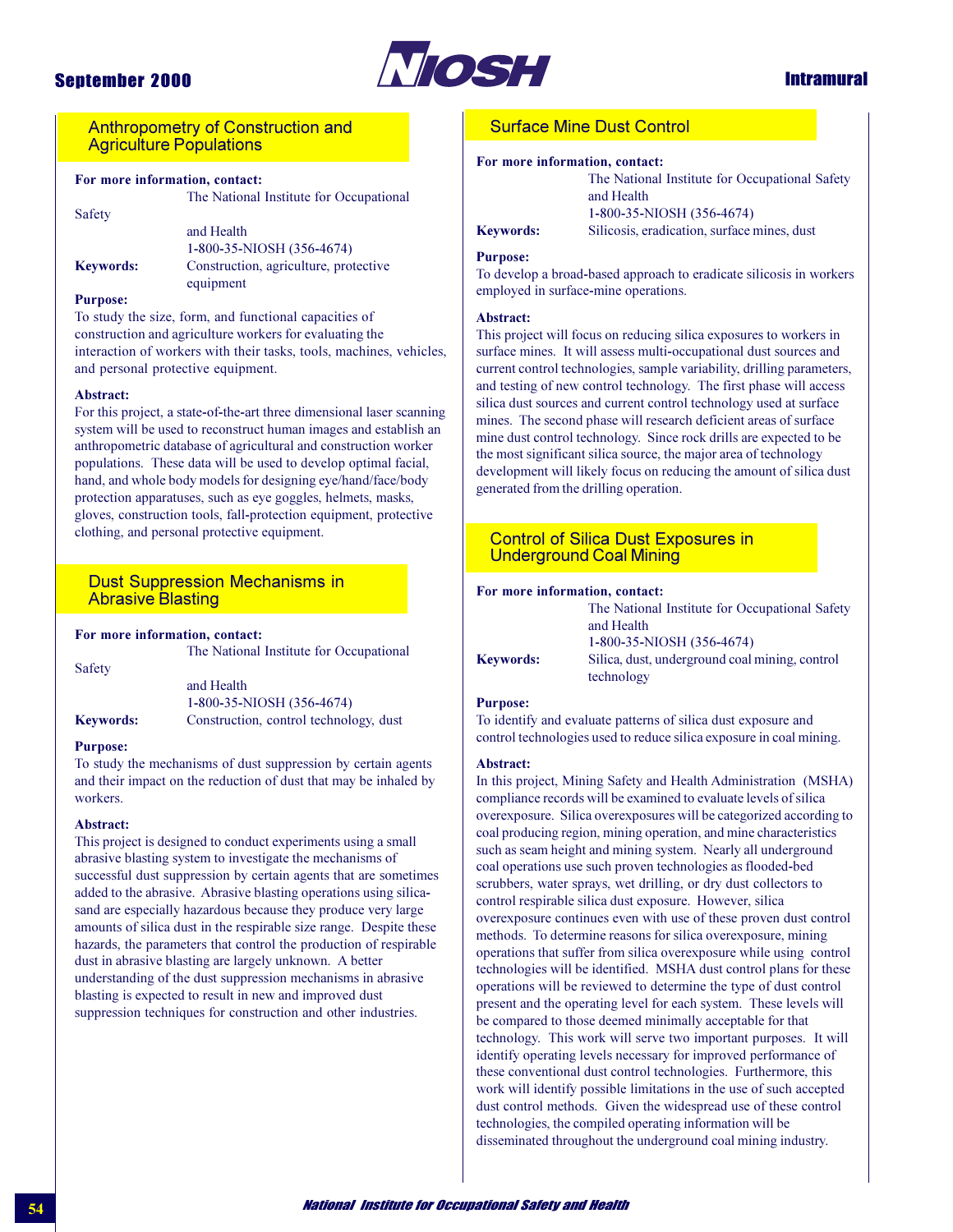

### **May 2000**

This information will be formulated as minimally acceptable operating standards or recommended operating guidelines. Workshops and technology transfer sessions are possible platforms for distributing this information.

Nontraditional control technologies also will be examined for their effectiveness in reducing silica dust exposures. Nontraditional technologies are those that are not widely used in the coal mining industry. These include use of wet-head miners, mushroom bits, scrubber blocking sprays, and two-phase drilling. Identification of operations and surveys of MSHA dust and ventilation plans will define those operating levels needed for improved performance. Furthermore, limitations in the use of these nontraditional systems will be identified. This project also will conduct interventions by installing a nontraditional dust control system at an underground operation. The effectiveness of the intervention will be assessed by the reduction in silica dust exposure.

### **Investigate Proximity Detection and Collision Avoidance**

#### For more information, contact:

The National Institute for Occupational Safety and Health 1-800-35-NIOSH (356-4674) Sensor, underground/surface mining

**Keywords:** 

#### **Purpose:**

To investigate numerous state-of-the-art sensor technologies that can be applied to proximity detection and collision avoidance in mines.

#### Abstract:

This project will emphasize low-cost, easily-implemented systems that will be suitable for the underground/surface mining environments. Selected sensors will be purchased and tested at NIOSH and on equipment at local cooperating mines. In FY97, the Mining Safety and Health Administration (MSHA) approached NIOSH to develop a proximity warning system for workers around a continuous mining machine for underground coal. A system for this application was pursued in cooperation with MSHA and continued in FY98 with field evaluations of prototype technology. Future work on this project will be determined.

### **Chemical Hazards in Active Metal/ Nonmetal Mines**

#### For more information, contact:

| The National Institute for Occupational Safety |
|------------------------------------------------|
| and Health                                     |
| 1-800-35-NIOSH (356-4674)                      |
| Mining, dust, airborne contaminants            |

### **Keywords:**

#### **Purpose:**

To characterize workers' exposures to mercury and silver during refinery operations.

#### Abstract:

This project will characterize worker exposure to mercury and silver during refinery operations. Research is also being conducted

to develop an analytical method that will differentiate between soluble silver compounds and metallic silver. The results of this project will be successful implementation of engineering controls that minimize chemical exposures within the refinery to protect the health of the miners.

### A Survey of the Resistance to Workplace Degradation of Particle Filters Certification

#### For more information, contact:

The National Institute for Occupational Safety and Health 1-800-35-NIOSH (356-4674)

**Keywords:** 

#### Respirators, airborne, contaminants, metalworking fluids

#### **Purpose:**

To identify airborne contaminants that are potentially degrading to N, R, and P-series respirator particulate filters certified under 42 **CRE 84.** 

#### Abstract:

This research will include laboratory airborne contaminant exposure studies (aerosolized metalworking fluids and gas/vapors). The NIOSH recommendations for service-time limitations for N, R, and P-series filters will be evaluated. Particulate filter efficiency data will be generated on the stability of the filter media, particularly the new electrostatic filter media that has become prevalent. Recommendations will be made concerning the selection and use of particulate respirator filters. The data will be disseminated to particulate respirator users and necessary revisions made to the NIOSH Guide to the Selection and Use of Particulate Respirators Certified under 42 CFR 84.

### **Ability of a UV Germicidal Light System** to Inactivate Mycobacteria

#### For more information, contact:

The National Institute for Occupational Safety and Health 1-800-35-NIOSH (356-4674) Tuberculosis, engineering control, hospitals

### **Keywords: Purpose:**

To evaluate the effect of a well-designed and thoroughly characterized ultraviolet germicidal irradiation system on killing airborne tuberculosis bacteria in a simulated health care room.

#### Abstract:

The Centers for Disease Control and Prevention (CDC) recommends ventilation as a primary engineering control against the spread of tuberculosis in the health care industry. The CDC guidelines, however, also recommend ultraviolet germicidal irradiation systems as a temporary solution for low airflow rates. Furthermore, there is disagreement as to the proper role of dilution ventilation versus ultraviolet germicidal irradiation as a primary engineering control. This research should establish whether or not ultraviolet light systems provide a cost-effective efficacious control strategy for protecting health care workers and the general public.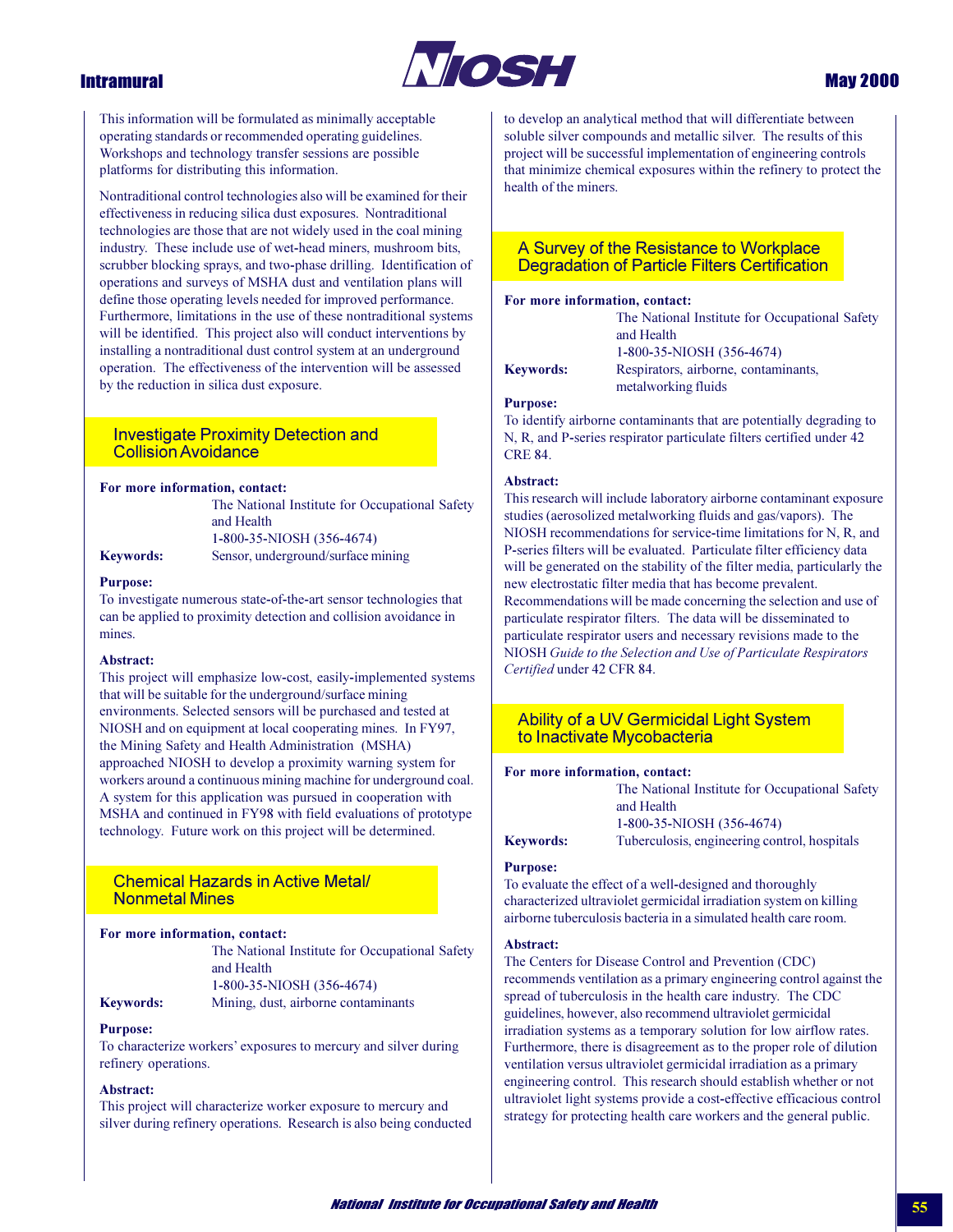

### **Intramural**

**Reducing Diesel Particulate Exposure in Western Mines** 

#### For more information, contact:

Safety

The National Institute for Occupational

and Health 1-800-35-NIOSH (356-4674) Mining, diesel, airborne contaminants

#### **Purpose:**

**Keywords:** 

To reduce the exposure of workers in Western mines to potentially dangerous levels of exhaust from diesel engines.

#### Abstract:

The products from this research will be information and tools that the mining industry can use to help meet federal mandates and reduce worker exposure levels. The research will identify various interventions and rigorously evaluate the technical and financial feasibility of each. The goal of the program is to reduce current exposure to diesel particulates by 90 percent or more. This would mean that nearly 100,000 workers would see significant reduction in diesel particulate exposure.

#### **Comparison of Fit Test Methods-N95 Filtering-Facepiece Respirators**

#### For more information, contact:

Safety

The National Institute for Occupational

and Health 1-800-35-NIOSH (356-4674) **Keywords:** Respirators, tuberculosis, hazards, fit tests

#### **Purpose:**

To determine which of five fit test methods adequately screen out poorly fitting N95 respirators.

#### **Abstract:**

In this investigation, five fit test methods—the Saccharin, Bitrex, TSI Porta Count with Companion, generated aerosol, and TSI PortaCount-will adequately screen out poorly fitting (face seal leakage greater than one percent) N95 respirators that are used to protect from such hazards as tuberculosis. The results of the fit tests will be compared to multiple total penetration measurements to determine if the respirator provides adequate protection (total penetration value less than or equal to 10 percent). Five statistical tests will be used to determine if a given fit test method is adequate in screening out poorly fitting respirators. Research will also be done to define how filter efficiency and resistance affects respirator performance by measuring face seal volumetric leakage as a function of pressure. The results will provide workers with effective fit test methods for N95 filtering-facepiece respirators and improve particulate filters.

**Evaluation of Factors Affecting Disease Transmission in Commercial Aircraft Cabins** 

and Health

controls

#### For more information, contact: The National Institute for Occupational Safety

**Keywords:** 

**Purpose:** 

To address the problem of in-flight disease transmission on commercial aircraft.

#### Abstract:

There are approximately 148,000 flight personnel, including pilots, flight attendants, and other flight crew members, who are potentially exposed to infectious diseases brought into the enclosed aircraft environment by passengers. The recommendations resulting from this project will be engineering strategies and controls (including airline cabin ventilation) for decreasing the possibility of aerosol transmission from passengers to flight personnel and other passengers.

1-800-35-NIOSH (356-4674)

Infectious disease, confined space, engineering

### **Generation and Control of Aerosol Emissions from Arc Welding**

#### For more information, contact:

| The National Institute for Occupational Safety |
|------------------------------------------------|
| and Health                                     |
| 1-800-35-NIOSH (356-4674)                      |
| Welding particle-size ultrafine                |

### **Keywords: Purpose:**

To determine the factors influencing particle-size distribution in a typical arc welding operation and the efficacy of low-cost control techniques to remove particles from the gas stream.

#### Abstract:

Census data indicate over 700,000 U.S. workers are involved in welding or allied processes. This laboratory investigation will focus on determining what factors influence particle-size distribution in arc welding operations indicative of the efficiency of particles deposited within the lungs. Additionally, this study will determine the efficacy of several novel, low-cost engineering control techniques to remove these aerosols from the gas stream. Previous research focused on the mass of particles collected and did not emphasize the underlying particle-size distribution. Recent research indicates that ultrafine aerosols (nanometer or submicrometer in size) may intensify potentially detrimental health effects. Arc welding processes generate very high concentrations of nanometer-sized particles.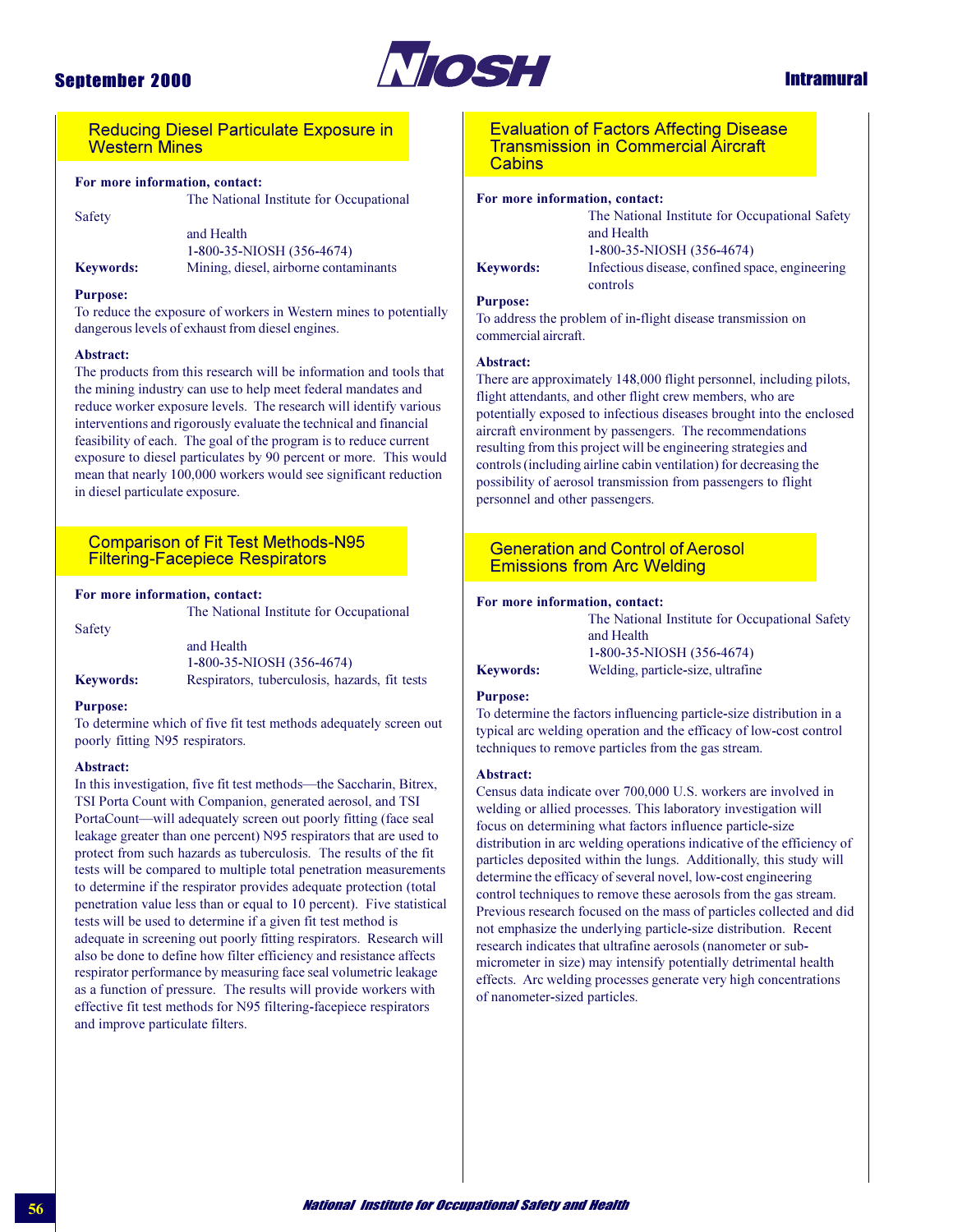

### **May 2000**

### **Control of Nitrous Oxide in Dental Operations**

#### For more information, contact:

|                  | The National Institute for Occupational Safety |
|------------------|------------------------------------------------|
|                  | and Health                                     |
|                  | 1-800-35-NIOSH (356-4674)                      |
| <b>Keywords:</b> | Engineering controls, health care workers,     |
|                  | reproductive hazards                           |

#### **Purpose:**

To reduce nitrous oxide exposure to dental workers.

#### Abstract:

This project will develop partnerships with industry, labor, and other government agencies interested in the dental community. The goal of the partnership will be to reduce nitrous oxide exposure to dental workers. The partners will work to develop control strategies then test these strategies, including the design, construction, and evaluation of control devices. The final goal of this project is to implement proven control strategies on a national level by leveraging the wide-based membership of all the partners.

### **New Approaches to Ventilation Control**

#### For more information, contact:

|           | The National Institute for Occupational Safety |
|-----------|------------------------------------------------|
|           | and Health                                     |
|           | 1-800-35-NIOSH (356-4674)                      |
| Kevwords: | Airborne contaminants, control technology,     |
|           | engineering controls                           |

#### **Purpose:**

To determine the effect of exhaust recirculation on worker exposure.

#### Abstract:

With the advent of more stringent environmental regulations relating to ultrafine particle emissions, recirculation techniques may become more prevalent, especially in foundries and welding operations. Conventional ventilation systems vary in efficiency because of inlet and exhaust configurations and in effectiveness from point-to-point within a facility. All workers whose exposures are controlled by general ventilation systems may be adversely affected. If the goals of this project are met, technology will be available to reduce significantly or to eliminate exposures caused by general ventilation system inefficiencies and to reduce the volumetric airflow rates required for control, thus, conserving energy.

### **Pilot Study of Control of Silica Exposures During Construction**

#### For more information, contact:

|                  | The National Institute for Occupational Safety |
|------------------|------------------------------------------------|
|                  | and Health                                     |
|                  | 1-800-35-NIOSH (356-4674)                      |
| <b>Keywords:</b> | Construction, airborne contaminants, silicosis |

#### **Purpose:**

To identify and evaluate engineering control methods that will reduce exposure of airborne contaminants to construction workers.

#### Abstract:

This project will concentrate on developing engineering control methods needed to reduce airborne contaminant exposure to construction workers who drill, cut, grind, or jackhammer silicacontaining materials, such as concrete, bricks, and ceramic materials. These workers are potentially exposed to excessive crystalline silica concentrations, especially when using electric grinders or masonry saws without water. Worker exposures are typically 20 to 160 times the National Institute for Occupational Safety and Health (NIOSH) recommended exposure limit (REL) for respirable crystalline silica and also exceed the Occupational Safety and Health Administration's permissible exposure limit (PEL). These widespread silica exposures in the construction industry cannot be controlled by available respiratory protection. This project will identify which operations are generating the greatest crystalline silica exposures and recommend engineering controls.

#### **Identification and Control of Rock Burst Hazards**

#### For more information, contact:

|                  | The National Institute for Occupational Safety |
|------------------|------------------------------------------------|
|                  | and Health                                     |
|                  | 1-800-35-NIOSH (356-4674)                      |
| <b>Keywords:</b> | Underground mining, ground control, rock       |
|                  | bursts                                         |

#### **Purpose:**

To develop methods for forecasting the probable locations of adverse geologic conditions and assess how these conditions may lead to rock burst control hazards.

#### Abstract:

Researchers hypothesize that rock burst hazards are controlled by localized deviations from average expected conditions. This project consists of several tasks. It will first concentrate on analyzing adverse geologic conditions. Preliminary results suggest that vitreous quartzite, silicified rock of any type, core discing, breakouts, and bedding discontinuities and/or faults oriented parallel to opening walls, roof, or face are associated with heightened rock burst hazards. In addition, an analysis of adverse geologic conditions will be completed. Current studies are concentrating on buckling of rock slabs in development and the redistribution of in situ stresses by geologic structures. Also, the research will explore adverse geologic conditions. Tools are needed to spot adverse geologic conditions during the exploration phase of a project so that ground control safety can be planned. Development efforts are concentrating on video borescope. Finally, the project will develop rock burst instrumentation to detect the occurrence of a rock burst to speed rescue of miners. This is important since many rock burst fatalities are caused by suffocation of buried miners. Other tools being explored include noninvasive methods for measuring closure and closure rates of openings and assessing fracture density in rock surrounding a mine opening.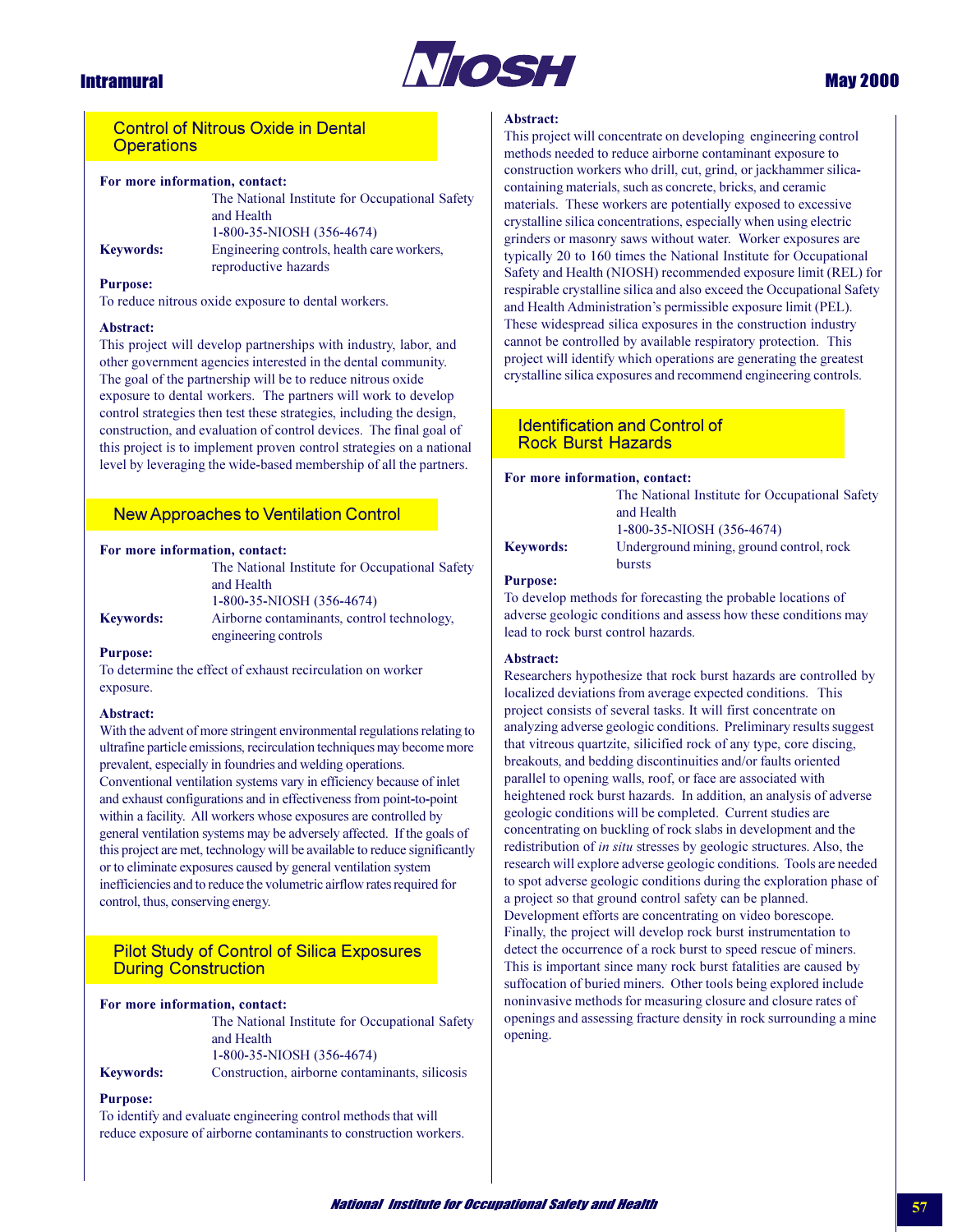

### **Intramural**

### **• Emerging Technologies**

**Evaluation of Substitute Materials Used** in Construction

#### For more information, contact:

|                  | The National Institute for Occupational |
|------------------|-----------------------------------------|
| Safety           | and Health                              |
|                  | 1-800-35-NIOSH (356-4674)               |
| <b>Keywords:</b> | Construction, asbestos, silicosis       |

#### **Purpose:**

To develop a database for in vitro and in vivo toxicity of several abrasive substitutes and determine the role of length versus chemistry in the fibrotic potential of asbestos substitutes.

#### Abstract:

This project will conduct laboratory studies to identify the toxicity of abrasive substitutes and evaluate the role of length versus chemistry in the ability to develop fibrosis of various asbestos substitutes. In addition, mechanistic investigations (oxidant generation, activation of transcription factors, induction of mRNA for cytokine production) will explain events that initiate the development and progression of pulmonary inflammation, damage, and fibrosis. Such information will be used to evaluate the potential occupational health hazard posed by substitute materials (abrasive substitutes for silica and substitute fibers for asbestos) and could result in the development of early diagnostic tests for pulmonary disease.

### **• Exposure Assessment Methods**

**New Methods for Assessing Exposure to** Radio Frequency (RF) Communication **Sources** 

#### For more information, contact:

|                  | The National Institute for Occupational |
|------------------|-----------------------------------------|
| Safety           | and Health                              |
|                  | 1-800-35-NIOSH (356-4674)               |
| <b>Keywords:</b> | Techniques, exposure assessment, radio  |
|                  | frequency (RF) communication sources    |

#### **Purpose:**

To develop, test, and evaluate new technologies for the exposure assessment of workers in close proximity to radio frequency communication sources.

#### Abstract:

Workers in field situations who are very close to a transmitting antenna may render unreliable, current methods used to assess exposure. Promising new devices are now available for these exposure conditions, but their utility has not been studied. The goal of this project is to determine if new methods can provide reliable exposure assessments for these situations. Using peer input (mail review), a measurement sampling procedure will be developed for promising new devices that are available through external partners. The methods using these new devices will be compared to existing methods measuring only field strength to determine if the new methods are more reliable in assessing worker exposure. Comparisons will be made in appropriate field situations. Body current methodology developed at NIOSH has improved exposure assessments for operators of radio frequency (RF) heaters. The present project will apply this expertise and other recent methods to the problem for RF communication sources. Initial results indicate that body current methodology provides more reliable exposure assessments. These results support the NIOSH recommendation to the Federal Communication Commission (FCC) that body current must be measured that make reliable exposure assessments near RF sources

### **Exposure Assessment Methods for Evaluating Electromagnetic Frequency** (EMF) Health Effects

#### For more information, contact:

| The National Institute for Occupational Safety |
|------------------------------------------------|
| and Health                                     |
| 1-800-35-NIOSH (356-4674)                      |
| Electromagnetic frequency, exposures,          |
| methods, public health risk, diseases          |

#### **Purpose:**

**Keywords:** 

To test new methods for assessing electromagnetic frequency (EMF) exposure.

#### Abstract:

In this new three-year project, NIOSH will conduct a pilot study using a personal monitor called the Multiwave III that takes comprehensive measurements of electromagnetic field (EMF) exposure. The Multiwave III collects the exposure data needed to plan an epidemiologic study. Since the Multiwave III and NIOSH's computer software can measure exactly the magnetic field metrics hypothesized to have biologic effects, a study with this new instrument will be a more definitive test of the association between EMF and disease than any previous epidemiologic study. This project will also estimate EMF exposures from existing measurements for a study of neurodegenerative diseases like Alzheimer's Disease and amyotrophic lateral sclerosis (ALS). These studies will help assess whether the public health risks from occupational exposures to EMFs are far greater than cancer studies have indicated. Whether existing epidemiologic findings justify the reduction of EMF exposures to workers will be evaluated by a meta-analysis of the occupational cancer studies.

### **Biomarker Development for Human Exposure Assessment**

#### For more information, contact:

The National Institute for Occupational Safety and Health 1-800-35-NIOSH (356-4674) Biomarkers, occupational toxicants, glycol

ethers, oxidative damage, DNA damage

#### **Purpose:**

**Keywords:** 

To develop biomarkers of exposure and effect for occupational toxicants (e.g. glycol ethers, toxicants causing oxidative damage, DNA damaging agents).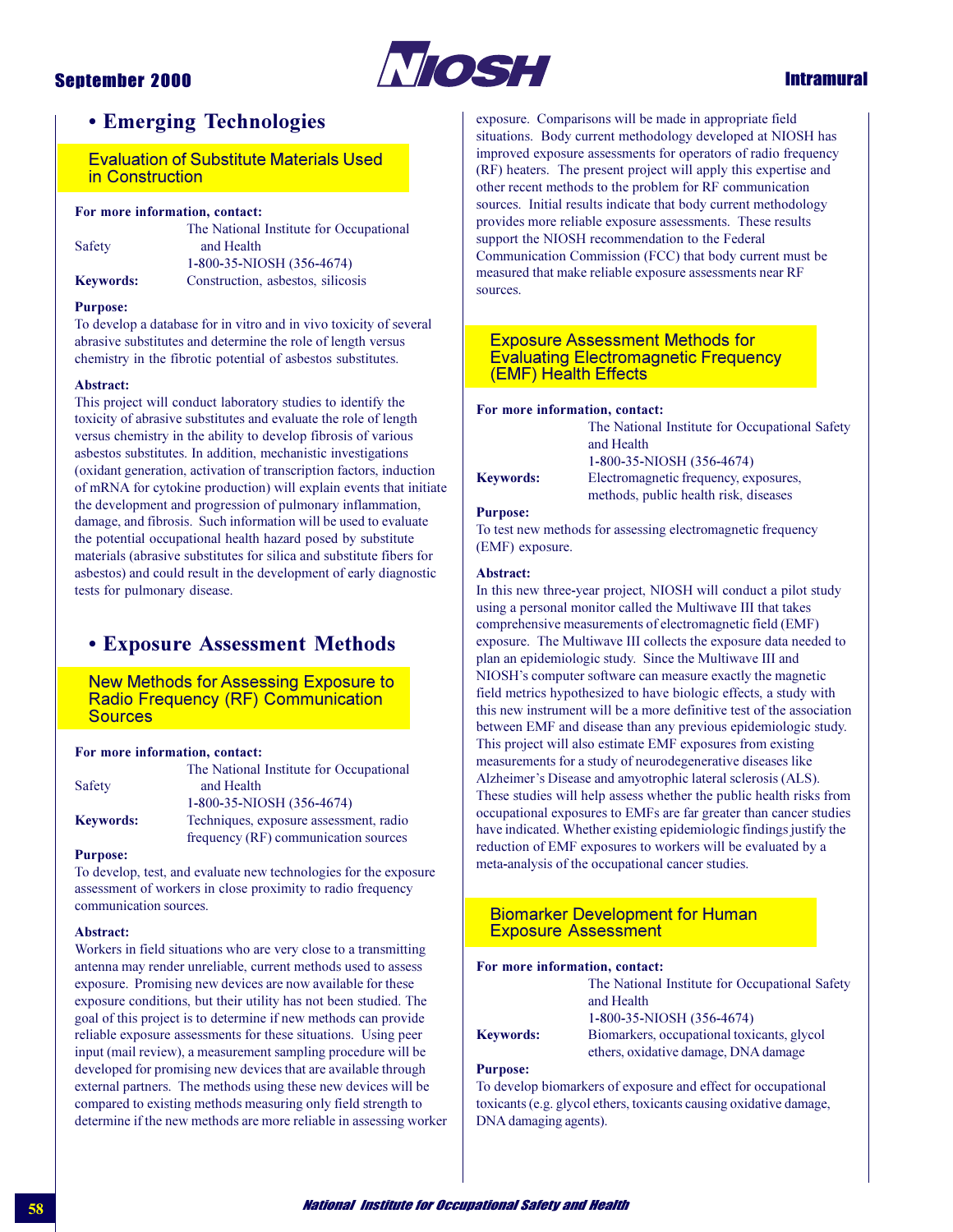

#### Abstract:

The development of biomarkers of exposure, effect, and susceptibility have application for human field studies. For epidemiological and health hazard studies, it is imperative that biomarkers for internal dose, biologically effective dose, and early effects be evaluated so that exposure and risk from a hazard can be more accurately determined. Goals for this research are to develop three biomarkers for:  $(1)$  exposure to glycol ethers,  $(2)$  exposure to toxicants that cause oxidative damage, and (3) effect of exposures to DNA damaging agents.

Every year, several hundred thousand workers are exposed to glycol ethers that have been shown to be teratogenic. Glycol ethers are a priority compound for EPA standard setting. A marker of exposure would be of value for this standard. Many compounds, like silica or asphalt fumes, cause oxidative damage that may lead to cancer and organ toxicity. Development of a biomarker to determine the biologically effective dose is critical to understand the implications of exposures that result in oxidative damage. A method is also proposed to develop an assay to assess DNA damage as a biomarker of effect of exposure. This method would have wide applicability over a range of occupational agents, although initially it would be developed to investigate exposures to asphalt fumes and pesticides in workers. A feasibility study to assess genotoxicity of asphalt fumes has been integrated into this project. The biomarkers discussed above will be investigated for their utility to measure genotoxicity of asphalt fumes.

### **Perchloroethylene: Biomarkers for Human Exposure Characterization**

#### For more information, contact:

| The National Institute for Occupational Safety |
|------------------------------------------------|
| and Health                                     |
| 1-800-35-NIOSH (356-4674)                      |
| Biomarkers, dry cleaners, women's health       |

### **Keywords: Purpose:**

To develop biomarkers that will characterize the time between occupational exposure to perchloroethylene and disease.

#### Abstract:

Perchloroethylene is a widely used solvent in the dry-cleaning industry. Epidemiologic studies have reported that the incidence of several cancers is increased in people exposed to perchloroethylene. Biomarkers of exposure, effect of exposure, and genetic susceptibility are being developed that can be used to accurately measure the internal dose of perchloroethylene and its metabolites and to evaluate the potential health risks in workers exposed to this dry-cleaning solvent. This research will produce new and improved biomarker methods that will be applied to biological samples from women exposed to perchloroethylene in the dry-cleaning industry. This research will also enhance the capability for early detection of occupational disease.

### **Biomonitoring Methods for Agricultural Exposures**

#### For more information, contact:

|                  | The National Institute for Occupational Safet<br>and Health |
|------------------|-------------------------------------------------------------|
|                  | 1-800-35-NIOSH (356-4674)                                   |
| <b>Keywords:</b> | Biological monitoring, agriculture,                         |
|                  | organophosphate pesticides, herbicide,                      |
|                  | immunochemical pesticides                                   |

#### **Purpose:**

To develop new immunochemical methods for organophosphates and the herbicide metolachlor that will be cheaper and easier to use than conventional assays.

#### Abstract:

Large quantities of pesticides and herbicides are applied each year in agricultural settings. NIOSH currently has studies investigating exposures to applicators of organophosphate insecticides and the herbicide metolachlor. These studies require sensitive and accurate methods to assess the exposure of workers. Since much worker exposure occurs through the skin, biological monitoring is needed to complement environmental monitoring. Because conventional biological monitoring methods are relatively time consuming and expensive, new immunochemical methods, enzyme-induced immunosorbent assays (ELISAs), for organophosphates (chlorpyrifos, azinphos-methyl, and phosmet) and metolachlor are being developed and will be used to analyze specimens collected in NIOSH studies. These new methods will be cheaper and easier to use than conventional assays, thereby allowing for quicker identification and correction of exposure risks.

### Use of a Hepatocyte Model for **Identifying Biomarkers**

#### For more information, contact:

The National Institute for Occupational Safety and Health 1-800-35-NIOSH (356-4674) Biological monitoring, exposure assessment, agriculture

### **Purpose:**

**Keywords:** 

To develop a model system using human liver cells that will determine how humans metabolize chemicals encountered in the workplace.

#### Abstract:

Biological monitoring techniques, which detect exposure to workplace chemicals within a person's body (usually by testing urine or blood), are essential to conduct many occupational health studies. Because the body often metabolizes chemicals very quickly, biological monitoring techniques must be provided both for the parent chemical and its metabolites. In this project, a model system will be developed using human liver cells from 150 donor livers to study the variability in the way individuals metabolize foreign chemicals and to study how specific agricultural chemicals are metabolized. Based on this information, specific biological monitoring methods will be developed that can be used to assess workers' exposure to occupational chemicals.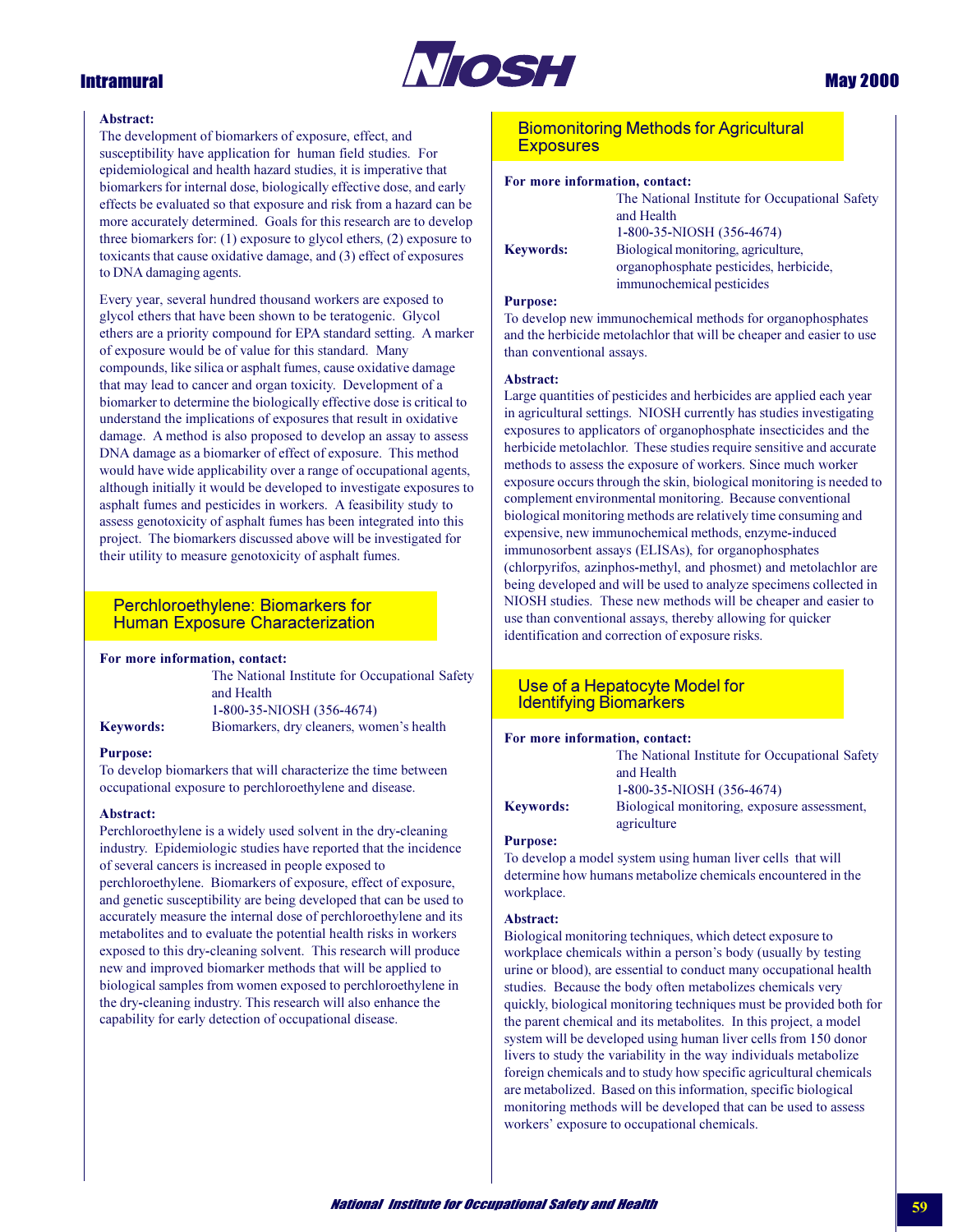

### **Intramural**

### A Method for Simultaneous Analysis of **Multiple Pesticides**

#### For more information, contact:

| The National Institute for Occupational Safety |
|------------------------------------------------|
| and Health                                     |
| 1-800-35-NIOSH (356-4674)                      |
| Biological monitoring, exposure assessment.    |

**Keywords:** 

agriculture

#### **Purnose:**

To develop an exposure method using Fluorescence Microbead Immunosorbent Assays to measure levels of several pesticides simultaneously in urine.

#### Abstract:

Professional pesticide applicators apply many different types of pesticides during a typical work week. Urinary biological monitoring is an essential exposure assessment tool for these workers, since skin absorption is a common route of exposure. Typically, an accurate estimate of total pesticide exposures for these workers requires separate, costly, and time-consuming analyses for each individual pesticide. A new urinary biological monitoring technology, Fluorescence Microbead Immunosorbent Assays, will be developed via the project to measure levels of several pesticides simultaneously in urine. Successful application of this multi-analyte technology will allow for a more complete and cost effective characterization of workplace exposures that, in turn, should allow for enhanced intervention measures to prevent future exposures.

### **Aerosol Sampler Development**

#### For more information, contact:

and Health 1-800-35-NIOSH (356-4674) Fiber classifier, fiber length, lung disease

cancer, sampler

The National Institute for Occupational Safety

#### **Purpose:**

**Keywords:** 

To improve the design of the fiber length classifier to: (1) study fibers that can cause lung diseases including cancer and (2) improve the quality of respirable and inhalable dust samplers.

#### Abstract:

A new type of instrument, a fiber length classifier, was developed in a previous project that opens up a range of fiber research possibilities. It allows vastly improved investigation of fibers that can cause lung diseases, including cancer. One part of the project is to improve the design of the classifier and make the design available to other researchers. NIOSH will determine the in vitro toxicity of fibers as a function of fiber length. Samples of length-classified fibers have been and will be generated for this purpose. A collaboration has been established with the Health and Safety Executive in the United Kingdom (U.K.) to provide the U.K. with this technology and to develop a personal thoracic sampler for fibers. The thoracic sampler will replace the current sampler, which has been demonstrated in a previous project to have problems with sample uniformity and losses at the inlet.

The second part of this project involves the evaluation or development of improved respirable and inhalable dust samplers. The current "total" dust sampler has been shown to be inefficient for large particles that can exhibit respiratory system toxicity. The sampling efficiency of several commercial samplers mounted on a mannequin will be evaluated in a large wind tunnel. The wind tunnel will be improved to allow accurate estimation of air flow around the mannequin as well as providing a uniform dust cloud for sampler testing. Several aspects of the samplers, including inlet efficiency, internal sampler losses, capture of very large "projectile" particles, and filter weighing accuracy will be addressed.

### **Diffusive Sampler Test Protocol**

#### For more information, contact:

|                  | The National Institute for Occupational |
|------------------|-----------------------------------------|
|                  | Safety and Health                       |
|                  | 1-800-35-NIOSH (356-4674)               |
| <b>Keywords:</b> | Performance tests, acceptance criteria, |
|                  | diffusion sampler                       |

#### **Purpose:**

To prepare a broadly accepted set of performance tests and acceptance criteria for proving the efficacy of any given diffusive sampler.

#### Abstract:

There are specific peculiarities of diffusive sampling not found in the pumped systems. Some diffusive samplers are sensitive to the time-dependence of the analyte concentration. Transients within the air spaces of the sampler following a concentration change may be significant. If the analyte is not strongly bound to the sorbent, then transients within the sorbent itself can be important. Change in a sorbent's effectiveness can significantly affect the sampling rate. Relatedly, the sampling rate can be temperature-dependent, and in some instances, depend on the presence of interfering substances. Finally, the sampling rate of some samplers has been reported to depend on the ambient wind speed.

This project will counter the uncertainties in diffusive sampling through preparation of a broadly accepted set of performance tests and acceptance criteria for proving the efficacy of any given diffusive sampler. Some of both the theoretical and experimental work to accomplish this has been completed. In order to test many of the potential problems of diffusive sampling, a dynamic exposure chamber is needed-i.e., one in which the concentration can be quickly changed in time. Such a chamber is being developed.

### **Method Development for Fungi Involved** in Occupational Diseases

#### For more information, contact:

|                  | The National Institute for Occupational         |
|------------------|-------------------------------------------------|
|                  | Safety and Health                               |
|                  | 1-800-35-NIOSH (356-4674)                       |
| <b>Keywords:</b> | Fungi, soil, bird and bat droppings, analytical |
|                  | methods, mycotic diseases                       |

#### **Purpose:**

To develop analytical methods to detect fungi in soil, bird droppings, and bat droppings.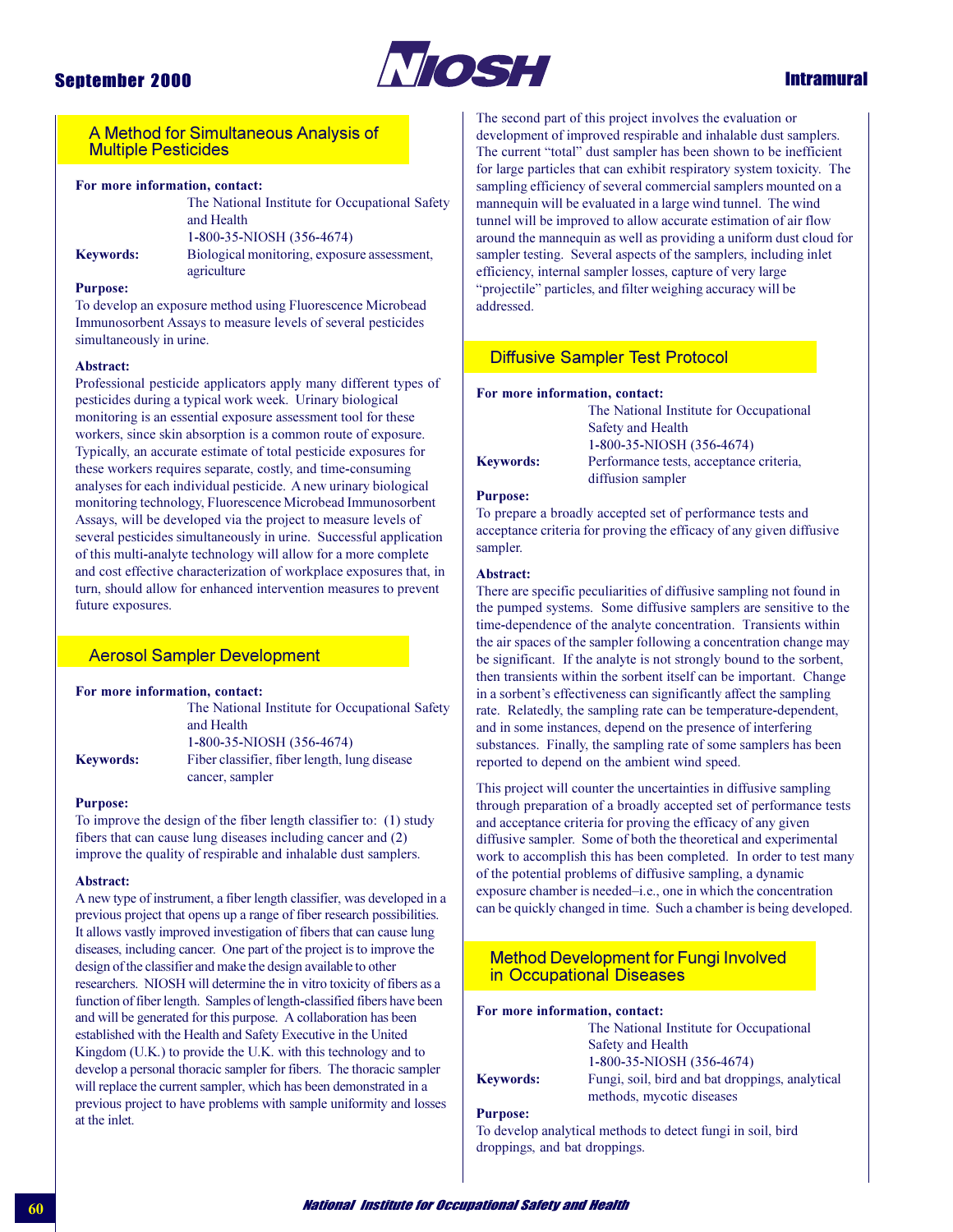

### **May 2000**

### **Intramural**

#### Abstract:

NIOSH has received numerous inquiries and has been actively engaged in Health Evaluations pertaining to worker concerns involving Histoplasma capsulatum, Cryptococcus neoformans, Blastomyces dermatides, and Coccidiodes immitis associated with bat and bird droppings or contaminated soil in various occupational settings. The extent of occupational risk in these work environments is unknown as no fast, specific, relatively inexpensive analytical methods are available for the detection of these particular fungal pathogens. Outbreaks of mycotic diseases among construction workers continues to be reported as a result of demolition of contaminated buildings and related activities. Inhalation of spore-containing dust often contaminated with bird or bat droppings is the primary cause of these diseases. The efficacy of various technologies and methods for preventing these infections has not been adequately evaluated. Fast, inexpensive, specific fungal analytical methods would permit the detection of these fungi in soil and bird and bat droppings. The efficacy of various disinfectants could then be evaluated as well as environmental control measures such as dust suppression methods.

### **Applied Monitoring Studies**

#### For more information, contact:

|                  | The National Institute for Occupational Safety |
|------------------|------------------------------------------------|
|                  | and Health                                     |
|                  | 1-800-35-NIOSH (356-4674)                      |
| <b>Kevwords:</b> | Information, instruments, analytical methods,  |
|                  | worker exposure                                |

#### **Purpose:**

To update information on instruments and methods useful to safety and health practitioners.

#### **Abstract:**

The global industrial hygiene community relies on direct-reading instrumentation for monitoring worker and workplace exposures to toxic substances. This project will result in information on instruments valuable to, and otherwise unavailable to, safety and health practitioners. This work will benefit anyone who uses or manufactures direct-reading instruments. The NIOSH Manual of Analytical Methods includes sampling and analytical methods used to determine exposures to toxic gases, vapors, and aerosols. There is interest in accepting methods developed outside of NIOSH for inclusion in the manual. To that end, acceptance criteria for the external methods are required and will be established. Additionally, some methods that had been developed in-house or under contract to NIOSH require updating or improvement. Two methods, SO. and H<sub>2</sub>S by ion chromatography, will be upgraded.

### **NIOSH Manual of Analytical Methods Cooperative Research**

| For more information, contact: |                                                             |
|--------------------------------|-------------------------------------------------------------|
|                                | The National Institute for Occupational                     |
|                                | Safety and Health                                           |
|                                | 1-800-35-NIOSH (356-4674)                                   |
| <b>Keywords:</b>               | Analytical methods, sampling methods,<br>method development |

#### **Purpose:**

To conduct methods research to address exposure assessment needs and foster partnerships.

#### Abstract:

The NIOSH Manual of Analytical Methods (NMAM) is a widely used repository of sampling and analytical methods for hazardous workplace substances. A joint American Industrial Hygiene Association (AIHA) survey of over 350 public and private laboratories identified frequently analyzed substances where NMAM methods do not exist, methods that need improvement and laboratories willing to cooperate with NIOSH in method development. This project will conduct methods research addressing the priorities of the AIHA/NIOSH laboratory survey and use cooperating public and private laboratories to the maximum extent possible for this work.

### **Determination of Volatile Organic Compounds in the Workplace**

#### For more information, contact:

|                  | The National Institute for Occupational                        |
|------------------|----------------------------------------------------------------|
|                  | Safety and Health                                              |
|                  | 1-800-35-NIOSH (356-4674)                                      |
| <b>Keywords:</b> | Exposure assessment, indoor air quality,<br>analytical methods |

#### **Purpose:**

To develop a method that can identify and quantify volatile organic compounds in the workplace.

#### **Abstract:**

Workers concerned about their working environments have requested that NIOSH perform more than 1000 Health Hazard Evaluations. Generally, traditional charcoal tube sampling and analytical methods are used in these evaluations, but results are often inconclusive because existing methods lack sufficient sensitivity to detect low levels of volatile organic compounds (VOCs). The method developed in this project will provide results that help researchers associate observed health effects with VOC exposures when determining risk. These results will also be used to evaluate control measures and compliance with regulatory standards.

### **Revision of Methods in the NIOSH Manual of Analytical Methods**

#### For more information, contact:

| The National Institute for Occupational Safety |
|------------------------------------------------|
| and Health                                     |
| 1-800-35-NIOSH (356-4674)                      |
| Airborne toxins, control technology analytical |
| methods                                        |

#### **Purpose:**

**Keywords** 

To update methods in the NIOSH Manual of Analytical Methods.

#### Abstract:

This project will address out-of-date analytical methods in the NIOSH Manual of Analytical Methods (NMAM), 4<sup>th</sup> edition. Some of these are older than 15 years and in need of updating or complete revision. NIOSH uses these sampling and analytical methods for monitoring occupational exposures to toxic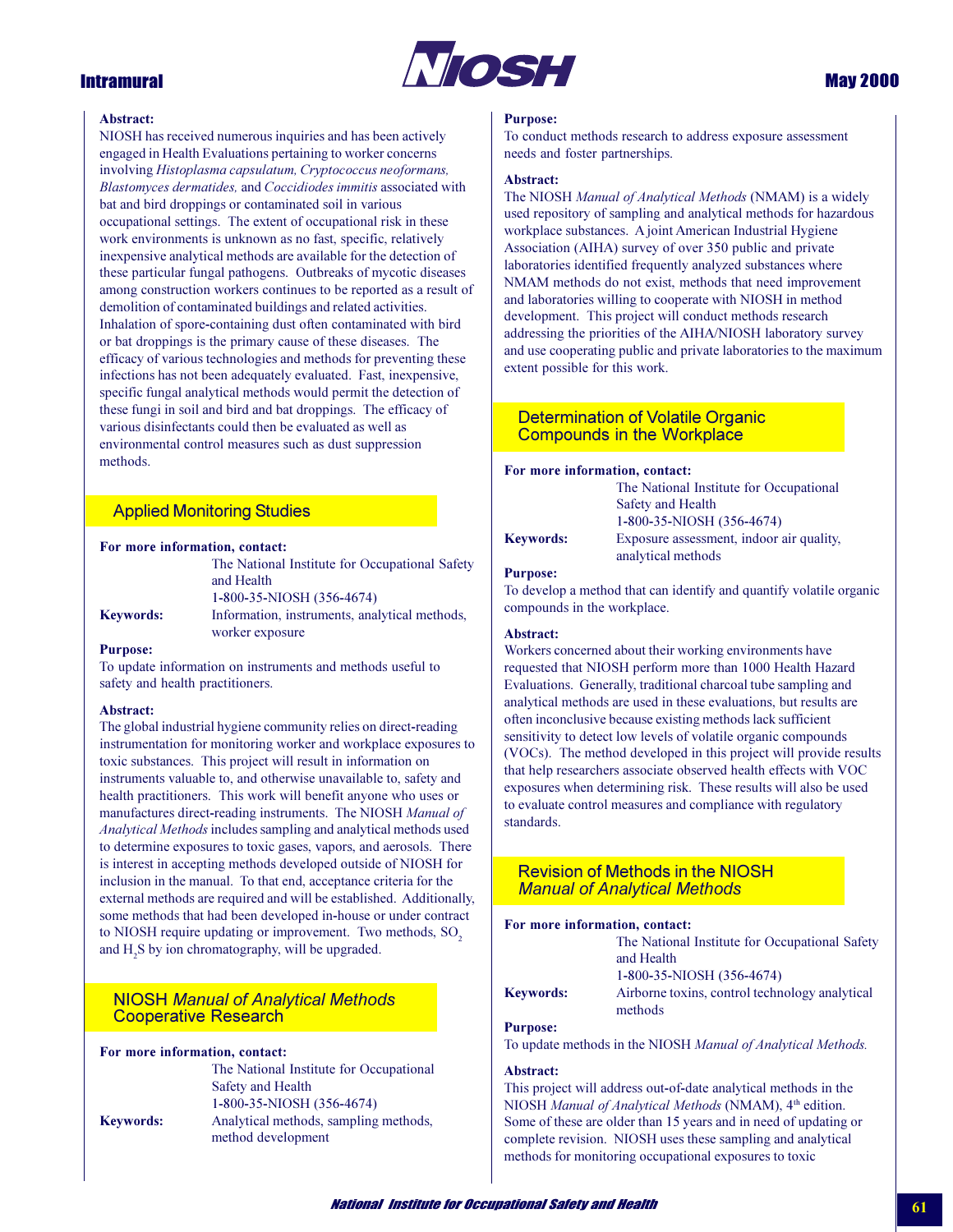### **September 2000**



### **Intramural**

substances. The agency performs approximately 12,000 analyses per year to support NIOSH programs, such as engineering control technology surveys or health hazard evaluations. The NMAM is also used by many private sector laboratories and universities in the United States and abroad. Validated sampling and analytical methods of known accuracy, specificity, and reliability are essential to measurement quality. They can have a profound impact on the workplace when the research used in public decisions includes the data these methods generate.

### **On-Site Monitoring of Heavy Metals Exposure in Construction**

#### For more information, contact:

|                  | The National Institute for Occupational    |
|------------------|--------------------------------------------|
| Safety           | and Health                                 |
|                  | 1-800-35-NIOSH (356-4674)                  |
| <b>Keywords:</b> | Lead, analytical methods, sampling methods |

#### **Purpose:**

To evaluate field-portable methods for lead, hexavalent chromium, and other metals in air, surface dust, paint, and other environmental samples.

#### Abstract:

Several million U.S. workers are exposed at work to lead and hexavalent chromium (and other heavy metals). Many of these workers are minorities working in construction or renovation and are employed by small businesses. Traditional laboratory analyses to monitor exposures are not always useful in the construction industry because results were not available quickly enough to avoid high exposures or prolonged shutdown periods. Therefore, field-portable methods were developed. This project will assess these methods and develop additional research to evaluate methods for other sample matrices and elements.

### **Ergonomic Exposure Assessment Methods Development**

#### For more information, contact:

|                  | The National Institute for Occupational |
|------------------|-----------------------------------------|
| Safety           | and Health                              |
|                  | 1-800-35-NIOSH (356-4674)               |
| <b>Keywords:</b> | Ergonomic exposure assessment, methods  |
|                  | development                             |

#### **Purpose:**

To describe uniform quantitative methods to measure upper extremity ergonomic exposure in jobs.

#### Abstract:

There is need for more uniform, reliable, valid, and practical quantitative methods to measure upper extremity ergonomic exposures in jobs. For this research, a written composite data collection sheet is currently being developed that will be validated using a series of videotaped jobs. Initial agreement among observers will be calculated, and reasons for disagreement will be explored and used as the basis for further decision rules and training. Job observations will be repeated following training, and agreement among observers will be reevaluated with the proposed method then being used to evaluate jobs in NIOSH field studies.

The development of more uniform and scientifically valid ergonomic exposure assessment methods will enable NIOSH to more clearly define the causes of musculoskeletal disorders and to reduce them through preventative action.

### **Blood Lead Monitoring Evaluation Project**

and Health

#### For more information, contact:

**Keywords:** 

1-800-35-NIOSH (356-4674) Lead, exposure assessment, biomarker

The National Institute for Occupational Safety

#### **Purpose:**

To validate a field instrument that rapidly analyzes capillary and venous blood lead levels.

#### Abstract:

This project will field test an anodic stripping voltammetry field instrument that rapidly analyzes capillary and venous blood lead levels. This instrument has only been used with children where blood lead levels are significantly lower than in occupationally exposed adults. This project will compare the instrument's results with split samples analyzed according to NIOSH Method 8003 from high-lead exposed adult populations. The study will assess the practicality and cost effectiveness of using this instrument in the workplace and estimate its precision. The second objective of this project is to collect saliva samples and determine whether they can be used to monitor recent lead exposure. This sampling and analytical technique is less invasive and can provide quicker results than current methods, rapidly guiding efforts to reduce lead exposures.

### **Pesticide Exposures of Greenhouse Workers**

#### For more information, contact:

|                  | The National Institute for Occupational Safety<br>and Health |
|------------------|--------------------------------------------------------------|
|                  | 1-800-35-NIOSH (356-4674)                                    |
| <b>Keywords:</b> | Pesticides, organophosphate pesticide,                       |
|                  | agriculture                                                  |

### **Purpose:**

To evaluate the pesticide exposures of rose-growing greenhouse workers and assess intervention techniques to reduce exposures.

#### Abstract:

Greenhouse workers are exposed to a variety of pesticides with a broad range of health effects including dermatitis, respiratory irritation, neurologic dysfunction, increased cancer risk, and death caused by acute poisoning. The primary objective of this study is to characterize the exposure of rose-growing greenhouse workers to selected pesticides and evaluate intervention techniques to reduce exposure. In the initial phase of the study, workers' exposure to selected pesticides, use of personal protective equipment, and the effectiveness of training techniques were evaluated. Based on the results of these cross-sectional evaluations, interventions will be designed and implemented. Follow-up evaluations will determine the effectiveness of the intervention to reduce workers' pesticide exposures and potential health effects.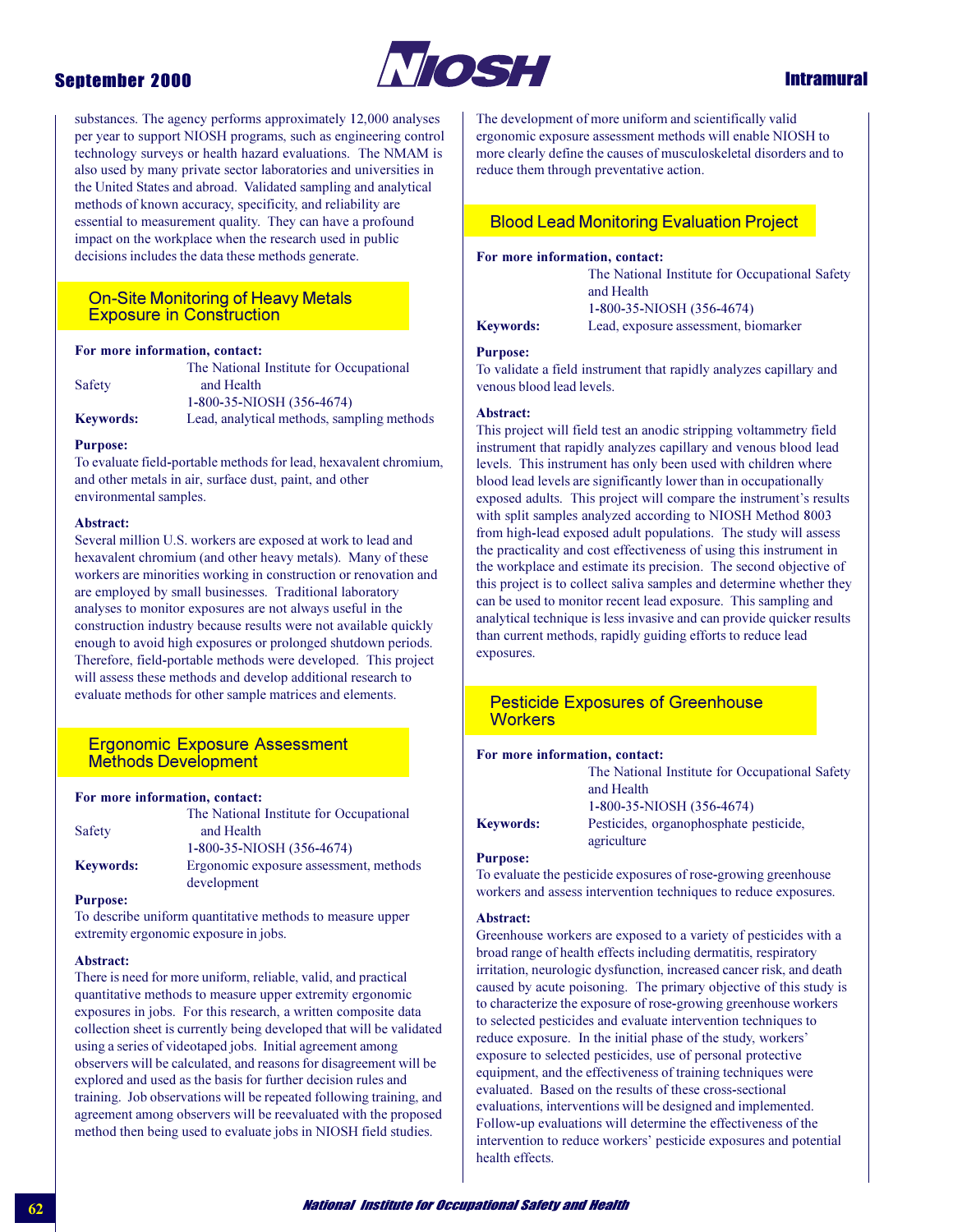

### **May 2000**

### **Herbicide Exposure Assessment Among Custom Applicators**

#### For more information, contact:

The National Institute for Occupational Safety and Health 1-800-35-NIOSH (356-4674) Herbicides, pesticides, agriculture

### **Keywords: Purpose:**

To assess the exposure of custom applicators to seven herbicides (atrazine, cyanazine, simazine, alachlor, metolachlor, and two esters of 2,4-D).

#### **Abstract:**

This project assessed the exposure of custom applicators to seven herbicides (atrazine, cyanazine, simazine, alachlor, metolachlor and two 2,4-D esters) used in corn and soybean fields. These herbicides are potential carcinogens, endocrine disruptors, and/or teratogens. Applicators were sampled multiple times during a season to improve the exposure characterization. Urine, saliva, dermal patch, hand wash, and air samples were collected. This study produced new analytical methods for measuring herbicide exposure and excreted metabolites. Findings from this project may be useful for conducting risk assessments, identifying intervention strategies, and classifying applicators into exposure groups for epidemiologic studies and to the EPA, which has initiated a special review of the triazine herbicides based on possible carcinogenic risks to applicators and the public.

### A Biomarker Study of Ethylene Oxide **Exposure**

#### For more information, contact:

The National Institute for Occupational Safety and Health 1-800-35-NIOSH (356-4674) Biomarker, cancer, hospitals

### **Keywords: Purpose:**

To determine whether DNA adducts can be used to predict the internal dose of exposure to ethylene oxide.

#### Abstract:

This research involves conducting a biomarker study of 73 U.S. and Mexican operators of hospital sterilizers that have been exposed to ethylene oxide as well as nonexposed workers. It will determine whether DNA adducts provide a measure of internal dose exposure to ethylene oxide and provide an indication of "early" biological effects that may lead to increased risks of developing certain diseases, including cancer. The findings will be relevant in the consideration of proposed changes to the International Agency on Research in Cancer classification of ethylene oxide as a Group I carcinogen.

### **Monitoring System for Human Responses to Workplace Conditions**

#### For more information, contact:

|                  | The National Institute for Occupational Safety |
|------------------|------------------------------------------------|
|                  | and Health                                     |
|                  | 1-800-35-NIOSH (356-4674)                      |
| <b>Keywords:</b> | Exposure assessment, electromyography,         |
|                  | stress                                         |

#### **Purpose:**

To develop a system to assess human stress in the workplace.

#### Abstract:

This project is developing an exposure assessment instrument for monitoring and analyzing human stress in the workplace. The assessment system being developed for this project is video based and is capable of real time monitoring of human stress exposures in construction and other workplace conditions. The system will synchronize human activity video images with an electromyography device and an O<sub>2</sub> consumption/CO<sub>2</sub> generation device for data acquisition. The completed instrument will be useful as a research tool for conducting occupational injury and ergonomics research.

### **Monitoring Crystalline Silica Dust**

Safety and Health

#### For more information, contact:

**Keywords:** 

1-800-35-NIOSH (356-4674) Infrared spectrometry technology, silica dust, air concentrations, filters, field use

The National Institute for Occupational

#### **Purpose:**

To develop a new infrared spectrometry technology for measuring the mass of crystalline silica dust collected on air filters.

#### Abstract:

The benefits of a relatively low-cost, low-resolution, rugged, infrared spectrometer that could be used in the field by nonchemists to estimate the air concentrations of crystalline silica and other mineral and organic aerosols are significant. This on-site measurement technology will eliminate the turnaround time associated with current laboratory measurement methods. Thus, immediate correction of overexposure situations can be made. To date, this research project has initiated studies using standard and customized optical, electronic, computer, and software components to construct a model of the instrument according to design calculations. It is anticipated that laboratory studies will be completed to optimize the resolution and sensitivity of the device, demonstrate the ability to measure crystalline silica dust on filters, establish the lower limit of detection, draft operational software, and test preliminary approaches to building a rugged prototype. At least two prototypes will be constructed and tested in field studies. It is anticipated that field studies will be conducted at construction and mining worksites. During FY00, design criteria for a rugged, portable silica monitor to be used in the field will be developed based on the field evaluations. Technology transfer to interested manufacturers will be established. Follow-on efforts will be started to evaluate the manufactured products and, if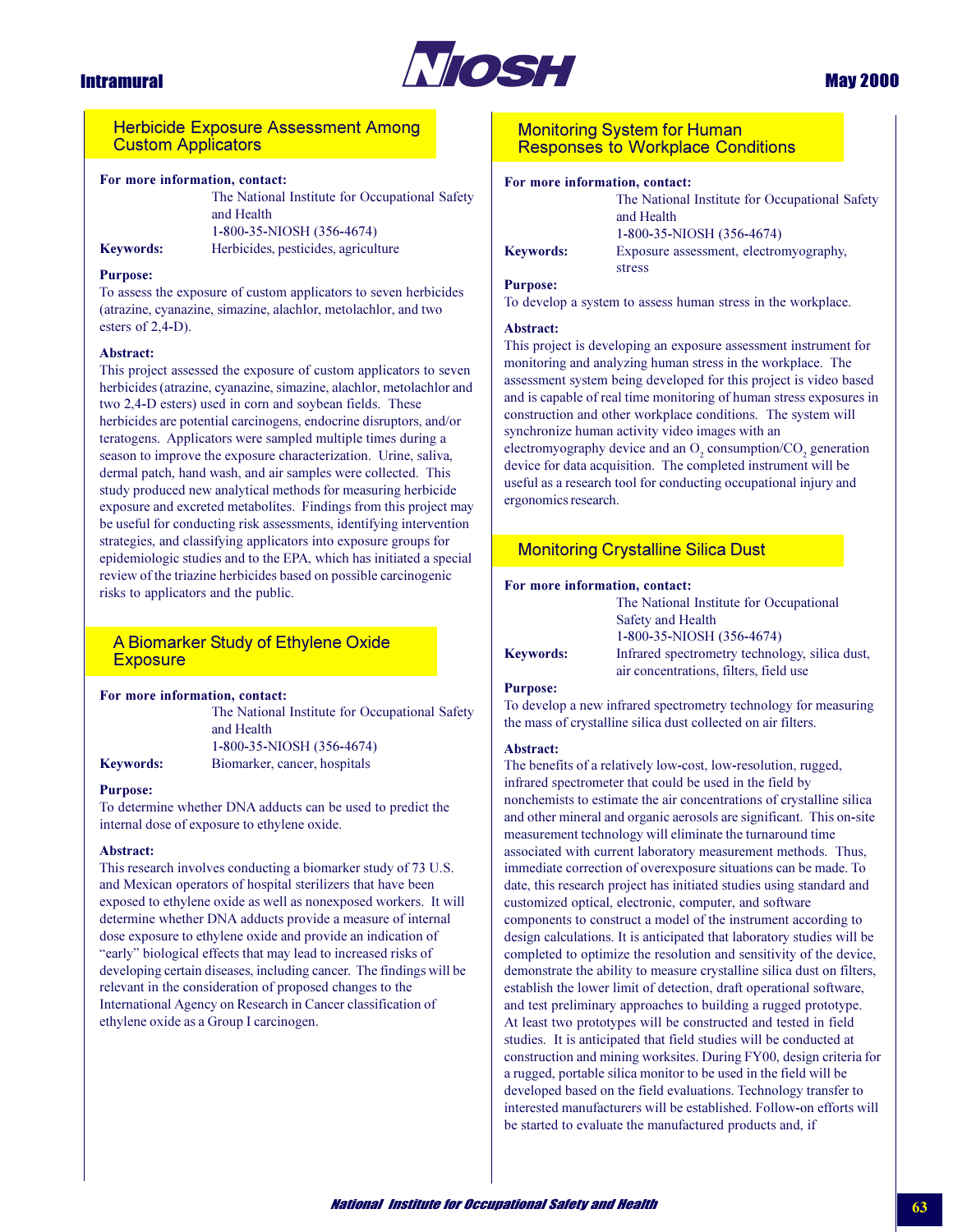### **September 2000**



### **Intramural**

appropriate, to encourage field industrial hygienists to apply this commercially available technology to evaluate and control workers' exposures to crystalline silica dust. Application of the technology to other organic and inorganic dusts will also be explored. If the studies show that the current design is not practical, work on the project will still proceed in the development of two prototype filtometers, the fall-back technology.

#### Development of a Portable X-Ray **Fluorescence (XRF) Unit for Air Sample Screening**

#### For more information, contact:

|                  | The National Institute for Occupational       |
|------------------|-----------------------------------------------|
| Safety           | and Health                                    |
|                  | 1-800-35-NIOSH (356-4674)                     |
| <b>Keywords:</b> | Portable x-ray fluorescence, particles, metal |
|                  | containing aerosols, health hazard, exposure  |
|                  | assessment                                    |
|                  |                                               |

#### **Purpose:**

To examine the applicability of commercial portable x-ray fluorescence (XRF) technology to detect metal-containing particles that may pose a health hazard in the workplace.

#### **Abstract:**

This project will first focus on laboratory evaluation of a commercial portable x-ray fluorescence (XRF) device. Secondly, it will concentrate on the applicability of using this screening technology to conduct exposure assessment measurements for welders at construction sites. Finally, it will develop information on the design criteria of a relatively low-cost, rugged, portable XRF device to be used in welding as well as other types of workplaces where airborne metal-containing substances may pose a health hazard. Potential external partners include academia, the construction industry, the American Welding Association, and the XRF manufacturers. The laboratory was set up and conducted studies to evaluate the capabilities and limitations of the commercial portable device, such as the sensitivities and detection limits, interelemental interferences, and matrix effects. Both laboratory-generated and field-collected samples will be analyzed and compared using XRF, as well as other methods of analysis in conjunction with scanning electron microscopy (SEM). Filter samples that contain welding fumes from different arc welding operations will be evaluated. Field studies will be conducted in collaboration with project partners to determine the applicability of using the same technology in workplaces by considering the acceptability of this technology to workers, owners, and field industrial hygienists and evaluating its effectiveness in identifying and reducing potential over exposures. During FY00, design criteria of a rugged, portable XRF device to be used in welding environments as well as the metal-cutting or metal-grinding machine shops will be developed based on the field evaluations and technology transfer to interested manufacturers. Follow-on efforts will evaluate the manufactured products and, if appropriate, encourage field industrial hygienists to apply this commercially available technology to reduce workers' exposures to metal-containing aerosols.

### **Local Positioning System for Exposure Assessment and Control**

#### For more information, contact:

| <b>Keywords:</b> |  |
|------------------|--|

The National Institute for Occupational Safety and Health 1-800-35-NIOSH (356-4674) Miniature unit, positioning information, workers, exposure risks, laboratory, field tests

#### **Purpose:**

To design and develop small, personal, electronic units that may be worn in a shirt pocket or clipped to clothing to provide positioning information about workers on exposure risks and help to control occupational hazards.

#### Abstract:

The prototype, miniature, personal, electronic units used in this research will be approximately three cubic inches in size. When worn by workers, these miniature units, in conjunction with remote references and signal processing software, form local positioning systems (LPS). Local positioning systems will link precise positioning coordinates to real-time exposure levels to help NIOSH researchers better understand exposure risks and optimize control.

LPS units that function inside and outdoors will be designed. For inside use, LPS will be optimized for performance over only a local area. Moreover, since LPS reference stations will be stationary, reference data will be of higher quality, likewise improving precision. LPS pocket-sized position determining units will be designed specifically for use in the assessment and control of occupational safety and health hazards. LPS units will use industry-standard connectors to input data from exposure monitors. LPS remote reference station software, being modular, will allow future analysis packages to be used by way of industry-standard object linking and embedding (OLE).

Potential users will be consulted in order to obtain insight into the diversity required in the processing software. After the first prototype LPS is laboratory tested, field tests will be conducted by potential users. From lessons learned, an iterative design-debug-test cycle will converge upon a mature functional specification. Although the software design will be extensive, a modular "plug and play" system will eliminate the barriers of user acceptance and thereby should maximize return on investment. In FY98, various approaches to precision positioning were studied. In FY99, prototypes were built and extensively tested in different environments. In FY00, units will be optimized for performance and reliability. They will be minimized for size, weight, battery requirements, and cost. Software design will be finalized. Both personal units and remote support electronics will undergo FCC type acceptance testing if required.

### Development and Evaluation of a Portable **Gas Chromatography/Mass Spectrometer** (GC/MS) Unit

#### For more information, contact:

|                  | The National Institute for Occupational Safety |
|------------------|------------------------------------------------|
|                  | and Health                                     |
|                  | 1-800-35-NIOSH (356-4674)                      |
| <b>Keywords:</b> | Portable GC/MS, exposure assessment, field     |
|                  | application                                    |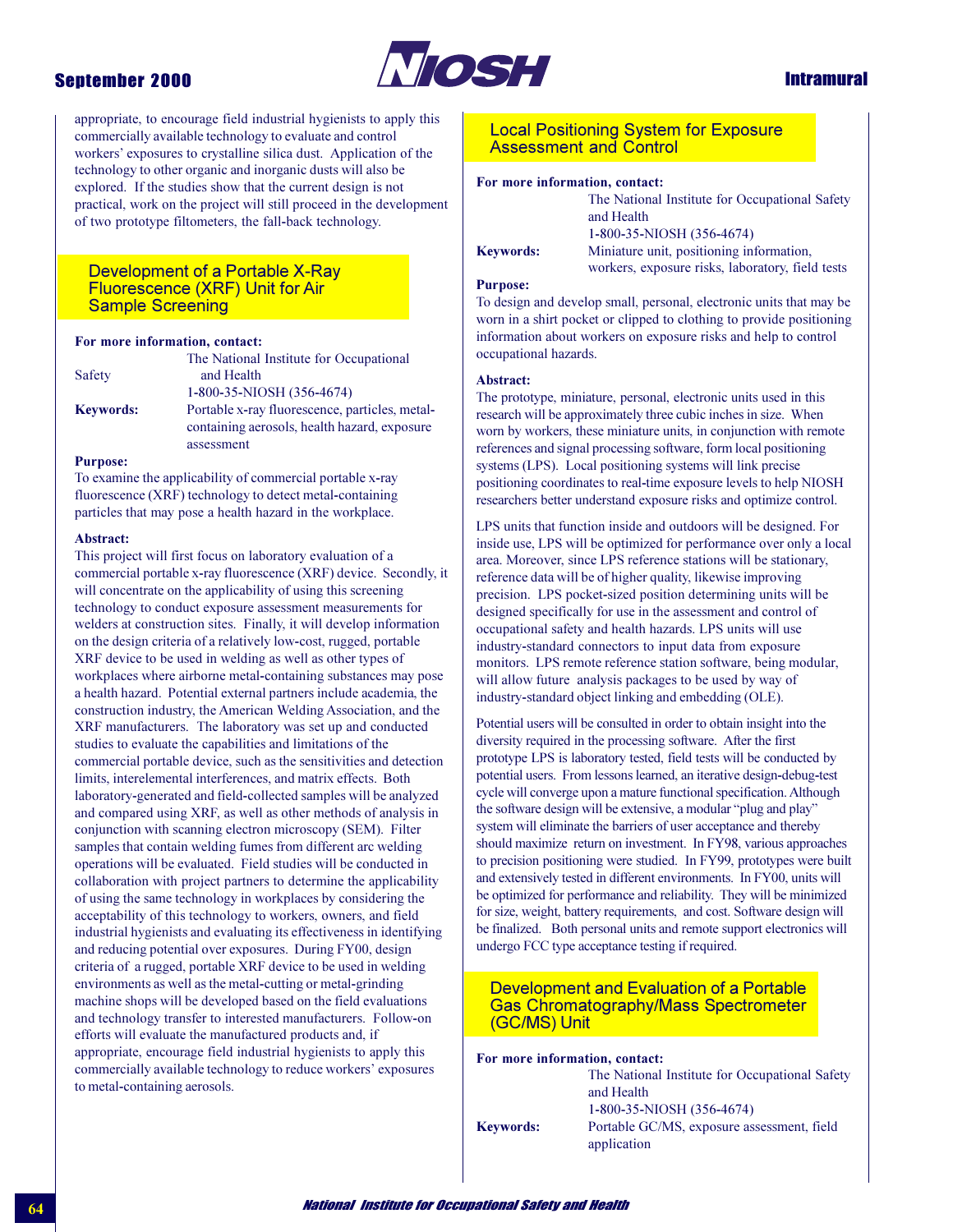

#### **Purpose:**

To evaluate the newly redesigned field deployable gas chromatography/mass spectrometer (GC/MS) unit to conduct better exposure assessment screening measurements.

#### Abstract:

In order to study the feasibility and efficacy of field gas chromatography/mass spectrometer (GC/MS) studies, NIOSH scientists conducted laboratory and field testing of a commercial transportable GC/MS. That unit was re-engineered and reconstructed as a more portable GC/MS by significantly reducing the weight and size of the pump. This project will concentrate on the applicability of the newly redesigned portable GC/MS as an approach to conducting exposure assessment screening measurements for the following operations: cleaning up hazardous waste sites, parts vapor degreasing, cleaning petroleum hauling barges, furniture stripping, and dry cleaning. This project will also develop information to determine the applicability of GC/MS in other applications, such as measuring microbial volatile organic chemicals (VOCs) as an indicator of microbiological contamination in buildings. A suitable laboratory with a desktop GC/MS unit was set up and field sites were identified. During FY99, laboratory tests and field tests of the newly redesigned unit were conducted. Limitations and disadvantages of the newly redesigned GC/MS were also identified. During FY00, further improvements will be implemented to eliminate those limitations.

### **Evaluation of LIF Technology for Bioaerosol Screening**

#### For more information, contact:

|                  | The National Institute for Occupational Safety<br>and Health                             |
|------------------|------------------------------------------------------------------------------------------|
|                  | 1-800-35-NIOSH (356-4674)                                                                |
| <b>Keywords:</b> | Laser-induced fluorescence (LIF) technology,<br>airborne microorganisms, workers, health |
| <b>D</b> .       | hazards                                                                                  |

#### **Purpose:**

To examine the applicability of laser-induced fluorescence (LIF) technology to meet the need of differentiating airborne bioorganisms from nonbioorganisms at worksites where bioaerosols may pose a health hazard.

#### Abstract:

This project will first focus on gathering information on the capabilities and limitations of this emerging laser-induced fluorescence (LIF) technology and, at the same time, developing collaborations with a number of internal and external partners. Laboratory available devices such as the dual-beam spectrofluorimeter and the flow cytometer will be used to investigate potential fluorescence emitted from microorganisms. The project will then, by means of service contracts, acquire a portable LIF device and, through collaborations, conduct laboratory and field evaluations of the device by emphasizing the applicability of using this technology as an approach to detecting airborne microorganisms for exposure assessment screening in workplaces. If applicable, this LIF technology will be recommended to the industrial hygienists for workplace monitoring of airborne microorganisms.

### **Surface Chemistry Characterization of Respirable Particles**

#### For more information, contact:

|                  | The National Institute for Occupational Safety<br>and Health |
|------------------|--------------------------------------------------------------|
|                  | 1-800-35-NIOSH (356-4674)                                    |
| <b>Keywords:</b> | Respirable particles, characterization,                      |
|                  | occupational hazards, exposure, respiratory                  |
|                  | disease hazards                                              |

#### **Purpose:**

To develop methods to characterize surface chemical functional groups and the reactivities of respirable particles that control or predict occupational respiratory disease hazards.

#### Abstract:

The initial year of work on this project will be developmental. Research will be initiated developing advanced methods for analysis of surface chemical functional groups and activities using new spectrometers obtained by NIOSH. Specific research tasks and sample applications will be sought and initiated. The new spectroscopic capabilities now being installed include Fourier Transform-Infrared (FT-IR) Spectroscopy, FT-IR Microscopy, Raman Spectroscopy, Raman Microscopy, and Magnetic Resonance Spectroscopy (MRS) with magic-angle spinning capabilities for analysis of solid materials. Solid-state and molecular modeling of surface chemical functional groups and interactions with organic molecules will be performed using commercial molecular modeling software to guide and analyze the results of the spectroscopic studies. Specific research applications will be selected based on the toxic interactions of respirable particles with the lung which are dominated by two factors: the particle's surface chemistry and the particle's interaction with pulmonary surfactant. Investigations will be initiated on: (1) surface functional groups of mineral particles, (2) surface chemistry of the interactions of pulmonary surfactant and respirable particles, and (3) surface chemistry of complex particles of organic or heavy metal toxin-coated substrate carrier particles. Specific investigations to be carried out in FY99 and FY00 will address: (1) surface chemical functional groups of quartz (crystalline silica), amorphous silica, thermally treated silica, and mineral fibers to identify the basis for observed differences in pathogenicity of particles of similar bulk composition, e.g., crystalline versus amorphous silica; (2) surface chemistry interactions of pulmonary surfactant and respirable particles such as quartz, amorphous silica, clay, diesel soot, asphalt, and hard metals to identify surface properties controlling the biological availability and time of expression of toxicity after particle deposition on the lung surfactant; and (3) methods development to characterize the structure and reactivities of complex particles of organics on minerals such as asphalts on environmental and construction mineral dusts or heavy metals or pesticides on soil particles, and to identify other factors controlling hazards in complex exposures, e.g., UV light activation of particulate surface organic materials. NIOSH will evaluate agency needs and opportunities for development of advanced spectroscopic methods to identify the surface chemistry properties and interactions of particulate agents of exposure responsible for occupational disease hazard.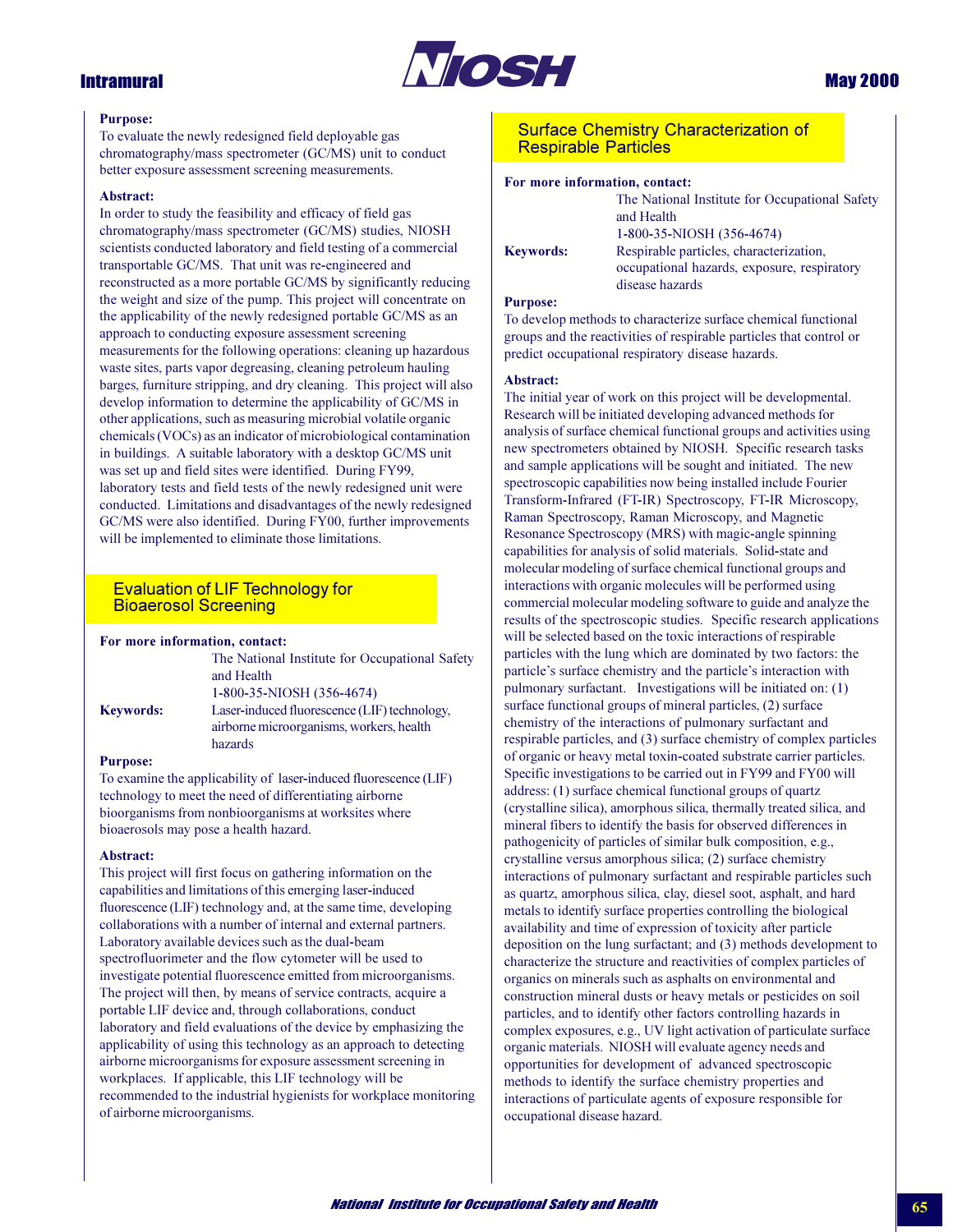

### **Intramural**

### **Photoacoustic Fourier Transform-Infrared** (PA-FT-IR) Spectroscopy for Crystalline **SiO2 Analysis**

#### For more information, contact:

| Safety           | The National Institute for Occupational<br>and Health                                             |
|------------------|---------------------------------------------------------------------------------------------------|
|                  | 1-800-35-NIOSH (356-4674)                                                                         |
| <b>Keywords:</b> | Silicosis, exposure assessment, dust,<br>photoacoustic fourier transform-infrared<br>spectroscopy |

#### **Purpose:**

To determine if Photoacoustic-Fourier Transform-Infrared (PA-FT-IR) Spectroscopy can be a valid laboratory technique for crystalline silica analysis.

#### Abstract:

Photoacoustic Fourier Transform-Infrared (PA-FT-IR) has the potential for performing analyses directly on the air sampling filter to avoid time-consuming sample preparation. This work will determine the crystalline silica measurement accuracy and precision while using a customized PA-FT-IR analysis cell using silica dust alone and in mixtures. If successful, this project will develop a new crystalline silica analysis method for inclusion in the NIOSH Manual of Analytical Methods for widespread use to determine workplace concentrations of silica at significantly reduced cost.

### **Diesel Engine Emission Measurement** and Analysis

#### For more information, contact:

|                  | The National Institute for Occupational   |
|------------------|-------------------------------------------|
| Safety           | and Health                                |
|                  | 1-800-35-NIOSH (356-4674)                 |
| <b>Keywords:</b> | Diesel emission, particulate, techniques, |
|                  | mining                                    |

#### **Purpose:**

To adapt techniques for measuring diesel particulate emissions to the mine environment and certify their accuracy.

#### Abstract:

Several new techniques for measuring diesel particulate emissions developed in the past 10 years may be useful as both regulatory and hygiene tools. However, all these techniques must be adapted for the mine environment, and their accuracy certified. Specific tasks for this study include completing the commercialization of the size selective sampler developed by the Bureau of Mines. In addition, the degree of equivalence between size-selective, respirable combustible dust (RCD), and the elemental carbon sampling and analytical method must be established. Also, the interlaboratory comparison of analytical methods for elemental carbon must be completed. Finally, the current continuous respirable dust monitor for use as a continuous diesel aerosol monitor must be adapted. Several techniques for accurately measuring gaseous contaminants in mine air, in particular NO<sub>2</sub>, will also be investigated.

### **Personal Dust Dosimeter**

#### For more information, contact:

| The National Institute for Occupational Safety |
|------------------------------------------------|
| and Health                                     |
| 1-800-35-NIOSH (356-4674)                      |
| Dust, measurement, device, screening           |
|                                                |

### **Keywords Purpose:**

To provide an inexpensive dust measuring device that is modeled after the external design of a gas detector tube.

#### Abstract:

The dust detector tube and pump equipment are economical to obtain for the dust measuring device used in this research. In addition, the detector tubes are reusable This device is intended to be used as a screening tool, with a possible accuracy of 35 percent, to determine if additional, more rigorous dust evaluation is warranted. Preliminary laboratory testing of the device indicates that accuracy of better than 35 percent is possible for specific coal types. The principle of operation relies on the correlation of increasing pressure restriction across a filter as dust levels on the filter increase. The commercially available pump contains an integral real-time pressure transducer that can be used to determine the pressure restriction on a detector tube type device. The detector tube contains a preclassification section designed to meet the ACGIH criteria for respirable dust and Teflon bonded fiberglass mat type filtration media that has good pressure drop versus mass loading characteristics. Performance of the device in field conditions and further laboratory studies are to be conducted.

### **Analytical Techniques for Silica**

#### For more information, contact:

The National Institute for Occupational Safety and Health 1-800-35-NIOSH (356-4674) Silica, exposure assessment, mining

**Keywords:** 

#### **Purpose:**

To develop a new laboratory method to measure silica content of mine dusts.

#### Abstract:

Respirable crystalline silica is a toxic agent that causes silicosis and aggravates Black Lung disease. This research will develop a new method to measure silica content in mine dusts within minutes by placing filter samples directly in an Fourier Transform Infrared Spectrometer without pretreatment. Currently, the method to quantify silica in coal mine dusts is labor intensive and time consuming. A quicker and easier method will permit more rapid responses to overexposure and facilitate wider scale monitoring. The research will produce a new analytical method for crystalline silica with accuracy comparable to established analytical techniques but with substantial improvements in convenience and speed. When fully developed, this will include hardware and software tools for automated analysis.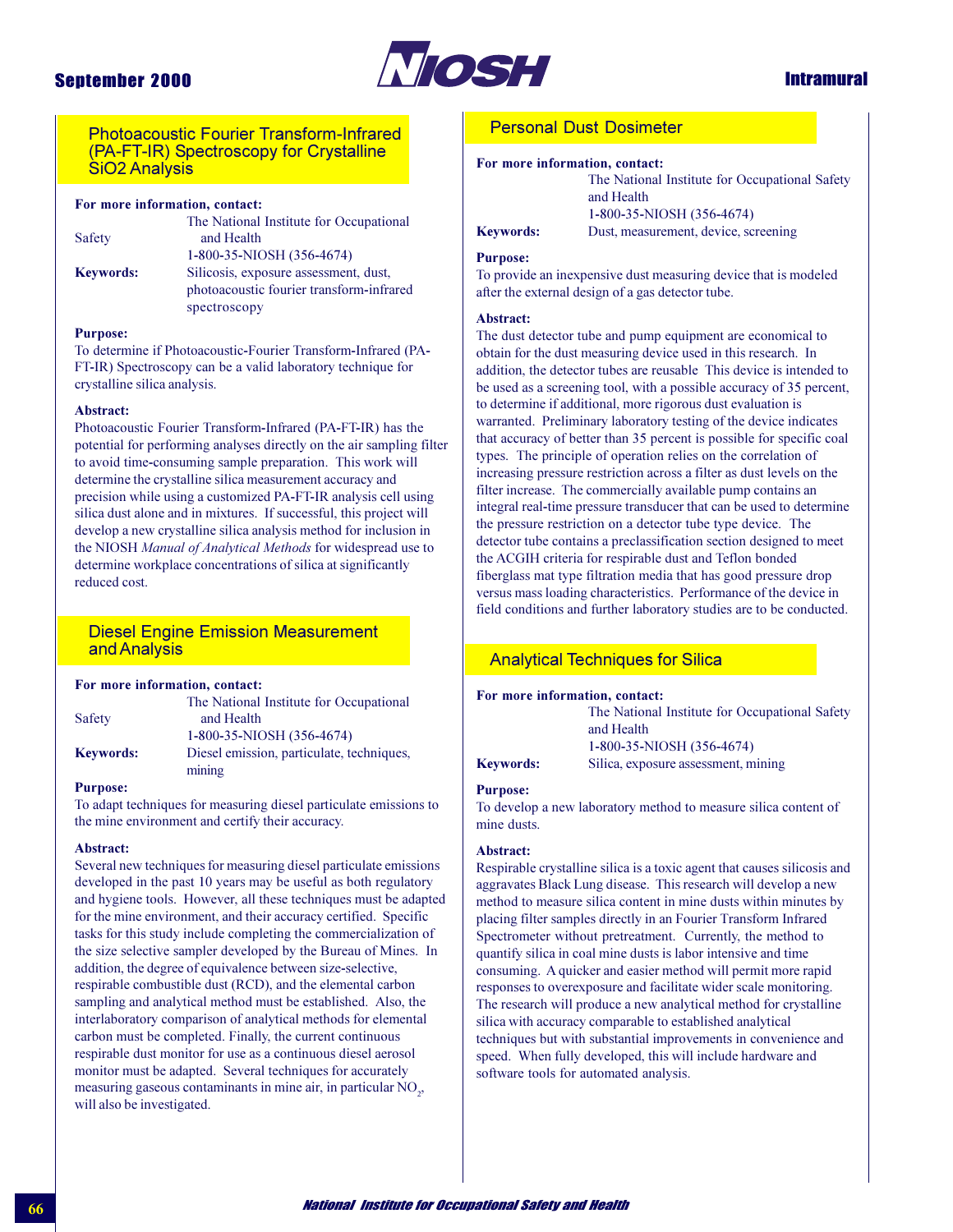

# **May 2000**

# **TEOM/ Personal Dust Monitor-Contract**

#### For more information, contact:

| The National Institute for Occupational Safety |
|------------------------------------------------|
| and Health                                     |
| 1-800-35-NIOSH (356-4674)                      |
| Mining, dust, instrumentation                  |
|                                                |

### **Purpose:**

**Keywords:** 

To develop a personal respirable dust monitor.

### Abstract:

This research will develop a respirable dust monitor that can provide a rapid readout of a full-shift exposure and real-time respirable dust concentration readings during a shift. NIOSH will design and fabricate 10 production Personal End-of-Shift Continuous Respirable Dust Monitors. These instruments, designed to strict performance and environmental specifications, will be used in underground coal mines as personal exposure monitors with real-time feedback capabilities. They will help the Mine Safety and Health Administration monitor compliance with coal dust exposure standards, and assist mine personnel in identifying operations where improved dust controls are needed.

# **Analytical Microbiology**

#### For more information, contact:

|                  | The National Institute for Occupational Safety |
|------------------|------------------------------------------------|
|                  | and Health                                     |
|                  | 1-800-35-NIOSH (356-4674)                      |
| <b>Keywords:</b> | Metalworking fluids, microbiological,          |
|                  | respiratory disease                            |

#### **Purpose:**

To develop analytical methods that characterize and monitor workplace exposures to microbiological contaminants in metalworking fluids.

#### Abstract:

Airborne microbes and their by-products, e.g. endotoxins, may contribute to inflammatory lung disease, potentially affecting more than one million metalworking fluid-exposed workers. Current studies address endotoxins (collaborative evaluation of ASTM PS94), cellular organic phosphate (to estimate biomass), and metalworking fluid microbial ecology. Researchers need exposure data to decide which interventions to use, assess intervention effectiveness, interpret epidemiologic studies, develop quantitative risk assessments, assess feasibility of recommendations or standards, and monitor compliance. Understanding the microbial ecology of metalworking fluids may form the basis for better methods to control and reduce workplace exposures.

# **Field Methods for Hexavalent Chromium**

#### For more information, contact:

|                  | The National Institute for Occupational Safety |
|------------------|------------------------------------------------|
|                  | and Health                                     |
|                  | 1-800-35-NIOSH (356-4674)                      |
| <b>Keywords:</b> | Exposure assessment, control technology,       |
|                  | airborne toxins                                |

### **Purpose:**

To develop a field-portable method to measure hexavalent chromium Cr(VI) in the workplace.

### Abstract:

Existing methods for chromium determination are laboratory-based. Cr(VI), a human carcinogen, is found in structural materials, building components, coatings, and pigments. Worker exposures may arise from construction and renovation activities when structural materials are disturbed and Cr(VI) becomes airborne, such as by welding or other work activities. Air particulates containing Cr(VI) can be inhaled, therefore exposing workers to deleterious health effects. To reduce worker exposures to this compound in the temporary workplace, such as a construction site, and to reduce corresponding health effects, field-based analysis methods for Cr(VI) are needed to determine exposures and effectiveness of controls.

## **Analytical Method for Total Isocyanate** in Air

### For more information, contact:

The National Institute for Occupational Safety and Health 1-800-35-NIOSH (356-4674)

# **Keywords:**

Exposure assessment, analytical methods, isocyanates

#### **Purpose:**

To develop methods for total isocyanate group exposure assessment and evaluation of control technology effectiveness.

## Abstract:

Because isocyanate exposures cause occupationally-induced asthma, NIOSH is interested in inhalation and dermal isocyanate exposures. Thousands of U.S. workers are exposed to isocyanate compounds used to produce polyurethane materials in the manufacturing, construction, automotive, and mining industries. If these methods under development show a strong correlation between total isocyanate group exposure and adverse health effects, this would support the issuance of exposure limits for nonmonomeric isocyanate species. Currently, NIOSH Recommended Exposure Limits exist for monomeric isocyanate species only.

# **Field Methods for the Analysis of Airborne Particulate Lead**

## For more information, contact:

The National Institute for Occupational Safety and Health 1-800-35-NIOSH (356-4674) Lead, analytical methods, exposure assessment

### **Purpose:**

**Keywords:** 

To develop and evaluate field-portable techniques for the detection and determination of airborne lead and other potential lead sources.

### **Abstract:**

The methods being developed for this research will benefit not only federal agencies in making regulatory and risk assessment decisions, but also health professionals and safety managers in making exposure assessments and evaluating control effectiveness. Lead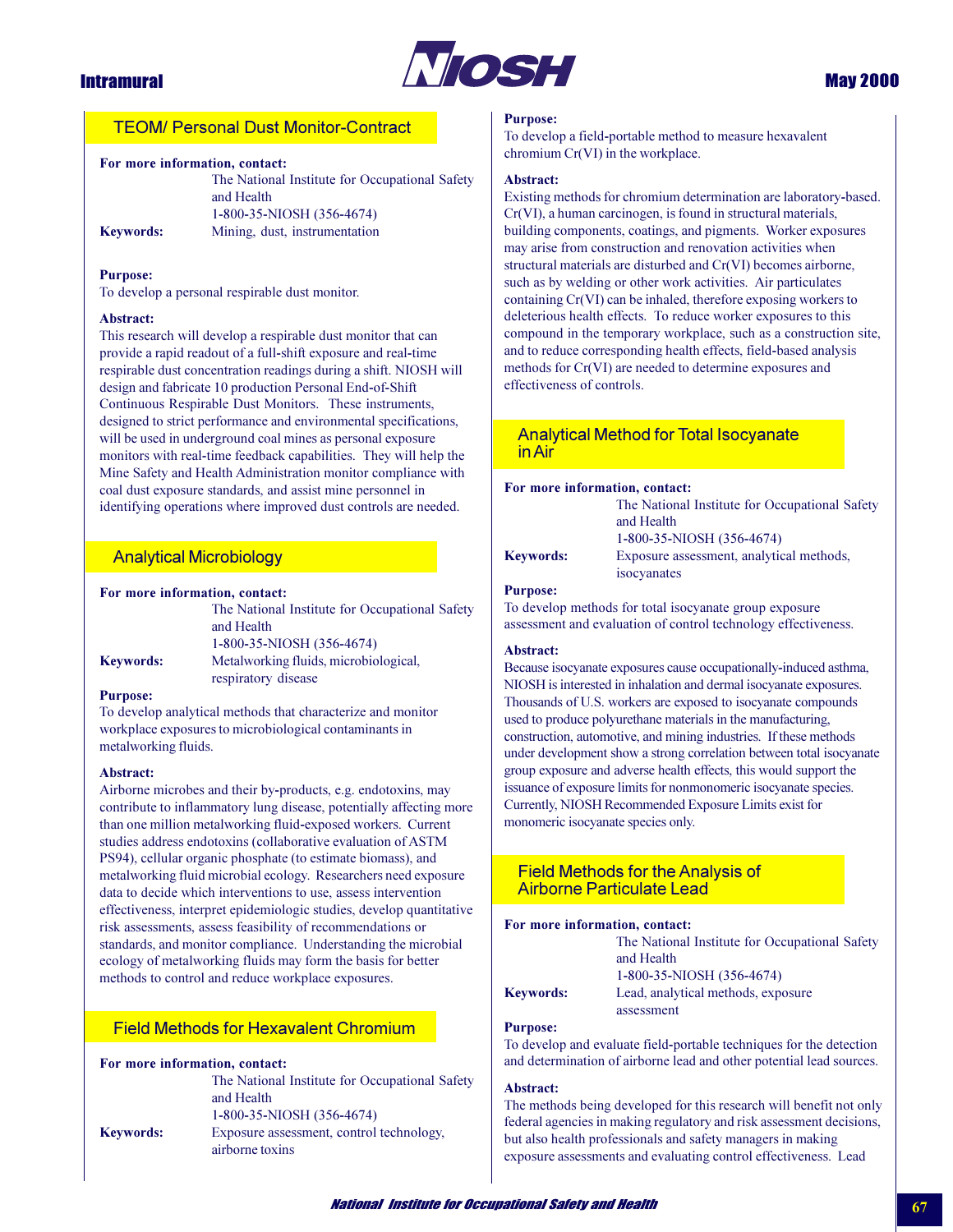

# **Intramural**

poisoning is an occupational hazard for more than a million U.S. workers, many of whom are minorities involved in construction and renovation work and are employed by small businesses. Since conditions at construction sites vary widely and change quickly, field-portable screening and analytical methods for lead will provide on-site workplace hazard assessments.

# **Analysis of Silica Polymorphs**

### For more information, contact:

**Safety** 

The National Institute for Occupational and Health 1-800-35-NIOSH (356-4674) Silica, analytical methods, accuracy

# **Keywords: Purpose:**

To improve the precision of the different analytical methods used to characterize occupational silica.

### Abstract:

Health problems associated with silica have been markedly reduced recently but have not yet been entirely eliminated. Although silicosis is believed the major killer associated with several of the polymorphs of silica, in 1996 the International Agency for Research on Cancer concluded that silica is a definite human carcinogen. Improvement in analytical methods will give a better understanding of health effects, legal defensibility of methods employed by the compliance agencies, and another step towards the elimination of silicosis.

# **Airflow and Concentration Predictors of Sampling Efficiency**

### For more information, contact:

|                  | The National Institute for Occupational |
|------------------|-----------------------------------------|
| Safety           | and Health                              |
|                  | 1-800-35-NIOSH (356-4674)               |
| <b>Keywords:</b> | Aerosols, airflow, sampling methods     |

#### **Purpose:**

To examine the airflow around a worker's body and the particle concentration produced by this airflow in the worker's immediate area.

#### Abstract:

How the airflow around a worker's body and the particle concentration produced by this airflow affect the amount of dust in the worker's breathing zone and the capability of various personal samplers to give accurate measurements of the dust or aerosol will be determined. The suitability of today's most commonly used aerosol sampling methods and instruments for size-selected aerosol fractions (such as inhalable aerosol) is unknown. Knowing these relationships will establish the capability of certain personal aerosol samplers to measure exposures reliably and will direct research toward improved personal samplers. Accurate measurement of personal aerosol exposures, such as lead aerosols or dusts that cause asthma or chronic obstructive pulmonary disease, will afford better health protection for workers.

# **Biomonitoring of Workers Exposed to Roofing and Asphalt Fumes**

### For more information, contact:

**Keywords:** 

and Health 1-800-35-NIOSH (356-4674) Asphalt, exposure assessment, biomarkers

The National Institute for Occupational Safety

# **Purpose:**

To increase the understanding of the health effects of exposure to roofing asphalt.

### **Abstract:**

In this investigation, biological samples were collected from roofers exposed to asphalt fumes during a typical work week. The samples are being used to assess internal exposure to asphaltrelated chemicals and to determine whether this exposure can cause genetic damage. Biological markers of internal exposure, DNA damage, and genetic variations in enzymes that metabolize asphalt-related chemicals will be employed. The study will provide new information regarding the genotoxic effects of workplace exposure to roofing asphalt. The results will also aid in identifying particular work practices during the application of roofing asphalt that lead to increased genetic damage and determine if control technologies would be effective in protecting roofers from these effects.

# **Short-Term Methods Development**

### For more information, contact:

|                  | The National Institute for Occupational Safety |
|------------------|------------------------------------------------|
|                  | and Health                                     |
|                  | 1-800-35-NIOSH (356-4674)                      |
| <b>Keywords:</b> | Analytical methods, chemistry, method          |
|                  | development                                    |

## **Purpose:**

To develop analytical chemistry short-term methods in support of all NIOSH research.

## **Abstract:**

This project consists of developing analytical chemistry shortterm methods for NIOSH research where existing methods do not exist. Short-term method development is provided to NIOSH researchers upon request (as resources permit) and is integral to research on exposure assessment and control technology evaluation. Methods developed follow the established protocols contained in the NIOSH Guidelines for Air Sampling and Analytical Method Development and Evaluation. The short-term method development process consists of a literature review, sampling system selection, instrumental optimization, and establishment of limits of detection and quantitation. These methods are used to monitor exposures to new chemicals found in the workplace atmosphere and are published in the NIOSH Manual of Analytical Methods.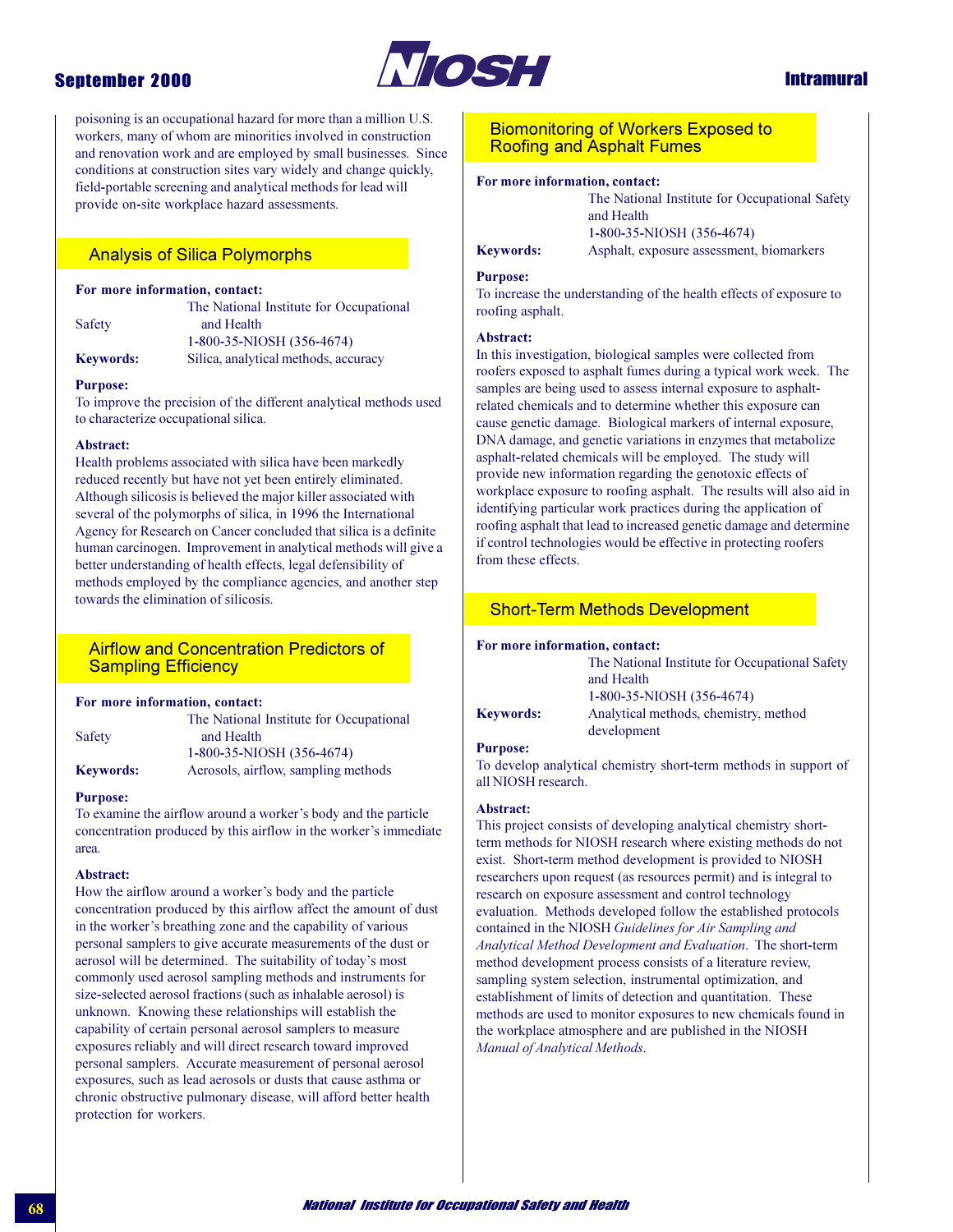

# **May 2000**

# **Biological Monitoring Research and Support**

### For more information, contact:

|                  | The National Institute for Occupational Safety |
|------------------|------------------------------------------------|
|                  | and Health                                     |
|                  | 1-800-35-NIOSH (356-4674)                      |
| <b>Keywords:</b> | Biological monitoring, asphalt, herbicides     |

#### **Purpose:**

To develop new biological monitoring methods for assessing whether workplace chemicals have entered the body.

### **Abstract:**

This research will involve the development of new biological monitoring methods to assess whether workplace chemicals have entered the body. These methods will be used for NIOSH worksite investigations. Currently, in-house effort focuses on: (1) development of methods for testing urine for evidence of exposure to four different herbicides and (2) providing the capability to test urine for exposure to fumes generated during the heating of asphalt fumes. Biological monitoring results are used to demonstrate: (1) the existence of an exposure problem, so that it can be corrected and (2) the adequacy of control technologies and intervention strategies.

# **NIOSH Manual of Analytical Methods Cooperative Research**

#### For more information, contact:

|                  | The National Institute for Occupational Safety |
|------------------|------------------------------------------------|
|                  | and Health                                     |
|                  | 1-800-35-NIOSH (356-4674)                      |
| <b>Keywords:</b> | Analytical methods, sampling methods,          |
|                  | method development                             |

#### **Purnose:**

To conduct methods research.

### Abstract:

The NIOSH Manual of Analytical Methods (NMAM) is a widely used repository of sampling and analytical methods for hazardous workplace substances. A joint American Industrial Hygiene Association/NIOSH survey of over 350 public and private laboratories identified frequently analyzed substances where NMAM methods do not exist, methods that need improvement, and laboratories willing to cooperate with NIOSH in method development. This project will conduct methods research addressing the priorities of the AIHA/NIOSH laboratory survey and use cooperating public and private laboratories to the maximum extent possible for this work.

# **Fixed Site Dust Monitoring**

#### For more information, contact:

The National Institute for Occupational Safety and Health 1-800-35-NIOSH (356-4674) Mining, dust, instrumentation

# Keywords: Purnose:

To monitor coal dust exposure in mines using machine-mounted respirable dust monitors.

### Abstract:

Between 1968 and 1990, Coal Workers' Pneumoconiosis, caused by the prolonged inhalation of respirable coal mine dust, resulted in the deaths of 55,467 American coal miners. Accurate, real-time measurement of respirable dust is crucial to successfully reducing dust exposures and eliminating disease. NIOSH with a partner has designed and fabricated 10 production machine-mounted respirable dust monitors that will be able to continuously evaluate the atmosphere for respirable dust. These instruments, designed to strict performance and environmental specifications, will be used in underground coal mines on continuous miner, longwall shearers, and haulage vehicles. These activities will help the Mine Safety and Health Administration monitor compliance with coal dust exposure standards and aid mine personnel to identify operations where improved dust controls are needed.

## **Analytical Methods for Organic Compounds**

### For more information, contact:

The National Institute for Occupational Safety and Health 1-800-35-NIOSH (356-4674) Analytical methods, metalworking fluids, mining

# **Purpose:**

**Keywords:** 

To develop analytical methods which characterize occupational exposures to hazardous airborne contaminations.

### Abstract:

Under this continuing project, researchers develop analytical methods to characterize occupational exposures to hazardous airborne contaminants. Current studies address metalworking fluid aerosols and diesel exhaust. Millions of workers in the metalworking, mining, transportation, and construction industries are potentially exposed by inhalation to these contaminants, which are associated with increased risks for respiratory diseases and cancer. Following method development, project researchers will transfer the technology for occupational exposure assessment. Exposure data are essential to the goal of reducing occupational disease. The data will help to determine which interventions to use, intervention effectiveness, substance-specific exposureresponse relationships for epidemiologic studies and quantitative risk assessments, the feasibility of recommendations or standards, and compliance.

# **Asphalt Fume Chemical Characterization** and Hazard ID

#### For more information, contact:

|                  | The National Institute for Occupational Safety<br>and Health |
|------------------|--------------------------------------------------------------|
|                  | 1-800-35-NIOSH (356-4674)                                    |
| <b>Keywords:</b> | Asphalt, sampling methods, analytical<br>methods             |

## **Purpose:**

To identify specific compounds or compound classes in asphalt fumes that may cause irritation and genotoxic effects.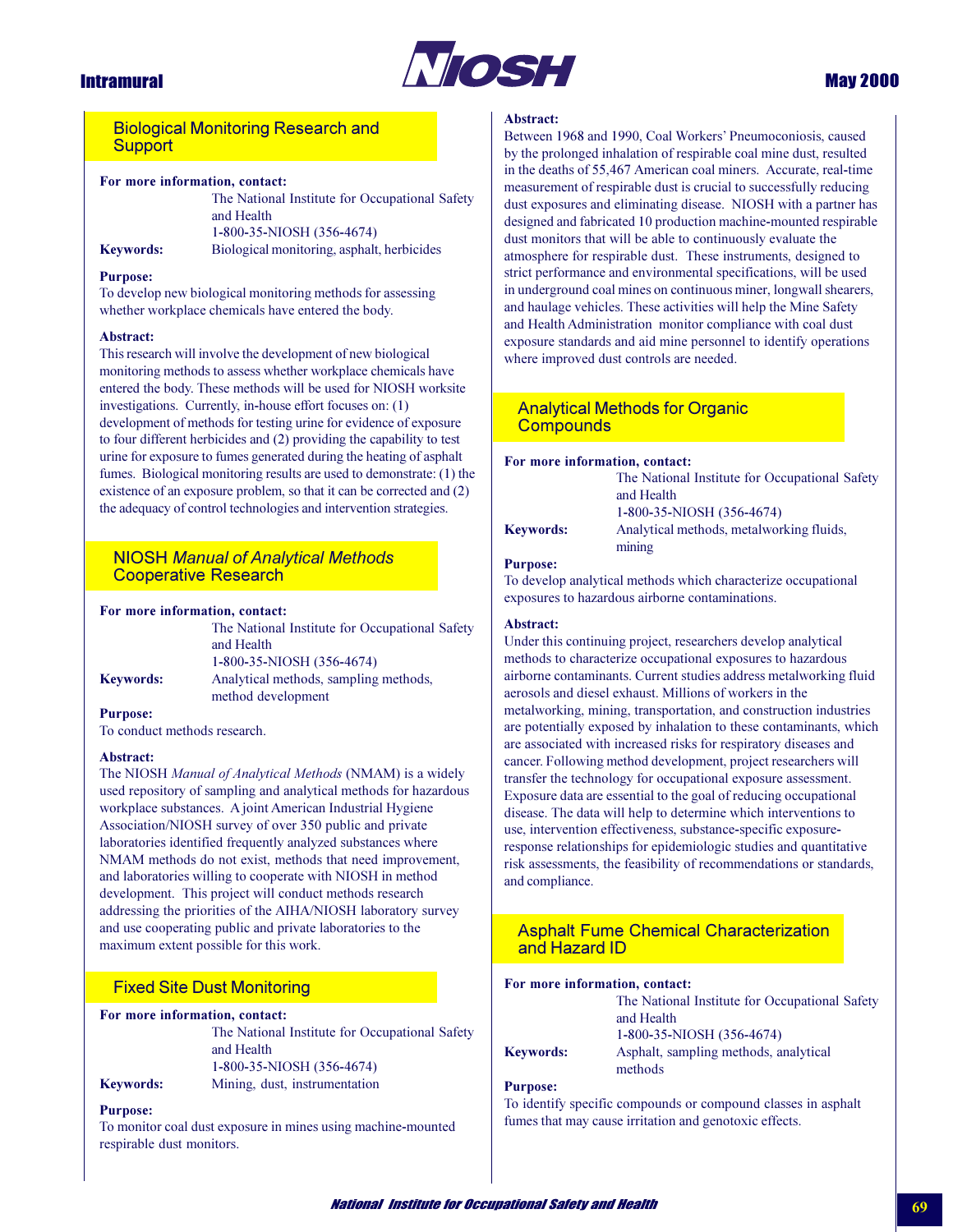

# **Intramural**

### Abstract:

In 1983, an estimated 470,000 workers were potentially exposed to asphalt fumes on the job and many did not have union representatives because they were employed by small paving and roofing companies. This project proposes to identify specific compounds or compound classes found in asphalt fumes that may cause irritation and genotoxic effects. This research will be integral to sampling and analytical method development that assesses exposures to asphalt fumes and to specific irritants and genotoxins. It will provide laboratory research, laboratory information, and technology transfer. This will be useful in the design of better protocols for conducting asphalt worker exposure surveys, in identification of specific biomarkers to assess a worker's true exposure, and in the design of animal studies to evaluate a variety of physiological and toxicological effects associated with exposure.

## **Method Development for Airborne Mycobacterium Tuberculosis**

### For more information, contact:

The National Institute for Occupational Safety and Health 1-800-35-NIOSH (356-4674) Tuberculosis, analytical methods, airborne

# **Keywords:**

### **Purpose:**

To develop a sampling and analytical method to measure airborne tuberculosis (TB).

## **Abstract:**

This project will develop a sampling and analytical method to measure airborne tuberculosis (TB). Because TB is an occupational health risk, implementation of a TB standard is an Occupational Safety and Health Administration priority. Among infectious diseases, the leading cause of death worldwide is TB. Of particular U.S. concern is the rise of multidrug resistant tuberculosis, having mortality rates of 40 to 60 percent. The efficacy of technologies to prevent airborne TB transmission has not been adequately evaluated. Development of a reliable sampling and analytical method for airborne TB would permit early detection of TB-contaminated indoor air and give the extent of TB transportation within a facility. It would allow facilities to monitor the efficacy of environmental controls, such as increased ventilation, negative pressure rooms, or HEPA filtration.

# • Fertility & Pregnancy Abnormalities

# **Methods Assessing Male Reproduction Toxicity**

#### For more information, contact:

|                  | The National Institute for Occupational Safety |
|------------------|------------------------------------------------|
|                  | and Health                                     |
|                  | 1-800-35-NIOSH (356-4674)                      |
| <b>Keywords:</b> | Male, reproductive assessment, sexual          |
|                  | function, evaluation, field studies            |

**Purpose:** 

To evaluate current methods used to assess male sexual function.

#### Abstract:

The male reproductive assessment profile developed by NIOSH has been used in field investigations. However, as the basic understanding of reproductive biology increases and technology improves, modifications to this profile are essential to ensure that the most complete health information is collected. New methods have to be modified and validated for field conditions. Advances in fluorescence equipment and fluorochromes facilitate the reliable assessment of cellular constituents and functions. Applications of fluorochrome biomarkers to the assessment of sperm quality and function include identification, viability, motility, acrosome reaction, DNA stability, and chromosome identification. State-ofthe-art equipment needed for these studies-including an epifluorescence equipped microscope and flow cytometer-is available. In 1997, work was conducted to evaluate the effectiveness of fluorescent probes for assessing sperm count motility and DNA stability. In 1998, work on this project continued. Once these methodologies have been perfected they will be field tested for use in field studies.

## **Field Application of Male Reproductive Health Biomarkers**

#### For more information, contact:

|                  | The National Institute for Occupational Safety<br>and Health |
|------------------|--------------------------------------------------------------|
|                  | 1-800-35-NIOSH (356-4674)                                    |
| <b>Keywords:</b> | Fisherman, polychlorinated biphenyls                         |
|                  | (PCBs), endocrine disruptors, reproductive                   |
|                  | problems                                                     |

## **Purpose:**

To assess the effect of various types of exposures to suspected toxicants on the reproductive health of workers.

#### Abstract:

This project will provide data on the versatility and utility of the male reproductive health profile when evaluating a spectrum of suspected reproductive toxicants. In 1997, charter fishing boat captains operating in the Great Lakes area were studied. These workers have had chronic exposures to polychlorinated biphenyls (PCBs) by consuming large quantities of contaminated fish. Historically, PCBs have been associated with a negative impact on reproductive function, but there are no objective studies in men exposed to PCBs. The current hypothesized mechanism of PCB toxicity is an alteration of reproductive hormones (endocrine disruption) causing fertility problems. This field study will provide an important test of the reproductive profile with a unique class of chemicals. This project involves collaboration with external partners also assessing important reproductive toxicants. Additionally, this project will provide data required to assess the exposure-response relationship in risk assessment.

# **Female Reproductive Effects of Exposure** to Jet Fuel at USAF Bases

### For more information, contact:

|                  | The National Institute for Occupational Safety  |
|------------------|-------------------------------------------------|
|                  | and Health                                      |
|                  | 1-800-35-NIOSH (356-4674)                       |
| <b>Keywords:</b> | Jet fuels, sex hormones, reproductive function, |
|                  | females                                         |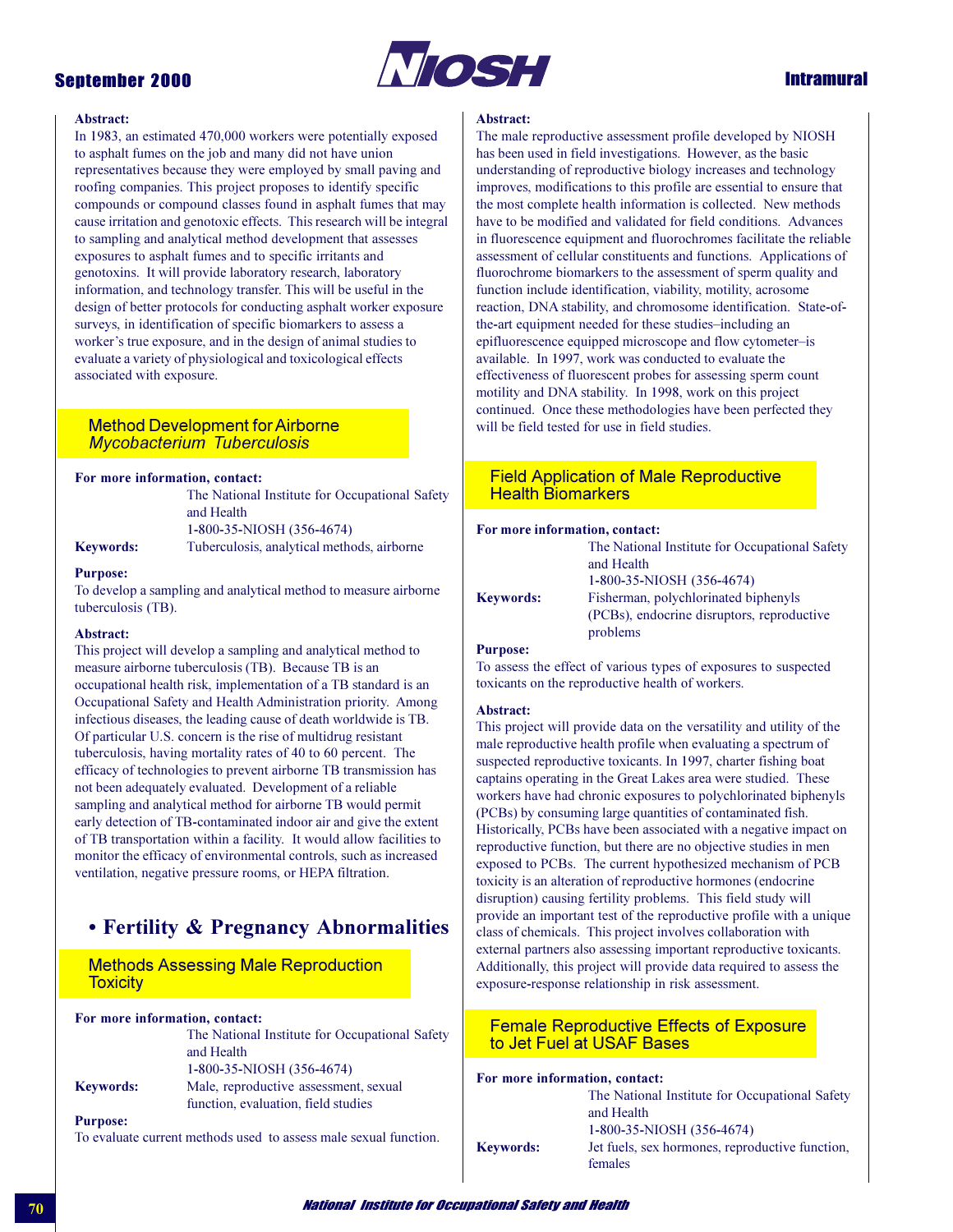

# **May 2000**

### **Purpose:**

To determine if differences in endogenous sex hormone concentrations influence the metabolism of exogenous chemicals in jet fuels that affect reproductive, mutational, or neurotoxic outcomes.

### Ahstract:

There is evidence that gender differences exist for the metabolism of chemicals in jet fuel fumes that can explain differences in their toxicity in women versus men. Sex hormones affect metabolism of xenobiotics. Since metabolism can activate or deactivate xenobiotics, effects of sex hormones may have health benefit or detriment. Sex hormones affect metabolism of xenobiotics through actions on the liver, kidney, lung, intestine, adipose, skin, placenta, and fetus. This study assesses the adverse reproductive effects of jet fuel exposure at workplace operational levels on women personnel in the Air Force. The study will evaluate environmental and internal dose measurements of jet fuel components during the normal working activities of these women. Concurrent hormonal and menstrual pattern data will be collected.

## **Methods for Assessing Reproductive Potential in Females**

### For more information, contact:

|                  | The National Institute for Occupational Safety |
|------------------|------------------------------------------------|
|                  | and Health                                     |
|                  | 1-800-35-NIOSH (356-4674)                      |
| <b>Keywords:</b> | Methods, female reproductive health,           |
|                  | occupational exposure, field studies           |

#### **Purpose:**

To develop methods that identify female reproductive toxicants and incorporate these methods into occupational field studies.

### Abstract:

The investigators conducting this project hypothesize that specific and sensitive methods can be developed and used to identify female reproductive toxicants in population studies. Methods development will focus on specific and sensitive immunoassays to female reproductive hormones or their metabolites in readily collectible body fluids (such as urine and saliva).

## **Workers Exposed to National Toxicology Program Prioritized Reproductive Toxicants**

### For more information, contact:

|                  | The National Institute for Occupational Safety |
|------------------|------------------------------------------------|
|                  | and Health                                     |
|                  | 1-800-35-NIOSH (356-4674)                      |
| <b>Kevwords:</b> | Reproductive toxicants, survey, workplace      |
| Purnose:         |                                                |

# **Purpose:**

To survey the use of the 25 top workplace reproductive toxicants as classified by the National Toxicology Program (NTP).

#### Abstract:

This project will identify the number of workers at risk, the occupations and industries involved, the production rate, uses and companies manufacturing or using chemicals that are reproductive toxicants. This will require the use of numerous data bases (including NOES, RTECS, NIOSTIC, HSDB, DIDS, SRI, CMR). The project investigators will then prioritize the toxicants on the

list based on the population at risk, exposure, and availability of worker populations. Contact will be made with companies/unions requesting their assistance or participation in evaluating exposed workers to determine if reproductive impairment exists. Study designs will be developed to cover both observational and laboratory studies to determine prevalence, incidence, and risk. Workplace studies will be initiated with input from NIOSH and external partners (unions, trade/industrial organizations).

## Occupational Epidemiologic Studies of **Reproductive Function**

and Health

### For more information, contact:

**Keywords:** 

1-800-35-NIOSH (356-4674) Male, reproductive hazards, workplace, lead, 2, 3, 7, 8-Tetrachlorodibenzo-p-dioxin (TCDD)

The National Institute for Occupational Safety

### **Purpose:**

To identify occupational reproductive hazards by conducting epidemiologic field studies in working populations.

### **Abstract:**

Currently, this project consists of two studies:

(1) HORMONE LEVELS IN MEN OCCUPATIONALLY EXPOSED TO LEAD: The primary hypothesis to be tested in this study is whether lead exposure adversely affects male hormone levels as has been suggested in previous literature. In this cross-sectional study, conducted in 1994, serum testosterone and LH levels were measured in 155 exposed men (average blood lead level of 39 ug/dl) and 85 unexposed men. NIOSH analyzed the relationship between blood lead and male hormone levels.

(2) DIOXIN REPRODUCTIVE OUTCOME STUDY: The primary hypothesis to be tested in this study is whether spontaneous abortion is associated with the father's exposure to 2, 3, 7, 8 Tetrachlorodibenzo-p-dioxin (TCDD). As part of the dioxin morbidity study, extensive reproductive histories from the wives of the exposed workers were collected. Current 2, 3, 7, 8 TCDD serum levels obtained from the men were used to calculate the approximate serum levels at the time of conception. Statistical analysis evaluated any relationship between the father's serum dioxin levels and spontaneous abortion. Dose-response analyses and a publication were completed.

## **Reproductive Disorders in Female Flight Attendants: Health Effects**

### For more information, contact:

The National Institute for Occupational Safety and Health 1-800-35-NIOSH (356-4674) Flight attendants, ionizing radiation, circadian **Keywords:** rhythm, adverse reproductive outcomes, questionnaire, feasibility study

## **Purpose:**

To determine if flight attendants experience adverse reproductive outcomes as a result of workplace exposures.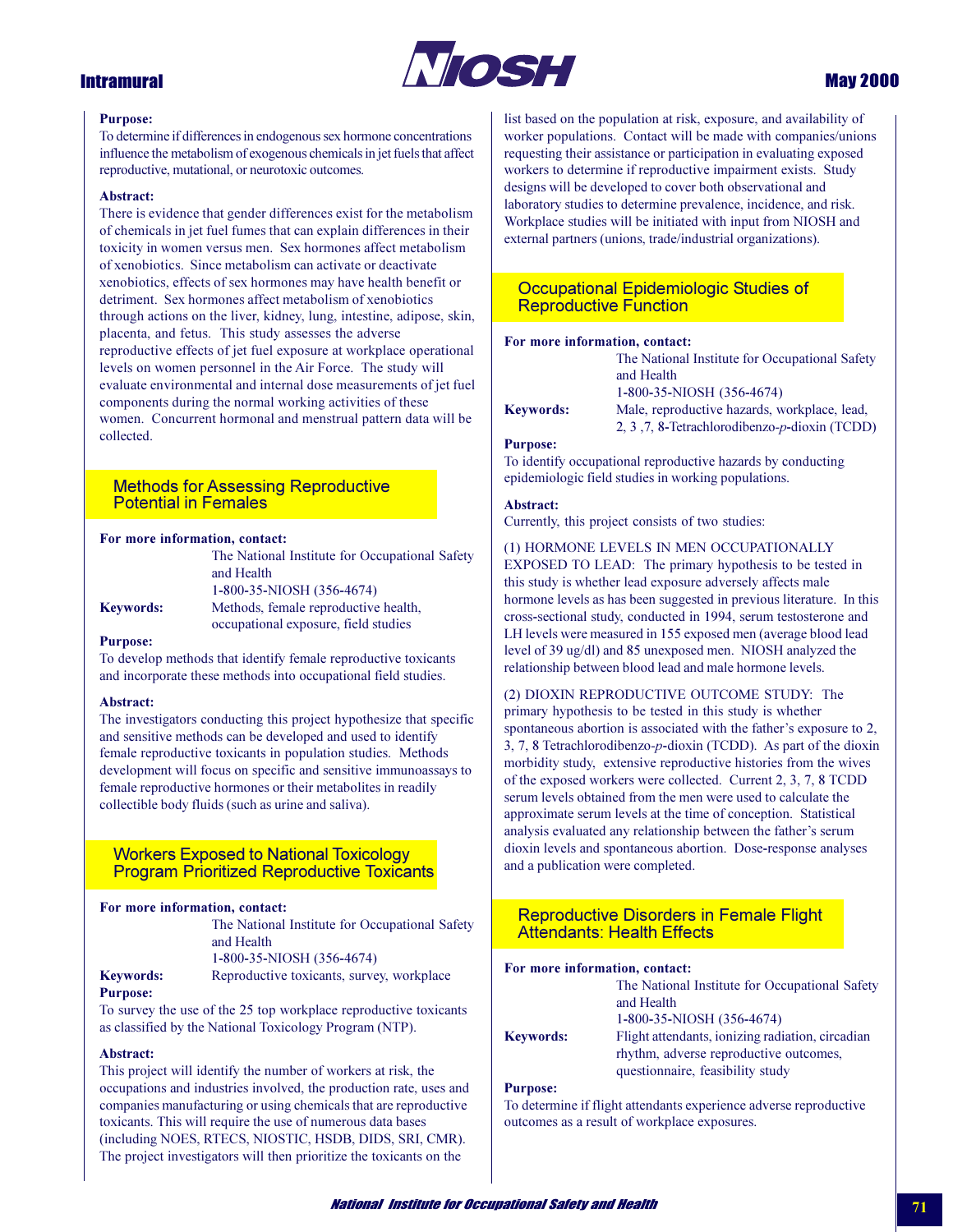

# **Intramural**

## Abstract:

This study will evaluate the potential effects of ionizing radiation and circadian rhythm disruption on the reproductive health of flight attendants. In FY98, telephone interviews with 3500 flight attendants and 3500 teacher referents were completed for the Reproductive History Questionnaire Study. The telephone questionnaire collected information on reproductive histories and risk factors and detailed work histories were obtained for each group. For flight attendants, records of past flight schedules were obtained from the airlines. Exposures to radiation, circadian rhythm disruption, and other potential reproductive toxicants will be estimated retrospectively for each pregnancy, and rates of adverse outcomes will be compared to those of the comparison group of teachers. Analyses within the flight attendant group will be conducted to examine dose-response relationships.

The feasibility study for the Ovulatory Function Study enrolled 50 flight attendants and 25 teachers in FY95-96 to evaluate the logistical aspects of a biomonitoring study. Women were asked to complete a health questionnaire, collect daily urine samples, and keep a daily diary. Validated sleep scoring and bioassay of urinary melatonin were used to monitor circadian disruption. Sensitive urinary hormone assays developed and validated by NIOSH were used to detect subtle hormonal changes. Biomonitoring and questionnaire data were analyzed in FY98 to identify any problems with collection of data in such a mobile population. Feasibility data will be analyzed and used to develop a protocol for the Ovulatory Function Study.

# In Vitro Assessment of Reproductive **Toxicity**

## For more information, contact:

| The National Institute for Occupational  |
|------------------------------------------|
|                                          |
| 1-800-35-NIOSH (356-4674)                |
| In vitro models, reproductive toxicants, |
|                                          |

### **Purpose:**

To establish in vitro culture models to examine reproductive toxicants, identify the pathway that is effected, and to identify biomarkers of exposure and sensitivity.

### Abstract:

It is hypothesized that specific chemicals encountered in the workplace (including xenoestrogens, pesticides, and heavy metals) have direct toxic effects on the testes and ovaries and contribute to the prevalence of infertility and other reproductive disorders in the U.S. The objectives of this project are to: (1) establish in vitro cell culture models to examine direct toxic effects of xenoestrogens, pesticides, and heavy metals on testicular and ovarian function and establish a dose-response relationship; (2) identify secondary intracellular step(s) in the regulatory pathway that is inhibited; and (3) identify specific biomarker(s) that indicate cellular exposure and sensitivity. These studies should establish in vitro models to determine the sensitivity of testes and ovaries to occupational chemicals. The sensitivity of gonadal cells to mixed exposures and the risk of occupational exposures will also be evaluated.

# **Endocrine Disruption: Consequence for Occupational Exposure**

### For more information, contact:

|                  | The National Institute for Occupational Safety |
|------------------|------------------------------------------------|
|                  | and Health                                     |
|                  | 1-800-35-NIOSH (356-4674)                      |
| <b>Keywords:</b> | Agriculture, construction, reproductive risks, |
|                  | agents, male, female                           |

### **Purpose:**

To identify agents and materials used in the agricultural and construction arenas that may pose significant reproductive risks.

## Abstract:

This research will assess the effect of pesticides, potential endocrine disruptors, and asphalt fumes on indices of fertility capacity in both males and females. Male and female animal models will be exposed to agents via inhalation. After exposure, the following parameters will be measured: (1) hormonal profiles in blood for luteinizing hormone, follicular stimulating hormone in both males and females, testosterone in males, and estrogen in females, both under basal and stimulated (GnRH challenge) conditions;  $(2)$  steroid hormone metabolite levels in the urine;  $(3)$ gonadal disruption as indexed by histological analyses, DNA adduct formation, and apoptosis; (4) uterine dysfunction by epithelial cell transport capability; (5) fertility abnormalities as indexed by sperm count and motility; and (6) estrous cycle length, successful mating, and embryo implantation.

# • Hearing Loss

# **Hearing Loss Prevention Programs for Construction Workers**

#### For more information, contact:

The National Institute for Occupational Safety and Health 1-800-35-NIOSH (356-4674) Prevention, occupational hearing loss, construction workers, carpenters

#### **Purpose:**

**Keywords:** 

To field test three new intervention components for preventing occupational hearing loss in construction and carpentry workers.

#### Abstract:

This project consists of three parts. In the first part, the Task Based Exposure Assessment Model and the resultant Hazardous Task Inventory will be used to identify hazardous construction work situations. Disseminating this information will enable carpenters to know which tasks jeopardize their hearing. In the second part of the project, the results of laboratory research in health communications will be used to apply new training tools capable of shaping positive behaviors regarding hearing protector use. This involves: (1) training materials to remove the barriers that carpenters indicate prevent them from taking responsibility for protecting their hearing and (2) a survey tool that can confirm the effectiveness of the training materials. This survey tool will reduce to two years the time needed to determine the effectiveness of this hearing loss prevention program as compared to the present situation of 5 to 10 years of annual audiometry. In the third part, a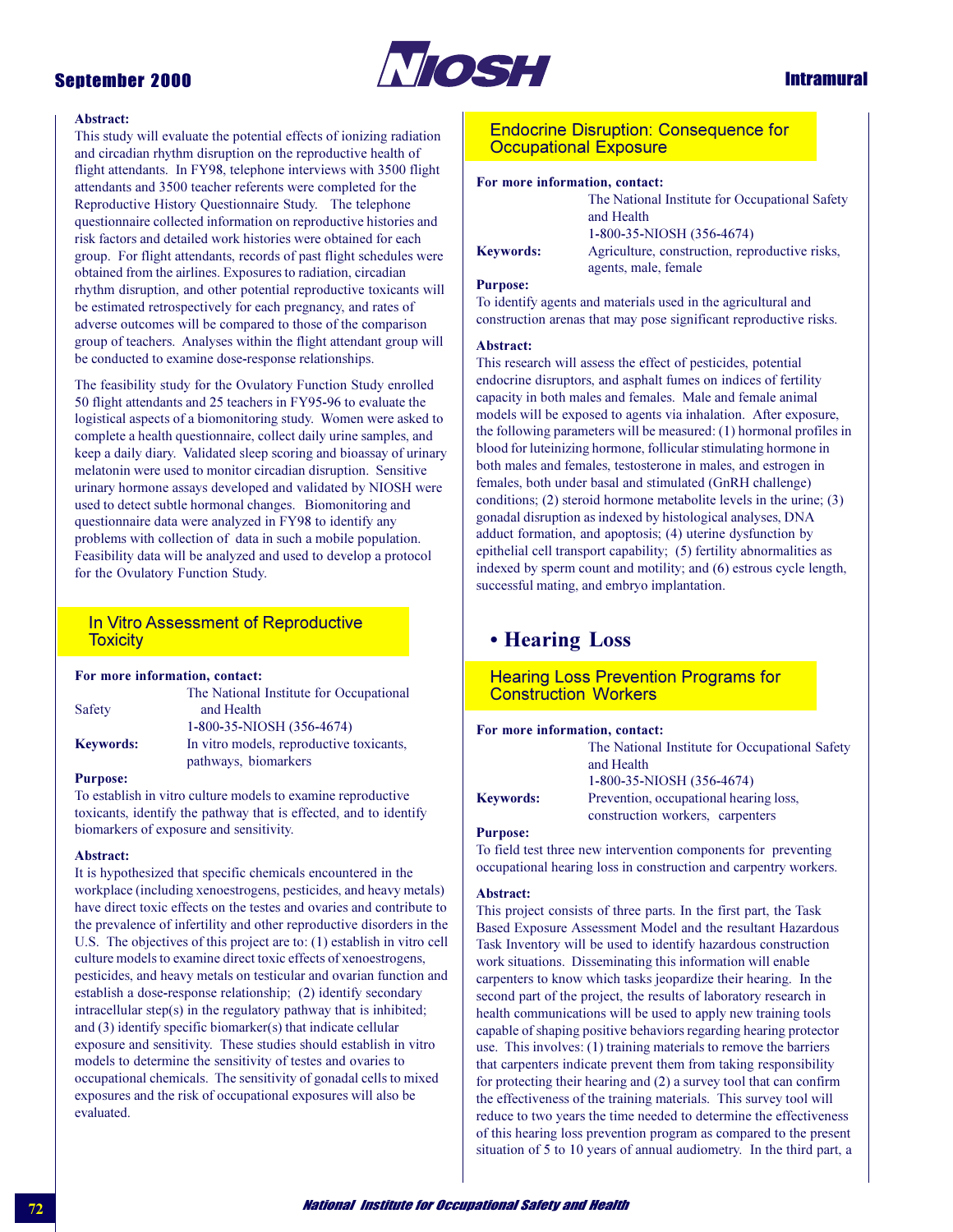

new information management system using an optical card will enable both workers and management to have better control over and access to occupational safety and health records. The optical card system will enable managers, workers, and health care professionals to have prompt feedback on the presence or absence of significant hearing changes to both individuals and worker populations. This feedback will be a powerful motivating tool either to encourage the continuation of effective hearing health behaviors or to stimulate changes to an ineffective hearing loss prevention program. NIOSH is working closely with several external partners to implement this hearing loss prevention program.

## **Methods for Evaluating Hearing Conservation Effectiveness**

#### For more information, contact:

|           | The National Institute for Occupational Safety |
|-----------|------------------------------------------------|
|           | and Health                                     |
|           | 1-800-35-NIOSH (356-4674)                      |
| Kevwords: | Hearing Conservation Plans, workers,           |
|           | evaluation, feasibility study                  |

### **Purpose:**

To evaluate the effectiveness of Hearing Conservation Plans (HCPs) and conduct a feasibility study for the evaluation of longitudinal HCP data.

### Abstract:

This project involves separate studies: (1) an evaluation of whether workers enrolled in several Hearing Conservation Plans (HCPs) still suffer from noise-induced hearing loss and (2) a feasibility study for the evaluation of 30 years of longitudinal HCP data collected by the Eastman Kodak company. This project will examine factors (other than audiometric variability) that might affect the effectiveness of a Hearing Conservation Plan (HCP), such as background room sound levels, worker training, declines in noise exposure over time, and hearing protection use. The HCP data is unique in that audiometric records, industrial hygiene noise exposure measures, data regarding hearing protection use, and dates of worker training have been computerized for all active workers. Database analyses will include: (1) development of longitudinal models to examine how rates of change in hearing vary as a function of noise exposures and other variables; (2) examination of different standard threshold shift definitions in each HCP population; (3) examination of measures of audiometric variability developed by the ANSI standard; and (4) development of measures of HCP data quality that examine errors due to (a) response uncertainty, (b) high test room background noise, and (c) unilateral hearing loss.

# **Quiet By Design-Engineering Noise** Control

### For more information, contact:

|                  | The National Institute for Occupational Safety<br>and Health      |
|------------------|-------------------------------------------------------------------|
|                  | 1-800-35-NIOSH (356-4674)                                         |
| <b>Keywords:</b> | Quiet mining, noise, prevent hearing loss,<br>research, equipment |

#### **Purpose:**

To develop quiet mining machines that will control noise and prevent hearing loss.

### Abstract:

The underground mining environment presents the greatest challenge for engineering control of noise. Where feasible, cooperative research with equipment manufacturers will be sought in order to ensure a new generation of quiet mining machines. There are numerous machines and processes that should be researched (based on available Mine Safety and Health Administration [MSHA] data). Those that should be addressed at the design stage are: (1) Percussion drills: In numbers and severity, drills remain the most serious noise problem in mining. An extramural approach with a drill manufacturer is anticipated. (2) Cutting heads: Both continuous miners and longtail cutting drums continue to generate noise levels in excess of 105 dBA. Initial work will be directed to developing a better understanding of the cutting forces and their transfer into the body of the mining machine for use in developing a computer model. (3) Conveyors: Previous research identified the concept of a variable speed driven conveyor as the solution to noise from armored flight chain conveyors employed in continuous and longwall mining. This concept is based on varying the chain speed to keep the conveyor trough full at all times. (4) Mobile diesel equipment: The use of diesels is increasing, especially in underground coal mines. Of particular interest is the application of active noise control.

## **Cross-Sectional Survey: Characterization** of Mine Noise Sources & Worker **Exposure**

#### For more information, contact:

|                  | The National Institute for Occupational Safety             |
|------------------|------------------------------------------------------------|
|                  | and Health                                                 |
|                  | 1-800-35-NIOSH (356-4674)                                  |
| <b>Kevwords:</b> | Noise, cross-sectional study, mine workers,<br>occupations |
|                  |                                                            |

#### **Purpose:**

To conduct a cross-sectional field study of noise exposure to mine workers in different occupations.

### Abstract:

The primary task of this research is to establish representative noise exposure profiles for various occupations. This can only be accomplished by undertaking comprehensive and extensive noise exposure measurements. Time-resolved dosimeters should permit this type of approach. Typical exposure patterns will be established for the different occupations through repeated sampling with dosimetric instrumentation. Currently, NIOSH sees a great range in the Time-Weighted-Average (TWA) for a given occupation. This variation could be caused by the mine environment, operating cycle, equipment condition, other sources, etc. The source of this variability needs to be understood to successfully identify the appropriate solutions. Specifically, crosssectional information on occupations, highlighted by available Mine Safety and Health Administration data, will be collected that includes: (1) full shift noise exposure level time histories, (2) relevant mine operational data, and (3) spectral information by machine type/operational mode.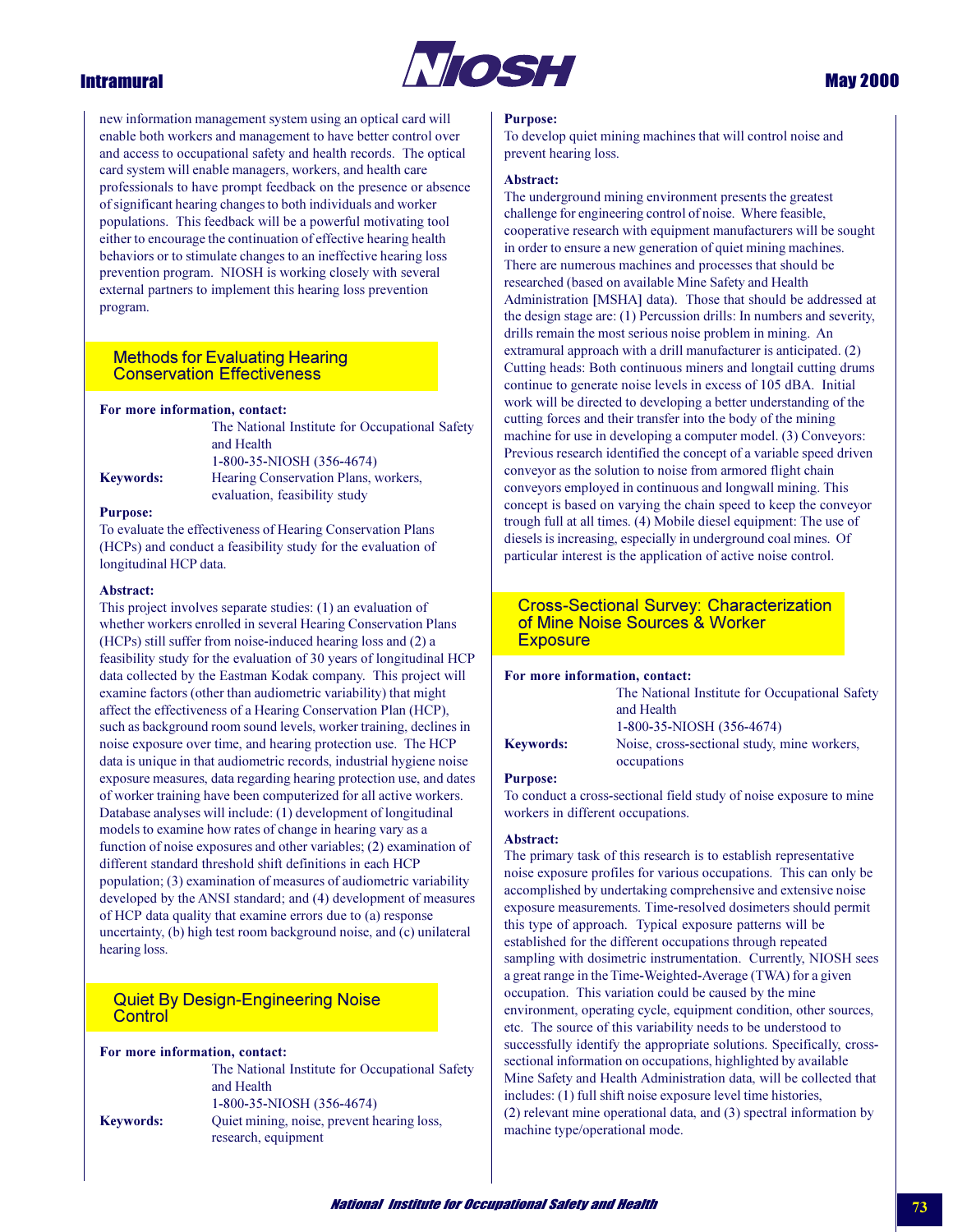

# **Intramural**

# **Audiometric Assessment in NHANES IV**

## For more information, contact:

|                  | The National Institute for Occupational     |
|------------------|---------------------------------------------|
| Safety           | and Health                                  |
|                  | 1-800-35-NIOSH (356-4674)                   |
| <b>Keywords:</b> | Hearing loss, surveillance, risk assessment |

### **Purpose:**

To collect data for use in developing a baseline to compare other audiometric data.

### Abstract:

This project supports the adult hearing assessment portion of the National Health and Nutrition Examination Survey (NHANES) and is collaborative with the National Institute on Deafness and Other Communication Disorders and the National Center for Health Statistics. It will be the first effort to collect information about the hearing of adolescents and adults including histories, middle ear function, and hearing thresholds. NIOSH is providing technical assistance for the six years of the survey, including the development of training materials, training of technicians, oversight of data collection, and analysis of data. In this project, hearing data will be collected using methods designed to be free of artifacts and errors. The data will serve as a baseline against which all other audiometric data are compared for determining the excess risk of hearing impairment due to exposure to noise and other ototraumatic agents.

# • Indoor Environment

## **Studies of Indoor Environmental Quality:** Health Effects, Risk Factors, etc.

#### For more information, contact:

|                  | The National Institute for Occupational     |
|------------------|---------------------------------------------|
| Safety           | and Health                                  |
|                  | 1-800-35-NIOSH (356-4674)                   |
| <b>Keywords:</b> | Indoor environmental quality, intervention. |
|                  | exposure assessment                         |

### **Purpose:**

To identify risk factors and/or effective interventions for indoor environmental health effects.

## Ahstract.

This project focuses on conducting three studies. All involve the analysis of previously collected study data and share a hypothesis that currently unmeasured indoor exposures cause disease characterized only by nonspecific building-related symptoms. Current analyses are assessing: in cross-sectional data, ventilation system risk factors for building-related symptoms; in intervention study data, efficacy of enhanced air filtration and of surface cleaning in reducing severity of building occupant symptoms over four seasons; and in cross-sectional/standardized case series data, analyses of risks for symptom reporting in 80 "complaint" office buildings. Outcomes will help identify risk factors and effective interventions for building-related nonspecific symptoms.

# **Statistical Methodology for Analysis of Indoor Contaminant Data**

## For more information, contact:

|                  | The National Institute for Occupational Safety |
|------------------|------------------------------------------------|
|                  | and Health                                     |
|                  | 1-800-35-NIOSH (356-4674)                      |
| <b>Keywords:</b> | Indoor air quality, airborne contaminants,     |
|                  | epidemiologic                                  |

### **Purpose:**

To develop statistical methods that will characterize indoor air contaminant exposures and the associations between exposures and symptom prevalence.

### Abstract:

This research uses indoor environmental quality data collected during Health Hazard Evaluations of 80 office buildings. Methodologies appropriate for the characterization of factors such as indoor contaminant exposures or comfort factors (such as humidity or temperature and their association with environmental symptoms) are being developed in this project. This research will identify techniques appropriate to quantify indoor exposures for use in studying the relationship between exposure and symptom prevalence.

# **Female Flight Attendants**

### For more information, contact:

|                  | The National Institute for Occupational Safety |
|------------------|------------------------------------------------|
|                  | and Health                                     |
|                  | 1-800-35-NIOSH (356-4674)                      |
| <b>Keywords:</b> | Indoor air quality, exposure assessment,       |
|                  | radiation                                      |

## **Purpose:**

To assess exposure to cosmic ionizing radiation and cabin air quality parameters aboard commercial flights.

### Abstract:

The findings from this research will be used in conjunction with concurrent reproductive health outcome studies to determine if female flight attendants are at increased risk of adverse reproductive outcomes. This study is funded in large part by the Federal Aviation Administration. Data collection for the project has been completed. The findings of this project will be used to determine the need for future exposure assessment studies and the need for intervention on flight crew exposures, as well as to communicate risks to reproductive health incurred by work in the commercial flight environment. The cosmic radiation measurements also will be used to determine the adequacy of predictive exposure models for estimating cosmic radiation dose per flight.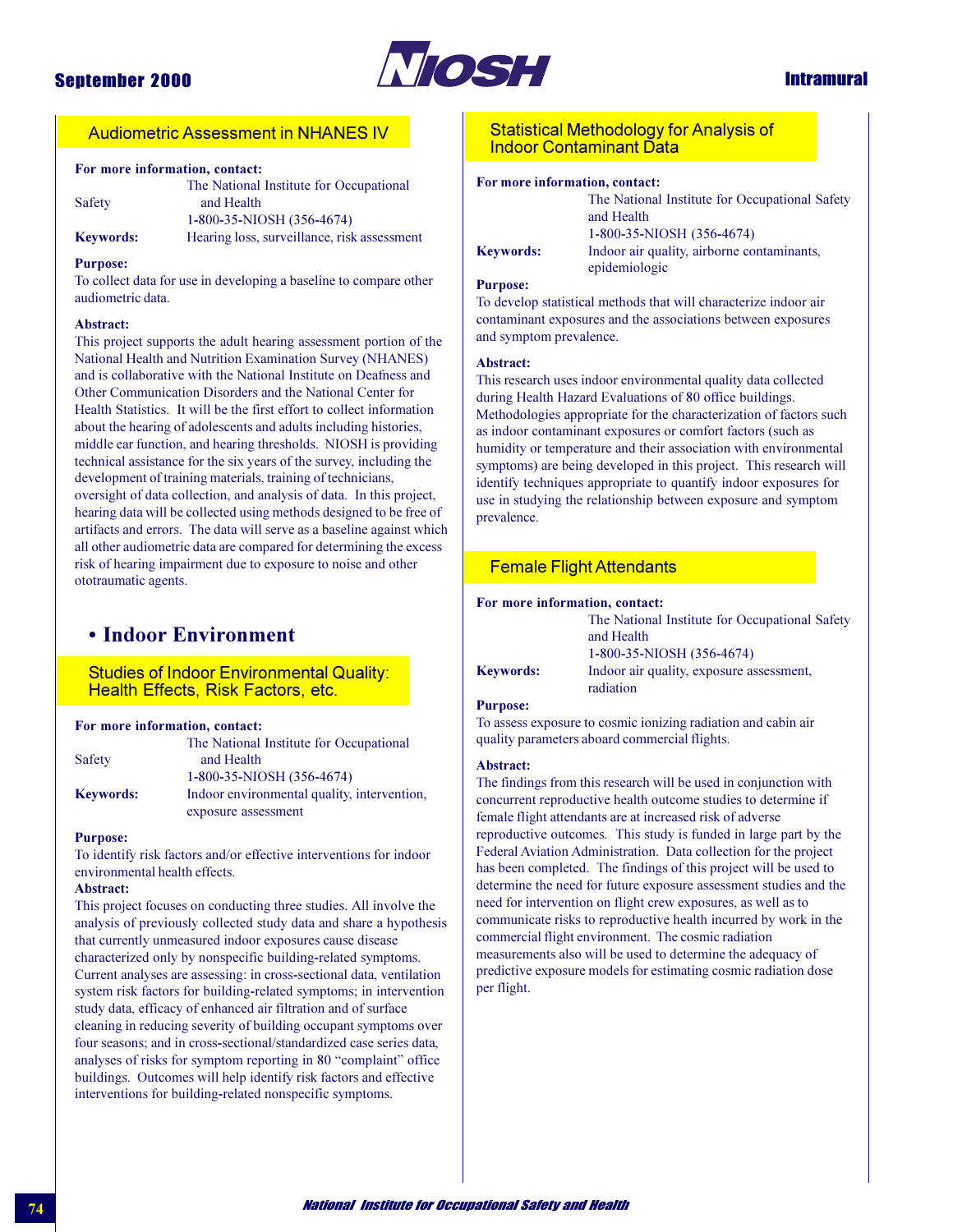

# • Infectious Diseases

# **Susceptibility of Workers to Lung Infection After Exposure to Different Occupations**

### For more information, contact:

The National Institute for Occupational Safety and Health 1-800-35-NIOSH (356-4674) Infectious disease, welding, asbestos

# **Keywords: Purpose:**

To evaluate mechanisms that may increase workers' susceptibility to respiratory disease and infection.

### Abstract:

It is essential to identify the mechanisms by which silica, welding fumes, diesel exhaust particulate, and asbestos fibers may increase a worker's susceptibility to respiratory disease and infection. This project will use a rat model of bacterial infectivity in the lung to generate data concerning lung injury, information, antimicrobial activity of phagocytes, and pulmonary infection to evaluate these issues. An explanation of the mechanisms will enable researchers and professionals to educate and protect workers exposed to these dusts and fibers and potentially prevent adverse health effects.

# **Inflight Disease Transmission and Diffuse Symptomatology**

### For more information, contact:

|                  | The National Institute for Occupational Safety |
|------------------|------------------------------------------------|
|                  | and Health                                     |
|                  | 1-800-35-NIOSH (356-4674)                      |
| <b>Keywords:</b> | Airborne contaminants, infectious disease,     |
|                  | transportation                                 |

### **Purpose:**

To study the dispersal and removal of aerosols generated in passenger and cockpit cabins.

### Abstract:

This project will study the dispersal and removal of aerosols generated in passenger and cockpit cabins in order to answer two important questions: (1) What are the major factors that determine the spread of human aerosols in aircraft cabins? (2) How can this information be used to improve new aircraft designs or retrofit existing aircraft with equipment that will decrease the possibility of transmitting infectious agents? Activities supported by the project include characterizing the number and size distribution of human aerosols present in aircraft cabins and determining the dispersal and removal of the different sized aerosols. This work will be done with empty cabins and artificially generated aerosols and with passengers and airline workers occupying the cabins.

# **Evaluation of Portable Room Air Cleaners**

### For more information, contact:

|                  | The National Institute for Occupational Safety |
|------------------|------------------------------------------------|
|                  | and Health                                     |
|                  | 1-800-35-NIOSH (356-4674)                      |
| <b>Keywords:</b> | Tuberculosis (TB), bioaerosols, prevention,    |
|                  | air-cleaning                                   |

### **Purpose:**

To evaluate the efficacy of a portable air-cleaning unit in controlling bioaerosols in health care rooms.

### Abstract:

This research will use an existing bioaerosol chamber to assess how well portable air-cleaning units control bioaerosol contamination in health care rooms. The Centers for Disease Control and Prevention guidelines for preventing the transmission of Mycobacterium tuberculosis (TB) recommends portable air cleaners as a temporary solution for low airflow rates in TB isolation rooms. Experts cite a lack of control technology criteria as impeding effective control. Health care facilities will use these project results in future selections of portable air-cleaning units, thereby, reducing worker exposure to TB.

# • Intervention Effectiveness Research

# **Applied Health Communications Research Support**

### For more information, contact:

The National Institute for Occupational Safety and Health 1-800-35-NIOSH (356-4674) Communication research, evaluation, intervention

### **Purpose:**

**Keywords:** 

To develop effective, measurable, health communication strategies and methods to enhance the effectiveness of workplace interventions.

### **Abstract:**

Five workplace interventions will be selected to receive this health communication enhancement. This effort is designed to improve the communication effectiveness of each intervention. It will use applied health communications research skills such as targeting and profiling audiences, developing and piloting communication messages with test audiences, and selecting appropriate communication channels. The selected preventive interventions will receive enhanced health communications services to improve their communication effectiveness, efficiency, impact, and contribution toward improving worker safety and health.

## **Hearing Loss Prevention: Putting Theory Into Action**

For more information, contact: The National Institute for Occupational Safety and Health 1-800-35-NIOSH (356-4674) Feasibility, hearing loss prevention program,

| <b>Keywords:</b> |  |
|------------------|--|
|                  |  |

### **Purpose:**

To assess the feasibility of implementing a model hearing loss prevention program in a noisy food processing facility.

food processing facility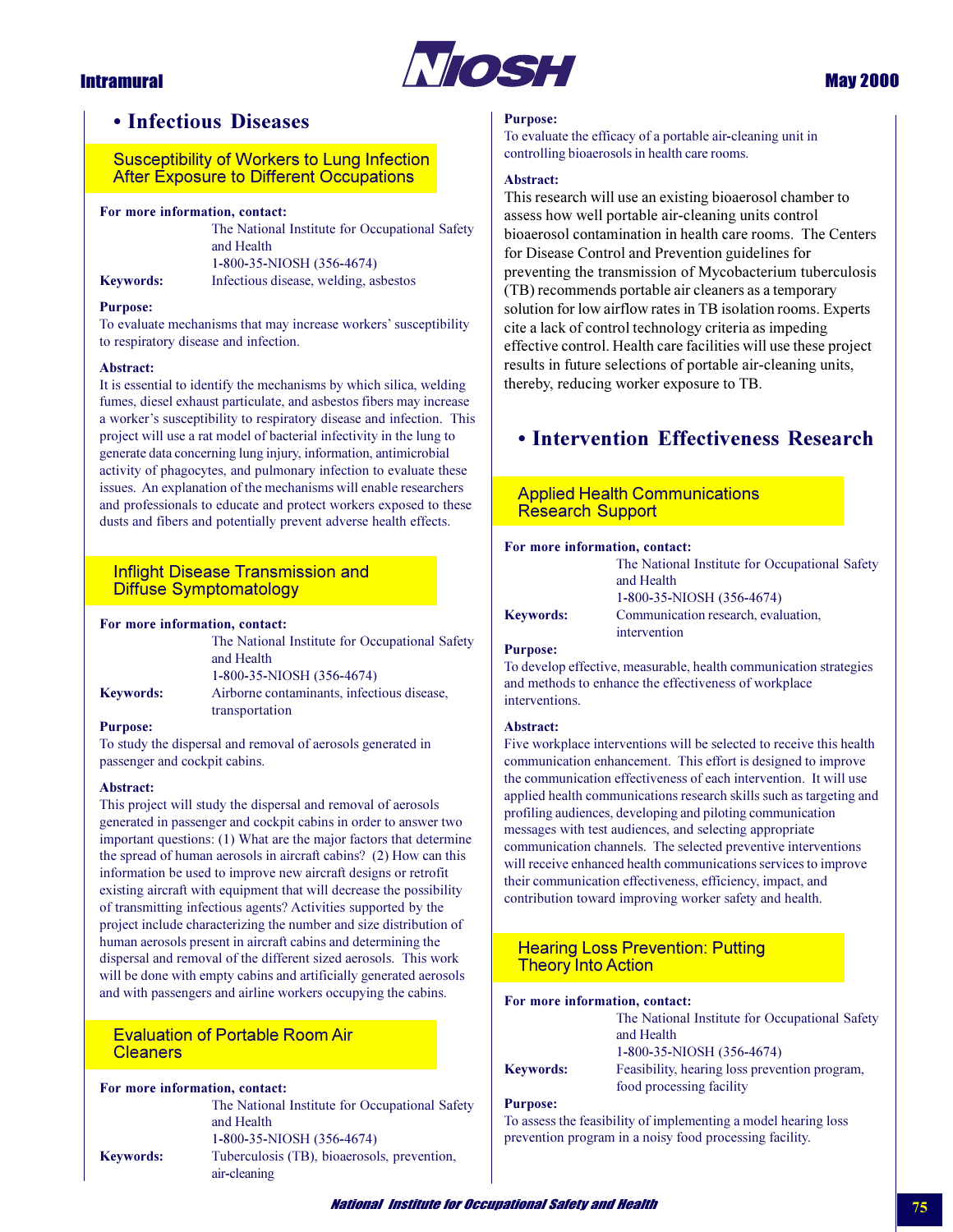

# **Intramural**

### Abstract:

This research will be conducted in a food processing facility that has had a compliance-driven hearing conservation program for 1,800 employees for the past 15 years. NIOSH staff will provide technical assistance for this project to on-site health and safety professionals, supervisors, and workers in a food facility to enable them to establish and monitor a program tailored to their work environment. External partners will also provide services. The hearing loss prevention program will follow the principles noted in the newly revised NIOSH manual, Preventing Occupational Hearing Loss: A Practical Guide. This intervention will use a number of products recently developed: (1) an attitudes/beliefs survey that targets barriers to preventing hearing loss, (2) a training video and accompanying classroom materials to educate and motivate employees and management, (3) an on-site hearing protector fit-test system to assess the effectiveness of each worker's hearing protection, and (4) the HearSaf 2000 integrated computerized information management system including workers' health and training data, noise exposure monitoring/analysis systems, and audiometric monitoring/analysis systems.

## Dry Cleaning Campaign: Communicating **Risks to Improve Exposure Control**

### For more information, contact:

|                  | The National Institute for Occupational       |
|------------------|-----------------------------------------------|
| Safety           | and Health                                    |
|                  | 1-800-35-NIOSH (356-4674)                     |
| <b>Keywords:</b> | Dry cleaning, perchloroethylene, intervention |

#### **Purpose:**

To reduce perchloroethylene exposure risk and other health and safety hazards to owners, workers, and families in the dry cleaning industry.

#### **Abstract:**

Dry cleaning facilities are typically small operations without resident engineers or health and safety specialists. This project will assist these small companies by introducing engineering retrofits, investigating the significance of dermal exposure, and communicating this knowledge to individuals within the dry cleaning industry. Messages that work in explaining risks and motivating owners and workers to reduce them will be distributed to trade associations and unions and directly to dry cleaners around the country.

# A Feasibility Study to Evaluate Non-Union-**Contractor Health and Safety Training**

#### For more information, contact:

|                  | The National Institute for Occupational |
|------------------|-----------------------------------------|
| Safety           | and Health                              |
|                  | 1-800-35-NIOSH (356-4674)               |
| <b>Keywords:</b> | Construction, training, communication   |

### **Purpose:**

To compare the health and safety status of workers in open shops who receive health and safety training versus workers who do not.

#### Abstract:

While much of the research in construction is conducted on union work sites with union workers, approximately 80 percent of the

construction workforce are not covered by collective bargaining agreements. It is important to evaluate the health and safety status of these workers as well. It is anticipated that findings from this study will provide evidence for the importance of implementing training efforts in open-shops. Expected outcomes are to show nontraining open-shop contractors that training their workforce can reduce their losses, both financial and human, and they can also remain competitive.

## **Evaluation of Best Practices Back Injury Prevention Program**

### For more information, contact:

The National Institute for Occupational Safety and Health 1-800-35-NIOSH (356-4674)

Intervention, musculoskeletal disorders,

**Keywords:** traumatic injuries **Purpose:** 

To evaluate the best practices program for preventing back injuries in nursing staff working in nursing homes.

#### **Abstract:**

The cost of workers' compensation claims have prompted insurance companies to encourage nursing homes to move towards a "best practices program" for preventing back injuries among nursing home staff. The "best practices program" contains elements of primary and tertiary prevention. The primary prevention component is based on mechanical lifting equipment and manual patient transferring methods that have been shown to reduce the physical stresses exerted by nursing assistants in laboratory studies. The tertiary component is a medical management program that encourages quality health care, rehabilitation, return to work, and provides light duty work for injured workers returning to work. The prevention programs will be implemented with as much input as possible from the nursing staff who will be using the interventions. This study will evaluate the process and methods of program implementation and most importantly the impact of the program for reducing the incidence, disability, and injury-related costs associated with back and other injuries among nursing staff in nursing homes.

## **Effectiveness of Crane Operator** Certification

### For more information, contact:

The National Institute for Occupational Safety and Health 1-800-35-NIOSH (356-4674) **Keywords:** Intervention, traumatic injuries, construction

# **Purpose:**

To evaluate the effectiveness of crane operator certification in reducing crane-related incidents.

#### Abstract:

Crane operators and others who work in close proximity to cranes are at high risk of serious injury due to cranes and hoists. This project will concentrate on the value of crane operator certification as a means to decrease crane-operator incidents. "Incidents," defined as events that result in a crane stopping work, will be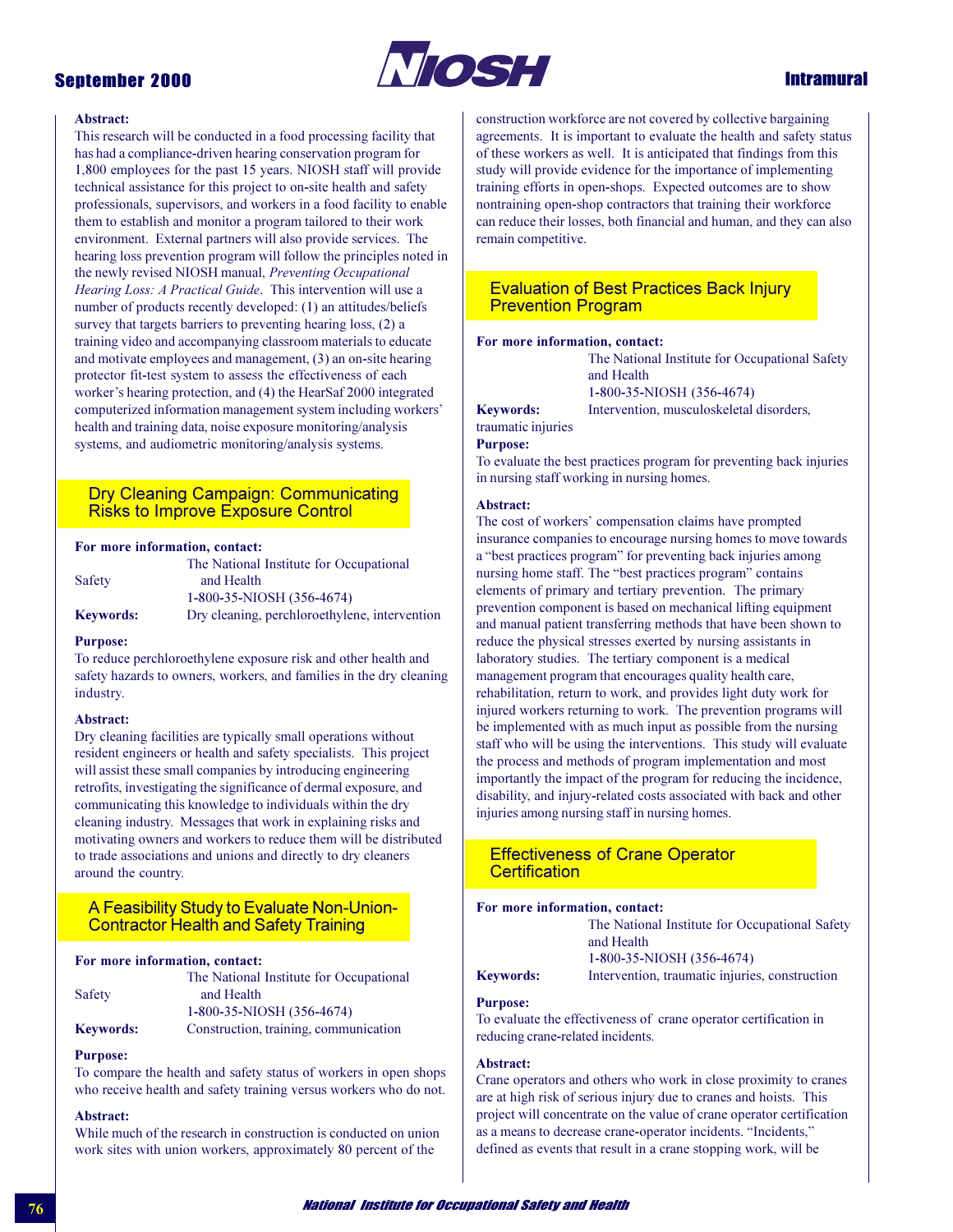

# **May 2000**

# **Intramural**

examined for the two-year period before and after the company's operators were certified by the National Commission on Certification of Crane Operators. Project results will assist in determining the potential effectiveness of certification in reducing injuries related to crane operation and will assist OSHA in determining the value of mandatory certification.

# **Evaluation of a Model Training Program** for the Food Service Industry

### For more information, contact:

The National Institute for Occupational Safety and Health 1-800-35-NIOSH (356-4674) Training, evaluation, injuries

# **Keywords: Purpose:**

To evaluate the impact of worker safety and health training conducted by the National Restaurant Association, to change restaurant workers' knowledge, attitudes, and behaviors towards working safely, and to reduce injury and illness.

### Abstract:

In this project conducted by the National Restaurant Association, NIOSH will participate in the study by assisting with: (1) the design of the study, (2) the design and pretesting of knowledge and attitude measurement instruments, (3) review of training curriculum, (4) collection of post-training measures of effectiveness,  $(5)$  data analysis, and  $(6)$  preparation of reports of study results. Three major food service corporations are involved. During the one-year training period, data was collected from all stores about employee knowledge, attitudes, and behaviors. Participating companies are being asked to provide illness and injury data and other demographic data for all study participants. This study will evaluate the effectiveness of the training in changing employee knowledge, attitudes, and behaviors toward working safely as well as assessing any reduction in injury and illness rates. Study results will add to the knowledge base on safety and health intervention effectiveness, training methods, and field study methods.

# **Model Hearing Conservation Program for Miners**

#### For more information, contact:

|                  | The National Institute for Occupational Safety |
|------------------|------------------------------------------------|
|                  | and Health                                     |
|                  | 1-800-35-NIOSH (356-4674)                      |
| <b>Keywords:</b> | Intervention, training, exposure assessment    |

#### **Purpose:**

To develop and implement a hearing conservation program for an underground mine.

### Abstract:

This program will incorporate the best practices of well-run programs in other industries and will evaluate the effectiveness of this strategy over a five- to six-year period. An external partner will collaborate with NIOSH on this project.

# **Ergonomics Interventions in Mining**

### For more information, contact:

|                                                | The National Institute for Occupational Safety |
|------------------------------------------------|------------------------------------------------|
|                                                | and Health                                     |
|                                                | 1-800-35-NIOSH (356-4674)                      |
| <b>Keywords:</b>                               | Mining, ergonomics, musculoskeletal            |
|                                                | disorders                                      |
| $\mathbf{D}$ and $\mathbf{D}$ and $\mathbf{D}$ |                                                |

### **Purpose:**

To assess musculoskeletal disorder exposures and to evaluate the effectiveness of ergonomic interventions in mining environments.

#### Abstract:

This research is planned as a two-phase effort. The first phase is concerned with conducting musculoskeletal disorder (MSD) exposure assessments in a variety of mining environments. The results of these assessments will be used to establish health and safety baseline data and identify general means to reduce musculoskeletal disorder risk factors. The second phase will involve development, implementation, and evaluation of ergonomics interventions at one or two cooperating mine sites. The results of this work will demonstrate the effectiveness of ergonomic interventions in reducing mine worker exposure to musculoskeletal disorder risk factors and the occurrence of MSD injuries.

# **Supplementary Rest Break Intervention** for Repetitive Musculoskeletal Work

## For more information, contact:

The National Institute for Occupational Safety and Health 1-800-35-NIOSH (356-4674) Work organization, intervention, musculoskeletal disorders

#### **Purpose:**

**Keywords:** 

To evaluate the long-term effectiveness of a supplementary rest break intervention that has recently been implemented for data transcribers at the Internal Revenue Service.

### Abstract:

The implementation, in which 5-minute hourly breaks are being provided to supplement the two 15-minute breaks provided under the conventional schedule is a direct consequence of background studies conducted by NIOSH. These studies, which were brief (4-12 weeks) in duration, indicated that supplementary rest breaks alleviated symptoms of musculoskeletal and eye strain, fatigue, and stress without impairing performance. The present study comprises a more extensive evaluation of the long-term effects of supplementary rest breaks at the intervention sites. Outcome measures will include absenteeism, sick leave, disability, employment retention, and possibly performance.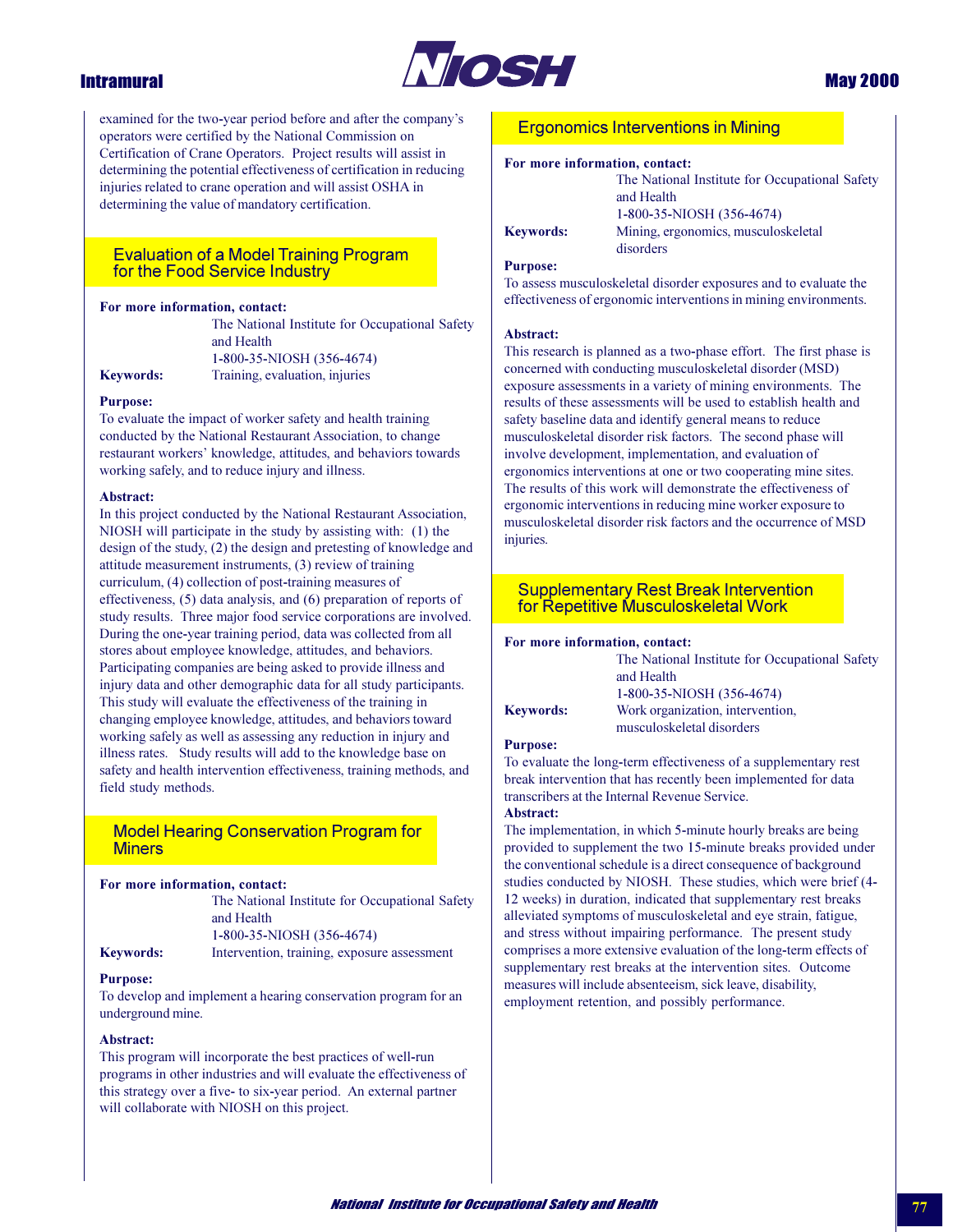

# **Intramural**

## **Crosscutting Research and Interventions** in Hazardous Work Environments

## For more information, contact:

|                  | The National Institute for Occupational |
|------------------|-----------------------------------------|
| Safety           | and Health                              |
|                  | 1-800-35-NIOSH (356-4674)               |
| <b>Keywords:</b> | Intervention, special populations, work |

organization

### **Purpose:**

To implement and evaluate safety and health interventions that reduce workload or workplace hazards, reorganize the work, or provide new information to change how the workplace hazards are managed.

#### Abstract:

Interventions with crosscutting potential for the industries of agriculture, construction, and mining will be undertaken. As interventions are tested, an interdisciplinary team will monitor the progress, evaluate each intervention for potential improvement, and recommend additional testing, as needed. The results from this interdisciplinary effort will be developed into: (1) interactive tools for workers in the industries under study, (2) improved communication and collaboration among NIOSH scientists and other safety and health professionals working in hazardous industries, and (3) an ongoing exploration of crosscutting approaches to common problems in these industries.

# **Long-Term Study of Alternative Keyboard Effectiveness**

#### For more information, contact:

|                  | The National Institute for Occupational                       |
|------------------|---------------------------------------------------------------|
| Safety           | and Health                                                    |
|                  | 1-800-35-NIOSH (356-4674)                                     |
| <b>Keywords:</b> | Musculoskeletal disorders, work organization,<br>intervention |
|                  |                                                               |

### **Purpose:**

To assess the efficacy of alternative keyboards in preventing or alleviating musculoskeletal disorders among keyboard users.

### Abstract:

This project will be conducted with a large news agency. A range of alternative keyboards will be assessed over a period of 1-2 years. Outcome measures will include medical assessment of symptomatology, job/task and workstation assessments, stress/ discomfort/fatigue, worker perceptions of the psychosocial work environment, and a range of physical/physiological indicators of musculoskeletal risk factors (e.g., postural analyses, etc.). This project will be completed in FY00 and recommendations regarding effective keyboard designs will be made.

# **Field Evaluation of Hearing Protector Fit-Test Systems**

### For more information, contact:

The National Institute for Occupational Safety and Health 1-800-35-NIOSH (356-4674)

Hearing loss, noise, hearing protectors

# **Keywords: Purpose:**

To develop and test new audiometric technologies and methods that realistically and accurately determine how well hearing protectors work for noise-exposed workers on the job.

### Abstract:

Several potential methods of "fit-testing" hearing protectors to the workers who actually depend upon them are being evaluated for reliability, validity, and feasibility, both in worksites and in a standard audiometric suite. It is expected that one or more of these methods will be incorporated into other comprehensive hearing loss prevention efforts developed and assembled in partnership with other groups.

## **Evaluation of the Effectiveness of Medical Management and Rehabilitation for Work-Related Musculoskeletal Disorders**

#### For more information, contact:

|                  | The National Institute for Occupational Safety  |
|------------------|-------------------------------------------------|
|                  | and Health                                      |
|                  | 1-800-35-NIOSH (356-4674)                       |
| <b>Keywords:</b> | Musculoskeletal disorders, intervention, health |
|                  | services                                        |

### **Purpose:**

To assess the effectiveness of medical management programs for rehabilitating and returning employees with work-related musculoskeletal disorders to work.

## Abstract:

The purpose of this cooperative agreement and demonstration project is to assess the effectiveness of medical management programs for rehabilitating and returning employees with workrelated musculoskeletal disorders to work. Reliable information on the effectiveness of such programs is lacking, and this project will develop and apply objective evaluation criteria that will form the basis upon which to compare the success rate of various programs. The demonstration project will provide data on the types of programs in existence, the elements necessary for successful programs, and the effectiveness of programs in returning populations to work. The information developed through this project will be disseminated to state health officials, health care providers, employees, employers, and unions. The conclusions will be useful to many in the medical, industrial, and scientific communities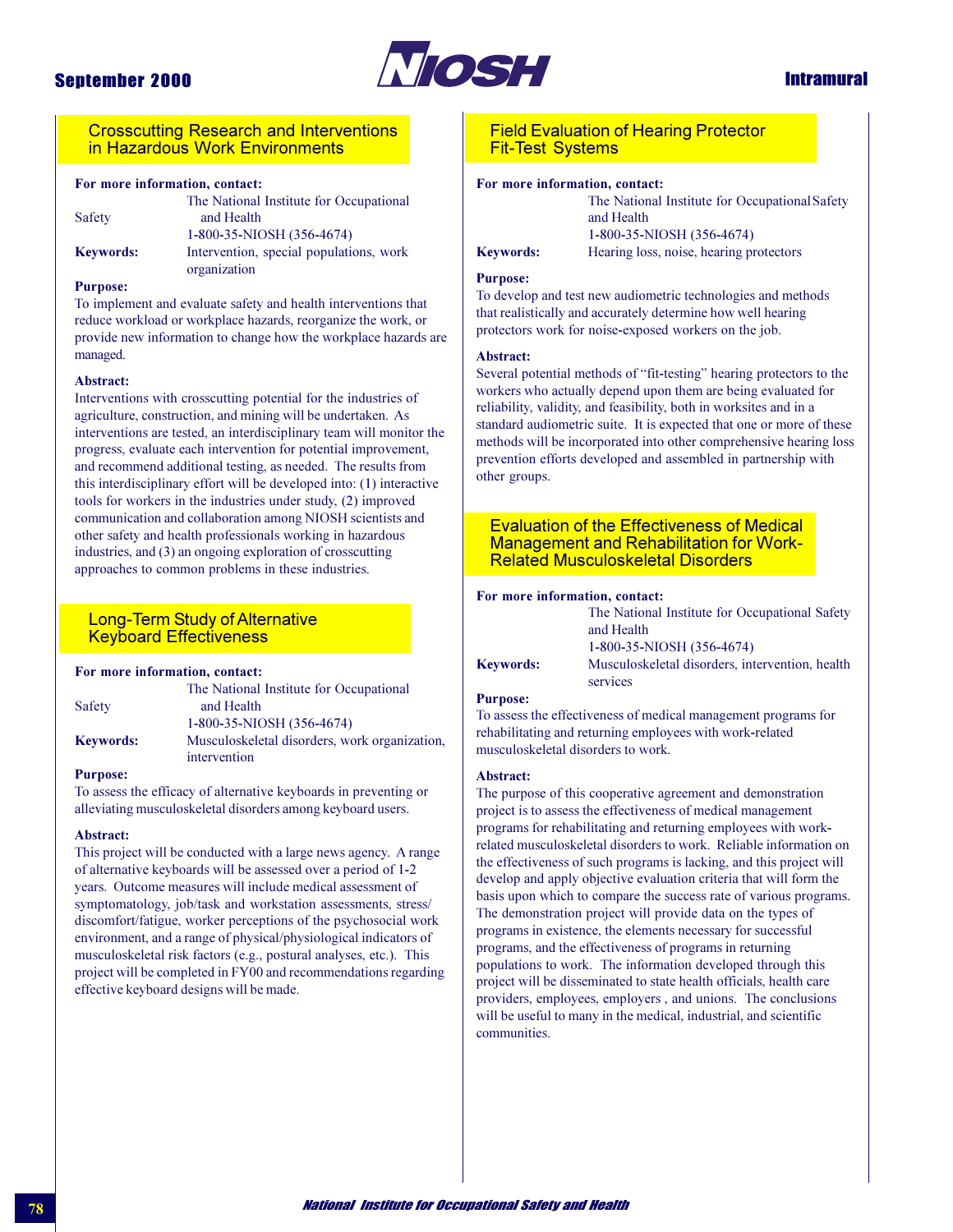

**Hearing Loss Prevention: Putting Theory into Action** 

### For more information, contact:

The National Institute for Occupational Safety and Health 1-800-35-NIOSH (356-4674) Hearing loss, noise, intervention

# **Keywords: Purpose:**

To evaluate the effectiveness of the model hearing loss prevention program that has zero tolerance for noise-induced hearing loss.

### Abstract:

Traditional compliance-driven hearing conservation programs, although good for tracking hearing loss in workers, are now known to be inadequate for the conservation of hearing. NIOSH recently developed a model hearing loss prevention program that has zero tolerance for noise-induced hearing loss. This project is designed to evaluate this intervention in the manufacturing setting. Key features of the program include evaluation to ensure the use of engineering controls has been maximized, intensive one-on-one worker education and training at the time of annual audiometry, and fit-testing of hearing protectors to optimize selection and use of appropriate devices. When fully implemented and evaluated over two years, this project will provide a detailed and timely assessment of the real-world effectiveness of this approach in a typical industrial setting.

# **Safety for Workers' Eyes**

### For more information, contact:

|                  | The National Institute for Occupational Safety |
|------------------|------------------------------------------------|
|                  | and Health                                     |
|                  | 1-800-35-NIOSH (356-4674)                      |
| <b>Keywords:</b> | Communication research, construction, eye      |
|                  | injury                                         |

### **Purpose:**

To increase the use of protective eyewear among carpenters by developing theory-based safety messages tailored to workers, supervisors, and contractors.

### Abstract:

The United Brotherhood of Carpenters Health and Safety Fund of North America has developed field techniques for assessing safety eyewear use and have estimated that only about 50 percent of carpenters wear safety eye protection during hazardous tasks. This project will develop targeted eye safety messages to improve the use of safety eyewear and reduce eye injuries among union carpenters. One of the major contributors to the failure of safety messages is a lack of appropriate effectiveness regarding the intervention strategies. This project will provide public health investigators with a theory-driven eye injury prevention program and the tools to implement it.

# **. Low Back Disorders**

**NIOSH Lifting Equation (NLE) Evaluation: Exposure Assessment and Documentation** 

### For more information, contact:

## The National Institute for Occupational Safety and Health 1-800-35-NIOSH (356-4674) Lifting, equation, evaluation

# **Keywords: Purpose:**

To evaluate the NIOSH lifting equation (NLE) using a retrospective study to investigate the dose-response relationship between lifting index (LI) and risk of low back pain, conduct a laboratory study of the asymmetric multiplier component of the NLE, and teach how to use the revised lifting equation.

### Abstract:

This project consists of three components. The first component was a feasibility study of the NIOSH Lifting Equation (NLE). A modular retrospective cross-sectional study design was used to investigate the dose-response relationship between the lifting index (LI) and risk of low back pain. The study provided data on physical exposure for 50 manual lifting jobs in four industries, and a total of 281 persons who were employed in those jobs completed a health effects questionnaire. An additional 99 persons employed in nonexposed jobs, without risk factors to back pain, also completed the questionnaire. Additional data were collected at a fifth industry. A second component of the project is a laboratorybased research study to evaluate the asymmetric multiplier component of the NLE. The final component of the project is to complete development of a CD-ROM-based multimedia training program to teach users how to properly use the revised NIOSH lifting equation. It is anticipated that data will be needed from 6 to 10 additional sites in order to provide sufficient statistical power to properly determine the effectiveness of the NLE. Goals included: (1) identify and collect data at one-half the remaining sites and (2) return to one or more previous sites to collect data on the temporal aspects of low back pain (LBP). NIOSH identified and collected data at the remaining sites in order to increase the accuracy of the equation, streamline the equation, and make it easier to use.

# **Ergonomic Interventions in the Construction and Repair of Ships**

### For more information, contact:

|                  | The National Institute for Occupational Safety<br>and Health |
|------------------|--------------------------------------------------------------|
|                  | 1-800-35-NIOSH (356-4674)                                    |
| <b>Keywords:</b> | Job risk factors, injuries, illnesses,<br>construction       |
|                  |                                                              |

### **Purpose:**

To assess the relationship between the high rate of injuries and illnesses in the construction industry and associated job risk factors.

# Abstract:

Because of the very high injury and illness rates in the construction industry, it is imperative that research be undertaken to better understand the relationship between the high rate of injuries and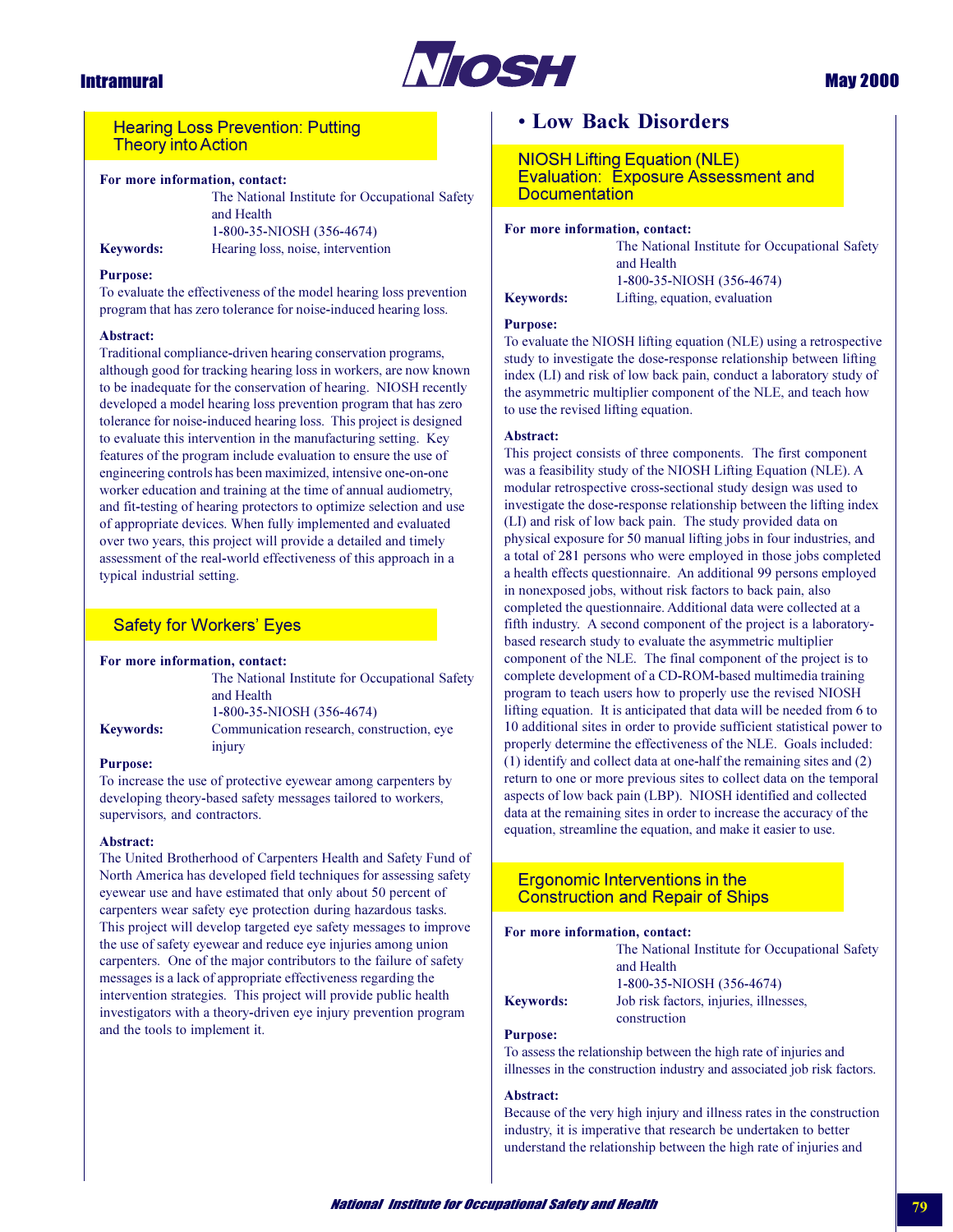

# **Intramural**

illnesses as noted in the OSHA 200 logs and associated job risk factors. Once this association is better understood, effective ergonomic intervention strategies can be developed to prevent such injuries and illnesses. This study will be conducted in two phases. The first phase, which will take one year to complete, is to: (1) conduct walkthrough surveys of 3-5 shipyard construction sites to examine injury and illness databases kept by the company medical department to determine specific injury and illness rates for the various trades for the past three years, (2) conduct qualitative job risk factor assessments of the various trades, and (3) determine if specific job risk factors can be associated with the injury and illness database information. If an association is made between health outcome and job risk factors, then the second phase will begin. The second phase will take two years and will follow the first year activities to:  $(1)$  quantify job risk factors in the trades and (2) recommend engineering and administrative controls to reduce these risk factors. Another task for the third year will be to reevaluate the injury and illness databases from the first year where engineering and administrative controls have been implemented and quantified and to determine if the reduction in these job risk factors have resulted in a decrease in the incidence and severity of musculoskeletal disorders in the trades mentioned above. This information will be disseminated as a report to the construction industry partners; the report will be generated at the end of each year. The final report, at the end of the third year, will also include ergonomic guidelines for the construction maritime industry.

# **NIOSH Lifting Equation**

### For more information, contact:

|                  | The National Institute for Occupational             |
|------------------|-----------------------------------------------------|
| Safety           | and Health                                          |
|                  | 1-800-35-NIOSH (356-4674)                           |
| <b>Keywords:</b> | Lifting equation, ergonomics, low back<br>disorders |

### **Purpose:**

To collect data about the accuracy of the NIOSH recommended weight limit and lifting index equations to predict the risk of low back pain associated with manual lifting.

### Abstract:

In 1993, NIOSH published the recommended weight limit and lifting index equations to provide a useful tool for characterizing the physical demands of a wide range of manual lifting jobs. The equations, which were originally developed to assist in the ergonomic design of manual lifting jobs, have also been extensively used as a risk indicator for low back pain due to manual lifting. This project is designed to provide data about the accuracy of the NIOSH recommended weight limit and lifting index equations to predict the risk of low back pain associated with a specified manual lifting job. The results of this project will be useful to OSHA and other practitioners using the NIOSH lifting equations to assess low back injury hazard due to manual lifting.

# **Evaluation of the Efficacy of Back Belts in Material Handling Workers**

### For more information, contact:

| Keywords: |  |  |
|-----------|--|--|

The National Institute for Occupational Safety and Health 1-800-35-NIOSH (356-4674) Back belts, exposure assessment, low back disorders

### **Purpose:**

To determine the efficacy of back supporting belts in preventing first and recurrent low back injuries in retail store employees.

### Abstract:

This study will be conducted in retail workers with the highest lifting exposures from 160 Wal-Mart stores located in the eastern United States. Limitations of previous epidemiologic studies will be addressed through longitudinal data collection, assessment of physical work exposures, collection of adequate sample sizes, and assessment of psychosocial factors using validated scales. Study results will make significant contributions to the appropriate literature by providing higher quality information on the value of back belts in preventing workplace injuries, and thus a clearer basis for future recommendations to industry and the public.

# • Mixed Exposures

**Mixed Chemical/Radio Frequency Radiation Teratogenesis: Generalizability** 

### For more information, contact:

|                  | The National Institute for Occupational Safety<br>and Health<br>1-800-35-NIOSH (356-4674) |
|------------------|-------------------------------------------------------------------------------------------|
| <b>Keywords:</b> | Mixed exposures, radio frequency, radiation,<br>glycol ether, teratogenicity              |

### **Purpose:**

To determine if the effects of mixed exposures to radio frequency (RF) and glycol ether (2 ME) can be applied to other chemical agents.

### Abstract:

In this project, pregnant rats will be exposed to chemicals alone, to radio frequency (RF) radiation alone, or to both agents concurrently. Chemicals (aspirin, methanol) have been selected based on recommendations of a peer-review panel and the following criteria: (1) presence and prevalence in workplace, (2) developmental toxicity in human and rat, and (3) number of exposed workers. NIOSH initially began work on the effects of combined physical and chemical agents based on field studies of worker exposure and toxicological data on the teratogenicity of RF and 2 ME. This project will draw on the knowledge gained in earlier NIOSH research that found that the synergistic teratogenic effects produced by mixed RF and glycol ether (2 ME) exposure increase with both the 2 ME dosage and duration of RF exposure of rats.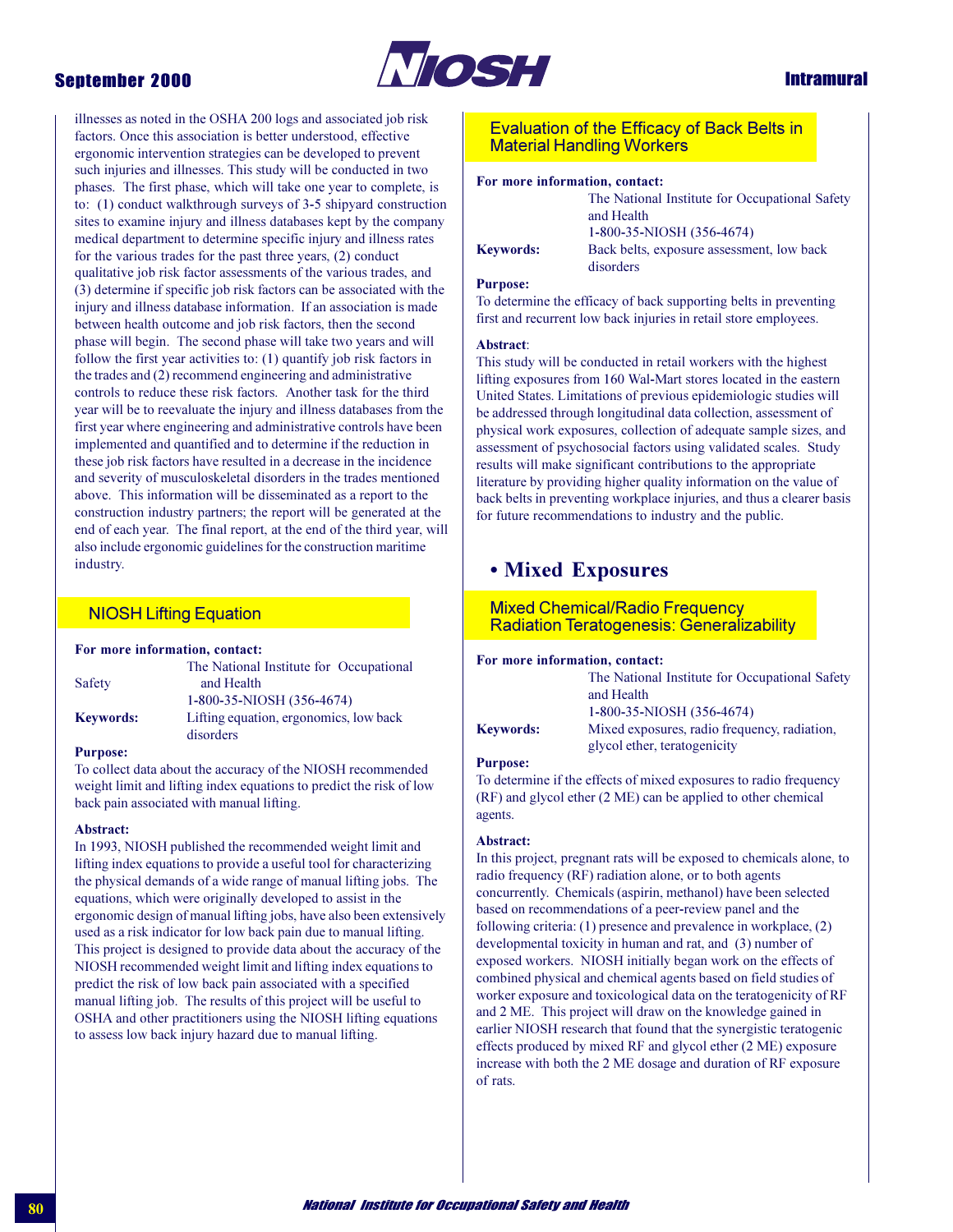

# **May 2000**

# **Cohort Mortality Study Among Asphalt Road Pavers: Feasibility Assessment**

### For more information, contact:

|                  | The National Institute for Occupational Safety |
|------------------|------------------------------------------------|
|                  | and Health                                     |
|                  | 1-800-35-NIOSH (356-4674)                      |
| <b>Keywords:</b> | Asphalt, feasibility study, health effects,    |
|                  | workers                                        |

### **Purpose:**

To determine if a cohort mortality study can be conducted among a population of asphalt pavers.

### Abstract:

This research project is a feasibility assessment to determine if a cohort study can be conducted in asphalt pavers. In the United States, 4,000 hot mix asphalt facilities and 7,000 paving contractors employ nearly 300,000 employees. The currently available data from studies on asphalt are too limited to draw conclusions on the potential carcinogenic hazard for asphalt paying workers. The feasibility study will determine whether it is possible to identify a population of sufficient size, minimal exposure to other carcinogens, and adequate work history and exposure records to conduct a mortality study. If a mortality study is feasible, it will fill an important gap in our understanding of chronic health effects, including cancer, in this large occupational group.

# **Pulmonary Responses to Occupational Dusts**

## For more information, contact:

|                  | The National Institute for Occupational Safety |
|------------------|------------------------------------------------|
|                  | and Health                                     |
|                  | 1-800-35-NIOSH (356-4674)                      |
| <b>Keywords:</b> | Mixed exposures, agriculture, construction     |

### **Purpose:**

To determine the potential of native dust and its components to cause lung injury.

### Abstract:

This project will use in vitro and in vivo techniques to determine if native dust and its components can cause respiratory disease. Dust samples collected from work sites will be characterized. Bioassays of pro-inflammatory secretions, acute phase proteins, activation of the metallothionine gene, generation of reactive oxygen species, and pathological changes will be conducted. The results of this project will provide NIOSH with guidelines to recommend appropriate control technology in occupational settings where workers are exposed to mixed dusts.

# **Asphalt Fumes: Study of First Stage Lung Cancer Biomarkers**

### For more information, contact:

The National Institute for Occupational Safety and Health 1-800-35-NIOSH (356-4674) **Keywords:** Asphalt, hazards, mixed exposures

## **Purpose:**

To investigate the effects of asphalt fumes on pulmonary irritation, inflammation, airway reactivity, and lung injury.

### Abstract:

This research will evaluate pulmonary injury by measuring oxidant generation, inflammatory cytokine secretion, and nuclear transcription factor activation in lung cells. Airway irritation will be monitored by histological evaluation of the nasal cavity. Airway reactivity will be evaluated by measuring pulmonary function. The results of these studies should increase the understanding of the potential health hazards associated with occupationally-related asphalt fumes exposure.

# **Machining Fluids (MFs): Study of Biological Responses**

#### For more information, contact:

The National Institute for Occupational Safety and Health 1-800-35-NIOSH (356-4674) Metalworking fluids, dermatitis, hazard

# **Keywords: Purpose:**

To determine if metalworking fluids (also known as machining fluids) when applied to skin of mice have a local and systemic effect

### Abstract:

The impact of metalworking fluids on the body will be studied in this research project. The exposure route for this study will be mouse skin used to determine if dermatitis and distant target organ toxicity result from exposure to metalworking fluids. These fluids are complex mixtures containing petroleum derived products, water, several kinds of amines, anti-welding and anticorrosive agents, biocides and biostats, and other agents. The adverse responses in industrial workers may manifest as contact dermatitis or hypersensitive pneumonitis. In addition, the role of oxidant species in the development of dermatitis will be evaluated. This information will aid in the development of prevention strategies for occupational dermatitis in workplaces that use metalworking fluids.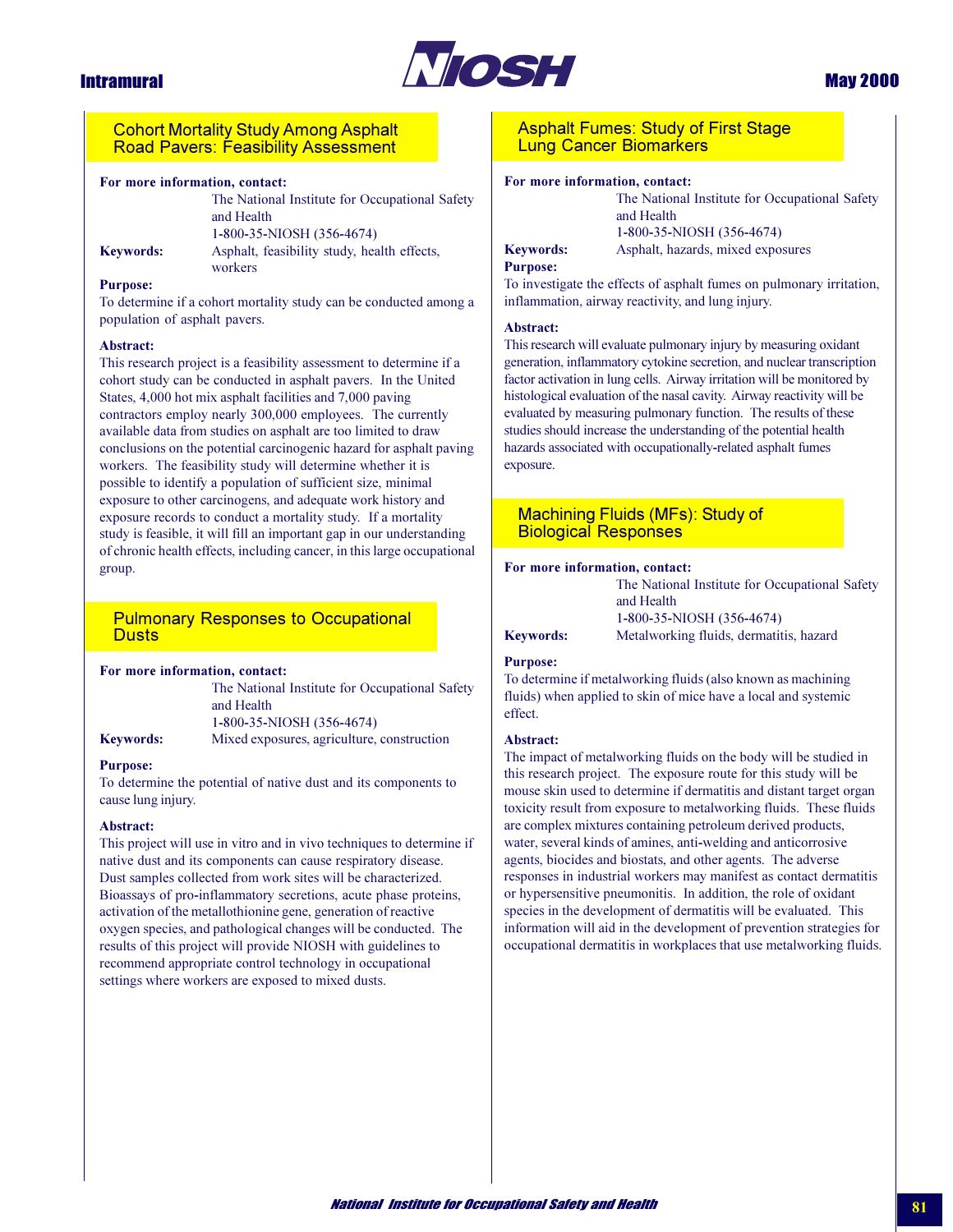

# **Intramural**

# **Characterization of Inorganic Dust Exposures**

### For more information, contact:

|                  | The National Institute for Occupational |
|------------------|-----------------------------------------|
| Safety           | and Health                              |
|                  | 1-800-35-NIOSH (356-4674)               |
| <b>Keywords:</b> | Dust, respiratory disease, mining       |

#### **Purpose:**

To determine if the prevalence of lung fibrosis correlates to the amount of surface-available silica.

#### Abstract:

Advanced surface analysis methods will be used in this project to determine both the bulk and the surface elemental composition of the silica particles. Although most exposures involve particles of mixed composition, the importance of particle surface in dust toxicity is unknown. Without this knowledge, current methods of exposure assessment may under or overestimate the true hazard of an exposure. Successful completion of this project will result in better occupational standards for estimating the degree of hazard presented by respirable particle exposures.

# **Chronic Stress and Susceptibility to Workplace Chemicals**

### For more information, contact:

|                  | The National Institute for Occupational |
|------------------|-----------------------------------------|
| Safety           | and Health                              |
|                  | 1-800-35-NIOSH (356-4674)               |
| <b>Keywords:</b> | Stress, neurotoxicology, hormones       |

### **Purpose:**

To examine the factors associated with chronic stress, molecular/ cellular markers of stress, and increased response to neurotoxic chemicals.

#### Abstract:

In this project to identify the most sensitive and predictive biomarkers for stress, conventional and transgenic models will be used to examine molecular and biochemical changes from chronic stress. Once identified, the effect on chronic stress in occupationally related diseases (e.g., irritant contact dermatitis) will be studied. Chronic stress biomarkers will help identify workers at risk for stress and determine the impact of stress on workplace problems in which the nervous system is implicated in either etiology or susceptibility (e.g., sick building syndrome, contact dermatitis).

# Mechanism of Action 2,3,7,8-Tetrachlorodibenzo-p-dioxin

For more information, contact:

|                  | The National Institute for Occupational |
|------------------|-----------------------------------------|
| Safety           | and Health                              |
|                  | 1-800-35-NIOSH (356-4674)               |
| <b>Keywords:</b> | Risk assessment, cancer, toxicology     |

**Purpose:** 

To examine several aspects of the toxicology of 2,3,7,8-

Tetrachlorodibenzo-p-dioxin to improve estimates of quantitative risk assessment for workers exposed to halogenated aromatic hydrocarbons.

#### Abstract:

This project will study:  $(1)$  details of the 2,3,7,8,-

tetrachlorodibenzo- $p$ -dioxin mechanism of action, (2) a two-stage model of carcinogenesis, and (3) the combined effects of multiple agonists on the same receptor. The results of this study will provide better estimates of quantitative risk assessment for workers exposed to halogenated aromatic hydrocarbons.

# **Risks from Emerging Hazards**

### For more information, contact:

The National Institute for Occupational Safety and Health 1-800-35-NIOSH (356-4674) Hazards, mixed exposures, toxicology

#### **Purpose:**

**Keywords:** 

To generate information that will be used to develop prevention strategies that address occupational hazards.

#### Abstract:

This project will improve NIOSH's ability to respond rapidly to emerging occupational hazards in workplaces where diseases may occur from mixed exposures. Researchers will assess the risk from evolving toxic hazards, such as those identified by Health Hazard Evaluation teams. The risk will be assessed through animal modeling, chemical characterization, and the morphopathogenesis of the experimental disease. When potential new hazards are identified, the investigations will explain the type and extent of adverse responses, the time-course and dose-dependence of these responses, and the etiologic agent in mixed exposures. The information from this project will be disseminated to the scientific community, NIOSH partners, and other agencies with regulatory authority. The project-generated information will be used to develop prevention strategies that specifically address emerging occupational hazards.

# • Musculoskeletal Disorders of the **Upper Extremities**

**Evaluation of Tool Design Characteristics** for Use in Construction Work

#### For more information, contact:

The National Institute for Occupational Safety and Health 1-800-35-NIOSH (356-4674) Hand tool, safe, efficient, construction

# **Keywords: Purpose:**

To determine if hand tools can be used safely and efficiently in the construction industry.

### Abstract:

This research project is divided into three phases. Phase I: The criteria for safe and efficient use of a hand tool in the construction industry will be organized in a multi-point checklist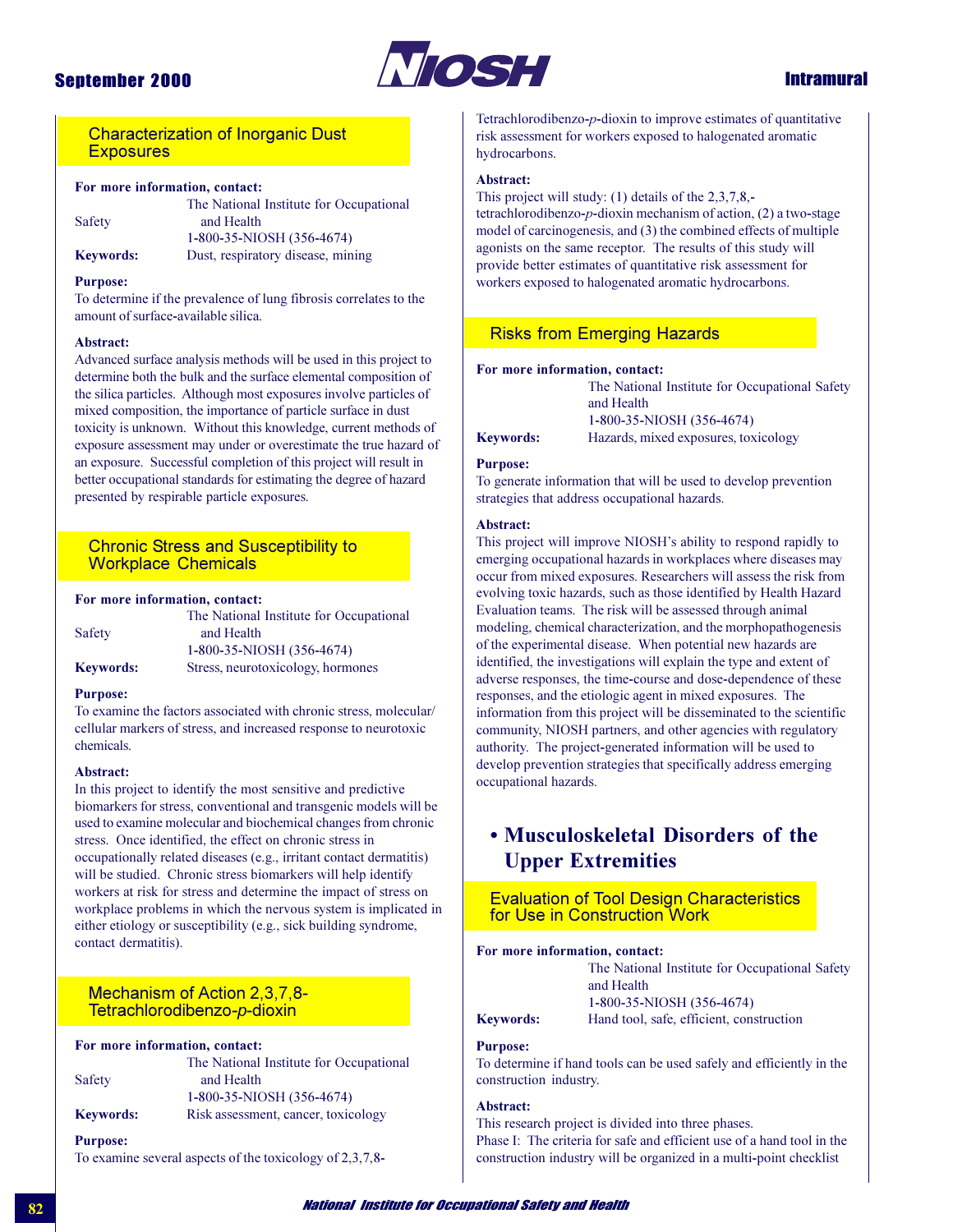

# **May 2000**

**Intramural** 

such that the evaluation can proceed sequentially from simple characteristics like appropriateness of size, shape, weight, and material, to more complex design features like meeting guidelines for muscular force, and acceleration produced during tool use. Phase II: The efficacy of the hand tool evaluation criteria will be assessed, first in the laboratory, and then in the field. The evaluation criteria will be applied to a set of selected manual hand tools, which may range from hammers to dry wall carrying jigs. The laboratory evaluation will result in: (1) a standardized hand tool test procedure, (2) a description of ergonomic features and design characteristics of tools that are compatible with the principles of ergonomics, and (3) a rating of the various features of the tools evaluated (similar to those provided by consumer groups). Phase III: These criteria will be tested in the field. Focus groups and other outreach mechanisms, such as worker surveys, will be used.

# **Ergonomic Interventions for the Household Appliance Industry**

### For more information, contact:

|                  | The National Institute for Occupational Safety<br>and Health |
|------------------|--------------------------------------------------------------|
|                  | 1-800-35-NIOSH (356-4674)                                    |
| <b>Keywords:</b> | Engineering controls, laundry manufacturing,                 |
|                  | workers, ergonomic stressor, injury, illness                 |

### **Purpose:**

To: (1) evaluate engineering-based controls at a laundry manufacturing plant and (2) assess the effect of front-end engineering controls on worker exposure to ergonomic stressors and on the incidence of work-related injury and illness, particularly musculoskeletal symptoms and lacerations.

### Abstract:

Training in ergonomics and technical assistance has been provided by NIOSH staff for company personnel to improve the design of workstations, jigs, fixtures, and tooling in accordance with ergonomic design principles along a new production line. The effectiveness of the intervention activities have been evaluated in a base line and a follow-up assessment of worker health and exposure. One additional follow-up assessment was conducted. In addition to the study group, two comparison groups from the same production facility were selected for enrollment into the study. Engineering-based controls that are found to have successfully reduced ergonomic stress will be documented and this information disseminated in the form of information bulletins, trade magazines, and technical publications for the household appliance industry.

# • Organization of Work

## **Work Schedule Designs to Reduce Job Strain: Evaluation of Existing Interventions**

For more information, contact:

**Keywords:** 

The National Institute for Occupational Safety and Health 1-800-35-NIOSH (356-4674) Evaluate, work schedule, interventions

### **Purpose:**

To evaluate the effectiveness of work schedule design interventions.

### Abstract:

Existing outcome data associated with schedule design will be obtained from at least three companies. Three to six interventions will be examined in three to six different occupations or industries. At least two to four of the occupations must require physical work. Targeted outcomes will include health/safety indices such as health-related absences, visits to clinics, injury and incident rates, changes in somatic complaints, and behavioral/psychological indices such as changes in perceived stress, fatigue, rest and recovery, and satisfaction with domestic and other social relations. Since most of these interventions also involve training programs to assist workers in coping with demanding work schedules, a separate set of analyses will focus specifically on training effectiveness.

# **Work Organization Interventions for Prevention of Musculoskeletal Disorders**

### For more information, contact:

|                  | The National Institute for Occupational Safety |
|------------------|------------------------------------------------|
|                  | and Health                                     |
|                  | 1-800-35-NIOSH (356-4674)                      |
| <b>Keywords:</b> | Work organization, cooperative agreements,     |
|                  | job design standards, Internal Revenue         |
|                  | <b>Service</b>                                 |

### **Purpose:**

To extend NIOSH work organization studies and to conduct collaborative field studies geared to develop empirically based job design standards for implementation throughout Internal Revenue Service centers.

### Abstract:

Prior NIOSH laboratory and field studies have demonstrated that more frequent rest breaks in video display terminal (VDT) work produce significant reductions in upper extremity discomfort with no adverse effects on productivity. The present project follows from these studies and has the following components: (1) Replication and extension of NIOSH work organization studies via cooperative agreements with university partners. The current cooperative agreement recipient (University of Wisconsin) implemented teamwork and job enlargement interventions among two groups of office/VDT workers and is assessing the effectiveness of these interventions. A second cooperative agreement was awarded for continued study of the interventions. (2) Collaborative field studies with the Internal Revenue Service (IRS) and the National Treasury Employee's Union (NTEU) to develop empirically based job design standards for implementation throughout IRS service centers was implemented. Preliminary results indicated a very positive reception to the interventions and trends toward reduced stress and discomfort among the workers. A report summarizing the health and performance results was developed.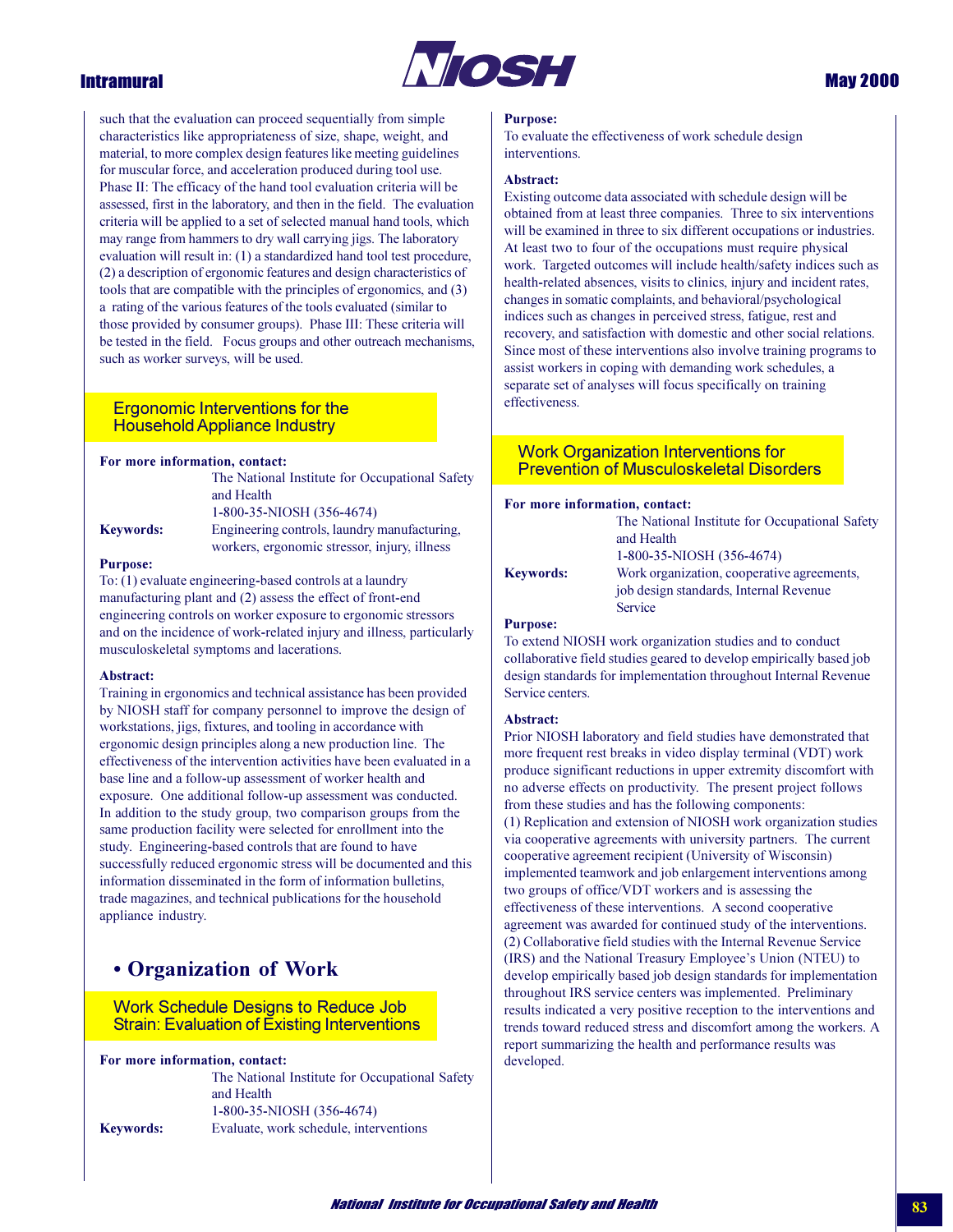

# **Intramural**

## **Psychosocial Risk Factors for Injury in Retail Material Handling Workers**

## For more information, contact:

|                  | The National Institute for Occupational        |
|------------------|------------------------------------------------|
| Safety           | and Health                                     |
|                  | 1-800-35-NIOSH (356-4674)                      |
| <b>Keywords:</b> | Psychosocial risk factors, low back disorders, |
|                  | injuries                                       |

## **Purpose:**

To determine if psychosocial risk factors are related to low back injuries.

### Abstract:

The psychosocial factors (such as job satisfaction, job demands, and worker control) for approximately 8000 workers in 160 retail stores are being collected to determine if they are causally related to low back injuries. Since psychosocial factors as causes of injury have not been established, this study will help determine if these factors are a risk factor for back strain injuries, falls, and lacerations. The study will collect baseline data and follow-up data over a 26month period in 160 Wal-Mart stores. The duration of follow-up will vary from 6 to 18 months in the final analysis. This research will generate new information about the etiology of injury and its relationship to both individual and larger organizational influences. The results will provide information to prioritize and guide future organizational-level intervention strategies.

# • Risk Assessment Methods

## **Model of Particle Retention in Lungs of Coal Miners**

### For more information, contact:

|                  | The National Institute for Occupational         |
|------------------|-------------------------------------------------|
| Safety           | and Health                                      |
|                  | 1-800-35-NIOSH (356-4674)                       |
| <b>Keywords:</b> | Biomathematical model, long-term retention,     |
|                  | respirable particles, coal miners, overloading. |
|                  | lung clearance                                  |

#### **Purpose:**

To develop a biomathematical model of particles retained in the lungs and evaluate the importance of overload in lung clearance.

#### Abstract:

This research will use the exposure-dose model. The biologically effective dose will be estimated, as will (if applicable) the doses below which no fibrotic lung disease is expected from working lifetime exposures to respirable coal mine dust.

# Development of Risk Assessment **Methods**

### For more information, contact:

|                  | The National Institute for Occupational |
|------------------|-----------------------------------------|
|                  | Safety and Health                       |
|                  | 1-800-35-NIOSH (356-4674)               |
| <b>Keywords:</b> | Cancer, disease, risk assessment        |

#### **Purpose:**

To develop enhanced methods for quantifying the risks from occupational hazards.

### Abstract:

Risk assessments are often influential in making public health decisions including setting NIOSH Recommended Exposure Limits and OSHA or Mine Safety and Health Administration Permissible Exposure Limits. The methods used for these risk assessments are based on modeling assumptions that are subject to considerable uncertainty. Issues that are currently being examined include: (1) uncertainty in the exposure information from epidemiologic studies, (2) methods for evaluating uncertainty associated with the use of physiologically based pharmacokinetic models, and (3) methods for characterizing the risk of injuries. The outcome of this work will be publications in the peer review literature that will impact the practice of risk assessment.

## **Development of Pharmacokinetic Models** for Risk Assessment

### For more information, contact:

The National Institute for Occupational Safety and Health 1-800-35-NIOSH (356-4674) Risk assessment, cancer, toxicology, method

**Keywords:** 

development, chlorinated hydrocarbons

#### **Purpose:**

To develop improved physiologically based pharmacokinetic models to improve the quality of extrapolating from animals to man.

## **Abstract:**

Physiologically based pharmacokinetic (PBPK) models provide information on the uptake, distribution, metabolism, and excretion of toxic chemicals. These models are used in risk assessments for extrapolating doses across species and routes of exposure. Where necessary, human or animal tissues, cells or subcellular fractions, or human blood, breath, or urine samples gathered in laboratory or field studies will be used to obtain specific information on metabolic products. The project will initially focus on the development of PBPK models for chlorinated hydrocarbons, including trichloroethylene and tetrachloroethylene. This information will be used to improve PBPK models that can be incorporated into quantitative risk assessment used by NIOSH, OSHA, and other regulatory agencies to set occupational exposure limits.

## **Interspecies Comparison of Particle-Related Disorders**

## For more information, contact:

|                  | The National Institute for Occupational Safet |
|------------------|-----------------------------------------------|
|                  | and Health                                    |
|                  | 1-800-35-NIOSH (356-4674)                     |
| <b>Keywords:</b> | Dust, respiratory disease, risk assessment    |

#### **Purpose:**

To compute quantitative risk estimates for fibrosis and lung cancer in humans with occupational exposures to respirable particles using data from both humans and rodents.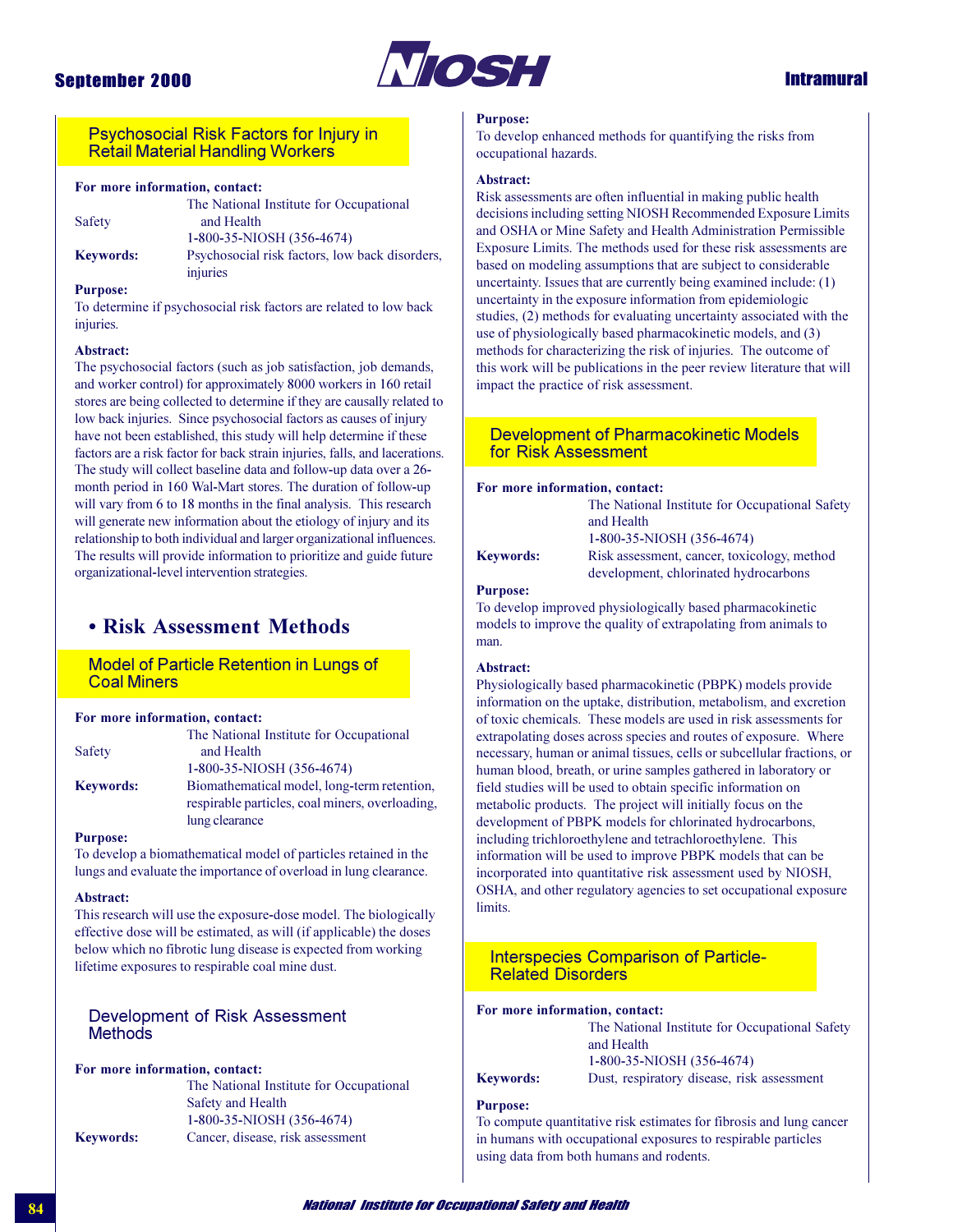

# **May 2000**

## **Abstract:**

Although the rat is one of the most frequently used models to assess the toxicity of inhaled particles, differences in the rat and other species responses to inhaled particles have led to questions about whether the rat is a valid model for predicting disease response in humans. This study will provide a quantitative basis for evaluating the validity of the rat model for predicting particle-related lung cancer risk in humans. Where data are available for nonneoplastic lung responses (e.g., inflammation, fibrosis) in humans and rats, risk estimates will also be computed using these pathological responses. These findings will be useful to NIOSH, regulatory agencies, and others in assessing particle-related health risks in humans.

# **Transcription Factors in Workplace-Related Inflammatory Disease**

### For more information, contact:

The National Institute for Occupational Safety and Health 1-800-35-NIOSH (356-4674) Immunotoxicology, disease, toxicology

# **Keywords: Purpose:**

To examine the regulation and role of cytokines in models of chemically induced liver and kidney toxicity.

### Abstract:

Reactive oxygen species, generated by the toxicant or by the leukocyte activation, activate nuclear transcription factors, which regulate cytokine expression. In turn, cytokine exerts both regenerative and pathological influences on the target organ. Experimental studies have indicated that excessive local inflammatory responses are largely responsible for target organ injury following exposure to many occupational toxicants such as: organic solvents and alcohols in the liver; phenol in the skin; diesel particles and fibers in the lung; organotins in the central nervous system; and heavy metals in the kidney. Understanding the roles of these cytokines in occupational diseases will provide better avenues of prevention and improve the ability to conduct risk assessment

# • Social & Economic Consequences of Workplace Illness and Injury

**Economic Models Estimating the Costs** of Occupational Disease and Health and **Safety Intervention** 

### For more information, contact:

|                  | The National Institute for Occupational Safety |
|------------------|------------------------------------------------|
|                  | and Health                                     |
|                  | 1-800-35-NIOSH (356-4674)                      |
| <b>Kevwords:</b> | Models, occupational disease, health and       |
|                  | safety, intervention                           |

### **Purpose:**

To develop models to estimate the costs of occupational disease and health and safety intervention programs.

### Abstract:

NIOSH has committed substantial resources to develop surveillance systems for occupational disease and injury. The need and value of such data are unquestioned in directing program development, establishing priorities for research, and informing regulatory and public health authorities of the costs and benefits of prevention. With an evolving emphasis on risk management in public health decision making, economic and public health costs are emerging as important information needs for decision makers in the funding for prevention and intervention research. This project supports a health economist research fellow to develop "models" to estimate the costs of occupational disease, health, and safety intervention programs.

# Development of an Economic Model of **Traumatic Injuries and Their Interventions**

### For more information, contact:

| <b>Keywords:</b> | Ec      |
|------------------|---------|
|                  | $1 - 8$ |
|                  | ano     |
|                  | ı n     |

The National Institute for Occupational Safety d Health 800-35-NIOSH (356-4674) onomic consequence, analytical methods, injuries

## **Purpose:**

To develop a standardized method for calculating the cost of occupational injury.

### Abstract:

This project will concentrate on developing a method to determine the cost of occupational injury that can be used in research throughout NIOSH and other agencies. This standardized method will be specified after investigating existing cost models, determining appropriate data sources, and determining which cost elements should be included based on sound economic theory and feasibility of acquiring data for those elements. This research will provide an electronic model to estimate the cost of injuries or fatalities and be used to measure the overall burden in society; to measure the cost-effectiveness of specific interventions; and to measure the effectiveness of NIOSH programs in economic terms.

**Supplementary Occupational Illness/Injury Module** for Health-Related Quality of Life (HRQOL) -4 **Survey** 

### For more information, contact:

|                  | The National Institute for Occupational Safety                   |
|------------------|------------------------------------------------------------------|
|                  | and Health                                                       |
|                  | 1-800-35-NIOSH (356-4674)                                        |
| <b>Keywords:</b> | Psychosocial, surveillance, psychosocial risk<br>factors         |
| <b>Purpose:</b>  |                                                                  |
|                  | To develop an occupational safety and health database containing |

To develop an occupational safety and health database containing measures of health-related quality of life associated with an occupational injury and illness.

### Abstract:

This project will develop a supplemental set of questions to augment the Behavioral Risk Factor Surveillance System (BRFSS)—an existing health status active surveillance system—to gain information on the association between work-related injury or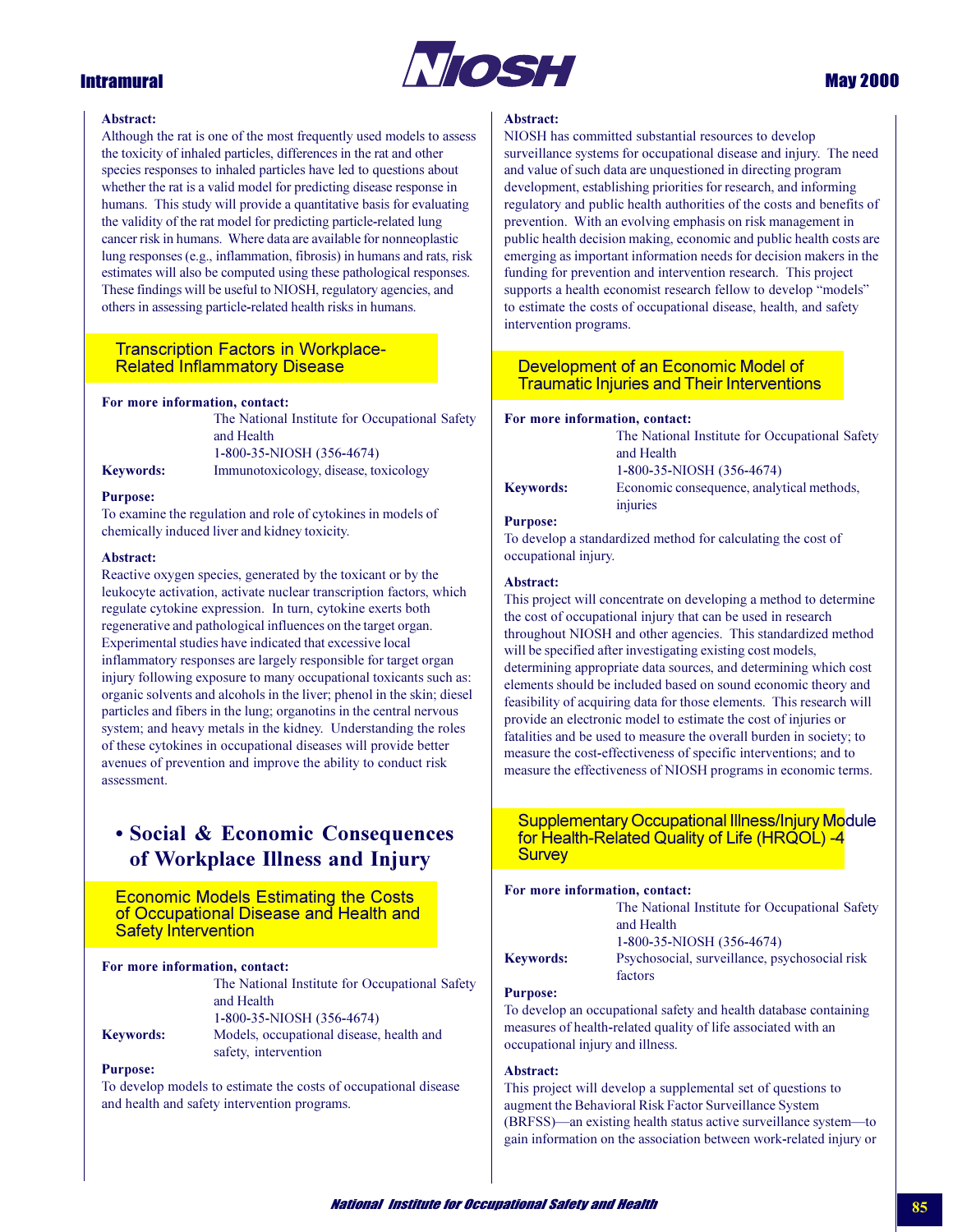

# **Intramural**

illness and perceived health status. The database will provide researchers with a state-specific occupationally related quality-oflife measure comparable to the general population quality-of-life measures currently collected through the BRFSS. This project will establish the groundwork for program expansion to a national model for health surveillance of health-related quality of life.

The National Institute for Occupational

Economic consequence, psychosocial risk

# **The Economic Burden of Occupational Illness, Injuries, and Accidents**

and Health

### For more information, contact:

Safety

1-800-35-NIOSH (356-4674)

**Keywords:** 

factors, evaluation

### **Purpose:**

To provide information on the cost of occupational illness, injuries, and accidents.

### Abstract:

The purpose of this project is to provide better cost information regarding occupationally-related illness, injury, and accidents for NIOSH, other occupational researchers, regulatory agencies, industry, and labor. This project will compile existing methodologies and data sources and design a flexible model using presently collected data while considering improvements in the current data that would direct the analysis of the economic burden of occupational illness, injuries, and accidents. The specific aims of this project are to prepare a document on the various approaches, including the advantages and disadvantages of each method, data requirements, and situations when the approach should be used, and to design a general, yet flexible, model for different occupational solutions.

# • Special Populations at Risk

## **Workplace Hazards to Children and Adolescents in Agricultural Work Settings**

#### For more information, contact:

|                  | The National Institute for Occupational         |
|------------------|-------------------------------------------------|
| Safety           | and Health                                      |
|                  | 1-800-35-NIOSH (356-4674)                       |
| <b>Keywords:</b> | Agriculture, workload, injury, injuries, stress |
|                  | risks, children                                 |

#### **Purpose:**

To assess the workload pressure for farmers especially children working on farms.

### **Abstract:**

This effort will seek to: (1) identify a specific set of jobs, tasks, and activities performed by children and adolescents on farms that have a high risk of injury; (2) perform an on-site job analysis of each of the high risk jobs to quantify the specific risk factors; (3) examine the relationship between workload pressures, stress, and risks for injury in the context of the entire farm operation; (4) develop interventions for controlling or eliminating hazards for each of the jobs, including changes in the organization of the work processes and practices; and (5) evaluate the interventions and disseminate the results. In conducting the research, external

partners will be consulted to select a specific set of high risk jobs for comprehensive ergonomic analyses. The ergonomic analyses will consist of a comprehensive assessment of force, posture, repetition, and work-rest patterns using assessment methodologies developed at NIOSH (e.g., NIOSH lifting equation and ergonomic toolbox methods). These analyses will be integrated with a survey of the overall pattern of the organization of work and workload on family farms, including chore introduction, phasing, and demands for children and adolescents. The survey will also assess the management of workload pressures by farmers, including the work activities of young family members. Finally, recommendations to reduce injury and illness exposures in adolescent farm workers will be developed and evaluated, and educational materials will be developed and disseminated.

## The Aging U.S. Workforce Reducing **Safety and Health Risks**

### For more information, contact:

|                  | The National Institute for Occupational Safety |
|------------------|------------------------------------------------|
|                  | and Health                                     |
|                  | 1-800-35-NIOSH (356-4674)                      |
| <b>Keywords:</b> | Work organization, special populations,        |
|                  | psychosocial risk factors                      |

### **Purpose:**

To collect data that will describe occupational safety and health risks facing aging workers.

### **Abstract:**

Despite a U.S. workforce that is becoming increasingly older, little is known about the actual occupational safety and health risks facing aging workers. This one-year development project focuses on the occupational safety and health implications of recent changes in work organization (e.g., increased restructuring/ downsizing, greater reliance on technology, etc.). In collaboration with the National Institute on Aging (NIA), data will be collected from a broad spectrum of sources, including an advisory panel of experts on aging and work organization, the current research literature, focus groups with older workers, and site visits to companies with programs for older workers. This information will form the basis of a research plan for FY00 and beyond that will study organizational-based interventions designed to reduce occupational safety and health risks in older workers.

## **Farm Worker Health Surveillance Using Camp Health Aide (CHA) Encounter Records**

## For more information, contact:

The National Institute for Occupational Safety and Health 1-800-35-NIOSH (356-4674) Migrant worker, surveillance system,

**Keywords:** encounter records

### **Purpose:**

To develop an innovative surveillance system based on encounter records that are a part of the Migrant Camp Health Aide (CHA) program.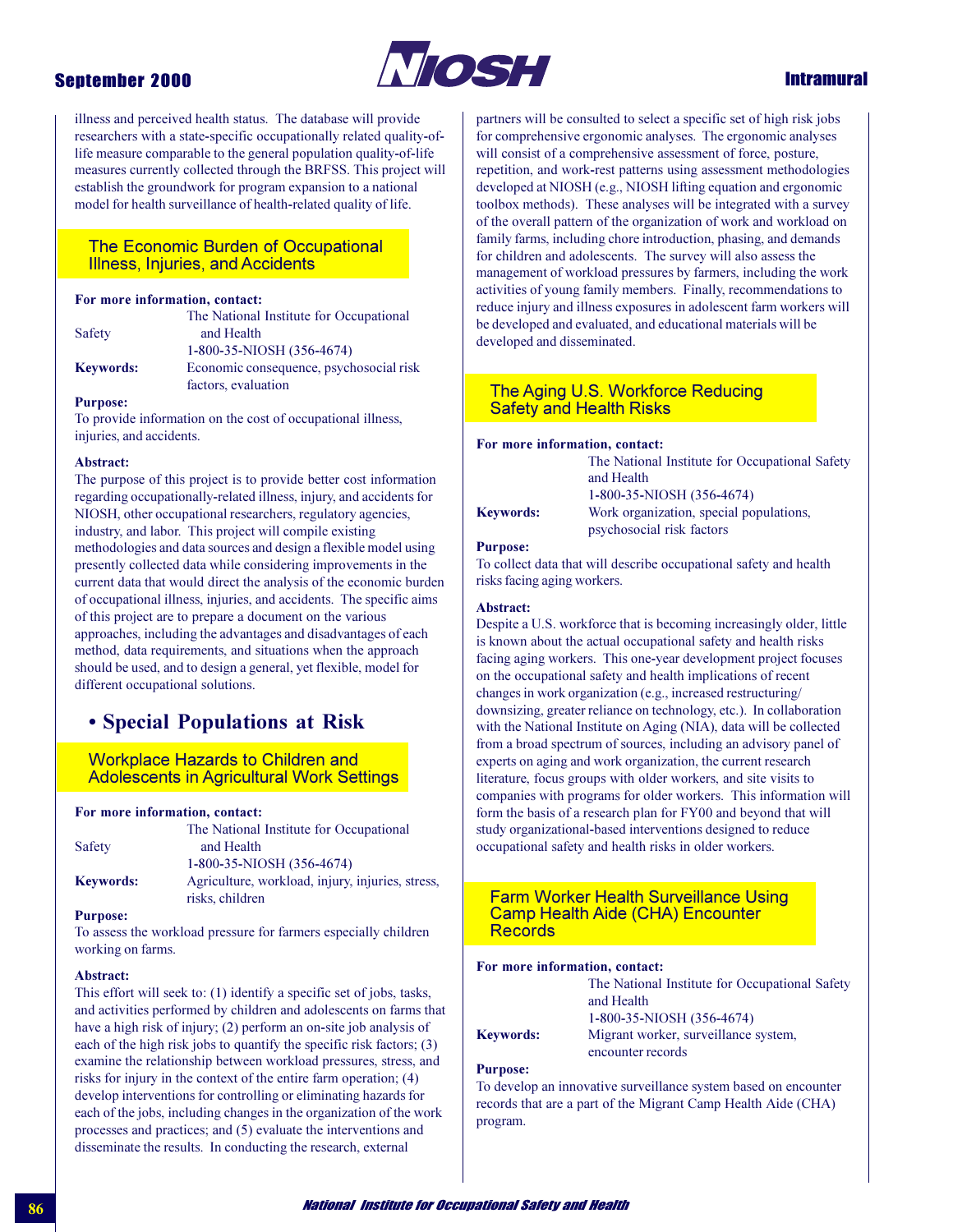

# **May 2000**

## Abstract:

The Migrant Camp Health Aides (CHAs) are lay health advisors who are farm workers themselves, trained to provide education and health referrals for members of their community. As part of their job, each CHA conducts at least five health-related encounters per week and records information about the farm worker, the reason for the encounter, and the action taken on an encounter form. This project is being proposed to augment the previous Interagency Agreement to sustain the Illinois and Florida CHA programs while focusing on providing more complete information. The objectives are to:  $(1)$  generate baseline information on the number and types of occupational health problems (e.g., injuries, joint or back problems, dermatitis, etc.) identified on the encounters filed to date, (2) develop and implement a CHA training module and modified forms focused on improving the quality of the encounter records, and (3) review post-training encounter records for improved details on the health problem and how it was resolved, emphasizing occupational health. In addition, CHA will assess and assist with simple interventions (engineering changes, work practice recommendations, and training programs) for selected health conditions identified through the encounter system or through health surveys conducted with this population. In collaboration with federal agencies, this project is also supporting a special health and safety supplement to the National Agricultural Workers Survey. This survey will complement NIOSH's community-based efforts with the CHA program by providing national baseline prevalence rates of occupational health conditions and injuries among U.S. hired farm workers.

# • Surveillance Research Methods

**Hazard Surveillance Data Feasibility Study: OSHA Compliance** 

### For more information, contact:

|                  | The National Institute for Occupational Safety<br>and Health                        |
|------------------|-------------------------------------------------------------------------------------|
|                  | 1-800-35-NIOSH (356-4674)                                                           |
| <b>Keywords:</b> | Analytical data, hazard surveillance, risk<br>assessment, information dissemination |

#### **Purpose:**

To use analytical data to assist NIOSH risk assessment programs and information dissemination.

### Abstract:

The primary sources of NIOSH hazard surveillance data that link occupations and work environments with specific chemical exposures are the 1972-1974 National Occupational Hazard Survey and the 1981-1983 National Occupational Exposure Survey. While they continue to be a unique and valuable resource, they are quite dated and lack any environmental level data. Environmental measurements are frequently made in the course of federal and state compliance inspections and consultative visits by state-based  $7(c)(1)$  program personnel. The analytical results of this sampling are maintained in databases assembled by laboratories in Madison, Wisconsin, and Salt Lake City, Utah. These data represent potential data sources to supplement and update existing NIOSH hazard surveillance data systems. This project is intended to support exploratory use of these data within existing hazard surveillance efforts to assist in institute risk

assessment programs and information dissemination systems. Several avenues of data use will be explored, including the potential for development of a national online data system for chemicalspecific occupational exposure identification and quantification.

**Comparison of Two Occupational Fatality Surveillance Systems** 

### For more information, contact:

The National Institute for Occupational Safety and Health 1-800-35-NIOSH (356-4674) Fatalities, surveillance, risk assessment

# **Keywords: Purpose:**

To compare data from two nationwide occupational fatal injury surveillance systems for the purpose of determining how these two systems should be used to determine the risks and patterns of fatal injuries in U.S. workers.

### Abstract:

In this research project, the National Traumatic Occupational Fatalities and Census of Occupational Fatalities surveillance systems are compared. These two surveillance systems differ in methods used to collect data and periods of coverage. This project will make national, regional, state, and case-specific comparisons of the two systems for overlapping periods of data collection. The results will be used to provide information on how the two systems should be used independently and together to determine the risks and patterns of fatal injuries to U.S. workers.

# **Develop Nationally Standardized Occupation and Industry Coding (SOIC) Software**

#### For more information, contact:

| The National Institute for Occupational Safety     |
|----------------------------------------------------|
| and Health<br>1-800-35-NIOSH (356-4674)            |
| Surveillance, epidemiologic, traumatic<br>injuries |
|                                                    |

### **Purpose:**

To provide comparable and consistently coded data to national public health systems.

### Abstract:

This project encourages coding of narrative occupation and industry (O/I) information in public health data to standardized numeric codes to facilitate research on occupational injuries and illnesses. Standardized Occupational and Industry Coding (SOIC) software uses artificial intelligence to enable the provision of comparable and consistently coded data from O/I narratives. Development, implementation, and oversight of the coding software are directed by a national collaborative committee with representatives from agencies including the National Association of Public Health Statistics and Information Systems, Bureau of Labor Statistics, National Center for Health Statistics, Bureau of the Census, National Center for Chronic Disease Prevention and Health Promotion, and NIOSH. The goal of the project is standardized O/I coding through integration of SOIC into state vital records and other records systems on a national level.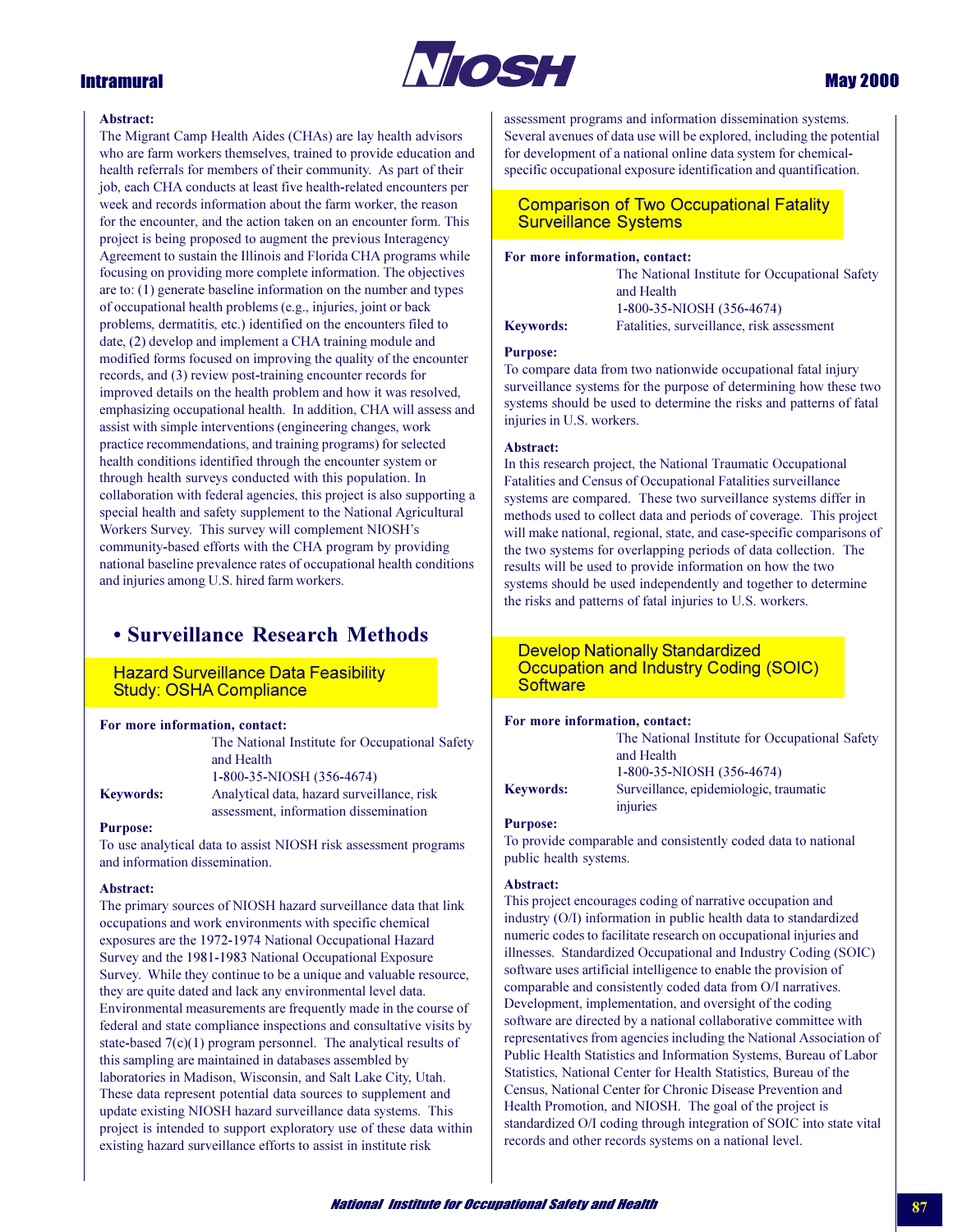

# **Intramural**

## **Sensitization To Mycobacterium Chelonae** by Exposure to Metalworking Fluids

## For more information, contact:

|                  | The National Institute for Occupational             |
|------------------|-----------------------------------------------------|
| Safety           | and Health                                          |
|                  | 1-800-35-NIOSH (356-4674)                           |
| <b>Keywords:</b> | Metalworking fluids, method development,            |
|                  | <i>Mycobacterium chelonae</i> , respiratory disease |
|                  | skin, airborne                                      |
|                  |                                                     |

### **Purpose:**

To develop a Mycobacterium chelonae skin test to study sensitization caused by inhalation of Mycobacterium chelonaecontaminated metalworking fluids by workers.

#### Abstract:

Metalworking fluids (MWF) are used for lubrication and cooling in fabrication of metal products. These fluids often become contaminated with microorganisms, including Mycobacterium *chelonae*, which has been associated with outbreaks of the disease hypersensitivity pneumonitis. It is thought that hypersensitivity pneumonitis occurs because inhalation of metalworking fluids aerosols sensitizes workers to microbial contaminants. Subsequent inhalation of the microbial contaminants can then result in immunemediated inflammation and hypersensitivity pneumonitis. This project will develop a skin test for *Mycobacterium chelonae* that is much like a TB skin test. This test will provide information about the sensitization caused by inhalation of Mycobacterium chelonaecontaminated metalworking fluids by workers. The test will be useful for evaluation of whether Mycobacterium chelonae exposure is an important cause of hypersensitivity pneumonitis in metalworking fluid-exposed individuals.

# **• Traumatic Injuries**

# **Ergonomic Evaluation of Carpenter Tasks**

### For more information, contact:

|                  | The National Institute for Occupational |
|------------------|-----------------------------------------|
| Safety           | and Health                              |
|                  | 1-800-35-NIOSH (356-4674)               |
| <b>Keywords:</b> | Scaffolding, falls, overexertion        |

#### **Purpose:**

To identify hazards and possible control methods associated with erecting and dismantling scaffolding frames.

#### Abstract:

This project involves a field study of 12 construction sites, a computer simulation study, and two pilot laboratory studies. These studies will evaluate worker biomechanical stresses while lifting and carrying scaffold end-frames. A laboratory study that examines subject balance and motor reaction times during scaffold end-frame carrying will complete this project. The study results will provide new knowledge for scaffold erection and scaffold manufacturing industries to improve work techniques, scaffold components, and lifting assist devices that will directly benefit scaffold handlers by helping to reduce the likelihood of falls and overexertion injuries.

# **Dynamic Scaffold Modeling for Fall** Protection

## For more information, contact:

**Keywords:** 

The National Institute for Occupational Safety and Health 1-800-35-NIOSH (356-4674) Scaffolding, fall, anchorage

#### **Purpose:**

To determine if scaffolding has sufficient stability to be a fall protection anchorage in the absence of an anchorage to a permanent structure.

### Abstract:

Proposed OSHA regulations will require that fall protection be available during erection and dismantling of scaffolding. Accompanying nonmandatory recommendations are to provide guidance on how such fall protection could be achieved. One method of providing such fall protection would be to tie off to scaffolding in the absence of an anchorage to a permanent structure. This project will use laboratory investigations and possibly computer modeling to determine those conditions, if any, under which scaffolding can be used as an anchorage. Input will be sought from external partners. This input is expected to include the types of scaffolding and styles of scaffold construction to be tested, the methods of simulating a falling worker or workers, the fall conditions to be simulated, and the human and nonhuman loading of the scaffold in addition to the load imposed by the fall.

# **Influence of Visual Cues and Restricted Space on Workers at Elevations**

#### For more information, contact:

The National Institute for Occupational Safety and Health 1-800-35-NIOSH (356-4674)

**Keywords:** Virtual workplace, visual cues, heights, safety

### **Purpose:**

To study the effects of the visual cues of height and restricted space on workers' performance.

### Abstract:

This study will be conducted using a virtual workplace, created by a mini-super computer and virtual reality software. The subjects will be immersed in a virtual workplace in which they are standing on an elevated scaffolding board. The height and width of the scaffolding board will be changed via software for the different performance tests. The width ranges will be examined at various heights, various speeds, and various tasks. The data from this project will be used to determine the minimum and optimal width requirements of platforms and planks for construction workers to safely perform their tasks at various heights.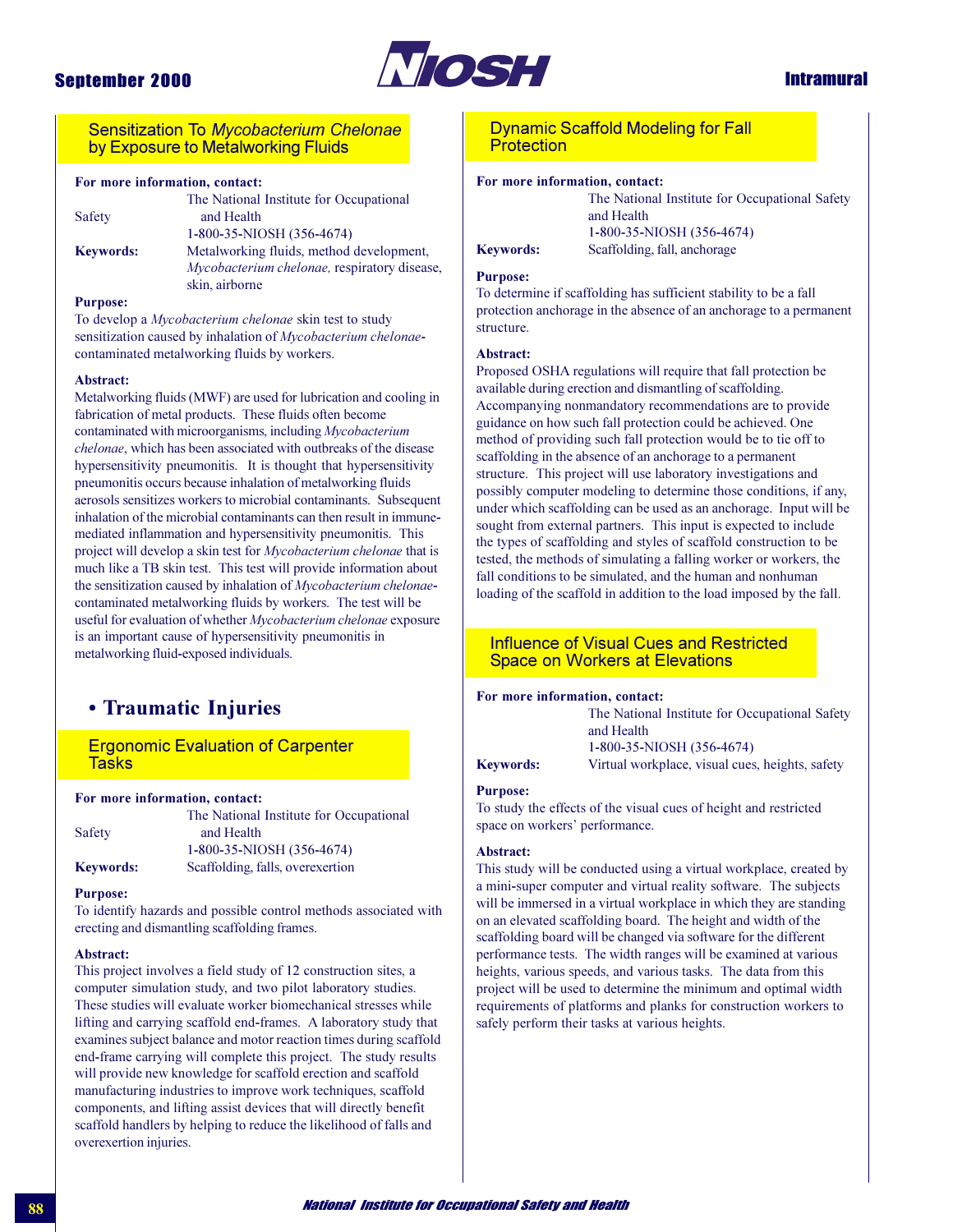

# **May 2000**

## **Acute Eye Injury-Epidemiology and Engineering Controls**

### For more information, contact:

The National Institute for Occupational Safety and Health 1-800-35-NIOSH (356-4674) Eye injuries, eyewear compliance, epidemiology

### **Purpose:**

**Keywords:** 

To study eye injuries and to test impact testing equipment for safety eyewear compliance.

### Abstract:

The investigators will continue work on eye injuries in conducting this research project. They will set up impact testing equipment for safety eyewear compliance with ANSI Z87.1. In addition, the research will include continuing the epidemiologic investigations including completing the NEISS follow back study, extending the analysis of the NEISS data to all occupations, and analysis of other data sources such as the U.S. Eye Injury Registry. The impact testing laboratory will be used to test eyewear to determine the margin of safety that the ANSI requirements provide for the range of real-world situations encountered in the workplace particularly the construction trades. Through this work NIOSH will assist ANSI in developing new standards to best protect workers from occupational eye injuries. The investigators plan two intervention programs. The first involves the development of educational materials to test the feasibility of distributing eye safety information in unconventional settings. The second major component is to sponsor a workshop for industry, labor, and safety manufacturers designed to bring together the interested parties to focus on safety needs, eyewear design, and eyewear use.

# **Prevention of Vehicle and Mobile Equipment-Related Injury**

#### For more information, contact:

|                  | The National Institute for Occupational Safety |
|------------------|------------------------------------------------|
|                  | and Health                                     |
|                  | 1-800-35-NIOSH (356-4674)                      |
| <b>Keywords:</b> | Construction, traumatic injuries, prevention   |

#### **Purpose:**

To develop guidelines addressing highway and street construction work zone safety.

#### Ahstract:

This project will be conducted through NIOSH collaboration with public and private sector partners. This research will be accomplished through a comprehensive literature review on vehicle and mobile equipment-related injury in work zones and supplementary data analyses. An issues paper summarizing research findings, status of existing regulations, and recommended interventions will also be developed. A workshop on prevention of workers injuries occurring in highway construction zones will be held. The final product of the project will be a NIOSH document containing recommendations for preventing vehicle and equipmentrelated injuries to workers in highway construction zones. The guidelines may include recommendations to OSHA and other regulatory agencies to develop or modify safety standards pertaining to highway construction.

## **Reducing Accidents Related to the Failure of Intersections in Coal Mines**

### For more information, contact:

|           | The National Institute for Occupational Safety |
|-----------|------------------------------------------------|
|           | and Health                                     |
|           | 1-800-35-NIOSH (356-4674)                      |
| Kevwords: | Intersections, model, stability, underground,  |
|           | coal mines                                     |

#### **Purpose:**

To analyze data regarding the successes and failures of intersections found in underground coal mines for the purpose of developing a model to protect underground coal mines.

### Abstract:

Tens of thousands of 2-, 3-, and 4-way intersections exist and are being driven each year in underground coal mines. By analysis of the success or failure of intersections in this huge database, a model could be developed that could describe the stability of an intersection. This method would save thousands of dollars and time by eliminating expensive field trials. The project will begin with a critical survey of the Mine Safety and Health Administration safety data to determine current accident rates involving intersections. Other important data includes 2-, 3-, or 4way intersection types, length of spans, primary support, geologic quality of the roof, time of roof exposure, fall geometry, and height of fall above support. Once these data are gathered and analyzed, sources of failure can be addressed. Statistical methods will be employed at individual mines to determine significant relationships between variables such as CMRR, bolt type, length, density, and span.

Products from this research will include guidelines on entry span and intersection width, roof support in intersections with variable geology, mining and bolting methods, 3- or 4-way intersections, and historical tracking of failures. Data collected on roof failure in intersections is now sufficient to be expanded into a stand-alone research project to solve the problem of hazardous intersections.

# **Safety Enhancements for Rock Scaling Personnel**

### For more information, contact:

The National Institute for Occupational Safety and Health 1-800-35-NIOSH (356-4674) Scaling process, accidents, rock fall

# **Keywords: Purpose:**

To examine the link between rock fall accidents and scaling, and to determine how the scaling process may contribute to potential accidents.

#### Abstract:

The hypothesis for this research is that many ground fall accidents are closely related to the scaling of loose material from the back and ribs (roof and walls) in underground mines. The objective is to examine the link between rock fall accidents and scaling and determine how the scaling process may contribute to potential accidents. This knowledge will then be used to design a solution that will positively impact the safety records of underground miners. The approach taken in this project will be to examine the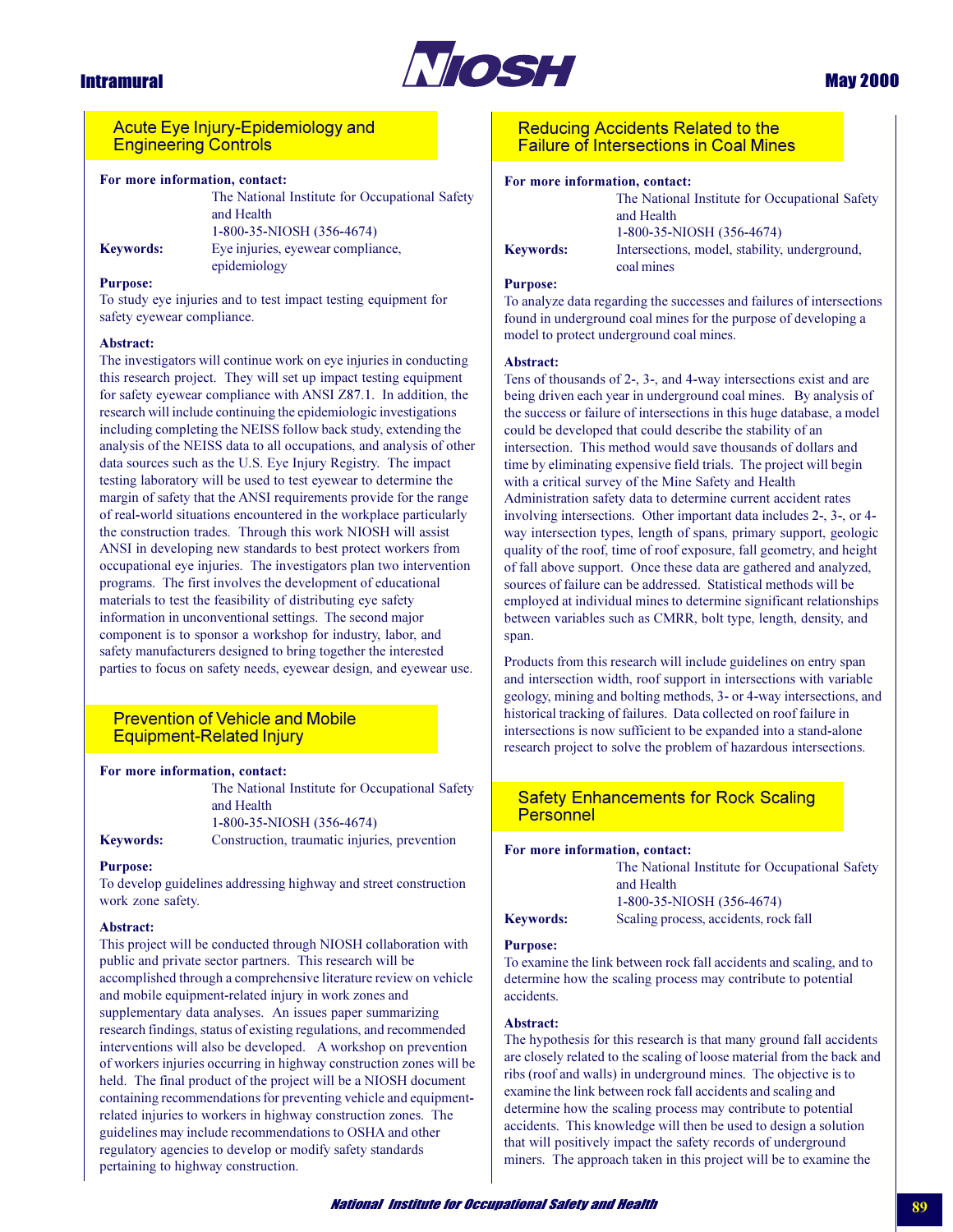

# **Intramural**

problem of rock falls holistically, with special attention paid to the task of scaling. The tasks include:

Task 1: Problem Assessment. Assess current scaling methods and their associated safety risks using mine workers and supervisors. In addition, mine accident data will be assessed to identify problem areas.

Task 2: Design Concepts for Safer Methods and Equipment. A specific technique or piece of equipment that would enhance the safety of mine workers while they are performing manual scaling activities will be identified.

Task 3: Create and Test Safety Enhancements. Enhancements, such as new techniques and/or a safety training program, will be developed by using in-house and external test groups. If the safety enhancement involves equipment, the development process will involve building, testing, and demonstrating a prototype.

# **Injury Prevention for Metal/Nonmetal Drilling and Bolting Operations**

### For more information, contact:

|                  | The National Institute for Occupational |
|------------------|-----------------------------------------|
| Safety           | and Health                              |
|                  | 1-800-35-NIOSH (356-4674)               |
| <b>Keywords:</b> | Mining, drilling, injuries              |

#### **Purpose:**

To identify and develop technology that will reduce or eliminate injury to workers involved in metal/nonmetal drilling and bolting operations.

#### Abstract:

In this project, technology will be developed to solve the problem of injury to workers in the metal/nonmetal drilling and bolting operations. This may include a mechanical engineering solution such as reducing the weight of the drill components. It may involve a design modification to prevent being caught in rotating components. It may require a modular add-on to an existing piece of machinery. Design recommendations to equipment manufacturers or procedural changes based on results of human factor evaluations may be needed. Long-term impact will be to reduce cost to industry and provide a safer, healthier workplace for miners.

# **Methods for the Prevention of Mine Roof Support Failure**

## For more information, contact:

|                  | The National Institute for Occupational         |
|------------------|-------------------------------------------------|
| Safety           | and Health                                      |
|                  | 1-800-35-NIOSH (356-4674)                       |
| <b>Keywords:</b> | Prevention, roof support failures, reduce, root |
|                  | falls                                           |

#### **Purpose:**

To develop methods for the prevention of roof support failures that will reduce the occurrence of roof falls. Abstract:

The approach for this project is to use fully grouted bolts instrumented with strain gages to measure the effect of geology, geometry, and in situ stress fields at several mines. This

information will be used to develop a tool that the Mine Safety and Health Administration (MSHA) can use to more accurately estimate roof support requirements during the approval of roof control plans. Laboratory tests will be done to study the bending mechanics of support-rock interaction using the large-scale biaxial shear machine. This information is critical to the success of this study because steel is weakest in shear and field observations and can be the primary mechanism of failure.

## **Slope Stability Hazard Recognition for Metal/Nonmetal Mines**

### For more information, contact:

| The National Institute for Occupational Safety |
|------------------------------------------------|
| and Health                                     |
| 1-800-35-NIOSH (356-4674)                      |
| Surface mining, slope stability                |

# **Keywords: Purpose:**

To develop new methods for designing, monitoring, and supporting mine slopes to minimize the hazards to mine workers.

### Abstract:

Highwalls, waste dumps, tailings, dams, and stockpiles are all examples of slopes that may fail and endanger the lives of mine workers. The mechanics of rock mass movement and rock mass strength are poorly understood at large scales. This project will concentrate on developing new methods for designing, monitoring, and supporting mine slopes to reduce the hazards to workers in mines. An understanding of slope failures related to mining and the technology available to prevent failures will assist engineers in constructing stable rock structures, thereby reducing the number of fatalities and injuries. Results of this research can be transferred to a number of other civil engineering projects including design of roadcuts, railroads, canals, refuse disposal sites, earth dams, and others

# **Hazard Reduction for Surface Mining Haulage Equipment**

### For more information, contact:

|                  | The National Institute for Occupational Safety |
|------------------|------------------------------------------------|
|                  | and Health                                     |
|                  | 1-800-35-NIOSH (356-4674)                      |
| <b>Keywords:</b> | Mining, hazards, haulage                       |

#### **Purpose:**

To investigate, evaluate, and develop tools to reduce haulage-related accidents and injuries in surface coal and metal/nonmetal mines.

#### Abstract:

This project will investigate, evaluate, and develop tools to reduce haulage related accidents and injuries in surface coal and metal/ nonmetal mines. The project addresses three issues: hazard recognition, economics of safety, and operator training.